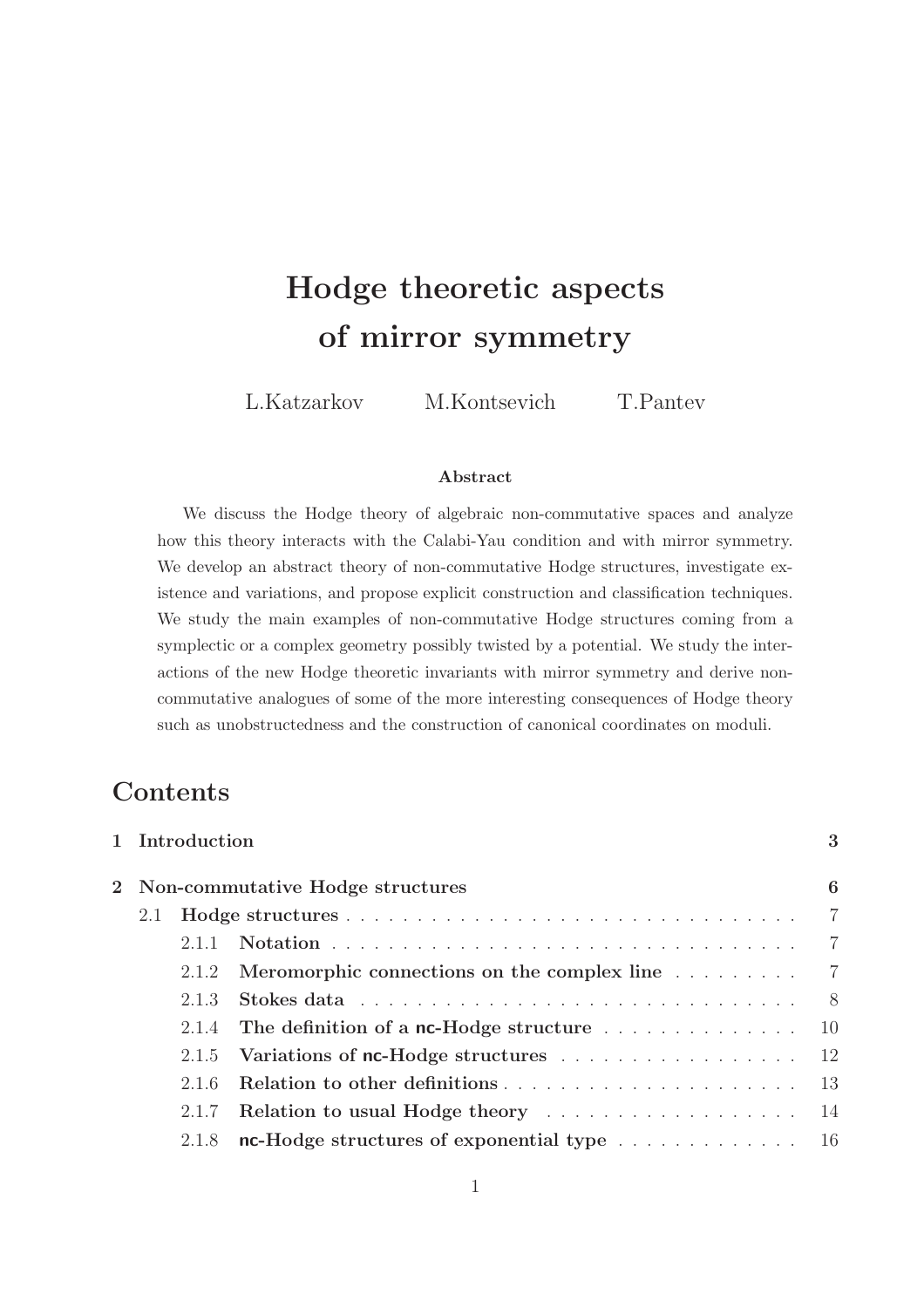|                         | 2.2 |                                                |                                                                | 24 |  |  |  |
|-------------------------|-----|------------------------------------------------|----------------------------------------------------------------|----|--|--|--|
|                         |     | 2.2.1                                          |                                                                | 24 |  |  |  |
|                         |     | 2.2.2                                          |                                                                | 27 |  |  |  |
|                         |     | 2.2.3                                          |                                                                | 27 |  |  |  |
|                         |     | 2.2.4                                          |                                                                | 28 |  |  |  |
|                         |     | 2.2.5                                          | The meromorphic connection in the $u$ -direction $\dots \dots$ | 29 |  |  |  |
|                         |     | 2.2.6                                          |                                                                | 31 |  |  |  |
|                         |     | 2.2.7                                          |                                                                | 33 |  |  |  |
|                         | 2.3 |                                                |                                                                | 34 |  |  |  |
|                         |     | 2.3.1                                          |                                                                | 34 |  |  |  |
|                         |     | 2.3.2                                          |                                                                | 37 |  |  |  |
|                         | 2.4 |                                                |                                                                | 45 |  |  |  |
|                         |     | 2.4.1                                          | A quiver description of nc-Betti data                          | 45 |  |  |  |
|                         |     | 2.4.2                                          |                                                                | 45 |  |  |  |
|                         | 2.5 |                                                |                                                                | 49 |  |  |  |
|                         |     | 2.5.1                                          | The cohomological Hochschild complex                           | 49 |  |  |  |
|                         |     | 2.5.2                                          |                                                                | 52 |  |  |  |
|                         |     | 2.5.3                                          |                                                                | 53 |  |  |  |
| $\overline{\mathbf{3}}$ |     | 54<br>Examples and relation to mirror symmetry |                                                                |    |  |  |  |
|                         | 3.1 |                                                |                                                                | 55 |  |  |  |
|                         | 3.2 | 65                                             |                                                                |    |  |  |  |
|                         | 3.3 |                                                |                                                                | 75 |  |  |  |
| $\overline{\mathbf{4}}$ |     |                                                | Generalized Tian-Todorov theorems and canonical coordinates    | 76 |  |  |  |
|                         |     |                                                | 4.1 Canonical coordinates for Calabi-Yau variations            | 77 |  |  |  |
|                         |     | 4.1.1                                          |                                                                | 77 |  |  |  |
|                         |     | 4.1.2                                          |                                                                | 78 |  |  |  |
|                         |     | 4.1.3                                          |                                                                | 79 |  |  |  |
|                         |     | 4.1.4                                          |                                                                | 82 |  |  |  |
|                         |     | 4.1.5                                          | Formal variations of Calabi-Yau type                           | 83 |  |  |  |
|                         | 4.2 |                                                | Algebraic framework: dg Batalin-Vilkovisky algebras            | 83 |  |  |  |
|                         |     | 4.2.1                                          |                                                                | 84 |  |  |  |
|                         |     | 4.2.2                                          |                                                                | 86 |  |  |  |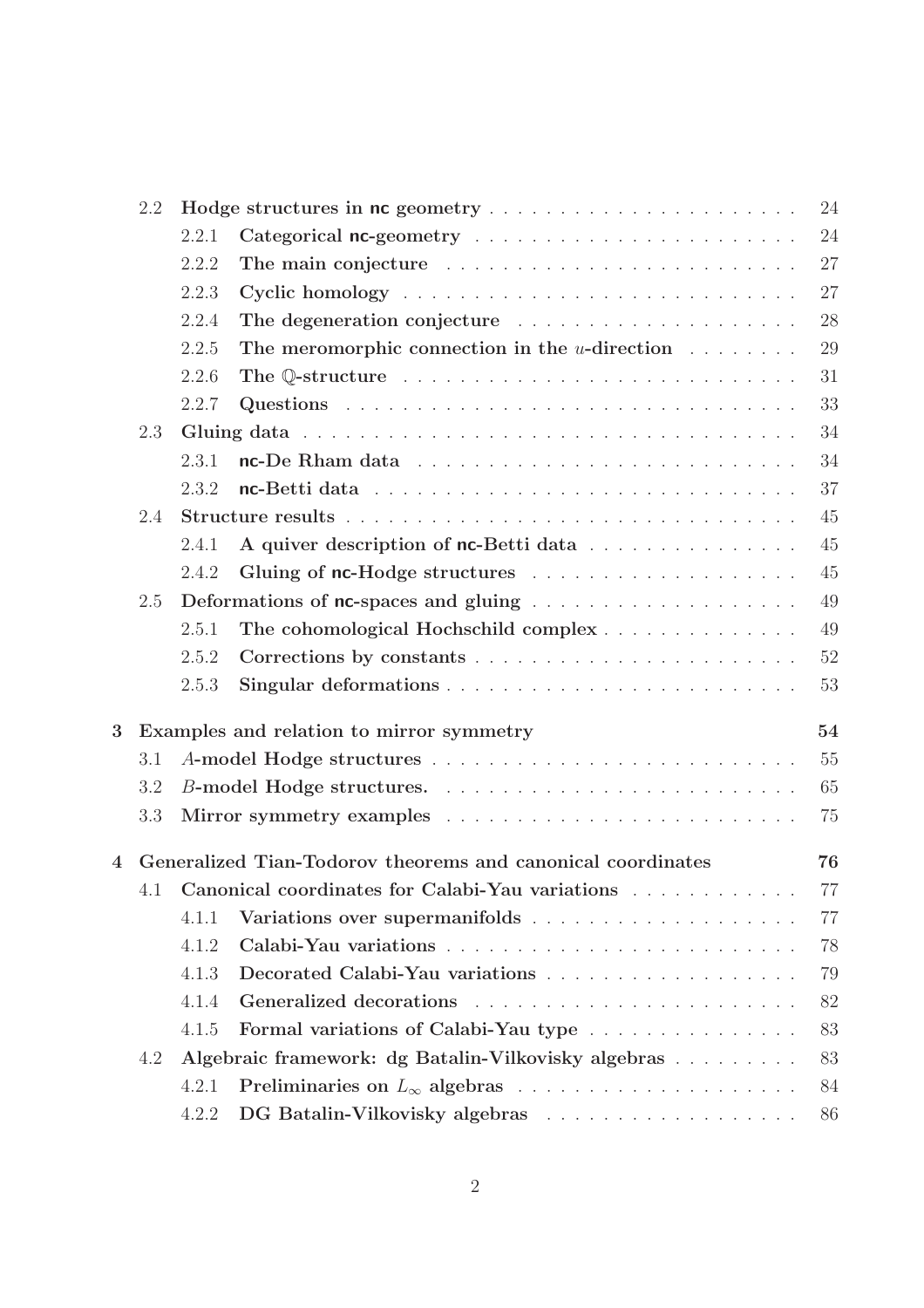|     | 4.2.3                                     |                                                          | 89  |
|-----|-------------------------------------------|----------------------------------------------------------|-----|
|     | 4.2.4                                     | Relation to Calabi-Yau variations of nc-Hodge structures | 90  |
| 4.3 |                                           | B-model framework: manifolds with anticanonical sections | 91  |
|     | 4.3.1                                     | The classical Tian-Todorov theorem.                      | 91  |
|     | 4.3.2                                     |                                                          | 92  |
|     | 4.3.3                                     |                                                          | 93  |
|     | 4.3.4                                     |                                                          | 99  |
|     | 4.3.5                                     | The moduli stack of Fano varieties.                      | 100 |
|     | 4.3.6                                     | Algebras for the Landau-Ginzburg model.                  | 101 |
| 4.4 | Categorical framework: spherical functors |                                                          | 102 |
|     | 4.4.1                                     |                                                          | 102 |
|     | 4.4.2                                     |                                                          | 104 |
| 4.5 |                                           | A-model framework: symplectic Landau-Ginzburg models     | 107 |
|     | 4.5.1                                     |                                                          | 107 |
|     | 4.5.2                                     | Categories of branes                                     | 109 |
|     | 4.5.3                                     |                                                          |     |
|     |                                           |                                                          |     |

## 1 Introduction

This paper is a first in a series aiming to develop a general procedure associating a 2 dimensional cohomological field theory in the sense [KM94] (CohFT in short) to a certain structure in derived algebraic geometry. More precisely, for any Calabi-Yau  $A_{\infty}$ -category satisfying appropriate finiteness conditions (smoothness and compactness), and such that a noncommutative analog of the Hodge  $\Rightarrow$  de Rham spectral sequence collapses, we associate an infinite-dimensional family of CohFTs. The additional parameters needed to specify the CohFT are of a purely cohomological nature. Conjecturally, our procedure applied to the Fukaya category should give (higher genus) Gromov-Witten invariants of the underlying symplectic manifold.

This program was first outlined by the second author in several talks given in 2003-2004, and some aspects of it were later developed in depth by K.Costello [Cos07b, Cos05, Cos07c, Cos07a]. The whole picture turns out to be very intricate, and in the process of writing we realized that we have to address a large variety of problems. In this installment we do not discuss the general plan of our approach but rather focus on those features of  $A_{\infty}$  or dg categories that can be captured by Hodge theoretic constructions. We propose a formalism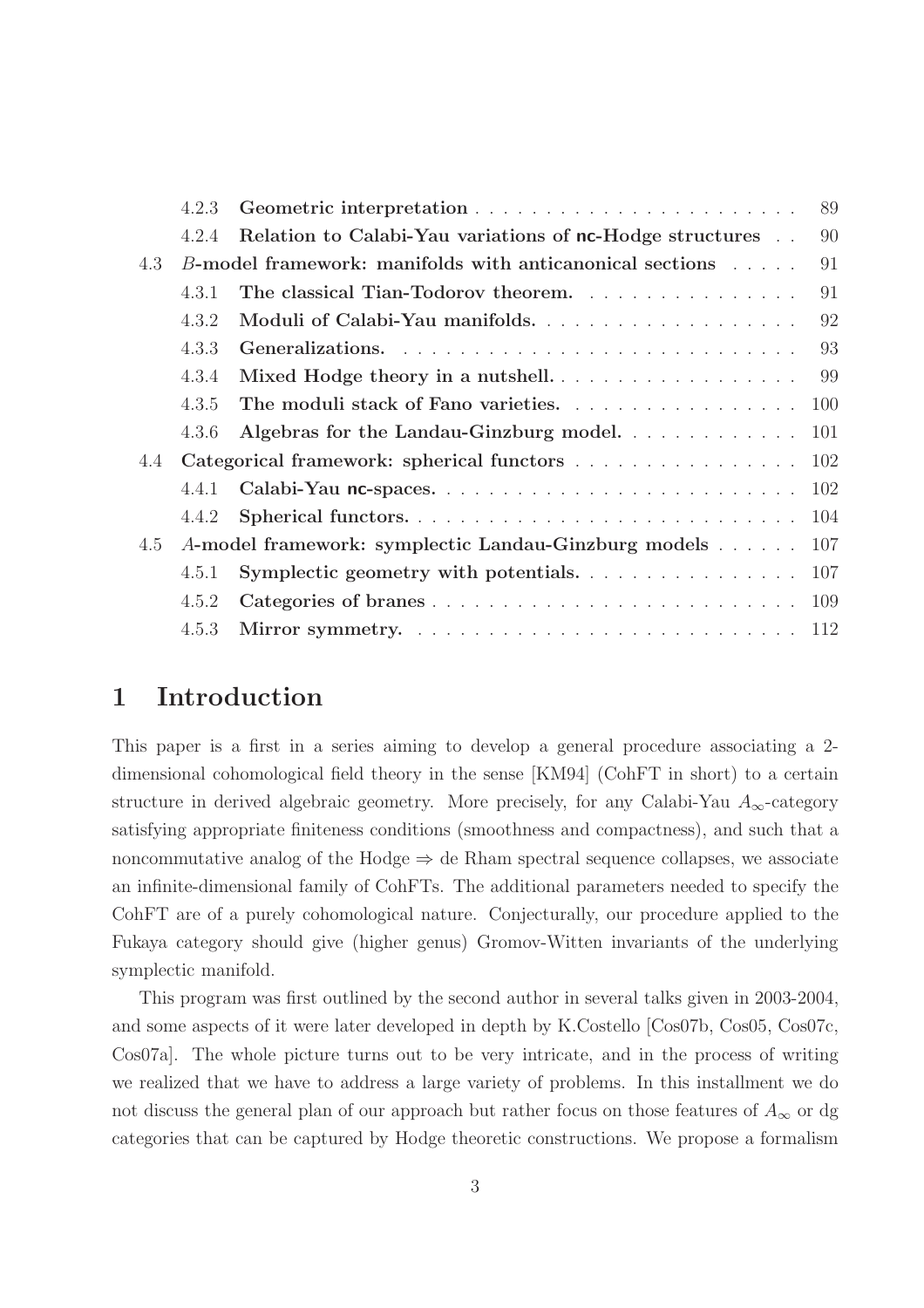that starts with Homological Mirror Symmetry and extrapolates a geometric picture for the requisite categories that makes them amenable to study via old and new Hodge theory. Our hope is that this geometric treatment will provide new invariants and will expand the scope of possible applications in symplectic geometry and algebraic geometry.

Mirror symmetry was introduced in physics as a special duality between two  $N = 2$  super conformal field theories. Traditionally a  $N = 2$  super conformal field theory is constructed as a quantization of a non-linear  $\sigma$ -model with target a compact Calabi-Yau manifold equipped with a Ricci flat Kähler metric and a closed 2-form  $\overline{\ }$ - the so called B-field. Two Calabi-Yau manifolds X and Y form a *mirror pair*  $X|Y$  if the associated  $N = 2$  super conformal field theories are mirror dual to each other [CK99].

Homological Mirror Symmetry was introduced in 1994 by the second author for the case of Calabi-Yau manifolds but today the realm of its applicability is much broader. In particular many of our considerations in the present work are governed by an analogue of Homological Mirror Symmetry for geometries with potentials. We study the effect of such mirror symmetry on the associated categories of D-branes and especially on the associated non-commutative Hodge structures on homological invariants, i.e. on the Hochschild and cyclic homology and cohomology of such categories. We study mirror pairs consisting of a compact manifold on one side, and of a Landau-Ginzburg model with a proper potential on a non-compact manifold having  $c_1 = 0$  on the other. We formulate the mirror symmetry conjecture on the Hodge theoretic level in both directions. That is, we compare the noncommutative Hodge structures associated with a compact complex manifold and a mirror holomorphic Landau-Ginzburg model, and also the non-commutative Hodge structures associated with a compact complex manifold with a chosen smooth anticanonical divisor and with the mirror symplectic Landau-Ginzburg model. This picture is clearly non-symmetric and has to be generalized. In order to completely understand the Hodge theoretic aspect of mirror symmetry, one will have to allow for non-trivial potentials on both sides of the duality and include the novel toric dualities between formal Landau-Ginzburg models of Clarke [Cla08] and the new smooth variations of non-commutative Hodge structures of Calabi-Yau type that we attach to anticanonical Q-divisors in section 4.3. We plan to return to such a generalization in a future work.

Due to its foundational nature the paper comes out somewhat long winded and technical for which we apologize. It is organized in three major parts:

The first part introduces and develops the abstract theory of non-commutative  $(\mathsf{nc})$ Hodge structures. This theory is a variant of the formalism of semi-infinite Hodge structures that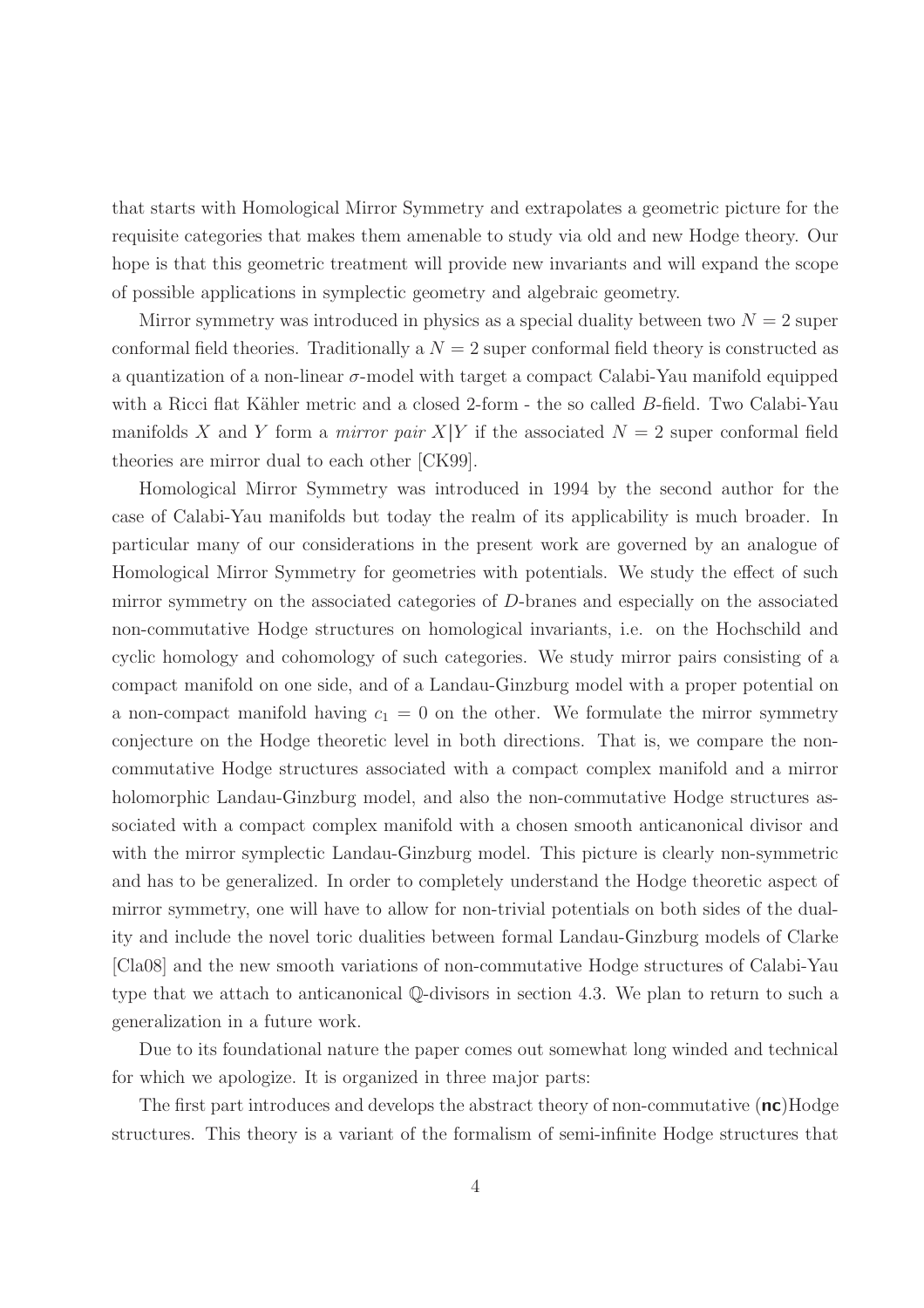was introduced by Barannikov [Bar01, Bar02a, Bar02b]. We discuss the general theory of nc-Hodge structures in the abstract and analyze the various ways in which the Betti, de Rham and Hodge filtration data can be specified. In particular we compare **nc** and ordinary Hodge theory and explain how **nc**-Hodge theory fits within the setup of categorical noncommutative geometry. We also pay special attention to the nc-aspect of Hodge theory and its interaction with the classification of irregular connections on the line via topological data. One of the most useful technical results in this part is the gluing Theorem 2.35 which allows us to assemble nc-Hodge structures out of some simple geometric ingredients. This theorem is used later in the paper for constructing nc-Hodge structures attached to geometries with a potential.

The second part explains how symplectic and complex geometry give rise to **nc**-Hodge structures and how these structures can be viewed as interesting invariants of Gromov-Witten theory, projective geometry and the theory of algebraic cycles. In particular we analyze the Betti part of the **nc**-Hodge theory of a projective space (viewed as a symplectic manifold) and use this analysis to propose a general conjecture for the integral structure on the cohomology of the Fukaya category of a general compact symplectic manifold. The formula for the integral structure uses only genus zero Gromov-Witten invariants and characteristic classes of the tangent bundle. Our conjecture is in complete agreement with the recent work of Iritani [Iri07] who made a similar proposal based on mirror symmetry for toric Fano orbifolds. We also discuss in detail the origin of the Stokes data for holomorphic geometries with potentials and investigate the possible categorical incarnations of this data.

In the third part we study **nc**-Hodge structures and their variations under the Calabi-Yau condition. We extend and generalize the standard treatment of the deformation theory of Calabi-Yau spaces in order to get a theory which works equally well in the **nc**-context and to be able to properly define the canonical coordinates in Homological Mirror Symmetry. We approach the deformation-obstruction problem both algebraically and by Hodge theoretic means and we obtain unobstructedness results, generalized pre Frobenius structures and some interesting geometric properties of period domains for **nc**-Hodge structure. We also study global and infinitesimal deformations and describe different constructions of Betti and de Rham nc-Hodge data for ordinary geometry, relative geometry, geometry with potentials and abstract **nc**-geometry.

Acknowledgments: Throughout the preparation of this work we have benefited from dis-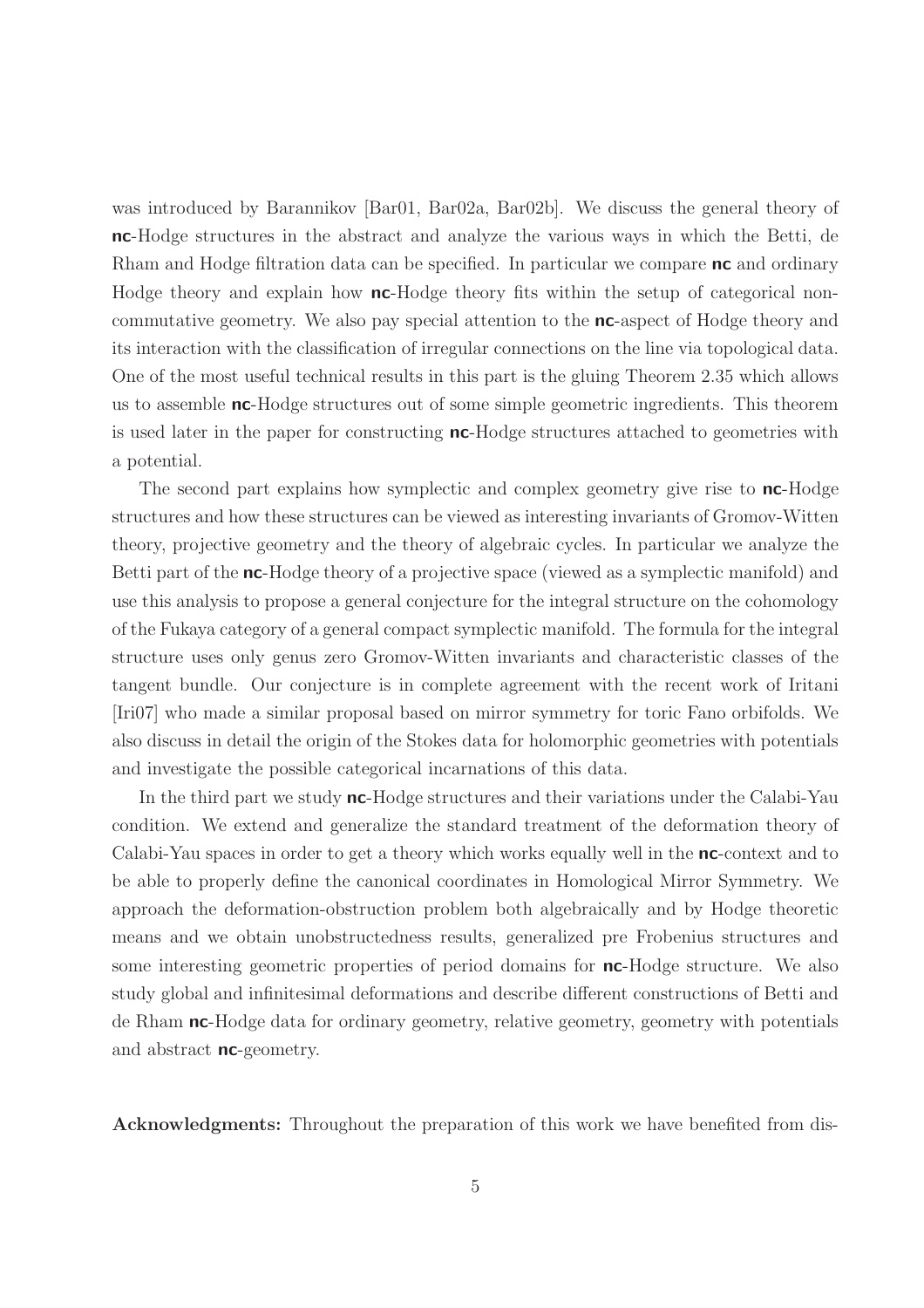cussions with many people who generously shared their thoughts and insights with us. Special thanks are due to A D. Auroux, M. Abouzaid, .Bondal, R.Donagi, V.Golyshev, M.Gross, A.Losev, D.Orlov, C.Simpson, Y.Soibelman, Y.Tschinkel, A.Todorov, and B.Toën for expert help, encouragement and advice. We would also like to thank the University of Miami for providing the productive research environment in which most of this work was done. During various stages of this work we have enjoyed the hospitality of several outstanding research institutions. We thank the IAS, the IHES, the Centre Interfacultaire Bernoulli at the EPFL, and the ESI for the excellent working conditions they have provided. The first and third author would especially like to thank the organizers of the conference "From tQFT to  $tt^*$ and integrability" at the University of Augsburg, for giving them an opportunity to speak and for the invitation to contribute to the proceedings volume of the conference.

During the preparation of this work Ludmil Katzarkov was partially supported by the Focused Research Grant DMS-0652633 and a research grant DMS-0600800 from the National Science Foundation, and a FWF grant P20778. Tony Pantev was partially supported by NSF Focused Research Grant DMS-0139799, NSF Research Training Group Grant DMS-0636606, and NSF grant DMS-0700446.

# 2 Non-commutative Hodge structures

In this section we will discuss the notion of a pure non-commutative (nc) Hodge structure. The **nc**-Hodge structures are analogues of the classical notion of a pure Hodge structure on a complex vector space. Both the **nc**-Hodge structures discussed presently and Simpson's nonabelian Hodge structures [Sim97a] generalize classical Hodge theory. In Simpson's theory, one allows for non-linearity in the substrate of the Hodge structure: the non-abelian Hodge structures of [Sim97a] are given by imposing Hodge and weight filtrations on non-linear topological invariants of a Kähler space, e.g. on cohomology with non-abelian coefficients, or on the homotopy type. In contrast the **nc**-Hodge structures discussed in this paper consist of a novel filtration-type data (the twistor structure of [Sim97b, Her03, Sab05b]) which are still specified on a vector space, e.g. on the periodic cyclic homology of an algebra.

Similarly to ordinary Hodge theory **nc**-Hodge structures arise naturally on the de Rham cohomology of non-commutative spaces of categorical origin.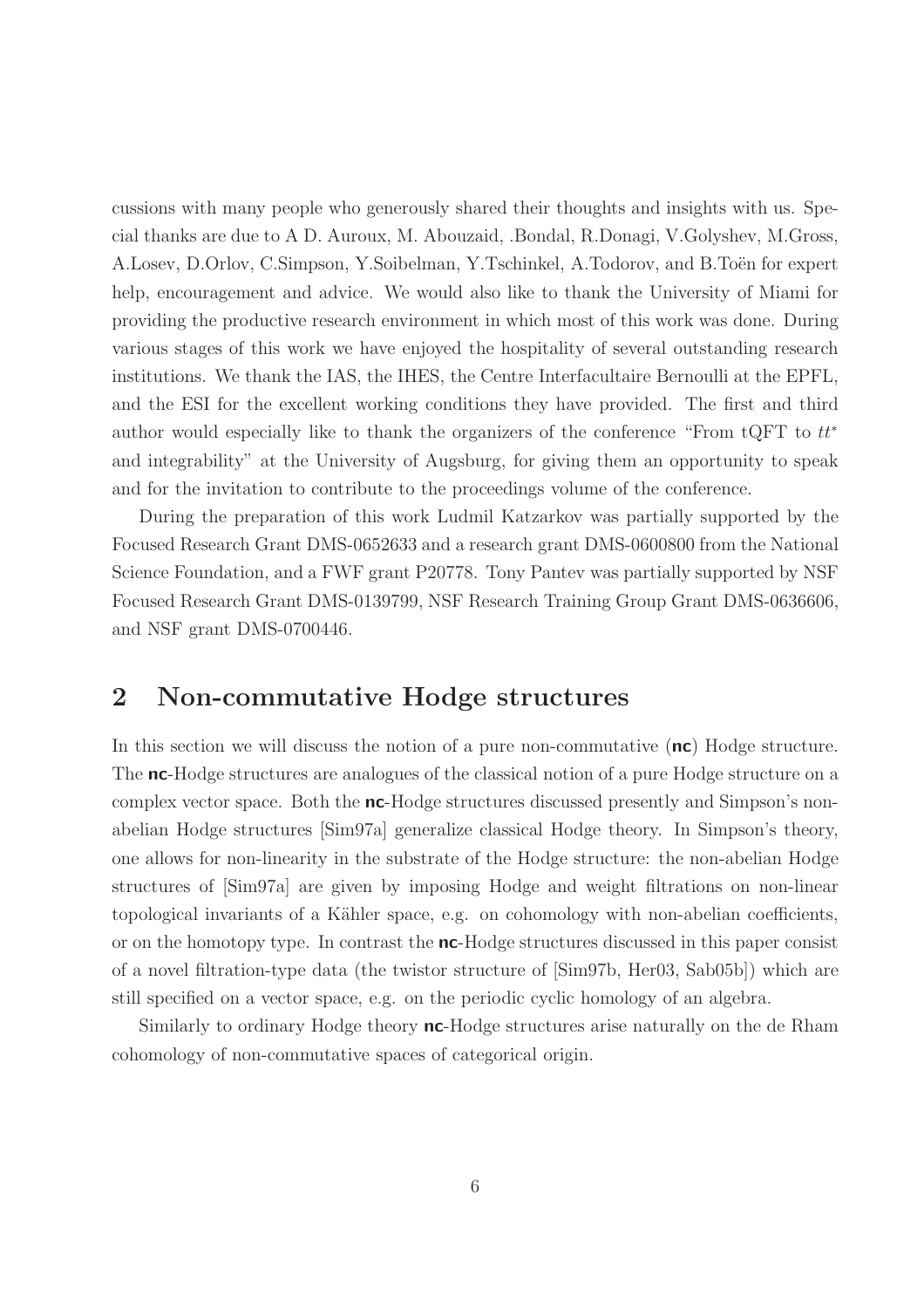#### 2.1 Hodge structures

We will give several different descriptions of a **nc**-Hodge structure in terms of local data. We begin with the notion of a rational and unpolarized **nc**-Hodge structures, ignoring for the time being the existence of polarizations and integral lattices.

#### 2.1.1 Notation

The nc-Hodge structures will be described in terms of geometric data on the punctured complex line, so we fix once and for all a coordinate u on  $\mathbb{C}$  and the compactification  $\mathbb{C} \subset \mathbb{P}^1$ . We will write  $\mathbb{C}[[u]]$  for the algebra of formal power series in u, and  $\mathbb{C}((u))$  for the field of formal Laurent series in u. Similarly, we will write  $\mathbb{C}\{u\}$  for the algebra of power series in u having positive radius of convergence, and  $\mathbb{C}\{u\}[u^{-1}]$  for the field of meromorphic Laurent series in u with a pole at most at  $u = 0$ .

#### 2.1.2 Meromorphic connections on the complex line

We will need some standard notions and facts related to meromorphic connections on Riemann surfaces. We briefly recall those next. More details can be found in e.g. [Sab02, chapter II].

Let  $\mathscr M$  be a finite dimensional vector space over  $\mathbb{C}\{u\}[u^{-1}]$ , and let  $\nabla$  be a *meromorphic* connection on M. Explicitly  $\nabla$  is given by a C-linear map  $\nabla_{\frac{d}{du}} : \mathcal{M} \to \mathcal{M}$  which satisfies the Leibniz rule for multiplication by elements in  $\mathbb{C}\{u\}[u^{-1}]$ . A **holomorphic extension** of *M* is a free finitely generated  $\mathbb{C}\{u\}$ -submodule  $\mathcal{H} \subset \mathcal{M}$ , such that

$$
\mathscr{H} \otimes_{\mathbb{C}\{u\}} \mathbb{C}\{u\}[u^{-1}] = \mathscr{M}.
$$

Traditionally (see e.g. [Sab02, section 0.8]) a holomorphic extension is called a lattice. We will avoid this classical terminology since it may lead to confusion with the integral lattice structures that we need.

As usual the data  $(\mathcal{M}, \nabla)$  or  $(\mathcal{H}, \nabla)$  should be viewed as local models for geometric data on a Riemann surface:  $(\mathcal{M}, \nabla)$  is the local model of a germ of a meromorphic bundle with connection on a Riemann surface, and  $(\mathscr{H}, \nabla)$  is the local model of a holomorphic bundle with meromorphic connection on a Riemann surface.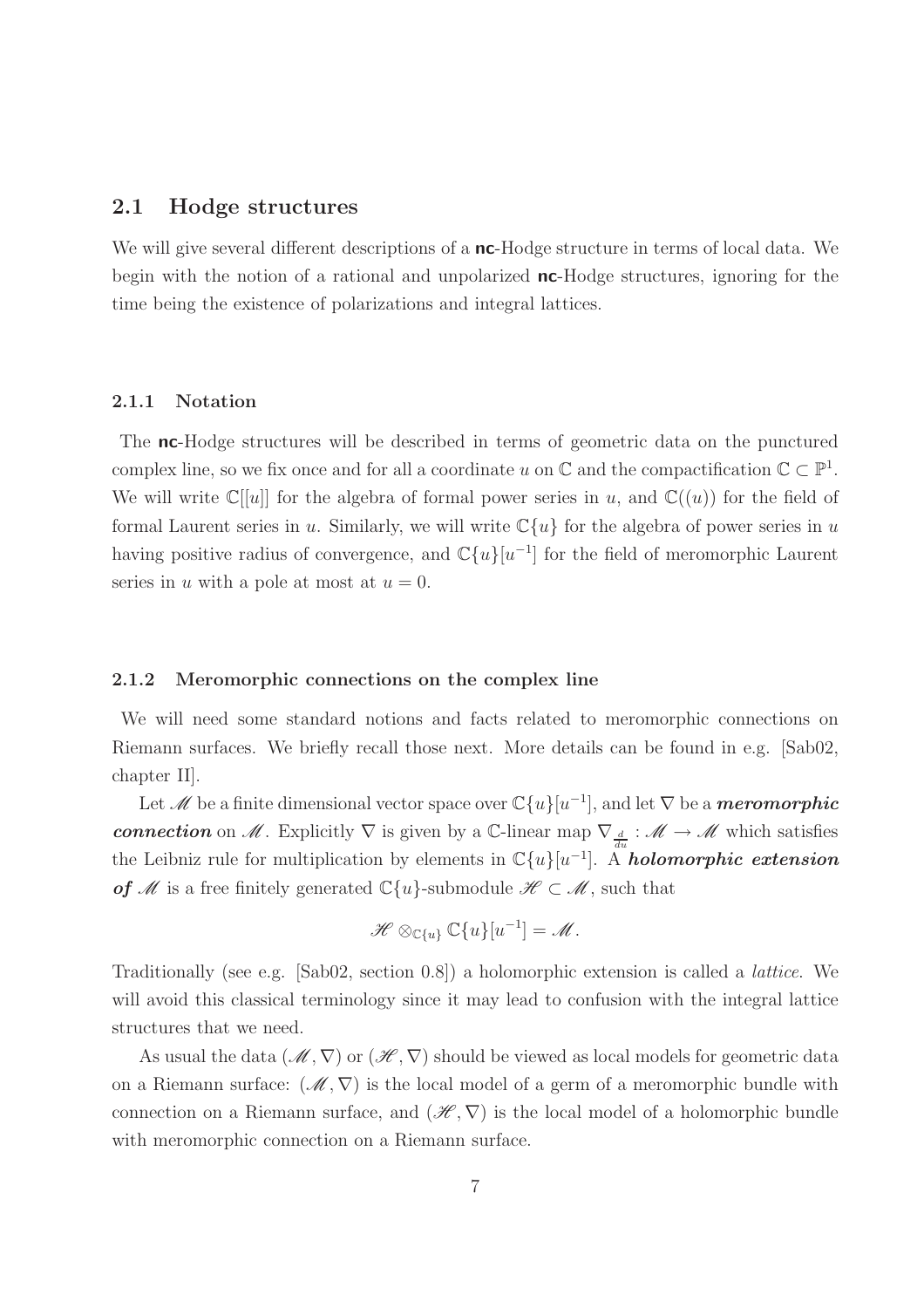Suppose  $(\mathcal{M}, \nabla)$  is a meromorphic bundle with connection over  $\mathbb{C}\{u\}[u^{-1}]$  and let  $\mathscr{H} \subset \mathscr{M}$  be a holomorphic extension. We say that  $\mathscr{H}$  is **logarithmic** with respect to  $\nabla$  if  $\nabla(\mathscr{H}) \subset \mathscr{H}\frac{du}{u}$ . We say that  $(\mathscr{M}, \nabla)$  has at most a **regular singularity at** 0 if we can find a holomorphic extension  $\mathscr{H} \subset \mathscr{M}$  which is logarithmic with respect to  $\nabla$ .

Remark 2.1 The Riemann-Hilbert correspondence implies (see e.g. [Sab02, II.3.7]) that the functor of taking the germ at  $0 \in \mathbb{P}^1$ :

$$
\left(\begin{array}{c}\n\text{finite rank algebraic vector bundles} \\
\text{with connections on } \mathbb{A}^1 - \{0\} \text{ with }\n\end{array}\right) \xrightarrow{\mathfrak{G}_0} \left(\begin{array}{c}\n\text{finite dimensional } \mathbb{C}\{u\}[u^{-1}] - \\
\text{vector spaces with meromor-}\\
\text{phic connections}\n\end{array}\right)
$$

is an equivalence of categories. For future reference we choose once and for all an inverse  $\mathfrak{B}_0$ of  $\mathfrak{G}_0$ . We will call  $\mathfrak{B}_0$  the **algebraization functor** or the **Birkhoff extension functor**.

Suppose  $\mathscr H$  is a *holomorphic bundle* over  $\mathbb C\{u\}$  equipped with a meromorphic connection  $\nabla$ . Let  $\mathcal{M} = \mathcal{H} \otimes_{\mathbb{C}\{u\}} \mathbb{C}\{u\}[u^{-1}]$  and let  $(M, \nabla) = \mathfrak{B}_0(\mathcal{M}, \nabla)$  be the corresponding Birkhoff extension. The algebraic bundle  $M$  on  $\mathbb{A}^1 - \{0\}$  admits a natural extension to a holomorphic bundle H on  $\mathbb{A}^1$ : on a small punctured disc centered at  $0 \in \mathbb{A}^1$ , the bundle M is analytically isomorphic to  $\mathcal{M}$ , and so  $\mathcal{H}$  gives us an extension to the full disc. In particular  $\mathfrak{G}_0$  and  $\mathfrak{B}_0$ can be promoted to a pair of inverse equivalences



which we will denote again by  $\mathfrak{G}_0$  and  $\mathfrak{B}_0$ .

#### 2.1.3 Stokes data

Let  $(\mathscr{H}, \nabla)$  be a holomorphic bundle with meromorphic connection over  $\mathbb{C}\{u\}$ . We will need the Deligne-Malgrange description of the associated meromorphic connection  $(\mathscr{M}, \nabla)$ via a filtered sheaf on the circle. We briefly recall this description next. More details can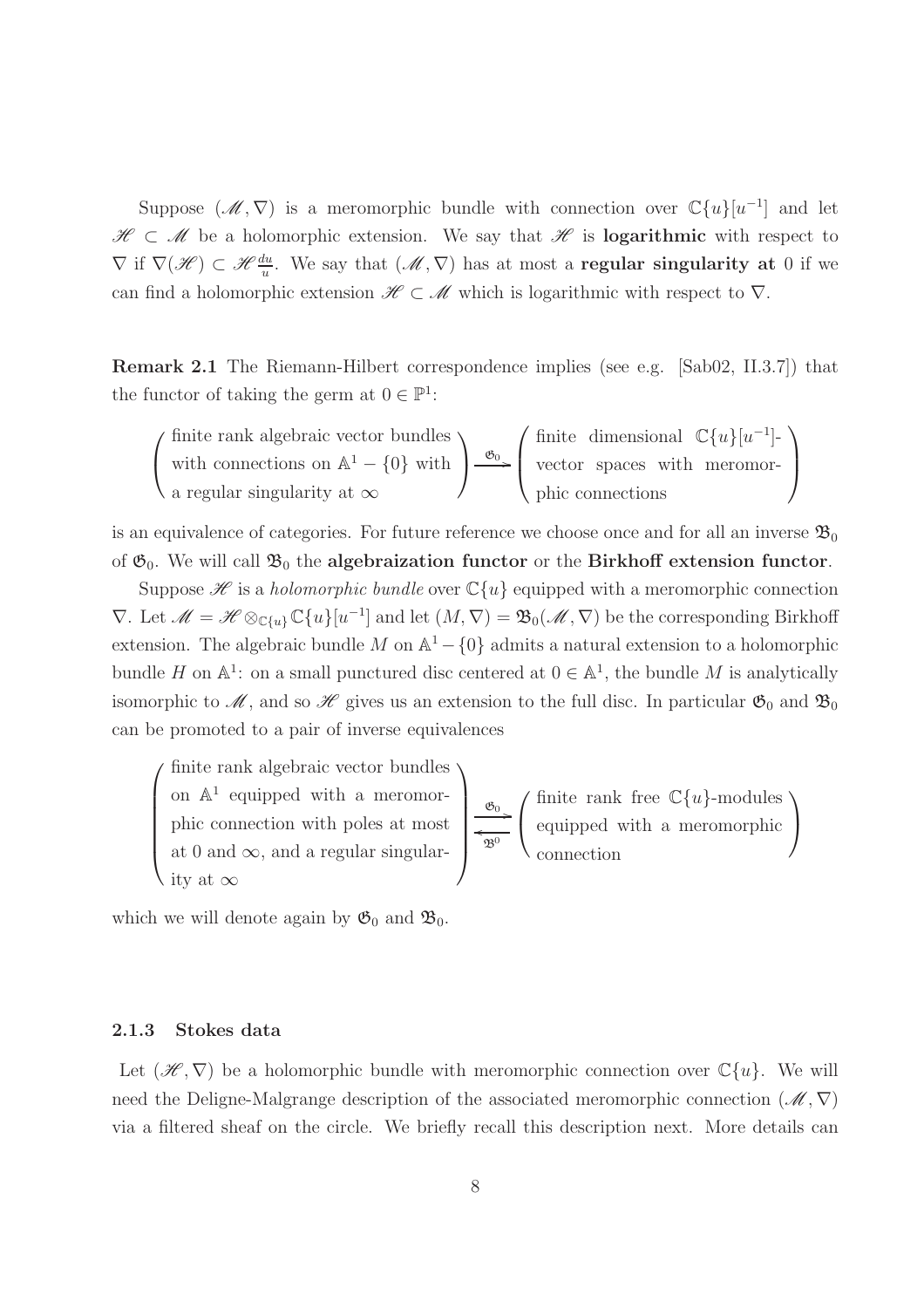be found in [Mal83] and [BV85]. Let  $(M, \nabla) := \mathfrak{B}_0((\mathcal{M}, \nabla))$  be the Birkhoff extension of  $(\mathscr{M}, \nabla)$  to  $\mathbb{P}^1$ . Consider the circle  $\mathbf{S}^1 := \mathbb{C}^\times / \mathbb{R}^\times_+$ . The sheaf of local  $\nabla$ -horizontal sections of  $M^{\text{an}}$  on  $\mathbb{C}^{\times}$  is a locally constant sheaf on  $\mathbb{C}^{\times}$ , which by contractability of  $\mathbb{R}_{+}^{\times}$  induces a locally constant sheaf **S** of  $\mathbb{C}$ -vector spaces on  $S^1$ .

The sheaf S is equipped with a natural local filtration by subsheaves  $\{S_{\leq \omega}\}_{{\omega \in \mathsf{Del}}}$ , where

(i) Del is the complex local system on  $S^1$  for which for every open  $U \subset S^1$  the space of sections  $\text{Del}(U)$  is defined to be the space of all holomorphic one forms  $\omega$  on the sector

$$
\mathrm{Sec}(U):=\left\{\left. re^{i\varphi}\right| r>0,\varphi\in U\right\}
$$

which are of the form

$$
\omega = \left(\sum_{\substack{a \in \mathbb{Q} \\ a < -1}} c_a u^a \right) du,
$$

where at most finitely many  $c_a \neq 0$  and the branches  $u^a$  are chosen arbitrarily. Note that the germs of sections of **Del** are naturally ordered: if  $\omega', \omega'' \in \text{Del}(U)$ ,  $\varphi \in U$ ,

$$
\omega' - \omega'' = c_a u^a + \begin{pmatrix} \text{higher or} \\ \text{der terms} \end{pmatrix},
$$

then one sets

and if

$$
\omega' <_{\varphi} \omega'' \quad \Leftrightarrow \quad \operatorname{Re} \left( \frac{c_a e^{i \varphi(a+1)}}{a+1} \right) < 0.
$$

(ii) For every  $\varphi \in S^1$  and every  $\omega \in \mathbf{Del}_\varphi$  the stalk

$$
(\mathbf{S}_{\leq\omega})_\varphi\subset\mathbf{S}_\varphi
$$

is defined to be the subspace

$$
\left(\mathbf{S}_{\leq\omega}\right)_{\varphi} := \left\{ s \in \mathbf{S}_{\varphi} = \Gamma\left(\mathbb{R}^{\times}_{+}e^{i\varphi}, M^{\text{an}}\right)^{\nabla} \middle| \begin{array}{c} e^{-\int\omega_{\mathcal{S}}}\text{ has moderate growth} \\ \text{in the direction }\varphi, \text{ i.e.} \\ \left\|e^{-\int\omega_{\mathcal{S}}}\right\|_{\mathbb{R}^{\times}_{+}e^{i\varphi}} = \mathbf{O}\left(r^{-N}\right), \\ \text{when } r \to 0, N \gg 0. \end{array}\right\}
$$

Here  $\|\bullet\|$  is the Hermitian norm of a section of M computed in some (any) meromorphic trivialization of  $M^{\text{an}}$  near  $u = 0$ .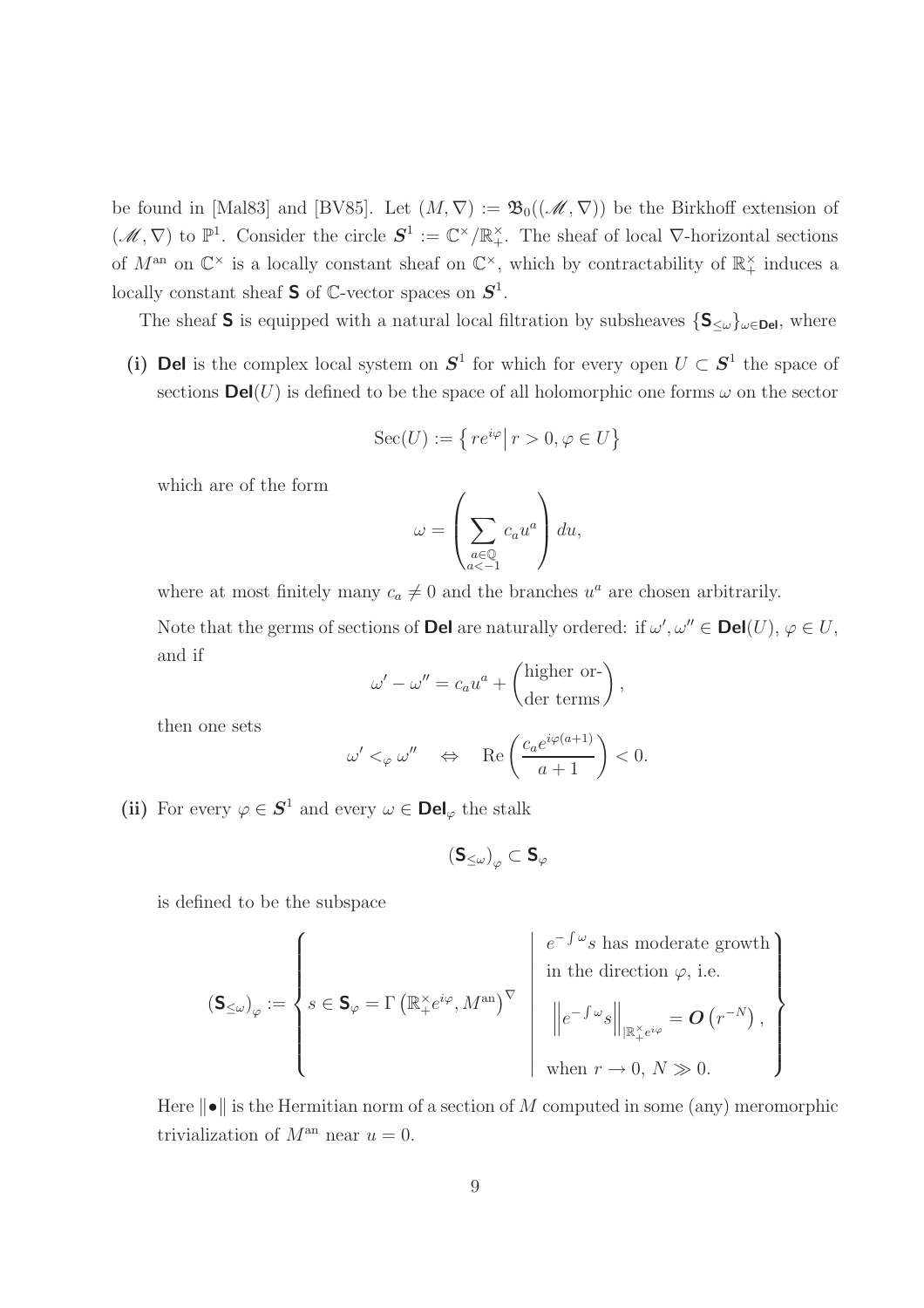Definition 2.2 The filtration we just defined is the Deligne-Malgrange-Stokes filtration, and the Del-filtered sheaf S is called the Stokes structure associated to  $(\mathcal{M}, \nabla)$ .

Remark 2.3 The Deligne-Malgrange-Stokes filtration satisfies the following property. First of all, there exists a covariantly local system of finite sets  $\text{Del}_{(\mathcal{M},\nabla)} \subset \text{Del}$  canonically associated with  $(\mathcal{M}, \nabla)$  such that the filtration by all of **Del** is determined by a filtration by all  $\textsf{Del}_{(\mathscr{M},\nabla)}(U)$  and all consecutive factors are non-trivial at all points of  $\mathbf{S}^1$  except finitely many (called the directions of the Stokes rays). Outside the Stokes rays the set  $\text{Del}_{\mathscr{M},\nabla}(\phi)$ is totally ordered. It is easy to see that when we cross a Stokes ray then the order changes by flipping the order on several disjoint intervals (e.g.  $\{1, 2, 3, 4, 5, 6\} \rightarrow \{2, 1, 3, 6, 5, 4\}$ ). Moreover, on the subquotients corresponding to these intervals, two filtrations coming from the left and from the right of the anti Stokes ray are opposed to each other. This implies that the graded pieces with respect to the Deligne-Malgrange-Stokes filtration are locally constant sytems of vector spaces on the total space of stalks of the sheaf  $\text{Del}_{(\mathcal{M},\nabla)}$  (which is a disjoint union of finite coverings of  $S^1$ ).

Remark 2.4 A fundamental theorem of Deligne and Malgrange [Mal83, Theorem 4.2], [BV85, Theorem 4.7.3] asserts that the functor  $(M, \nabla) \mapsto (\mathsf{S}, {\{\mathsf{S}_{\leq \omega}\}}_{\omega \in \mathsf{Del}})$  is an equivalence between the category of meromorphic connections over  $\mathbb{C}\{u\}[u^{-1}]$  and the category of **Del**-filtered local systems on  $S^1$  satisfying the conditions described in Remark 2.3. We will use this equivalence to define the Betti part of a **nc**-Hodge structure.

#### 2.1.4 The definition of a nc-Hodge structure

After these preliminaries we are now ready to define nc-Hodge structures.

Definition 2.5 A rational pure nc-Hodge structure consists of the data  $(H, \mathscr{E}_B, \text{iso})$ , where

• *H* is a  $\mathbb{Z}/2$ -graded algebraic vector bundle on  $\mathbb{A}^1$ .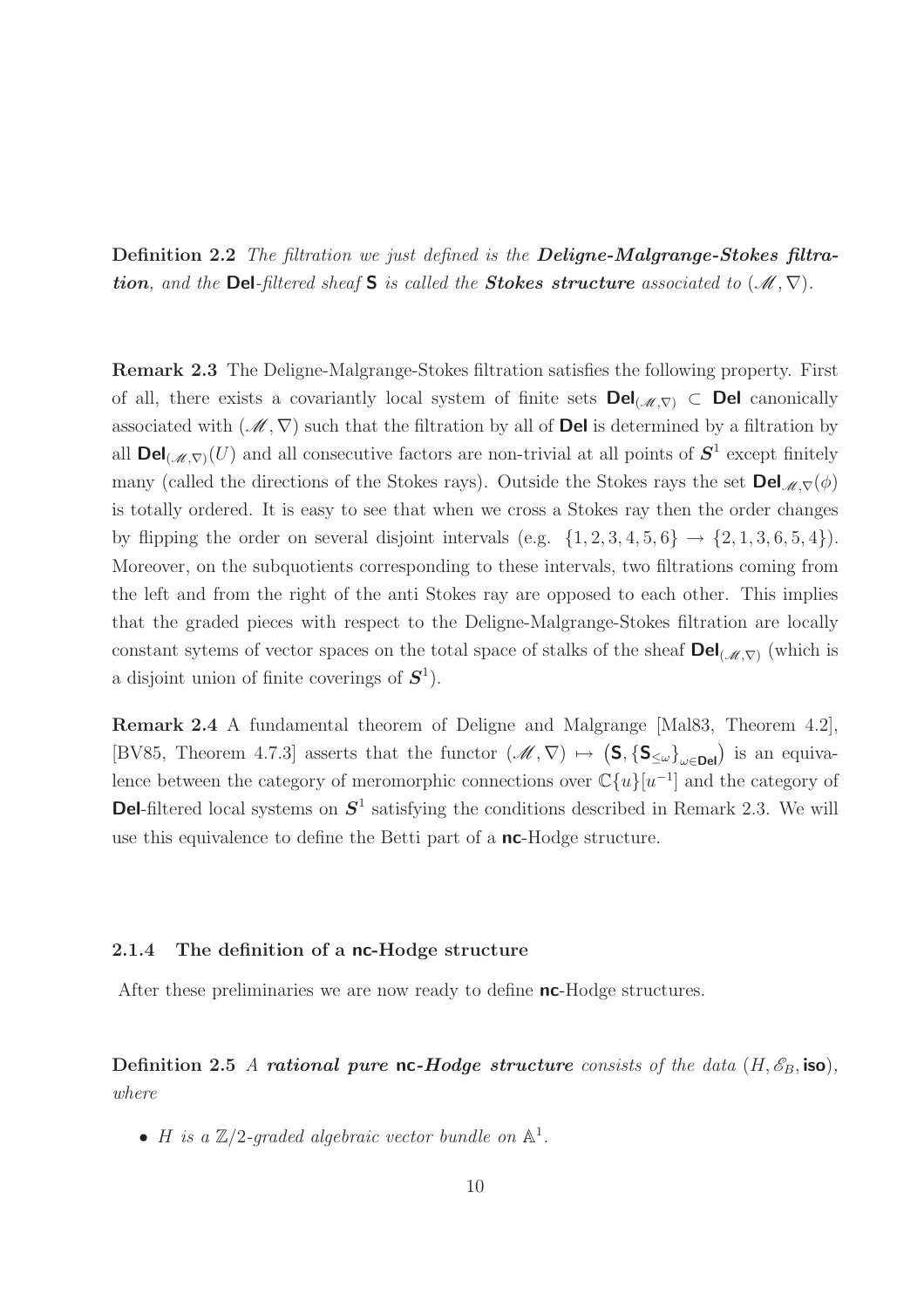- $\mathscr{E}_B$  is a local system of finite dimensional  $\mathbb{Z}/2$ -graded Q-vector spaces on  $\mathbb{A}^1 - \{0\}.$
- iso is an analytic isomorphism of holomorphic vector bundles on  $\mathbb{A}^1 \{0\}$ :

$$
\text{iso}: \mathscr{E}_B \otimes \mathcal{O}_{\mathbb{A}^1 - \{0\}} \stackrel{\cong}{\longrightarrow} H_{|\mathbb{A}^1 - \{0\}}.
$$

**Note:** The isomorphism iso induces a natural flat holomorphic connection  $\nabla$  on  $H_{\vert A^1-\lbrace 0 \rbrace}$ .

These data have to satisfy the following axioms:

- (nc-filtration axiom)  $\nabla$  is a meromorphic connection on H with a pole of order  $\leq 2$  at  $u = 0$  and a regular singularity at  $\infty$ . More precisely, there exist:
	- a holomorphic frame of H near  $u = 0$  in which

$$
\nabla = d + \left(\sum_{k \ge -2} A_k u^k\right) du
$$

with  $A_k \in Mat_{r \times r}(\mathbb{C})$ ,  $r = \text{rank } H$ .

• a meromorphic frame of H near  $u = \infty$  in which

$$
\nabla = d + \left(\sum_{k \ge -1} B_k u^{-k}\right) d(u^{-1})
$$

and  $B_k \in Mat_{r \times r}(\mathbb{C})$ .

(Q-structure axiom) The Q-structure  $\mathscr{E}_B$  on  $(H, \nabla)$  is compatible with Stokes data. More precisely, let  $(S, {S_{\leq \omega}}_{\omega \in \mathbf{Del}})$  be the Stokes structure corresponding to the germ  $(\mathscr{H}, \nabla) := \mathfrak{G}_0(H, \nabla)$ , and let  $\mathsf{S}_B \subset \mathsf{S}$  be the Q-structure on  $\mathsf{S}$  induced from  $\mathscr{E}_B$  via the isomorphism **iso**. We require that the Deligne-Malgrange-Stokes filtration on  $S$  is defined over  $\mathbb{Q}$ , *i.e.* 

$$
(\mathbf{S}_{\leq \omega}\cap \mathbf{S}_B)\otimes_{\mathbb{Q}}\mathbb{C}=\mathbf{S}_{\leq \omega}
$$

for all local sections  $\omega \in \mathbf{Del}$ .

(opposedness axiom) The Q-structure  $S_B$  induces a real structure on S and hence a complex conjugation  $\tau : \mathsf{S} \to \mathsf{S}$ . Let  $\hat{H}$  be the holomorphic bundle on  $\mathbb{P}^1$  obtained as the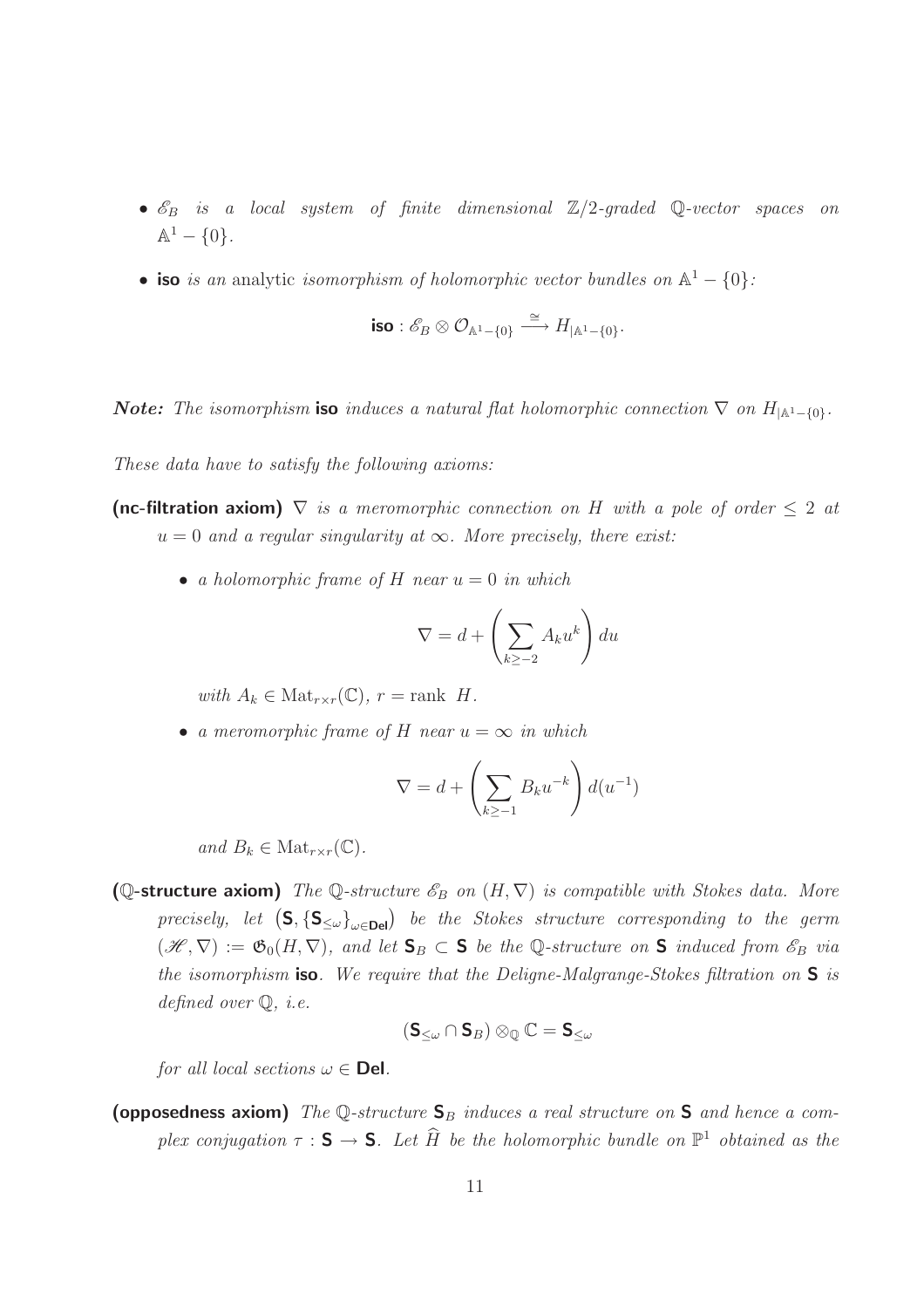gluing of  $H^{\text{alg}}_{\{I\}$  $\lim_{|\{|u|\leq 1\}}$  and  $(\gamma^*\overline{H^{alg}})_{|\{|u|\geq 1\}}$  via  $\tau$ , where where  $\gamma : \mathbb{P}^1 \to \mathbb{P}^1$  is the real structure on  $\mathbb{P}^1$  which fixes the unit circle, i.e.  $\gamma(u) := 1/\bar{u}$ . Then we require that  $\hat{H}$ be holomorphically trivial, i.e.  $\widehat{H} \cong \mathcal{O}_{\mathbb{P}^1}^{\oplus r}$ .

A morphism  $f : (H_1, \mathcal{E}_{B,1}, \text{iso}_1) \rightarrow (H_2, \mathcal{E}_{B,2}, \text{iso}_2)$  of nc-Hodge structures is a pair  $f = (f, f_B)$ , where  $f : H_1 \rightarrow H_2$ , is an algebraic map of vector bundles which intertwines the connections, and  $f_B : \mathscr{E}_{B,1} \to \mathscr{E}_{B,2}$  is a map of Q-local systems, such that  $f \circ \text{iso}_1$  $=$  iso<sub>2</sub>  $\circ$ ( $f_B \otimes id_{\mathcal{O}}$ ). We will write (Q-ncHS) for the category of pure nc-Hodge structures.

**Remark 2.6** The meromorphic connection  $(M, \nabla)$  where  $M = H \otimes_{\mathbb{C}[u]} \mathbb{C}[u, u^{-1}]$  can be thought of as the de Rham data of the **nc**-Hodge structure, the local system  $\mathbf{S}_B$  of rational vector spaces over  $S^1$  endowed with the rational Stokes filtration (see Q-structure axiom) can be thought of as the Betti data, and the holomorphic extension  $H$  of  $M$  can be thought of as the analogue of the Hodge filtration.

#### 2.1.5 Variations of nc-Hodge structures

One can also define variations of **nc**-Hodge structures:

Definition 2.7 Let S be a complex manifold. A variation of pure nc-Hodge structures over S is a triple  $(H, \mathscr{E}_B, \text{iso})$ , where

- H is a holomorphic  $\mathbb{Z}/2$ -graded vector bundle on  $\mathbb{A}^1 \times S$  which is algebraic in the  $\mathbb{A}^1$ -direction.
- $\mathscr{E}_B$  is a local system of  $\mathbb{Z}/2$ -graded Q-vector spaces on  $(\mathbb{A}^1 \{0\}) \times S$ .
- iso is an analytic isomorphism of holomorphic vector bundles

$$
\text{iso}: \mathscr{E}_B \otimes \mathcal{O}_{(\mathbb{A}^1 - \{0\}) \times S} \xrightarrow{\cong} H_{|(\mathbb{A}^1 - \{0\}) \times S}.
$$

Let  $\nabla$  be the induced meromorphic connection on H. The data  $(H, \mathscr{E}_B, \text{iso})$  should satisfy: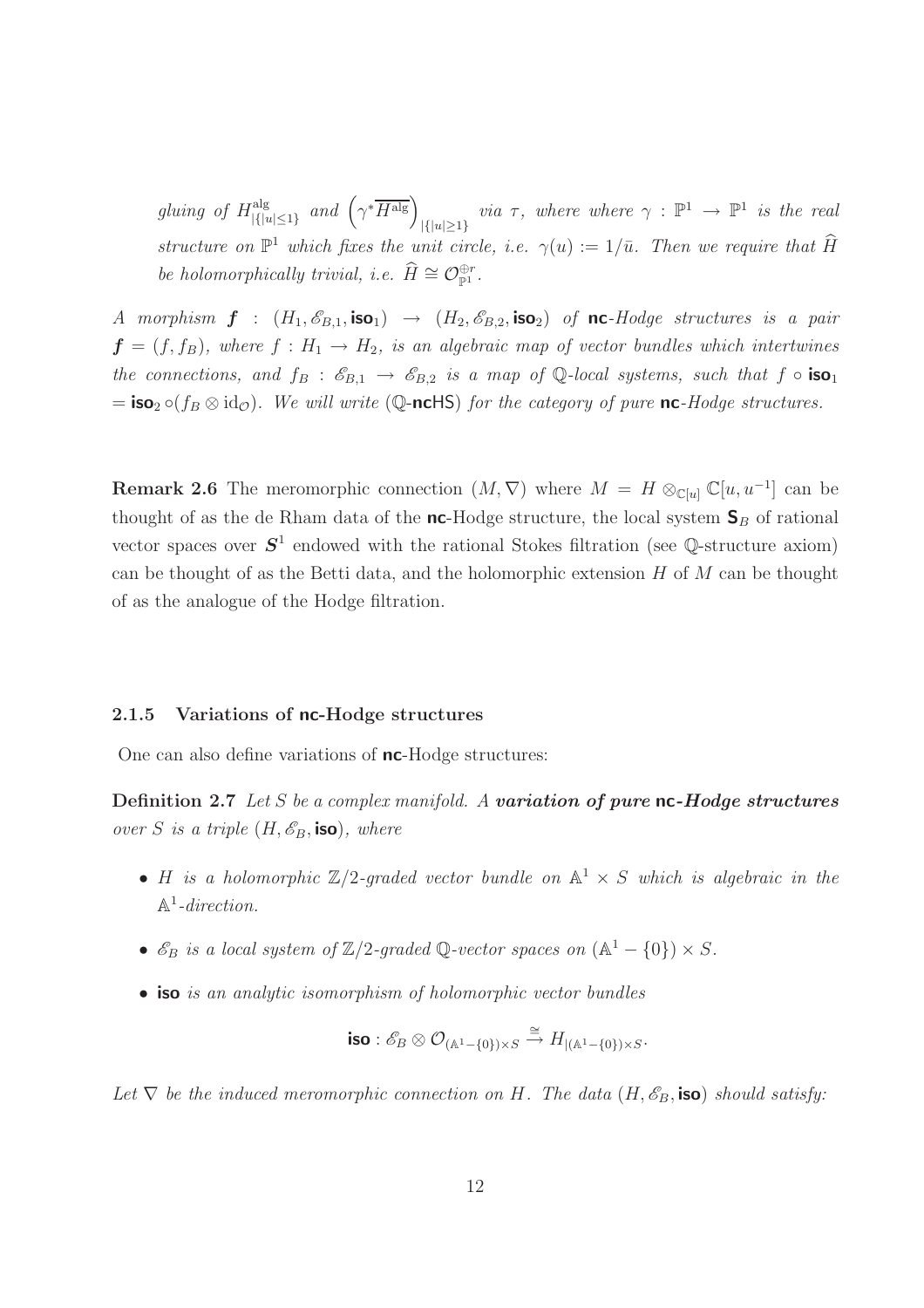(nc-filtration axiom) The connection  $\nabla$  has a regular singularity along  $\{\infty\}\times S$  and Poincaré rank  $\leq 1$  along  $\{0\} \times S$ , *i.e.* 

$$
u^2 \cdot \nabla_{\frac{\partial}{\partial u}} : H \to H
$$

is a holomorphic differential operator on H of order  $\leq 1$ .

(Griffiths transversality axiom) For every locally defined vector field  $\xi \in T_S$  we have that

$$
u\cdot\nabla_{\xi}:H\to H,
$$

is a holomorphic differential operator on H of order  $\leq 1$ .

- (Q-structure axiom) The Stokes structure on the local system S on  $S^1 \times S$  is well defined, *i.e.* the steps in the Deligne-Malgrange-Stokes filtration on **S** are sheaves on  $S^1 \times S$ . Furthermore the Q-structure  $\mathscr{E}_B$  is compatible with the Stokes data as in Definition 2.5.
- (opposedness axiom) The relative version of the gluing construction for nc-Hodge structures gives a globally defined complex vector bundle  $\hat{H}$  on  $\mathbb{P}^1 \times S$ , which is holomorphically trivial in the  $\mathbb{P}^1$  direction. Moreover, with respect to the extension  $\hat{H}$  the connection  $\nabla$  is meromorphic with Poincaré rank one along  $({0} \times S) \cup ({\infty} \times S)$ .

#### 2.1.6 Relation to other definitions

Various special cases and partial versions of our notion of a nc-Hodge structure have been studied before in slightly different but related setups. We list a few of the relevant notions and references without going into detailed comparisons:

- A version of  $(\mathbb{Z}\text{-graded})$  nc-Hodge structures appears in the fundamental work of K.Saito (see [Sai83, Sai98b, Sai98a] and references therein) on the Hodge theoretic invariants of quasi-homogeneous hypersurface singularities under the name  $weight$ system.
- A version of the notion of a variation of (complex) **nc**-Hodge structure appears in the work of Cecotti-Vafa in Conformal Field Theory [CV91, CV93a, CV93b, BCOV94] under the name  $tt^*$ -geometry.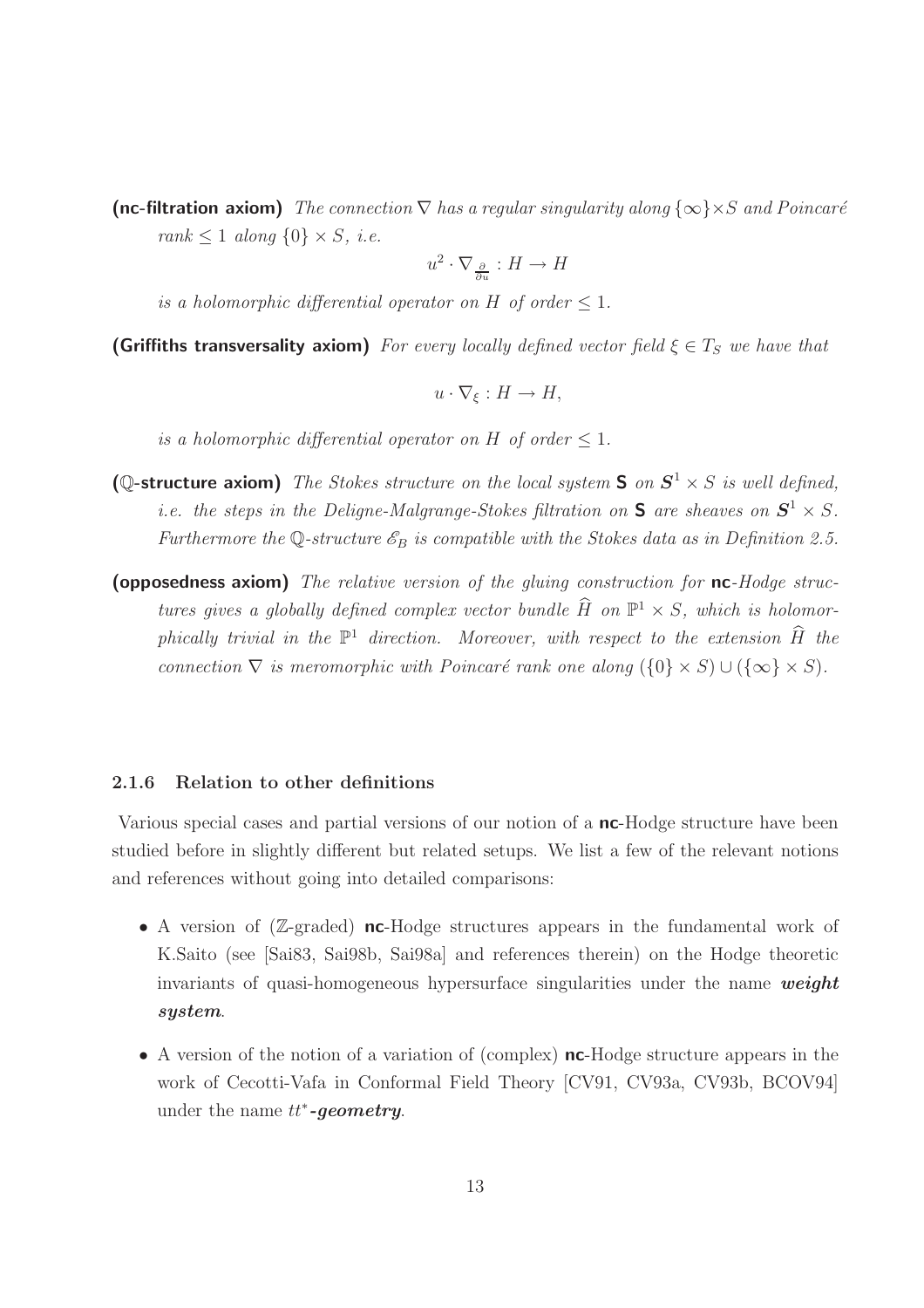- Various versions of the notion of a (complex, polarized) **nc**-Hodge structure appear in algebraic geometry and non-abelian Hodge theory in the works of Simpson [Sim97a, Sim97b] and T.Mochizuki [Moc06a, Moc06b, Moc07a, Moc07b] under the names of (tame or wild) harmonic bundle or pure twistor structure, and in the work of Sabbah  $[Sub05b]$  under the name *integrable pure twistor D-module.*
- The analytic germ of a (complex) variation of **nc**-Hodge structures appears in mirror symmetry in the work of Barannikov [Bar01, Bar02a, Bar02b] and Barannikov and the second author [BK98] under the name **semi-infinite Hodge structure**. The integral structures on semi-infinite Hodge structure were recently introduced and studied in the work of Iritani [Iri07].
- A version of the notion of a (real) **nc**-Hodge structure appears in singularity theory in the work of Hertling [Her03, Her06] and Hertling-Sevenchek [HS07] under the name TER structure. Hertling and Sevenchek also consider polarized and mixed nc-Hodge structures. Those appear under the names **TERP** structure and mixed **TERP structure** respectively. In particular in [HS07] Hertling and Sevenchek study the degenerations of of TERP structures and prove a version of Schmid's nilpotent orbit theorem which gives rise to the notion of a limiting mixed TERP structure. Degenerations of variants of nc-Hodge structures, as well as limiting mixed nc-Hodge structures appear also in the works of Sabbah [Sab05a] and S.Szabo [Sza07].

#### 2.1.7 Relation to usual Hodge theory

Recall (see e.g. [Del71]) that a *pure rational Hodge structure* of weight w is a triple  $(V, F^{\bullet}V, V_{\mathbb{Q}})$  where:

- $V$  is a complex vector space,
- $V_{\mathbb{Q}} \subset V$  is a  $\mathbb{Q}$ -subspace such that  $V = V_{\mathbb{Q}} \otimes_{\mathbb{Q}} \mathbb{C}$ , and
- $F^{\bullet}V$  is a **Hodge filtration** of weight w on V, i.e  $F^{\bullet}V$  is a decreasing finite exhaustive filtration by complex subspaces which satisfies  $F^pV \oplus \overline{F^{w+1-p}V} = V$ , where the complex conjugation on V is the one given by the real structure  $V_{\mathbb{R}} = V_{\mathbb{Q}} \otimes \mathbb{R} \subset V$ .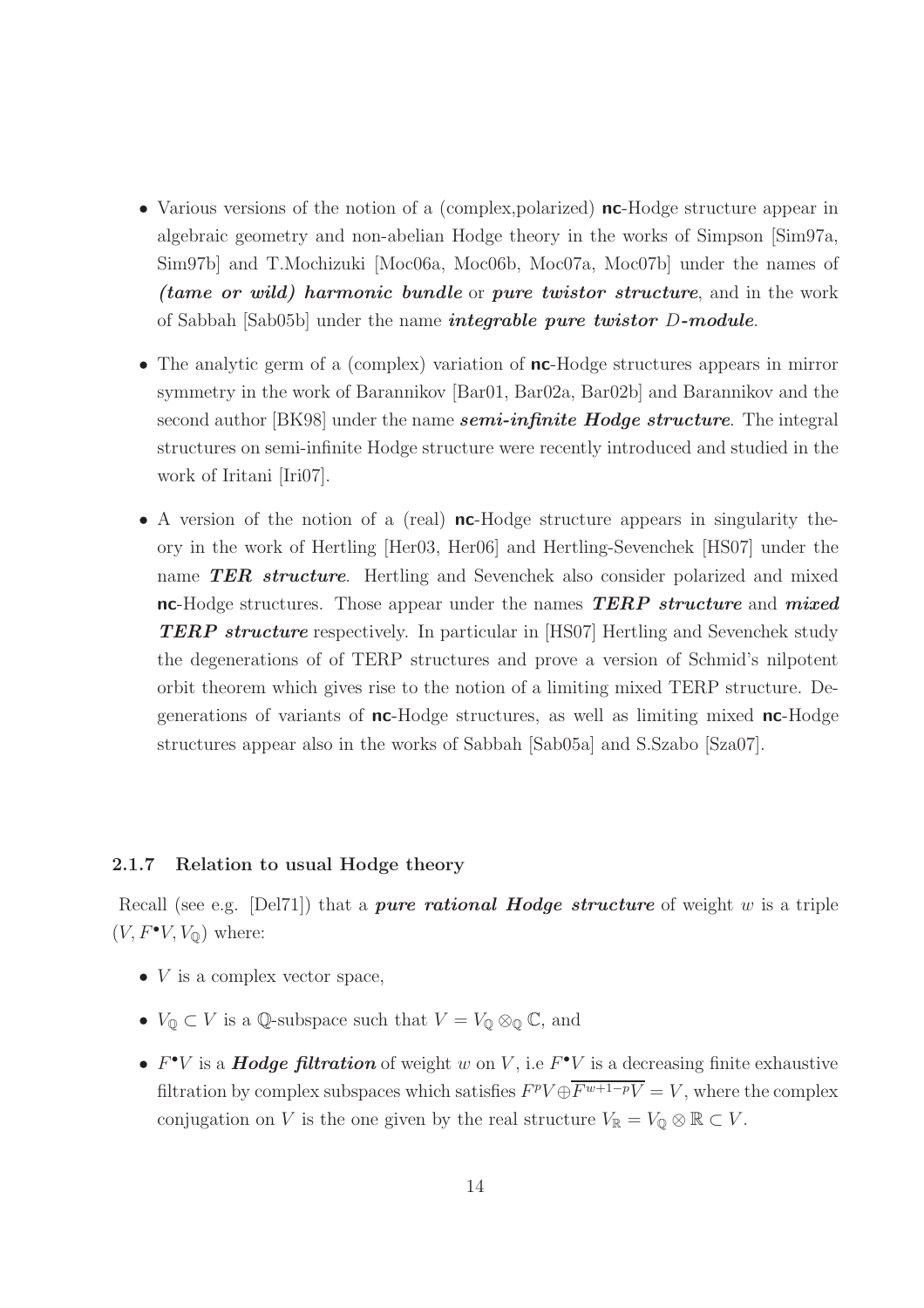A *pure Hodge structure* is a direct sum of pure Hodge structures of various weights, and a morphism of pure Hodge structures is a linear map of complex vector spaces, which maps the rational structures into each other and is strictly compatible with the filtrations. We will write  $(Q$ -HS) for the category of pure rational Hodge structures. It is well known [Del71] that (Q-HS) is an abelian Q-linear tensor category. For every  $w \in \mathbb{Z}$  we have a  $\otimes$ -invertible object in ( $\mathbb{Q}$ -HS) of pure weight 2w: the **Tate Hodge structure**  $\mathbb{Q}(w)$  given by  $\mathbb{Q}(w) := (\mathbb{C}, F^{\bullet}, \mathbb{Q})$ , where  $F^i = \mathbb{C}$  for  $i \leq w$  and  $F^i = \{0\}$  for  $i > w$ .

It turns out that pure Hodge structures can be viewed as **nc**-Hodge structures. This is achieved through a version of the Rees module construction (see e.g. [Sim97a]) which converts a filtered vector space into a bundle over the affine line  $\mathbb{A}^1$ . Specifically, given a pure Hodge structure  $(V, F^{\bullet}V, V_{\mathbb{Q}})$  of weight w we consider the rank one meromorphic bundle with connection

$$
\boldsymbol{\mathcal{T}}_{\frac{w}{2}}:=\left(\mathbb{C}\{u\}[u^{-1}],d-\frac{w}{2}\cdot\frac{du}{u}\right)
$$

and we set

•  $\mathscr{H} := \mathscr{H}^w$  mod 2 :=  $\sum_i u^{-i} F^i V{u}$  viewed as a  $\mathbb{C}{u}$ -submodule in  $\mathbb{C}{u}[u^{-1}] \otimes_{\mathbb{C}{u}}$ V. Clearly, this submodule is preserved by the operator  $\nabla_{u\frac{d}{du}}$  for the connection  $\nabla := \left(d - \frac{w}{2} \cdot \frac{du}{u}\right) \otimes id_V$ , i.e.  $(\mathscr{H}, \nabla)$  is a logarithmic holomorp  $rac{w}{2} \cdot \frac{du}{u}$  $\frac{du}{du}$   $\otimes$  id<sub>V</sub>, i.e.  $(\mathscr{H}, \nabla)$  is a logarithmic holomorphic extension of the meromorphic bundle with connection  $\mathcal{T}_{\frac{w}{2}} \otimes_{\mathbb{C}} V$ .

**Note:** Consider the algebraization  $(H, \nabla) = \mathfrak{B}_0(\mathcal{H}, \nabla)$  of  $(\mathcal{H}, \nabla)$ . The fiber  $H_1 :=$  $H/(u-1)H$  of H at  $1 \in \mathbb{A}^1$  is canonically identified with V. By definition the connection  $\nabla$  on H has monodromy  $(-1)^{w}$  id<sub>V</sub> and so preserves any rational subspace in V.

- $\mathscr{E}_B := \mathscr{E}_B^w$  mod 2 the Q-local system on  $\mathbb{A}^1 \{0\}$  defined as the subsheaf  $\mathscr{E}_B \subset H$ consisting of sections whose value at 1 is in  $V_{\mathbb{Q}} \subset V = H/(u-1)H$ . In other words  $\mathscr{E}_B$ is the locally constant sheaf on  $\mathbb{A}^1 - \{0\}$  with fiber  $V_{\mathbb{Q}}$  and monodromy  $(-1)^w \mathrm{id}_{V_{\mathbb{Q}}}$ .
- iso is the isomorphism of complex local systems, corresponding to the embedding  $\mathscr{E}_B \subset H$ .

Remark 2.8 On every simply connected open (in the analytic topology) subset  $U \subset \mathbb{A}^1 - \{0\}$  the bundle with connection  $\mathcal{T}_{\frac{w}{2}}$  has a horizontal section  $u^{w/2}$ . In particular on such opens we have  $H_{|U} = \sum_i u^{w/2} u^{-i} F^i[u].$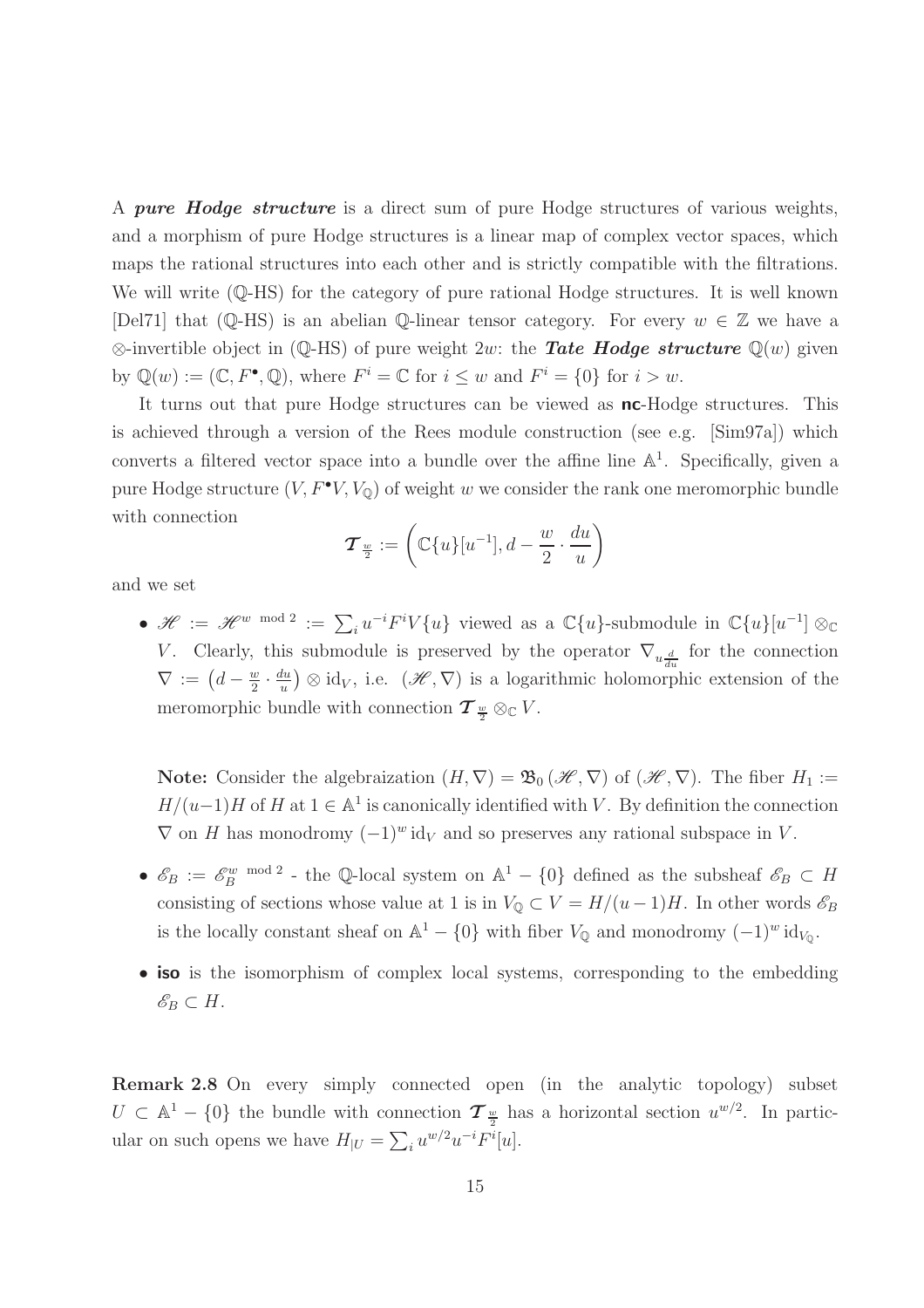The data  $(H, \mathscr{E}_B$ , iso) satisfy tautologically the (Q-structure axiom) and the (opposedness **axiom)** from Definition 2.5. Indeed, the  $(Q$ -structure axiom) is satisfied since by definition  $\nabla$  has a regular singularity at 0 and so  $S_{\leq \omega} = S$  or 0 for all  $\omega$ . The (opposedness axiom) is satisfied as it is equivalent in the case of regular singularities to the oposedness property in the definition of the usual Hodge structures.

Thus, the assignment  $(V, F^{\bullet}V, V_{\mathbb Q}) \to (H, \mathscr{E}_B, \text{iso})$  gives a functor

$$
\mathfrak{n}: (\mathbb{Q}\text{-HS}) \to (\mathbb{Q}\text{-ncHS})
$$

which by definition factors through the orbit category (see e.g. [Kel05] for the definition of an orbit category)

$$
\pi: (\mathbb{Q}\text{-HS}) \to (\mathbb{Q}\text{-HS})/(\bullet \otimes \mathbb{Q}(1)),
$$

i.e we have  $\mathfrak{N} = \mathfrak{n} \circ \pi$  for a functor

$$
\mathfrak{N} : (\mathbb{Q}\text{-HS})/(\bullet \otimes \mathbb{Q}(1)) \to (\mathbb{Q}\text{-ncHS}).
$$

The proof of the following statement is an immediate consequence from the definition.

**Lemma 2.9** The functor  $\mathfrak{N}$  is fully faithful and its essential image consists of all nc-Hodge structures that have regular singularities and monodromy = id on  $H^0$  and = - id on  $H^1$ .

**Remark 2.10** It is straightforward to check that the functor  $\mathfrak{N}$  can also be defined in families and embeds the category of variations of Hodge structures (modulo the Tate twist) into the category of variations of **nc**-Hodge structures.

#### 2.1.8 nc-Hodge structures of exponential type

As we saw in section 2.1.7 the usual Hodge structures give rise to special **nc**-Hodge structures with regular singularities. The **nc**-Hodge structures with regular singularities are also important because they can serve as building blocks of general **nc**-Hodge structures. Let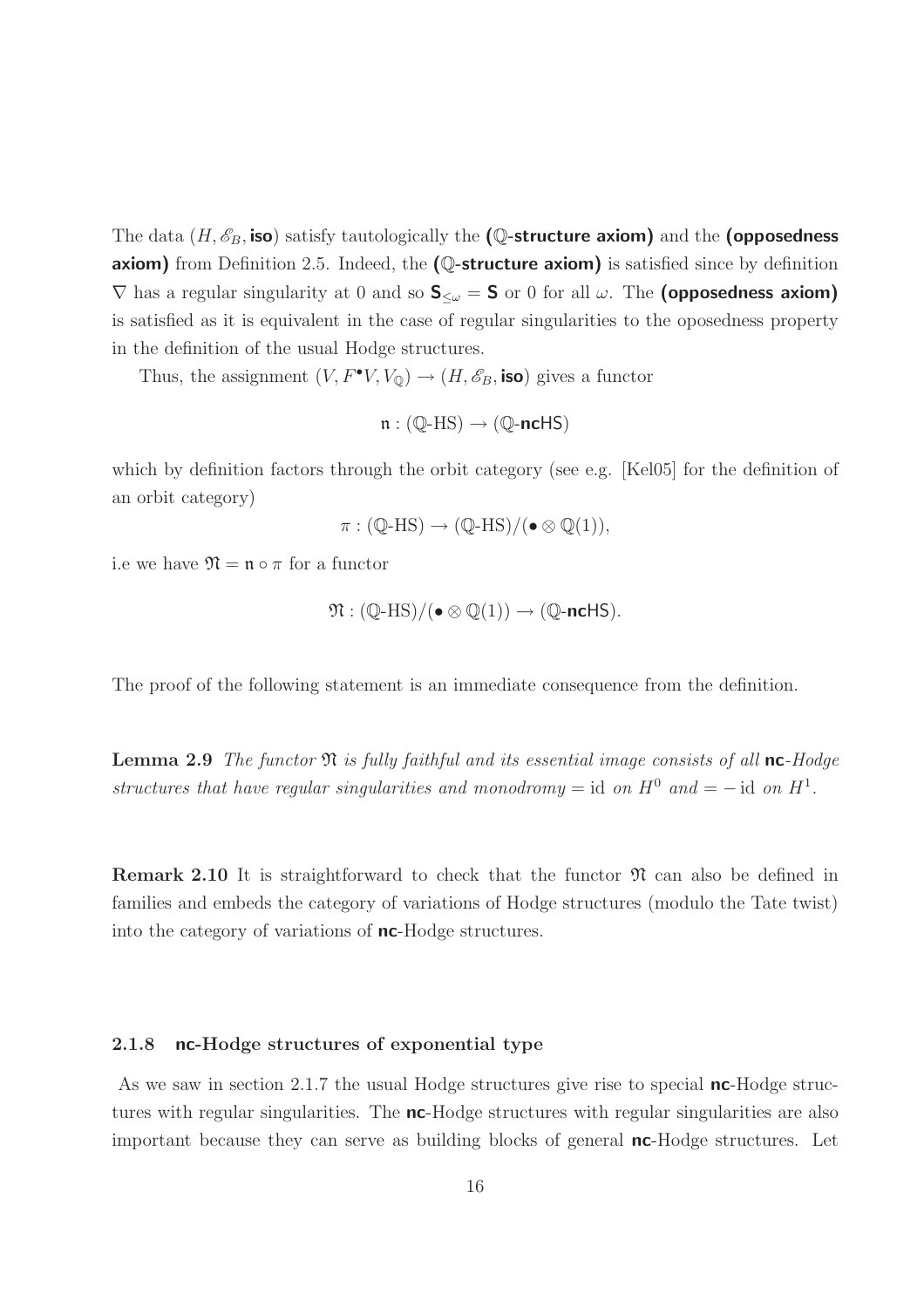$(H, \mathscr{E}_B$ , iso) be a nc-Hodge structure, let  $(\mathscr{H}, \nabla) = \mathfrak{G}_0((H, \nabla))$  be the germ of  $(H, \nabla)$  at zero, and assume that  $A_{-2} \neq 0$ , i.e.  $\nabla$  has a second order pole. According to Turrittin-Levelt formal decomposition theorem (see e.g. [Mal79], [BV85], [Sab02, II.5.7 and II.5.9]) we can find a finite base change  $p_N : \mathbb{C} \to \mathbb{C}$ ,  $p_N(t) := t^N = u$ , so that  $p_N^*(\mathcal{H}, \nabla)[t^{-1}]$  is formally isomorphic to a direct sum of regular singular connections on meromorphic bundles multiplied by exponents of Laurent polynomials. More precisely we can find polynomial tails  $g_i(t) \in \mathbb{C}[t^{-1}], \mathbb{C}{t}[t^{-1}]$ -vector spaces  $\mathcal{R}_i$  and meromorphic connections

$$
(\nabla_i)_{\frac{d}{dt}} : \mathscr{R}_i \to \mathscr{R}_i,
$$

each with at most regular singularity at 0, so that we have an isomorphism of formal meromorphic connections over  $\mathbb{C}((t))$ :

$$
\Psi: p_N^*(\mathscr{H}, \nabla) \bigotimes_{\mathbb{C}\{t\}[t^{-1}]} \mathbb{C}((t)) \stackrel{\cong}{\longrightarrow} \left(\bigoplus_{i=1}^m \mathcal{E}^{g_i} \bigotimes_{\mathbb{C}\{t\}[t^{-1}]} (\mathscr{R}_i, \nabla_i) \right) \bigotimes_{\mathbb{C}\{t\}[t^{-1}]} \mathbb{C}((t)).
$$

Here  $\mathcal{E}^f$  denotes the rank one holomorphic bundle with meromorphic connection  $(\mathbb{C}{t}, d - df)$ , and  $(\mathscr{R}_i, \nabla_i)$  denote meromorphic bundles with connections having regular singularities.

**Remark 2.11** The bundle  $\mathcal{E}^f$  has a non-vanishing horizontal section, namely  $e^f$ . In particular the multivalued flat sections of  $\mathcal{E}^{g_i} \otimes (\mathscr{R}_i, \nabla_i)$  are given by multiplying multivalued flat sections of  $(\mathcal{R}_i, \nabla_i)$  by  $e^{g_i}$ .

In the examples coming from Mirror Symmetry that we are interested in, the base change  $p_N$  is not needed for the decomposition to work. In this case we can take  $g_i(u) = c_i/u$  where  $c_1, \ldots, c_m \in \mathbb{C}$  denote the distinct eigenvalues of  $A_{-2}$ . Because of this we introduce the following definition (see also [HS07, Definition 8.1]):

**Definition 2.12** We say that a nc-Hodge structure  $(H, \mathscr{E}_B$ , iso) is of exponential type if there exists a formal isomorphism

$$
\Psi: (\mathscr{H} \otimes_{\mathbb{C}\{u\}} \mathbb{C}[[u]], \nabla) \stackrel{\cong}{\to} \bigoplus_{i=1}^{m} \left( \mathcal{E}^{\mathbf{c}_i/u} \otimes (\mathscr{R}_i, \nabla_i) \right) \otimes_{\mathbb{C}\{u\}} \mathbb{C}[[u]]
$$

where  $(\mathscr{R}_i, \nabla_i)$  are meromorphic bundles with connections with regular singularities and  $c_1, \ldots, c_m \in \mathbb{C}$  denote the distinct eigenvalues of  $A_{-2}$ .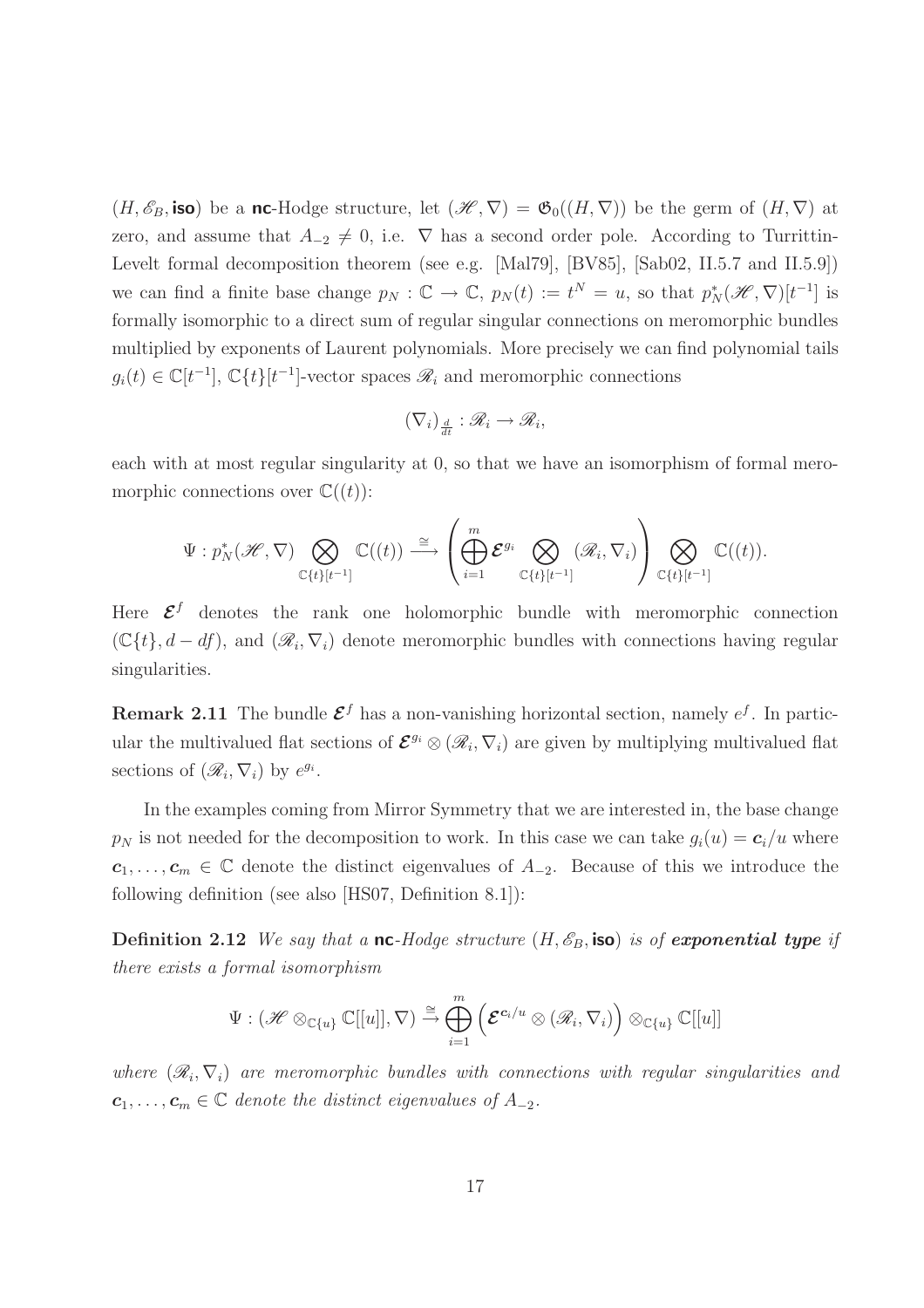Remark 2.13 • There are various sufficient conditions that will guarantee that a given nc-Hodge structure is decomposable without base change. For instance, this will be the case if  $A_{-2}$  has distinct eigenvalues, or if  $A_{-1} = 0$ . More generally, it suffices to require that we can find holomorphic functions  $\ell_i(u) \in \mathbb{C}\{u\}$  so that  $\ell_i(0) = \mathbf{c}_i$  for  $i = 1, \ldots, m$  and the characteristic polynomial of  $u^2A(u)$  is det  $(c \cdot id - u^2A(u)) = \prod_{i=1}^m (c - \ell_i)^{\nu_i}$ .

• Not every irregular connection with a pole of order two is of exponential type. Indeed the rank two connection

$$
\nabla = d - \begin{pmatrix} 0 & u^{-2} \\ u^{-1} & \frac{u^{-1}}{2} \end{pmatrix}
$$

$$
\begin{pmatrix} e^{-2u^{-\frac{1}{2}}} \\ u^{\frac{1}{2}} e^{-2u^{-\frac{1}{2}}} \end{pmatrix},
$$

has a horizontal section

and so one needs a quadratic base change for the formal decomposition to work for this connection.

• If a nc-Hodge structure  $(H, \mathscr{E}_B, \text{iso})$  is of exponential type, then one can check (see [HS07, Lemma 8.2]) that for each  $i = 1, \ldots, m$  we can find a unique holomorphic extension  $\mathscr{H}_{c_i} \subset \mathcal{R}_i$ in which the connection has a second order pole and so that  $\Psi$  induces a formal isomorphism of holomorphic bundles with meromorphic connections

$$
\Psi: (\mathscr{H}, \nabla) \otimes \mathbb{C}[[u]] \stackrel{\cong}{\longrightarrow} \left( \bigoplus_{i=1}^m \mathcal{E}^{\boldsymbol{c}_i/u} \bigotimes_{\mathbb{C}\{u\}} (\mathscr{H}_{\boldsymbol{c}_i}, \nabla_i) \right) \otimes \mathbb{C}[[u]],
$$

over  $\mathbb{C}[[u]].$ 

The **nc**-Hodge structures with regular singularities or the **nc**-Hodge structures of exponential type comprise full subcategories

$$
(\mathbb{Q}\text{-nclS})^{\mathrm{reg}}\subset (\mathbb{Q}\text{-nclS})^{\mathrm{exp}}\subset (\mathbb{Q}\text{-nclS})
$$

in  $(\mathbb{Q}\text{-nclS})$ . In fact, in the exponential type case one can state the **nc**-Hodge structure axioms in an easier way. The simplification comes from the fact that in this case the Deligne-Malgrange-Stokes filtration is given by subsheaves  $S_{\leq \lambda}$  of S that are labeled by  $\lambda \in \mathbb{R}$  and consisting of solutions decaying faster than  $O\left(\exp\left(\frac{\lambda+o(1)}{r}\right)\right)$  $\binom{o(1)}{r}$ ,  $r = |u|$ . Indeed, tracing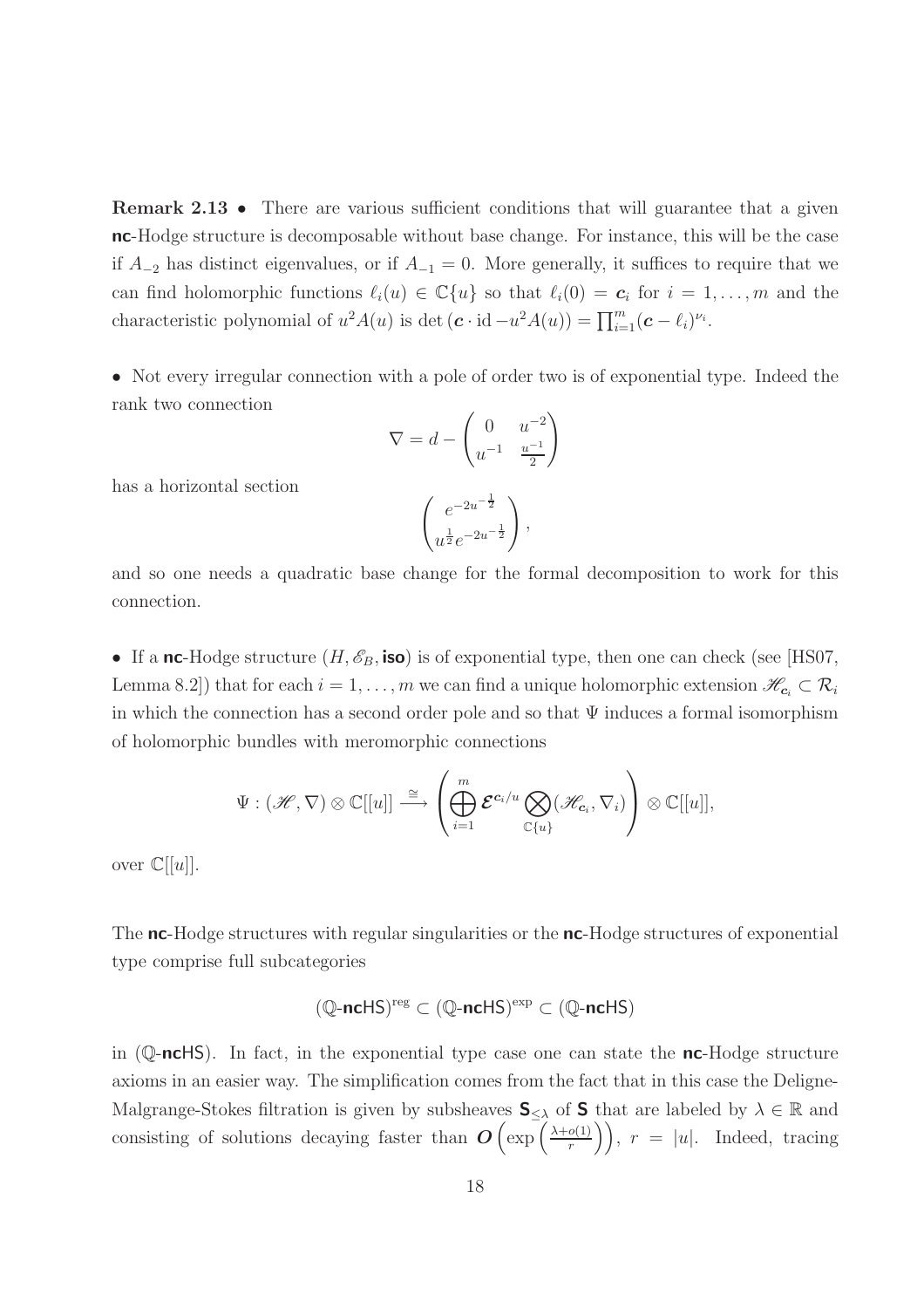through the definition one sees that in the exponential case for a ray defined by  $\varphi$  the jumps of the steps of the Deligne-Malgrange-Stokes filtration occur exactly at the numbers  $\text{Re}(\mathbf{c}_i e^{-i\varphi})$ . Furthermore, the associated graded pieces for the filtration are local systems on the circle and in fact coincide with the regular pieces  $(\mathcal{R}_i, \nabla_i)$  that appear in the formal decomposition of the connection. Hence one arrives at the following

Definition 2.14 A rational pure nc-Hodge structure of exponential type consists of the data  $(H, \mathscr{E}_B$ , iso), where

- *H* is a  $\mathbb{Z}/2$ -graded algebraic vector bundle on  $\mathbb{A}^1$ .
- $\mathscr{E}_B$  is a local system of finite dimensional  $\mathbb{Z}/2$ -graded Q-vector spaces on  $\mathbb{A}^1 - \{0\}.$
- iso is an analytic isomorphism of holomorphic vector bundles on  $\mathbb{A}^1 \{0\}$ :

$$
\text{iso}:\mathscr{E}_B\otimes\mathcal{O}_{\mathbb{A}^1-\{0\}}\stackrel{\cong}{\longrightarrow} H_{|\mathbb{A}^1-\{0\}}.
$$

These data have to satisfy the following axioms:

- (nc-filtration axiom)<sup>exp</sup> The connection  $\nabla$  induced from iso is a meromorphic connection of exponential type on H with a pole of order  $\leq 2$  at  $u = 0$  and a regular singularity at  $\infty$ . More precisely, there exist:
	- a holomorphic frame of  $\mathscr H$  near  $u = 0$  in which

$$
\nabla = d + \left(\sum_{k \ge -2} A_k u^k\right) du
$$

with  $A_k \in Mat_{r \times r}(\mathbb{C}), r = \operatorname{rank}_{\mathbb{C}\{u\}} \mathcal{H}.$ 

• a holomorphic frame of  $\mathscr H$  near  $u = \infty$  in which

$$
\nabla = d + \left(\sum_{k \ge -1} B_k u^{-k}\right) d(u^{-1})
$$

and  $B_k \in Mat_{r \times r}(\mathbb{C})$ .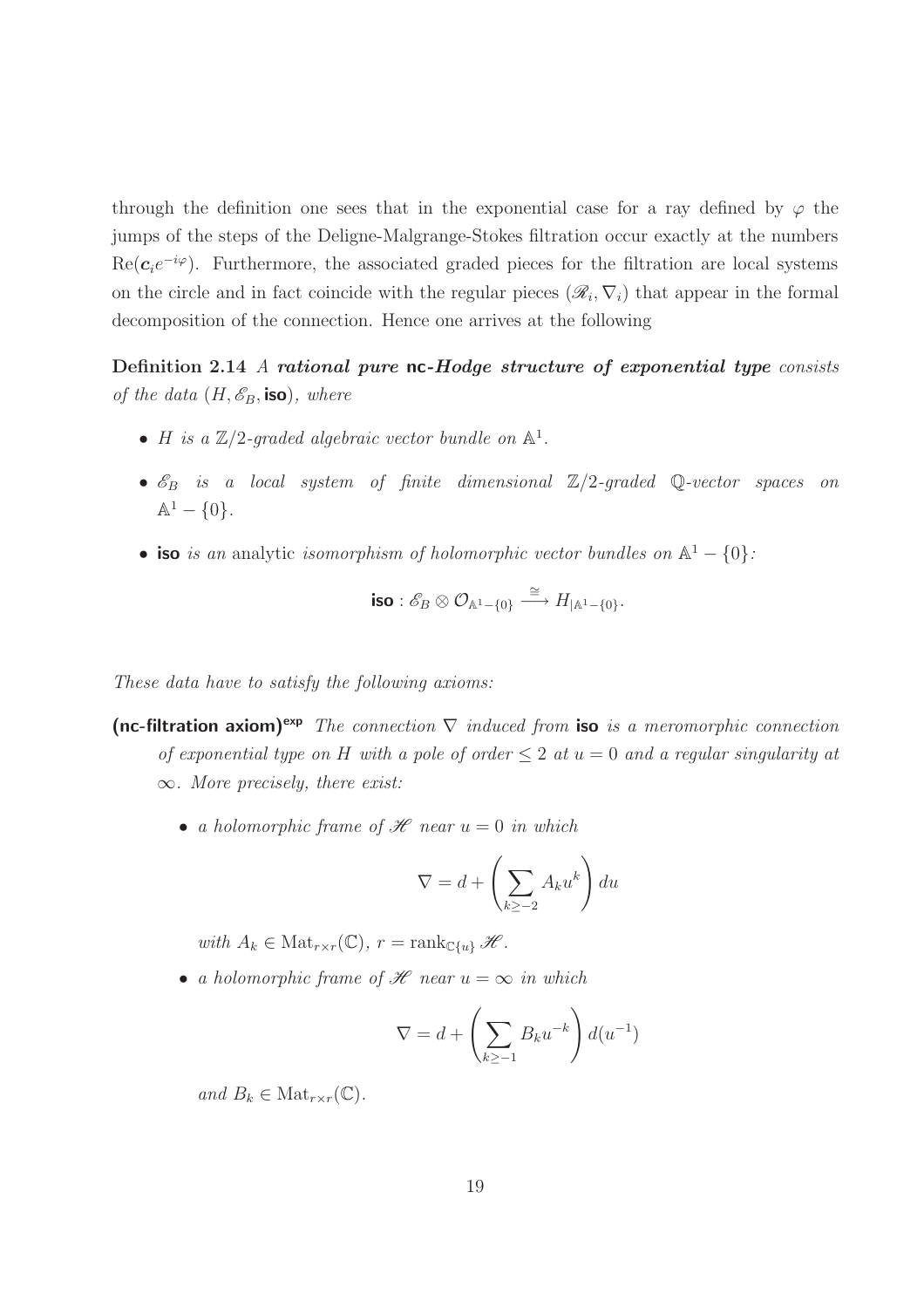• a formal isomorphism over  $\mathbb{C}((u))$ :

$$
(\mathscr{H}[u^{-1}], \nabla) \stackrel{\cong}{\rightarrow} \bigoplus_{i=1}^{m} \mathcal{E}^{\mathbf{c}_i/u} \otimes (\mathscr{R}_i, \nabla_i)
$$

where  $(\mathcal{R}_i, \nabla_i)$  are meromorphic bundles with connections with regular singularities and  $c_1, \ldots, c_m \in \mathbb{C}$  denote the distinct eigenvalues of  $A_{-2}$ .

(Q-structure axiom)<sup>exp</sup> The Q-structure  $\mathscr{E}_B$  on  $(H, \nabla)$  is compatible with Stokes data in the following sense. The filtration  $\{S_{\leq \lambda}\}_{{\lambda \in \mathbb{R}}}$  of S by the subsheaves  $S_{\leq \lambda}$ , whose stalk at  $\varphi \in \mathcal{S}^1$  is given by

$$
\left(\mathbf{S}_{\leq \lambda}\right)_{\varphi} := \left\{ s \in \mathbf{S}_{\varphi} = \Gamma\left(\mathbb{R}^{\times}e^{i\varphi}, H\right) \quad \middle| \quad \begin{array}{l} s \text{ is a } \nabla\text{-horizontal section of } H \\ over the ray  $\mathbb{R}^{\times}e^{i\varphi}, \text{ for which} \\ \quad \left\| s\left(re^{i\varphi}\right) \right\| = \mathbf{O}\left(\exp\left(\frac{\lambda + \mathbf{o}(1)}{r}\right)\right). \\ \quad \left\| \text{when } r \to 0. \end{array} \right\}$
$$

is defined over Q, i.e.

$$
(\mathbf{S}_{\leq \lambda} \cap \mathbf{S}_B) \otimes_{\mathbb{Q}} \mathbb{C} = \mathbf{S}_{\leq \lambda}
$$

for all  $\lambda \in \mathbb{R}$ .

(opposedness axiom)<sup> $exp$ </sup> = (opposedness axiom)

Remark 2.15 It is instructive to understand more explicitly the behavior of the Deligne-Malgrange-Stokes filtration for **nc**-Hodge structures (or more generally irregular connections) of exponential type. As before we denote by **S** the complex local system on the circle  $S<sup>1</sup>$ corresponding to a nc-Hodge structure for which  $A_{-2}$  has distinct eigenvalues  $c_1, \ldots c_m$ .

By definition, for every  $\varphi$ , the steps in the Deligne-Malgrange-Stokes filtration  $(\mathbf{S}_{\leq \lambda})_{\varphi}$ jump exactly when  $\lambda$  crosses one of the numbers  $\text{Re}(\mathbf{c}_k e^{-i\varphi})$ . More invariantly, the assignment  $\varphi \in \mathbf{S}^1 \mapsto \{ \text{Re}(\mathbf{c}_1 e^{-i\varphi}), \dots, \text{Re}(\mathbf{c}_k e^{-i\varphi}) \} \subset \mathbb{R}$  is a sheaf  $\Lambda$  of finite sets of real numbers (possibly with repetitions) on  $S^1$ . For a general value of  $\varphi$ , the real numbers  ${Re(c_1e^{-i\varphi}), \ldots, Re(c_ke^{-i\varphi})}$  are all distinct but for finitely many special values of  $\varphi$  some of Re $(c_1e^{-i\varphi}), \ldots, \text{Re}(c_ke^{-i\varphi})$  will coalesce. More precisely we have the Stokes rays  $\mathbb{R}_{>0}$ .  $i(c_b - c_a)$  and the associated set **SD**  $\subset$  [0, 2 $\pi$ ) of Stokes directions: i.e.  $\varphi \in$  **SD**, if and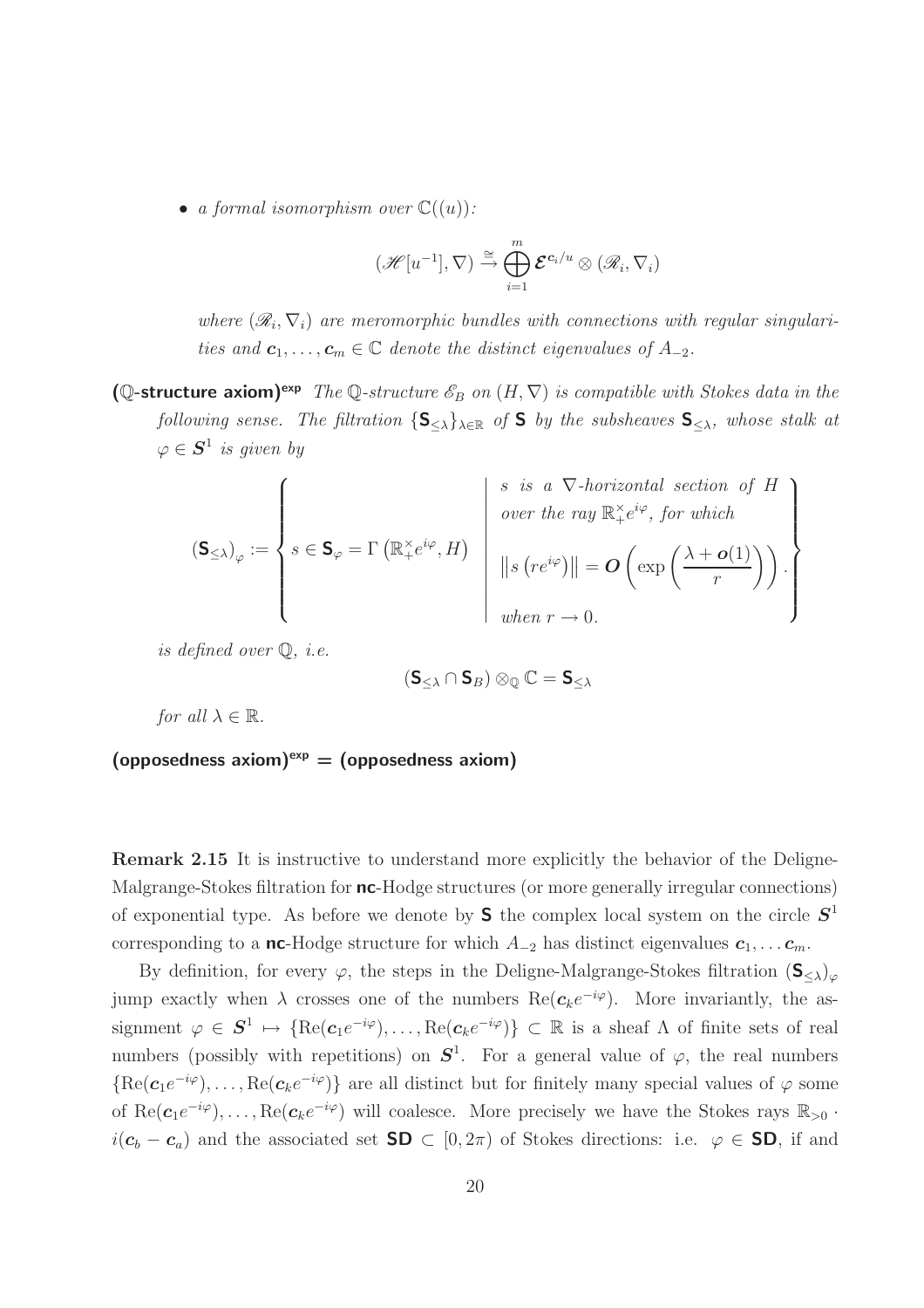only if there is some pair  $a \neq b$  s.t.  $c_a - c_b = re^{i(\frac{\pi}{2} + \varphi)}$  for some  $r > 0$ . Clearly for every open arc  $U \subset \mathbf{S}^1$ , which does not intersect **SD** the restriction  $\Lambda_{|U}$  is a local system of finite sets of cardinality m. Moreover the values  $\varphi \in SD$  are precisely the ones for which some of  $\text{Re}(\boldsymbol{c}_1 e^{-i\varphi}), \ldots, \text{Re}(\boldsymbol{c}_k e^{-i\varphi})$  become equal to each other.

Now recall that for any given  $\varphi \in S^1$ , the subspaces  $(\mathbf{S}_{\leq \lambda})_{\varphi} \subset \mathbf{S}_{\varphi}$  do not change if we move  $\lambda \in \mathbb{R}$  continuously without passing through some element of  $\Lambda_{\varphi}$ . In other words, we can label the steps of the Deligne-Malgrange-Stokes filtration by local sections of Λ, and so that at each  $\varphi \in S^1$  the steps are ordered according to the order on  $\Lambda_{\varphi}$  induced from the embedding  $\Lambda_{\varphi} \subset \mathbb{R}$ . The finite set  $\mathsf{SD} \subset \mathbf{S}^1$  of Stokes directions breaks the circle into disjoint arcs. Over each such arc U we have that  $\Lambda_{|U}$  is a local system of finite sets of real numbers with m linearly ordered flat sections and the steps Deligne-Malgrange-Stokes filtration of  $S_{\text{U}}$  are labeled naturally by these sections. If we move from U to an adjacent arc U' by passing across a Stokes direction  $\phi \in SD$ , then some of the elements in the labelling set get identified at  $\phi$  and get reordered when we cross over to U' (see Figure 1).



Figure 1: The system of labels for the Deligne-Malgrange-Stokes filtration.

In fact, if  $\lambda_1 < \ldots < \lambda_m$  are the ordered flat sections of  $\Lambda_{|U}$ , and  $\lambda'_1 < \ldots < \lambda'_m$  are the ordered flat sections of  $\Lambda_{|U'}$ , then the transition from the  $\lambda$ 's to the  $\lambda$ 's is always such that certain groups of consecutive  $\lambda$ 's are totally reordered into groups of consecutive  $\lambda$ 's. For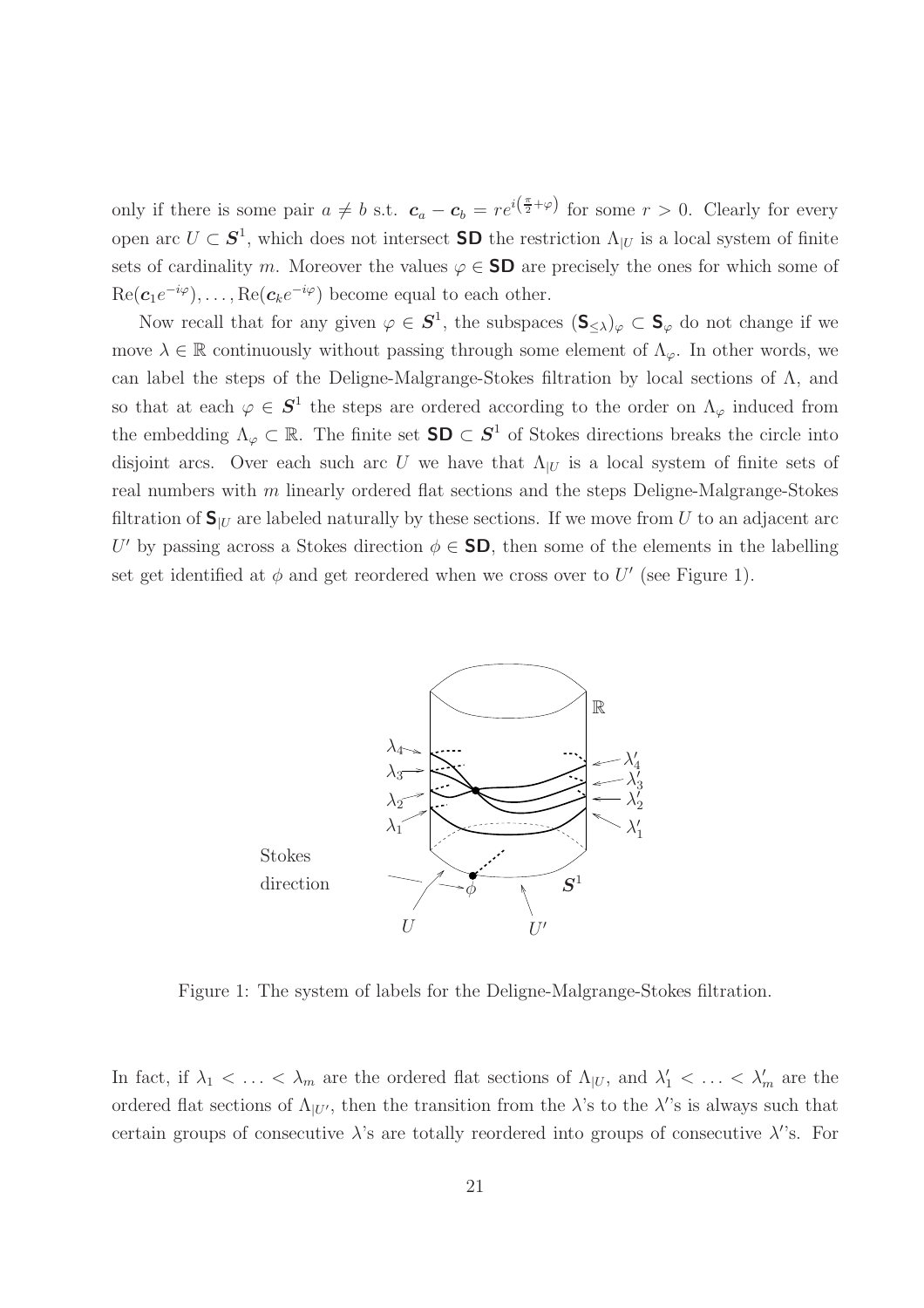instance in Figure 1 the passage from  $\{\lambda_1, \lambda_2, \lambda_3, \lambda_4\}$  to  $\{\lambda'_1, \lambda'_2, \lambda'_3, \lambda'_4\}$  across the Stokes point  $\phi \in$  SD has the effect of relabelling:  $\lambda_1 \mapsto \lambda'_1$ ,  $\lambda_2 \mapsto \lambda'_4$ ,  $\lambda_3 \mapsto \lambda'_3$ , and  $\lambda_4 \mapsto \lambda'_2$ .

This behavior of the labelling set and the behavior of the associated filtration can be systematized in the following:

**Definition 2.16** Let **S** be a finite dimensional local system of  $\mathbb{Z}/2$ -graded complex vector spaces over  $S^1$ . Let  $c_1, \ldots, c_m$  be distinct complex numbers, let  $\Lambda$  be the sheaf of finite sets of real numbers on  $S^1$  given by  $\varphi \mapsto {\rm \{Re}(\mathbf{c}_1e^{-i\varphi}), \dots, Re(\mathbf{c}_1e^{-i\varphi})\}}$  $and$  let  $SD \subset S<sup>1</sup>$  be the associated set of Stokes directions.

An abstract Deligne-Malgrange-Stokes filtration of S of exponential type and **exponents**  $(c_1, \ldots, c_m)$  is a filtration by subsheaves  $S_{\leq \lambda}$  such that:

- $S_{\leq \lambda}$  is labeled by local continuous sections  $\lambda$  of  $\Lambda$  and is locally constant on any arc which does not intersect **SD**.
- Suppose  $\varphi \in$  **SD**, and let  $U, U' \subset S^1$  **SD** be the two arcs adjacent at  $\varphi$ . Let  $\lambda_1$  <  $\cdots < \lambda_m$  and  $\lambda'_1 < \cdots < \lambda'_m$  be the ordered flat sections of  $\Lambda_{|U|}$  and  $\Lambda_{|U'}$  respectively. Trivialize S on  $U \cup U' \cup \{\varphi\}$  by identifying the flat sections with the elements of the fiber  $S_{\varphi}$  and let

 $0 \subset F_{\leq \lambda_1} \subset \ldots \subset F_{\leq \lambda_m} \subset \mathbf{S}_{\varphi}, \quad \text{and} \quad 0 \subset F'_{\leq \lambda_1}$  $C'_{\leq \lambda_1'} \subset \ldots \subset F'_{\leq \lambda_m'} \subset {\sf S}_{\varphi}$ 

be the filtrations corresponding to this trivialization and the filtrations  $S_{\leq \lambda}$  on U and U ′ respectively, i.e.

$$
F_{\leq \lambda_i} := \lim_{\substack{\psi \in U \\ \psi \to \varphi}} (\mathbf{S}_{\leq \lambda_i})_{\psi} \qquad and \qquad F'_{\leq \lambda'_i} := \lim_{\substack{\psi \in U' \\ \psi \to \varphi}} (\mathbf{S}_{\leq \lambda'_i})_{\psi}
$$

Let  $1 \leq i_1 < j_1 \leq i_2 < j_2 \leq \cdots \leq i_k < j_k \leq m$  be the sequence of integers such that  $\lambda_a = \lambda'_a$  for  $a \notin [i_1, j_1] \cup [i_2, j_2] \cup \cdots \cup [i_k, j_k]$ , and for each interval  $[i_s, j_s]$  we have that  $\lambda'_{j_s} = \lambda_{i_s}, \lambda_{j_s-1} = \lambda_{i_s+1}, \ldots \lambda'_{i_s} = \lambda_{j_s}.$  Then we require that:

 $-$  for each  $a \notin [i_1, j_1] \cup [i_2, j_2] \cup \cdots \cup [i_k, j_k]$  we have  $F_{\leq \lambda_a} = F'_{\lambda'_a}$ ;

 $-$  for each  $s = 1, \ldots, k$ ,  $F_{\leq \lambda_{j_s}} = F_{\leq \lambda'_{j_s}}$  and the filtrations

$$
F_{\leq \lambda_{i_s}}/F_{\leq \lambda_{i_s-1}} \subset F_{\leq \lambda_{i_s+1}}/F_{\leq \lambda_{i_s-1}} \subset \cdots \subset F_{\leq \lambda_{j_s}}/F_{\leq \lambda_{i_s-1}}
$$
\n
$$
F'_{\leq \lambda'_{i_s}}/F'_{\leq \lambda'_{i_s-1}} \subset F'_{\leq \lambda'_{i_s+1}}/F'_{\leq \lambda'_{i_s-1}} \subset \cdots \subset F'_{\leq \lambda'_{j_s}}/F'_{\leq \lambda'_{i_s-1}}
$$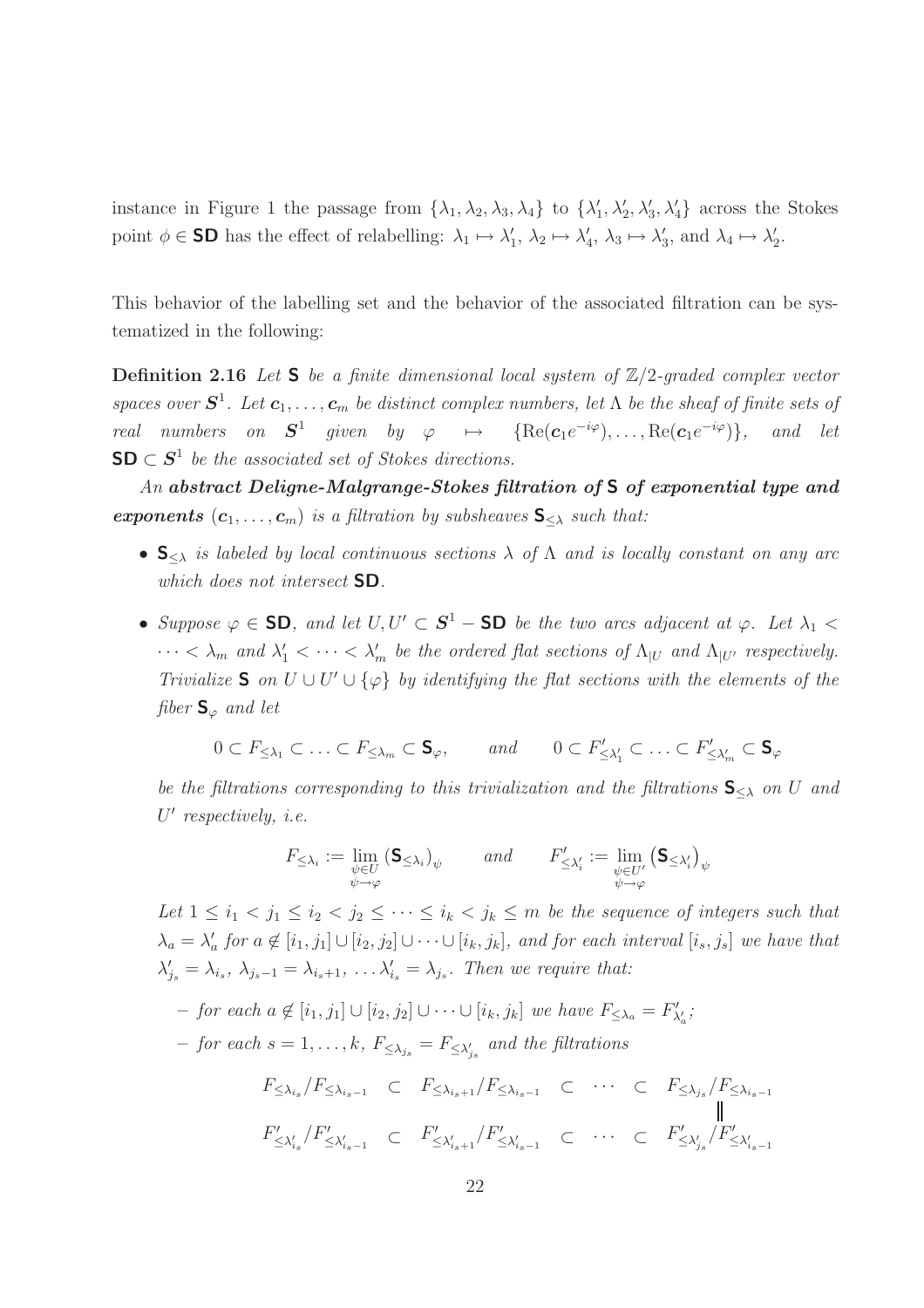are  $(j_s - i_s)$ -opposed.

Remark 2.17 The above discussion generalizes immediately from connections of exponential type to arbitrary meromorphic connections (see remark 2.3). One gets a collection of curves drawn on the boundary of the cylinder which can be interpreted as a projection to 0-jets of a Legendrian link in the contact manifold of 1-jets of functions on  $S^1$ .

The categories of nc-Hodge structures, of nc-Hodge structures of exponential type, or of nc-Hodge structures with regular singularities all behave similarly to ordinary Hodge structures. For instance one can introduce the notion of polarization on **nc**-Hodge structures, which specializes to the usual notion in the case of ordinary Hodge structures. (This will not be needed for our discussion so we will not spell it out here. The interested reader may wish to consult [Her06, HS07, Kon08] for the details of the definition.) In fact we have the following

Lemma 2.18 The categories (Q-ncHS) reg ⊂ (Q-ncHS) exp ⊂ (Q-ncHS) are Q-linear abelian categories. The respective categories of polarizable  $nc$ -Hodge structures are semi-simple.

Proof: The statement is a manifestation of Simpson's Meta-Theorem from [Sim97b]. The opposedness axiom implies that the respective categories are abelian and the existence of polarizations implies the semi-simplicity. The proofs follow verbatim the argument in usual Hodge theory or the argument in [Sim97b]. Alternatively one can use the comparison statement [HS07, Lemma 3.9] identifying the nc-Hodge structures with pure twistor structures and then invoke  $[\text{Sim97b}, \text{ Lemma 1.3 and Lemma 3.1}].$ 

The bundles with connections  $(\mathscr{H}_{c_i}, \nabla_i)$  can be thought of as the regular singular constituents of the **nc**-Hodge structure  $(H, \mathscr{E}_B, \text{iso})$ . The  $(\mathscr{H}_{c_i}, \nabla_i)$ 's are invariants of the **nc**-Hodge structure but of course they do not give a complete set of invariants (see the third point in 2.13). As usual we need additional Stokes data (see e.g. [Sab02]) in order to reconstruct the pair  $(\mathscr{H}, \nabla)$  from its regular constituents. To understand how the rest of **nc**-Hodge structure arises from the constituents we need to understand how the rational structure  $\mathscr{E}_B$  interacts with the Stokes data. This process is very similar to the interaction between Betti, de Rham and Dolbeault cohomology in ordinary Hodge theory and we will describe it in detail in section 2.3.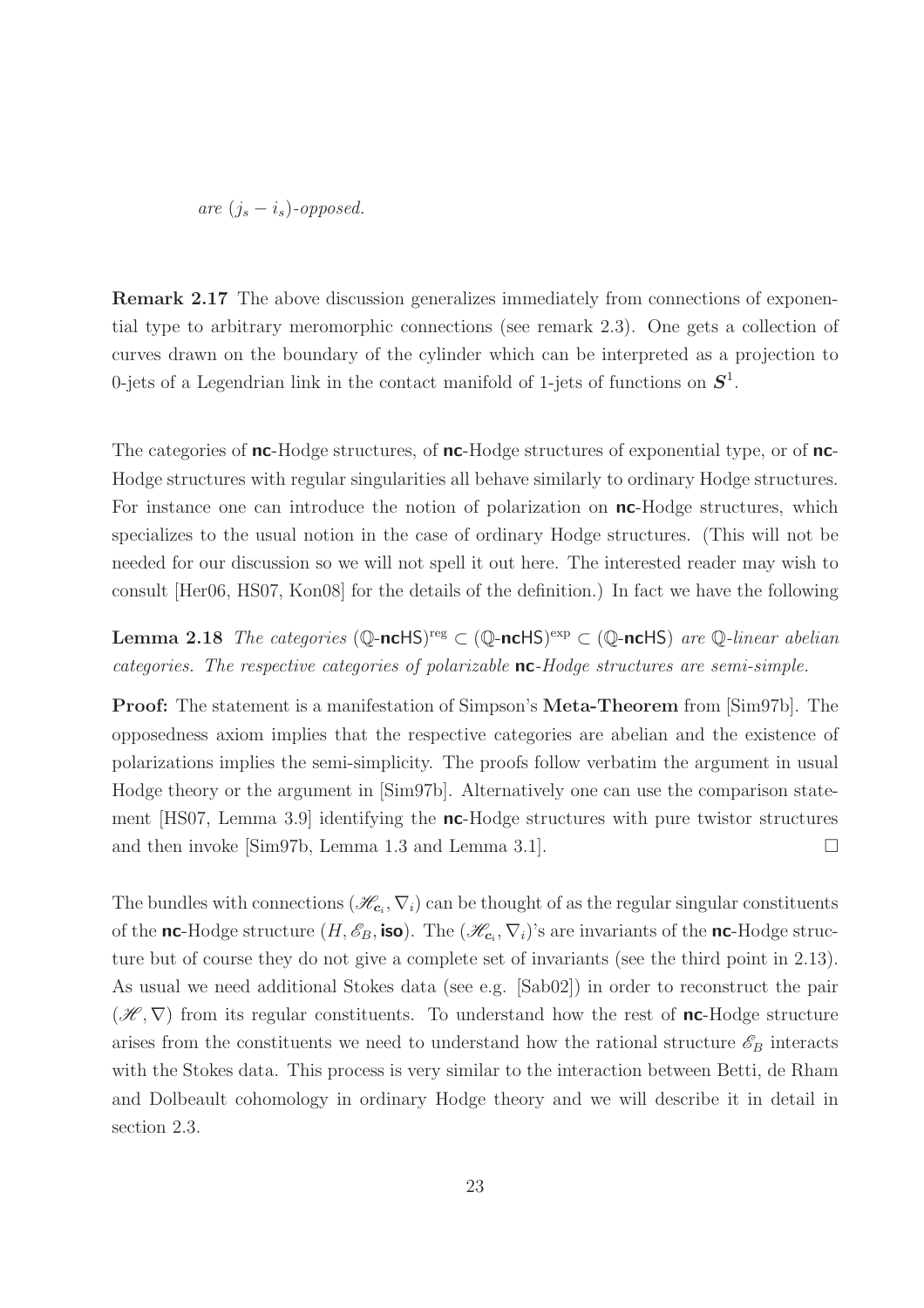The nc-Hodge structures one finds in geometric examples are very often regular (e.g. in the case of ordinary Hodge structures) or at worst have exponential type. It is also expected that the nc-Hodge structures arising in mirror symmetry will always be of exponential type but at the moment this is only supported by experimental evidence.

We will discuss in detail some of this evidence in the subsequent sections. Before we get to the examples however, it will be instructive to comment on the reason for introducing the nc-Hodge structures at the first place. The geometric significance of these structures stems from the fact that they appear naturally on the cohomology of non-commutative spaces of categorical nature.

### 2.2 Hodge structures in nc geometry

The version of non-commutative geometry that is most relevant to **nc**-Hodge structures is the one in which a proxy for the notion of a non-commutative space  $(nc\text{-space})$  is a category, thought of as the (unbounded) derived category of quasi-coherent sheaves on that space.

#### 2.2.1 Categorical nc-geometry

The basic notion here is:

Definition 2.19 A graded complex  $nc$ -space (respectively a complex  $nc$ -space) is a C-linear differential graded (respectively  $\mathbb{Z}/2$ -graded) category C which is homotopy complete and cocomplete.

**Notation:** We will often write  $C_X$  for the category to signify that it describes the sheaf theory of some  $nc$ -space X, even when we do not have a geometric construction of X.

The categorical point of view to non-commutative geometry goes back to the works of Bondal [Bon93], Bondal-Orlov [BO01, BO02] with many non-trivial examples computed in the later works of Orlov [Orl04, Orl05b, Orl05a], Caldero-Keller [CK05, CK06], Aroux, Orlov, and the first author, [AKO04, AKO06], Kuznetsov [Kuz05b, Kuz05a, Kuz06], etc. More recently this approach to nc-geometry became the central part of a long term research program initiated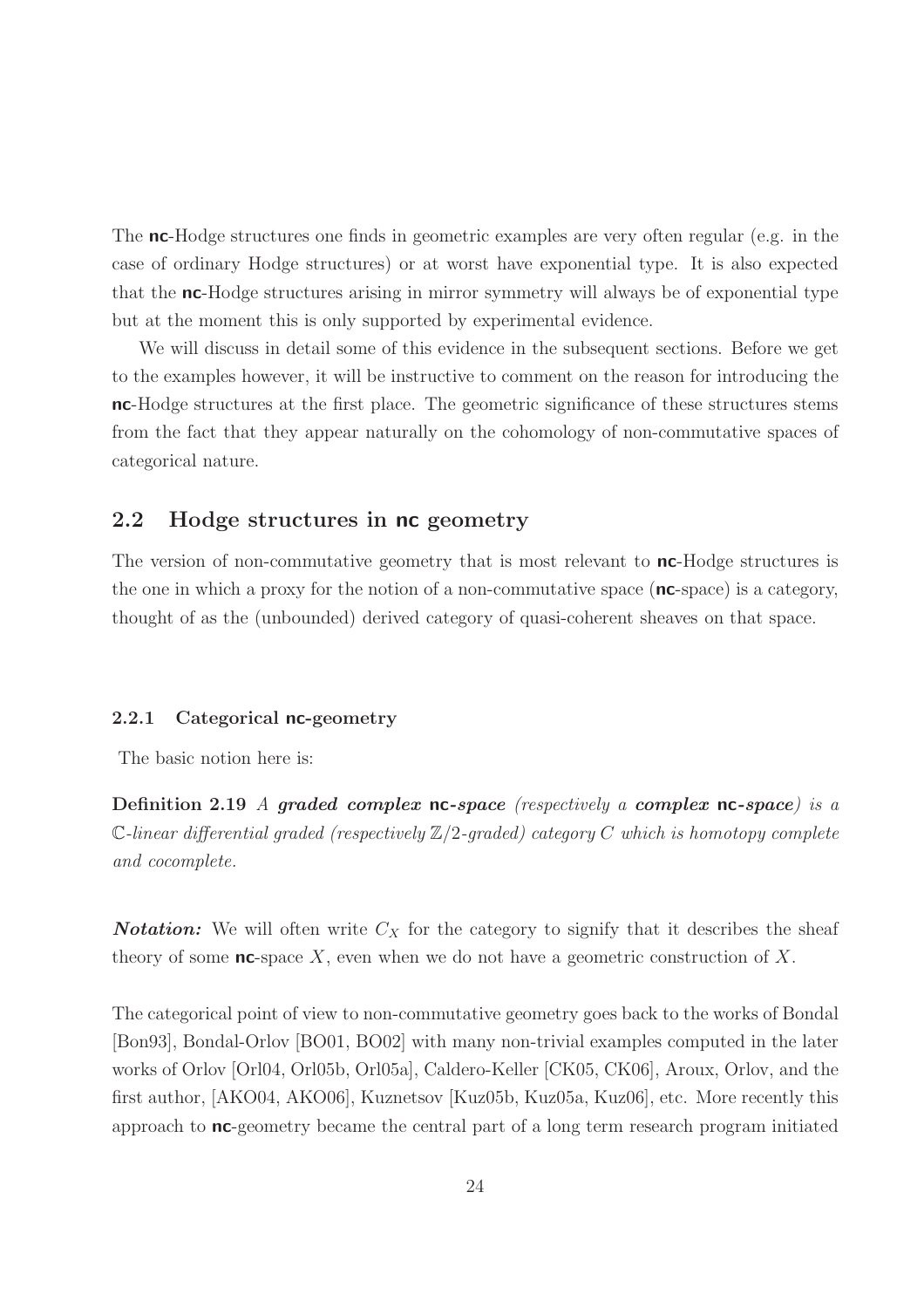by the second author and was studied systematically in the works of the second author and Soibelman [KS06b, Kon08], Toën [Toë07a], and Toën-Vaquie [TV05].

Remark 2.20 (i) We do not spell out here the notions of homotopy completeness and cocompleteness in dg categories since on one hand they are quite technical and on the other hand will not be used later in the paper. It is worth mentioning though that some effort is required to define these notions. In the original approach of the second author described in his 2005 IAS lectures and in his 2007 course at the University of Miami the homotopy completeness and cocompletness in  $C$  was defined by a universal property for homotopy coherent diagrams of objects in the dg category labeled by simplicial sets. Alternatively [Toë07c] one may use the model category  $(C^{op} - \text{mod})$  of  $C^{op}$ -dg modules, whose equivalences are the quasi-isomorphisms, and whose fibrations are the epimorphisms. In these terms one says that C is homotopy complete if the full subcategory of  $(C^{op} - \text{mod})$  consisting of quasirepresentable objects is preserved by all small homotopy limits (defined via the given model structure). Similarly we say that  $C$  is homotopy cocomplete if  $C^{op}$  is homotopy complete.

(ii) Note that in the above definition the category  $C$  is automatically triangulated as follows already from the existence of finite homotopy limits, and Karoubi closed by the standard mapping telescope construction [BN93].

**Example 2.21** The two main types of **nc**-spaces are the following:

- usual schemes: Usual complex schemes can be viewed as (graded) nc-spaces. Given a scheme X over  $\mathbb C$ , the corresponding category  $C_X$  is the derived category  $D(\mathsf{Qcoh}(X)w)$ of quasi-coherent sheaves on X taken with an appropriate dg enhancement (see  $[BK91]$ ). In particular, the closed point  $pt = Spec(\mathbb{C})$  corresponds to the category  $C_{pt}$  of complexes of C-vector spaces.
- modules over an algebra: If A is a differential graded (or  $\mathbb{Z}/2$ -graded) unital associative algebra over C, then we get a nc-space ncSpec(A) such that  $C_{ncSpec(A)} = (A - \text{mod})$ is the category of dg modules over A which admit an exhaustive increasing filtration whose associated graded are sums of shifts of A.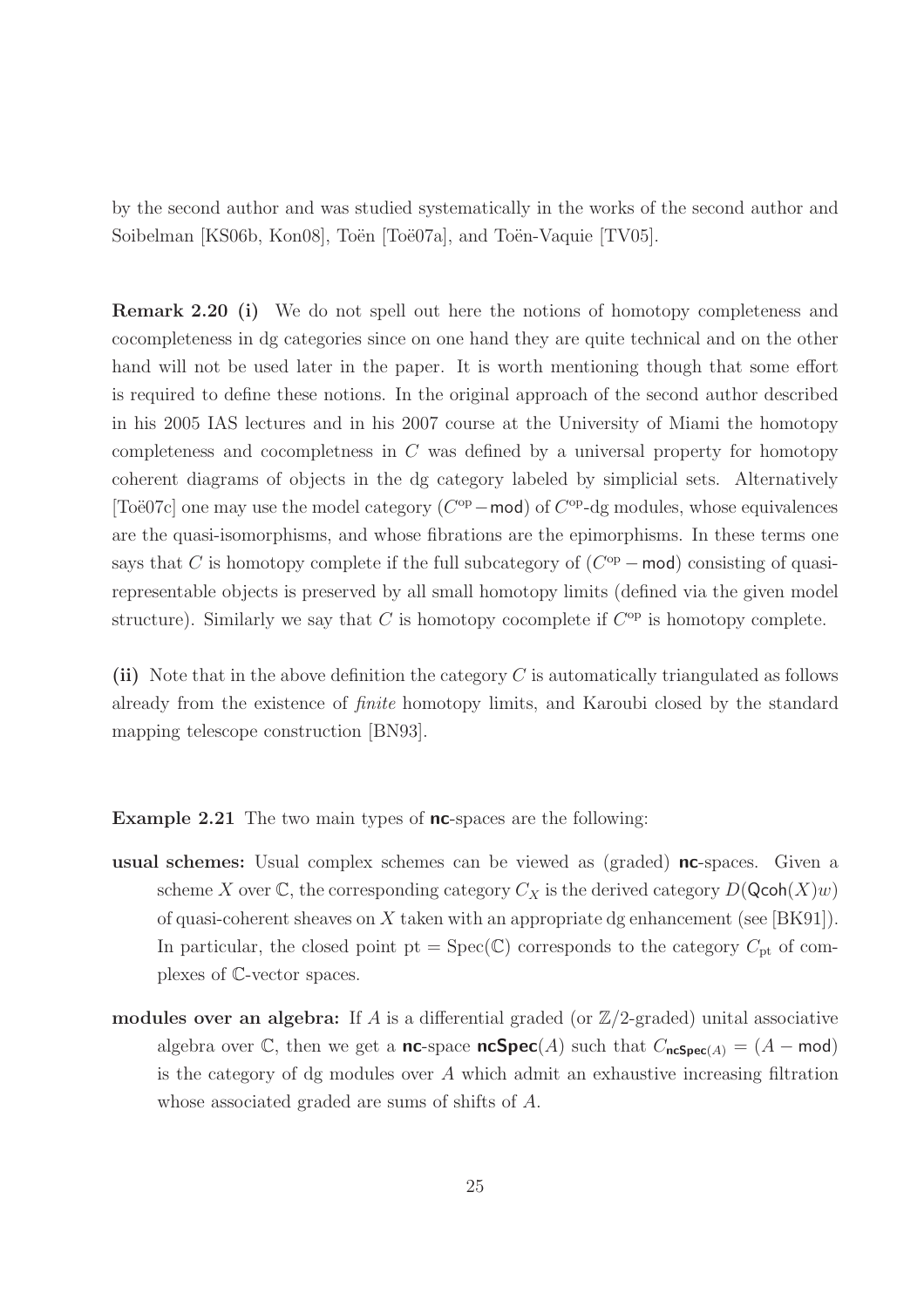To illustrate how the above notion of a **nc**-space fits with the **nc**Hodge structures we will concentrate on the case of **nc**-affine spaces, i.e. **nc**-spaces equivalent to **ncSpec**(A) for some differential  $\mathbb{Z}/2$ -graded algebra A over C. Note that because of derived Morita equivalences an affine nc-space X does not determine an algebra A uniquely, i.e. different algebras can give rise to the same nc-space.

Remark 2.22 The condition is not as restrictive as it appears at a first glance. In fact almost all **nc**-spaces that one encounters in practice are affine. For instance usual quasicompact quasi-separated schemes of finite type over  $\mathbb C$  are affine when viewed as **nc**-spaces. This follows from a deep theorem of Bondal and van den Bergh [BvdB03] which asserts that for such a scheme X the category  $C_X = D(\mathsf{Qcoh}(X))$  has a compact generator  $\mathcal{E}$ . That is, we can find an object  $\mathcal{E} \in C_X$  so that

$$
\operatorname{Hom}(\mathcal{E}, \bullet): C_X \to C_{\text{pt}}
$$

commutes with homotopy colimits and has a zero kernel. In particular the dg algebra computing the category  $C_X$  is given in terms of the generator  $\mathcal{E}$ , i.e.

$$
C_X \cong (Hom(\mathcal{E}, \mathcal{E})^{\mathrm{op}} - \mathsf{mod}).
$$

Suppose now that  $X = \mathsf{ncSpec}(A)$ . Recall that an object  $\mathcal{E} \in C_X = (A - \mathsf{mod})$  is **perfect** if Hom( $\mathcal{E}, \bullet$ ) preserves small homotopy colimits. We will write Perf<sub>X</sub> for the full subcategory of perfect objects in  $C_X$ . We now have the following definition (see e.g. [KS06b, Kon08] or [TV05]):

**Definition 2.23** A complex differential  $\mathbb{Z}/2$ -graded algebra is called

smooth: if  $A \in \mathsf{Perf}_{\mathsf{ncSpec}(A \otimes A^{\mathrm{op}})}$ ;

**compact:** if  $\dim_{\mathbb{C}} H^{\bullet}(A, d_A) < +\infty$  or equivalently if  $A \in \text{Perf}_{\text{pt}}$ .

**Note:** One can check (see e.g. [KS06b] or  $[TV05]$ ) that the properties of X being smooth ad compact do not depend on the choice of the algebra  $A$  which computes  $C_X$ . Also, for a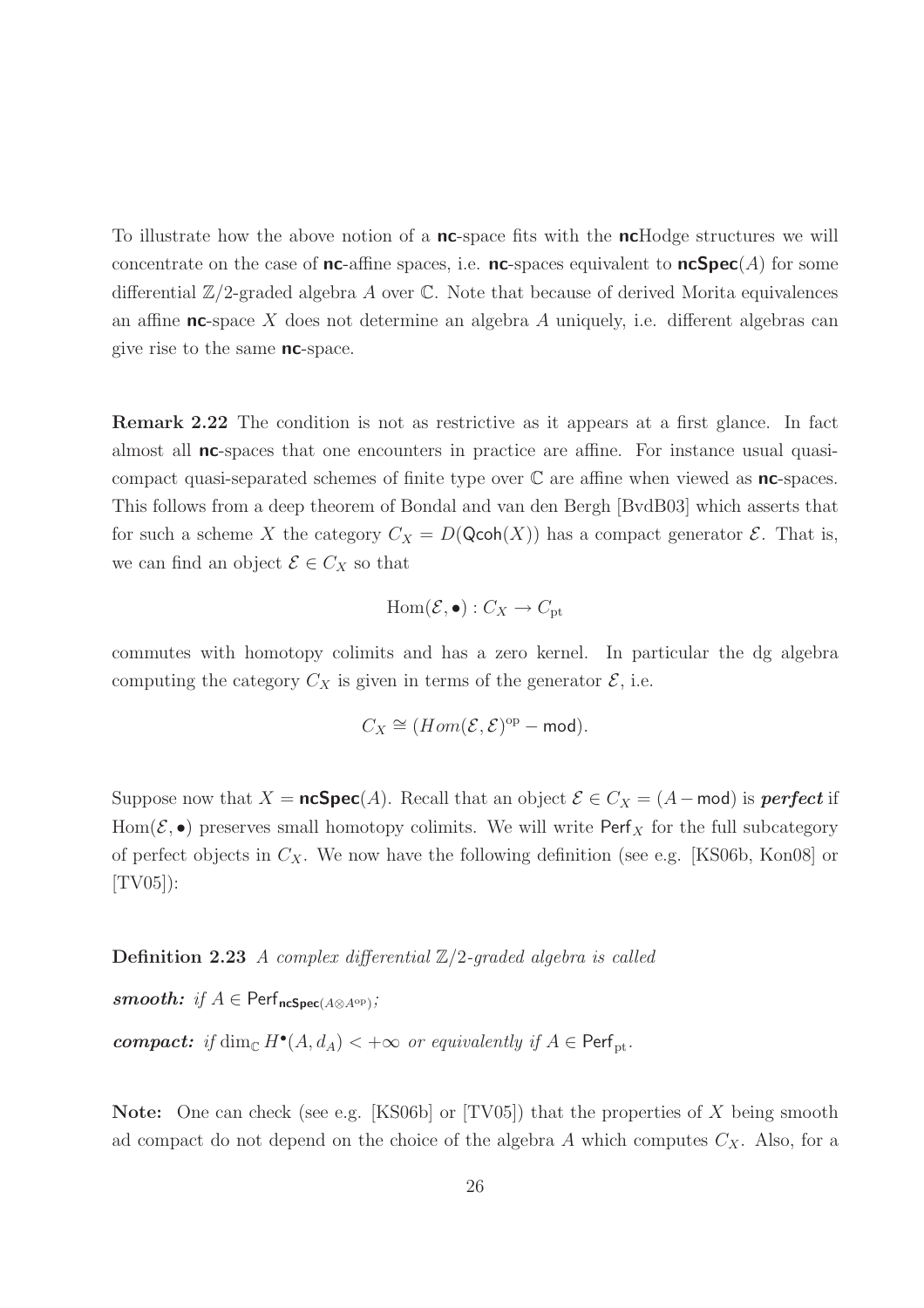usual scheme X of finite type over  $\mathbb{C}$ , smoothness and compactness in the scheme-theoretic sense are equivalent to smoothness and compactness in the **nc**-sense.

#### 2.2.2 The main conjecture

The analogy with commutative geometry suggests that one should look for pure **nc**-Hodge structures on the cohomology of smooth an proper **nc**-spaces. More precisely we have the following basic conjecture

**Conjecture 2.24** Let X be a smooth and compact **nc**-space over  $\mathbb{C}$ . Then the periodic cyclic homology  $HP_{\bullet}(C_X)$  of  $C_X$  carries a natural functorial pure Q-nc-Hodge structure with regular singularities.

Furthermore if the  $\mathbb{Z}/2$ -grading on X can be refined to a  $\mathbb{Z}$ -grading, then the nc-Hodge structure on  $HP_{\bullet}(C_X)$  is an ordinary pure Hodge structure, i.e. belongs to the essential image of the functor N.

#### 2.2.3 Cyclic homology

There are some natural candidates for the various ingredients of the conjectural **nc**-Hodge structure on  $HP_{\bullet}(C_X)$ . Assuming that  $X \cong \mathsf{ncSpec}(A)$  is nc-affine, we can compute  $HP_{\bullet}(C_X)$  in terms of A. Namely

$$
HP_{\bullet}(C_X) = HP_{\bullet}(A) = HP_{\bullet}\left(C_{\bullet}^{\text{red}}(A, A)((u)), \partial + u \cdot B\right),
$$

where

- u is an even formal variable (of degree 2 in the  $\mathbb{Z}$ -graded case);
- $C_{-k+1}^{\text{red}}(A, A)((u)) := A \otimes (A/\mathbb{C} \cdot 1_A)^{\otimes k} \otimes \mathbb{C}((u)),$  for all  $k \geq 0$ ;
- $\partial = b + \delta$ , where

$$
b(a_0 \otimes \cdots \otimes a_n) := \sum_{i=0}^{n-1} (-1)^{\deg(a_0 \otimes \cdots \otimes a_i)} a_0 \otimes \cdots \otimes a_i a_{i+1} \otimes \cdots \otimes a_n
$$
  
+  $(-1)^{\deg(a_0 \otimes \cdots \otimes a_n)(\deg(a_n)+1)+1} a_n a_0 \otimes \cdots \otimes a_{n-1},$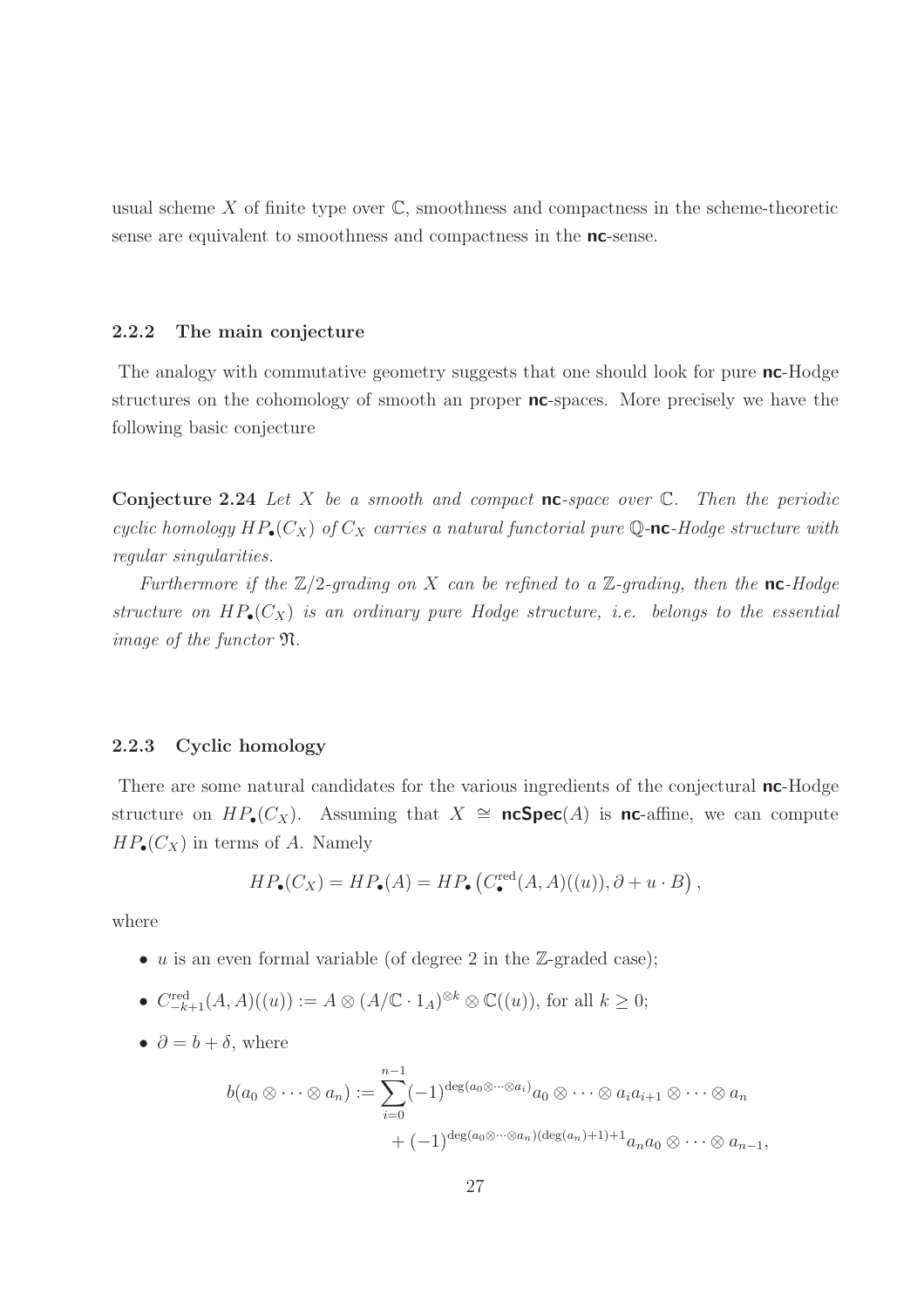is the Hochschild differential, and

$$
\delta(a_0 \otimes \cdots \otimes a_n) := \sum_{i=0}^n (-1)^{\deg(a_0 \otimes \cdots \otimes a_{i-1})} a_0 \otimes \cdots \otimes d_A a_i \otimes \cdots \otimes a_n
$$

is the differential induced from  $d_A$  via the Leibniz rule;

•

$$
B(a_0 \otimes \cdots \otimes a_n) :=
$$
  

$$
\sum_{i=0}^n (-1)^{(\deg(a_0 \otimes \cdots \otimes a_i)-1)(\deg(a_{i+1} \otimes \cdots \otimes a_n)-1)} 1_A \otimes a_{i+1} \otimes \cdots \otimes a_n \otimes a_0 \otimes \cdots \otimes a_i,
$$

is Connes' cyclic differential.

### 2.2.4 The degeneration conjecture and the vector bundle part of the nc-Hodge structure

Note that by construction  $HP_{\bullet}(C_X)$  is a module over  $\mathbb{C}((u))$ . We can also look at the negative cyclic homology  $HC_{\bullet}^-(C_X)$  of  $C_X$ . By definition  $HC_{\bullet}^-(C_X)$  is the cohomology of the complex

$$
\left(C_{\bullet}^{\text{red}}(A, A)[[u]], \partial + u \cdot B\right),\right
$$

and so is a module over  $\mathbb{C}[[u]]$ . The specialization

$$
HC^-_{\bullet}(C_X)/uHC^-_{\bullet}(C_X)
$$

of this module at  $u = 0$  maps to the cohomology of the complex

$$
(C^{\text{red}}_{\bullet}(A, A), \partial)
$$

of reduced Hochschild chains for A which by definition is the Hochschild homology  $HH_{\bullet}(A)$ of A. The Hochschild-to-cyclic spectral sequence implies that

(2.2.1) 
$$
\dim_{\mathbb{C}((u))} HP_{\bullet}(A) \leq \dim_{\mathbb{C}} HH_{\bullet}(A)
$$

If X is a smooth and compact **nc**-space, the Hochschild chain complex of  $C_X$  is the derived tensor product over  $A \otimes A^{\rm op}$  of a perfect complex with finite dimensional cohomology with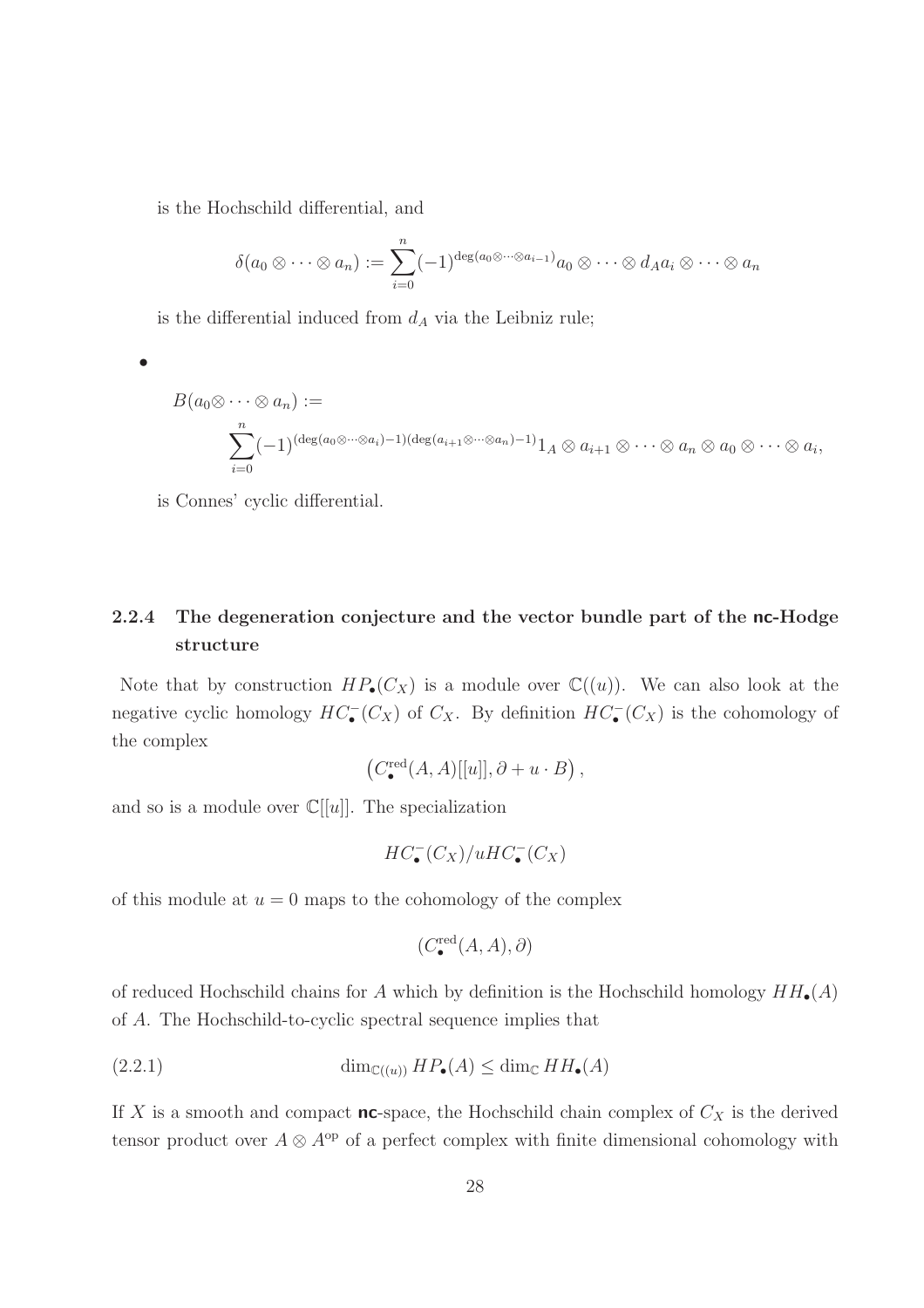itself. In particular  $HH_{\bullet}(C_X) := HH_{\bullet}(A)$  is a finite dimensional C-vector space, and so by (2.2.1) we have that  $HP_{\bullet}(C_X)$  is finite dimensional over  $\mathbb{C}((u))$ . Thus the  $\mathbb{C}[[u]]$ -module  $HC_{\bullet}^{-}(C_X)$  is finitely generated and so corresponds to the formal germ at  $u = 0$  of an algebraic  $\mathbb{Z}/2$ -graded coherent sheaf on  $\mathbb{A}^1_{\mathbb{C}}$ . The fiber of this sheaf at  $u = 0$  is  $HH_{\bullet}(C_X)$  and the generic fiber is  $HP_{\bullet}(C_X)$ . In [KS06b, Kon08] the second author proposed the so called *degeneration conjecture* asserting that for a smooth and compact  $nc$ -space  $X = ncSpec(A)$  we have an equality of dimensions in (2.2.1). In other words the degeneration conjecture assert that for a smooth and compact **nc**-space the  $\mathbb{C}[[u]]$ -module  $HC_{\bullet}^{-}(C_X)$  is free of finite rank and thus corresponds to an algebraic vector bundle on the one dimensional formal disc  $\mathbb{D} := \mathrm{Spf}(\mathbb{C}[[u]]).$ 

Remark 2.25 There is a lot of evidence supporting the validity of this conjecture. The work of Weibel [Wei96] shows that if X is a usual quasi-compact and quasi-separated complex scheme the Hochschild and periodic cyclic homology of  $X$  viewed as a nc-space can be identified with the algebraic de Rham and Dolbeault cohomology of X respectively. Combined with the degeneration of the Hodge-to-de-Rham spectral sequence in the smooth proper case this shows that the degeneration conjecture holds true for usual schemes. Also recently in a very exciting sequence of papers [Kal07a, Kal06] Kaledin proved the degeneration conjecture for graded **nc**-spaces  $X = \text{ncSpec}(A)$  for which A is concentrated in non-negative degrees. The case of graded **nc**-spaces  $X = \text{ncSpec}(A)$  for which A is concentrated in non-positive degrees was also settled by Shklyarov [Shk08]. The general graded case and the Z/2-graded case are still wide open.

#### 2.2.5 The meromorphic connection in the  $u$ -direction

The next observation is that the  $\mathbb{C}\{u\}[u^{-1}]$ -module  $HP_{\bullet}(C_X)$  comes equipped with a natural meromorphic connection. Indeed, recall that by the work of Getzler [Get93] there is a version of the Gauss-Manin connection which exists on the periodic cyclic homology of any flat family of differential graded algebras (see also [Tsy07, Kal07b]). An analogous statement holds in the  $\mathbb{Z}/2$ -graded case as explained e.g. in [KS06b, Section 11.5]. The Gauss-Manin connection for any family of dg algebras  $\mathcal{A}_x$  over the formal disc Spf  $\mathbb{C}[[x]]$  with a formal parameter x,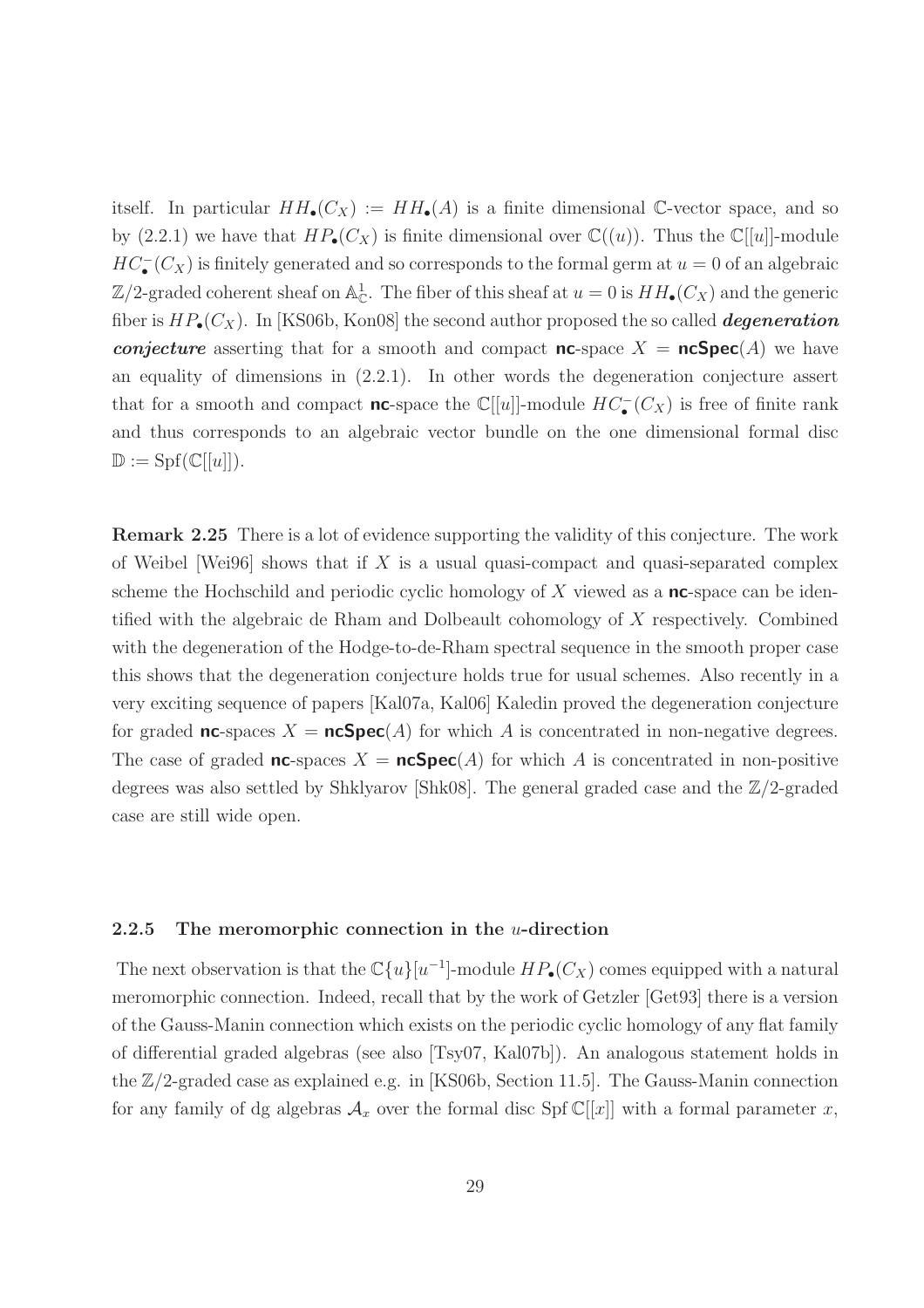is an operator

$$
\nabla_{u\frac{\partial}{\partial x}}^{\text{GM}}: H^{\bullet}(C^{\text{red}}(\mathcal{A}_x, \mathcal{A}_x)[[u, x]], \partial_{\mathcal{A}_x} + u \cdot B_{\mathcal{A}_x}) \to H^{\bullet}(C^{\text{red}}(\mathcal{A}_x, \mathcal{A}_x)[[u, x]], \partial_{\mathcal{A}_x} + u \cdot B_{\mathcal{A}_x})
$$

satisfying the Leibniz rule with respect to the multiplications by  $u$  and  $x$  (compare this with the (Griffiths transversality axiom) in Definition 2.7 from Section 2.1.5).

Suppose now A is a differential  $\mathbb{Z}/2$ -graded algebra with product  $m_A$ , differential  $d_A$ , and a strict unit  $1_A$ . Then we can form a flat family  $A \to \mathbb{A}^1 - \{0\}$  of differential  $\mathbb{Z}/2$ -graded algebras parameterized by the punctured affine line  $\mathbb{A}^1 - \{0\}$ . The fiber  $\mathcal{A}_t$  of  $\mathcal A$  over a point  $t \in \mathbb{A}_{\mathbb{C}}^1 - \{0\}$  is the  $d(\mathbb{Z}/2)$ g algebra for which the underlying  $\mathbb{Z}/2$ -graded vector space is A and

$$
m_{\mathcal{A}_t} := t \cdot m_A,
$$
  
\n
$$
d_{\mathcal{A}_t} := t \cdot d_A,
$$
  
\n
$$
1_{\mathcal{A}_t} := t^{-1} \cdot 1_A.
$$

Looking at the scaling properties of  $\partial$  and B we see that the identity morphism on the level of cochains induces a natural isomorphism

$$
(2.2.2) \tH^{\bullet}\left(C_{\bullet}^{\text{red}}(\mathcal{A}_{t},\mathcal{A}_{t})[[u]],\partial_{\mathcal{A}_{t}}+u\cdot B_{\mathcal{A}_{t}}\right)\stackrel{\cong}{\longrightarrow} H^{\bullet}\left(C_{\bullet}^{\text{red}}(A,A)[[u]],\partial+ut^{-2}\cdot B\right).
$$

This isomorphism does not come from a quasi-isomorphism of complexes, as the identity map is not a morphims of complexes: the differentials do not coincide but differ by the factor t. If A is smooth and compact, then the negative cyclic homology of the family of algebras  $A_t$  gives rise to an algebraic vector bundle  $\widetilde{HC}^-$  on the product  $(A^1 - \{0\}) \times \mathbb{D}$ . Here  $\mathbb{D} := \text{Spf } \mathbb{C}[[u]]$  denotes the one dimensional formal disc. We will write  $(t, u)$  for the coordinates on  $(\mathbb{A}^1 - \{0\}) \times \mathbb{D}$ . We will be interested in fact only in the formal neigborhood of point  $t = 1$  where we can choose as a local coordinate  $x := \log(t)$ . The Getzler-Gauss-Manin connection then can be viewed as a relative holomorphic connection  $\nabla^{GM}$  on  $\widetilde{HC}$ <sup>−</sup> which differentiates only along  $\mathbb{A}_{\mathbb{C}}^1$  - {0}. On the other hand the formal completion of the group  $\mathbb{C}^{\times}$ at 1 acts on  $(\mathbb{A}_{\mathbb{C}}^1 - \{0\}) \times \mathbb{D}$  by  $(t, u) \mapsto (\mu t, \mu^2 u)$  for  $\mu \in \mathbb{C}^{\times}$ . The isomorphism  $(2.2.2)$  gives rise to a  $\mathbb{C}^{\times}$ -equivariant structure on the vector bundle  $\widetilde{HC}^-$  and the infinitesimal action of  $d/d\mu$  associated with this equivariant structure gives a holomorphic differential operator  $\Lambda \in \text{Diff}^{\leq 1}(\widetilde{HC}^-, \widetilde{HC}^-)$  with symbol equal to

$$
\left(t\frac{\partial}{\partial t} + 2u\frac{\partial}{\partial u}\right) \cdot \mathrm{id}_{\widetilde{HC}} \, .
$$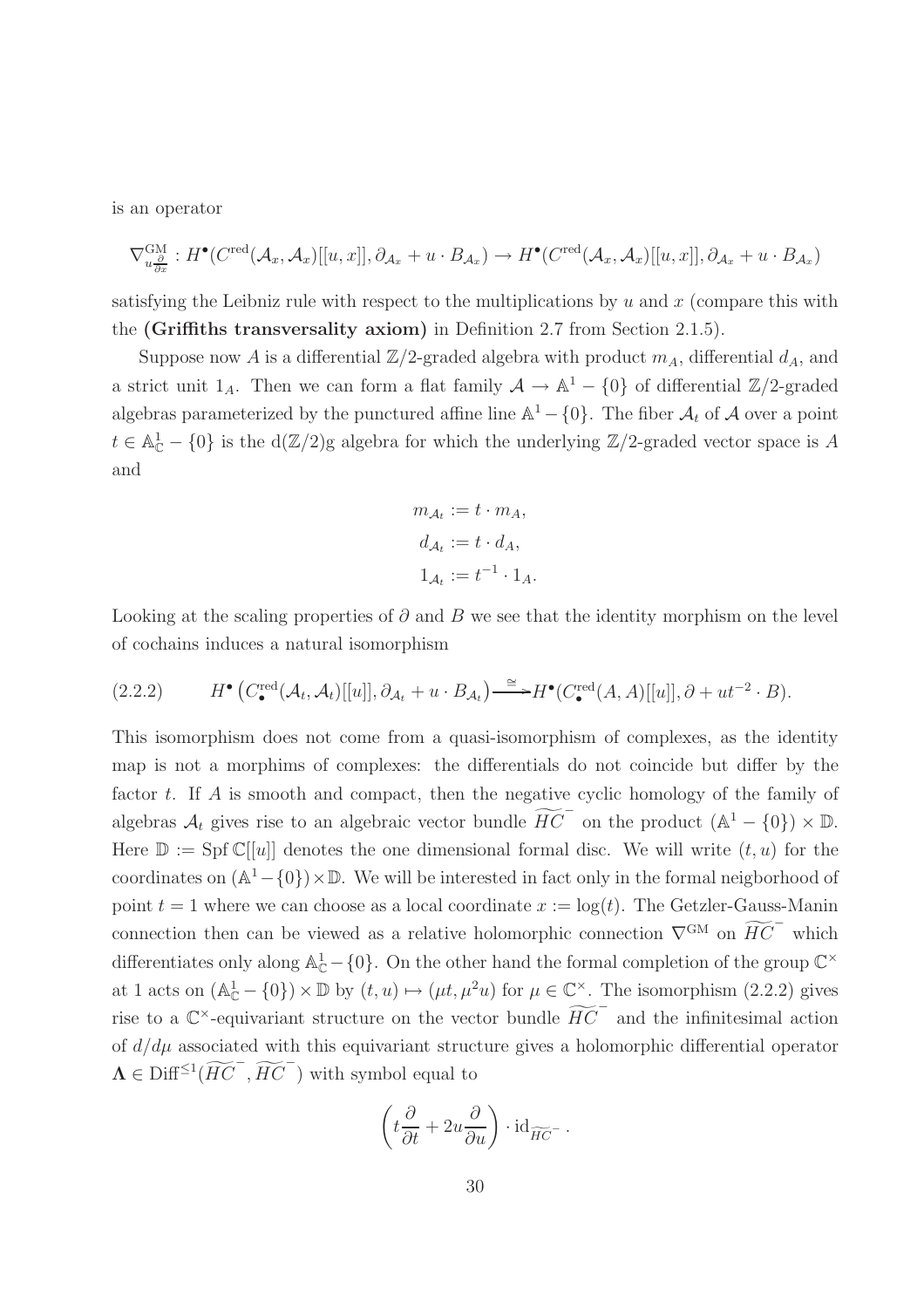Hence

$$
\nabla_{u^2 \frac{\partial}{\partial u}} := \frac{u}{2} \cdot \mathbf{\Lambda} - \nabla^{\mathrm{GM}}_{\frac{ut}{2} \frac{\partial}{\partial t}}
$$

is a first order differential operator on  $\widetilde{HC}^-$  with symbol

$$
u^2\frac{\partial}{\partial u}\cdot\mathrm{id}_{\widetilde{HC}^-}
$$

and so after restricting  $\widetilde{HC}^-$  to  $\{1\} \times \mathbb{D}$  this operator gives a meromorphic connection  $\nabla$  on the  $\mathbb{C}[[u]]$ -module  $HC_{\bullet}^{-}(C_X)$  with at most a second order pole at  $u = 0$ . Note also that if the algebra A is Z-graded, then the family  $A_t$  t is easily seen to be trivial and the connection  $\nabla$  has the first order pole at  $u = 0$  with monodromy equal to  $(-1)^{\text{parity}}$ .

#### 2.2.6 The Q-structure

The categorical origin of the rational (or integral) structure of the conjectural **nc**-Hodge structure is more mysterious. Conceptually the correct rational structure should come from the Betti cohomology or, say, the topological K-theory of the **nc**-space. There are two natural approaches to constructing the rational structure  $\mathscr{E}_B \subset HP_\bullet(C_X)$ :

(a) The soft algebra approach ([Kon08]). Let again  $X = \mathsf{ncSpec}(A)$  be an affine ncspace, and assume  $X$  is compact. By analogy with the classical geometric case one expects that there should exist a nuclear Frechét d $(\mathbb{Z}/2)$ g algebra  $A_{C^{\infty}}$  so that

- The K-theory of  $A_{\mathbb{C}^\infty}$  satisfies Bott periodicity, i.e.  $K_i(A_{\mathbb{C}^\infty}) = K_{i+2}(A_{\mathbb{C}^\infty})$  for all  $i \geq 0$ .
- There is a homomorphism  $\varphi: A \to A_{C^{\infty}}$  of  $d(\mathbb{Z}/2)$ g algebras for which  $\varphi_*: HP_{\bullet}(A) \to$  $HP_{\bullet}(A_{\mathcal{C}^{\infty}})$  is an isomorphism, and the image of the Chern character map

$$
ch: K_{\bullet}(A_{C_{\infty}}) \to HP_{\bullet}(A_{C^{\infty}})
$$

is an integral lattice, and hence gives a rational structure  $\mathscr{E}_B \subset HP_{\bullet}(A)$ .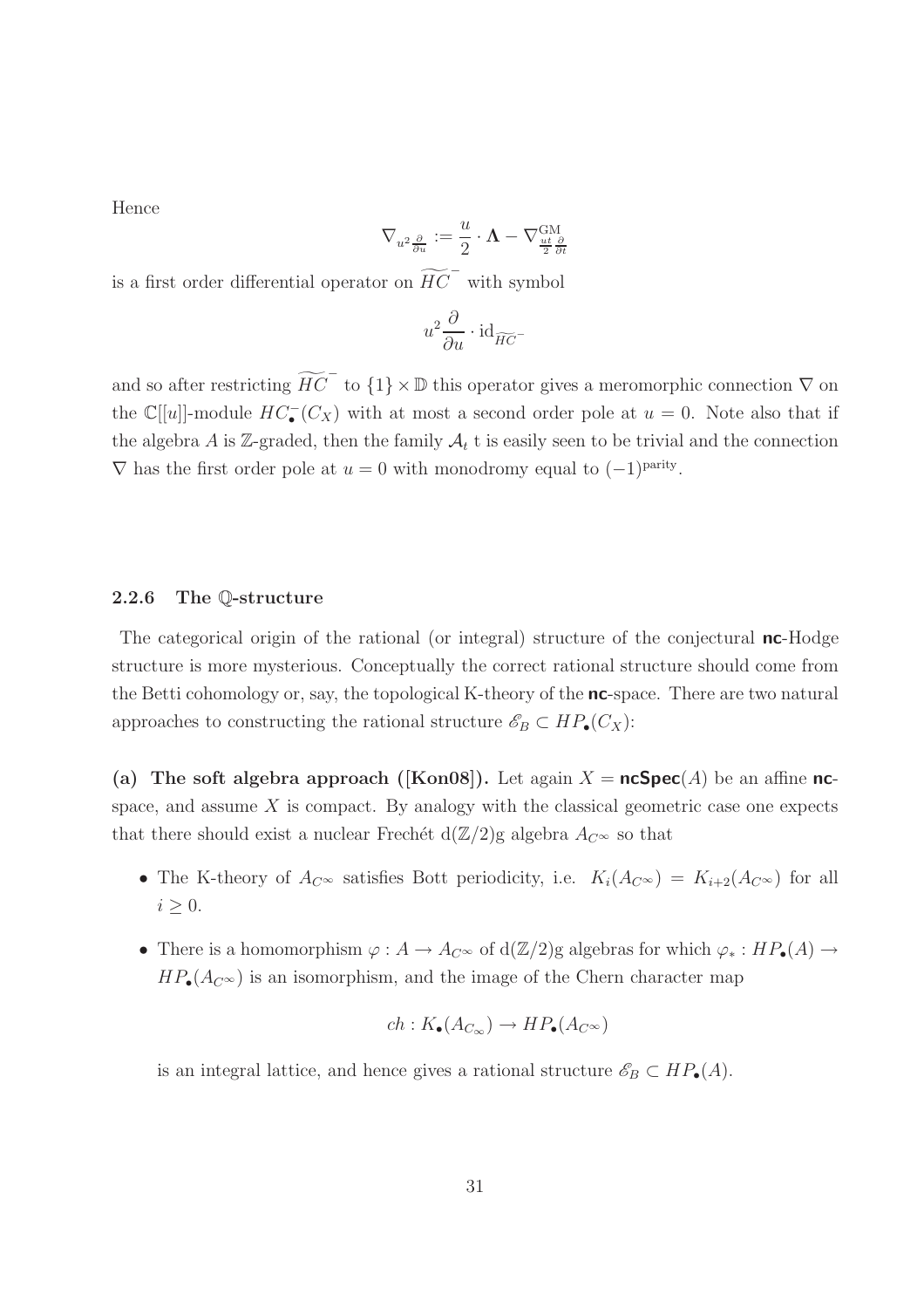Note: If X is a smooth and compact complex variety and if  $\mathcal{E} \in \text{Perf}(X)$  is a vector bundle generating  $C_X$ , then one may take

$$
A := A^{0,\bullet}(X, \mathcal{E}^{\vee} \otimes \mathcal{E}), \bar{\partial})
$$

$$
A_{C^{\infty}} := A^{0,0}(X, \mathcal{E}^{\vee} \otimes \mathcal{E}).
$$

Note that the algebra  $A_{C^{\infty}}$  is Morita equivalent to  $C^{\infty}(X)$ .

(b) The semi-topological K-theory approach (Bondal, Toën,  $[To"e0"7b]$ ). Assume again that  $X = \text{ncSpec}(A)$  is a smooth and compact graded nc-affine nc-space. Consider the moduli stack  $\mathcal{M}_X$  of all objects in Perf<sub>X</sub>. This is an  $\infty$ -stack which by a theorem of Toën and Vaquie [TV05] is locally geometric and locally of finite presentation. Moreover for any  $a, b \in \mathbb{N}$  the substack  $\mathscr{M}_X^{[a,b]} \subset \mathscr{M}_X$  consisting of objects of amplitude in the interval  $[a, b]$  is a geometric  $b - a + 1$ -stack. The functor sending a complex scheme to the underlying topological space in the analytic topology gives rise by a left Kan extension to a topological realization functor

$$
| \bullet | : \text{Ho}(\text{Stacks}/\mathbb{C}) \to \text{Ho}(\text{Top})
$$

from the homotopy category of stacks to the homotopy category of complex spaces. Following Friedlander-Walker [FW05] we define the semi-topological K-group of the  $nc$ -space X to be

$$
K_0^{st}(X):=\pi_0(|\mathscr{M}_X|).
$$

The group structure here is induced by the direct sum  $\oplus$  of A-modules: the monoid  $(\pi_0(|\mathcal{M}_X|), \oplus)$  is actually a group. To see this note that for any A-module E we have that  $[E \oplus E[1]] = 0$  in  $\pi_0(|\mathscr{M}_X|)$ . Indeed we have distinguished triangles

$$
E \longrightarrow 0 \longrightarrow E[1] \longrightarrow E[1]
$$

$$
E \longrightarrow E \oplus E[1] \longrightarrow E[1] \longrightarrow E[1]
$$

the first of which corresponds to id  $\in \text{Ext}^1(E[1], E) = \text{Hom}(E, E)$ , and the second corresponds to  $0 \in \text{Ext}^1(E[1], E) = \text{Hom}(E, E)$ . Since  $\text{Ext}^1(E[1], E) = \text{Hom}(E, E)$  is a vector space, it follows that id deforms to 0 continuously and so the second terms in the above triangles represent the same point in  $\pi_0(|\mathscr{M}_X|)$ .

More generally  $\oplus$  makes  $|\mathscr{M}_X|$  into an H-space  $\mathbb{K}^{st}(X)$  which is the degree zero part of a natural spectrum. Using this one can define  $K_i^{st}(X)$  for all  $i \geq 0$ .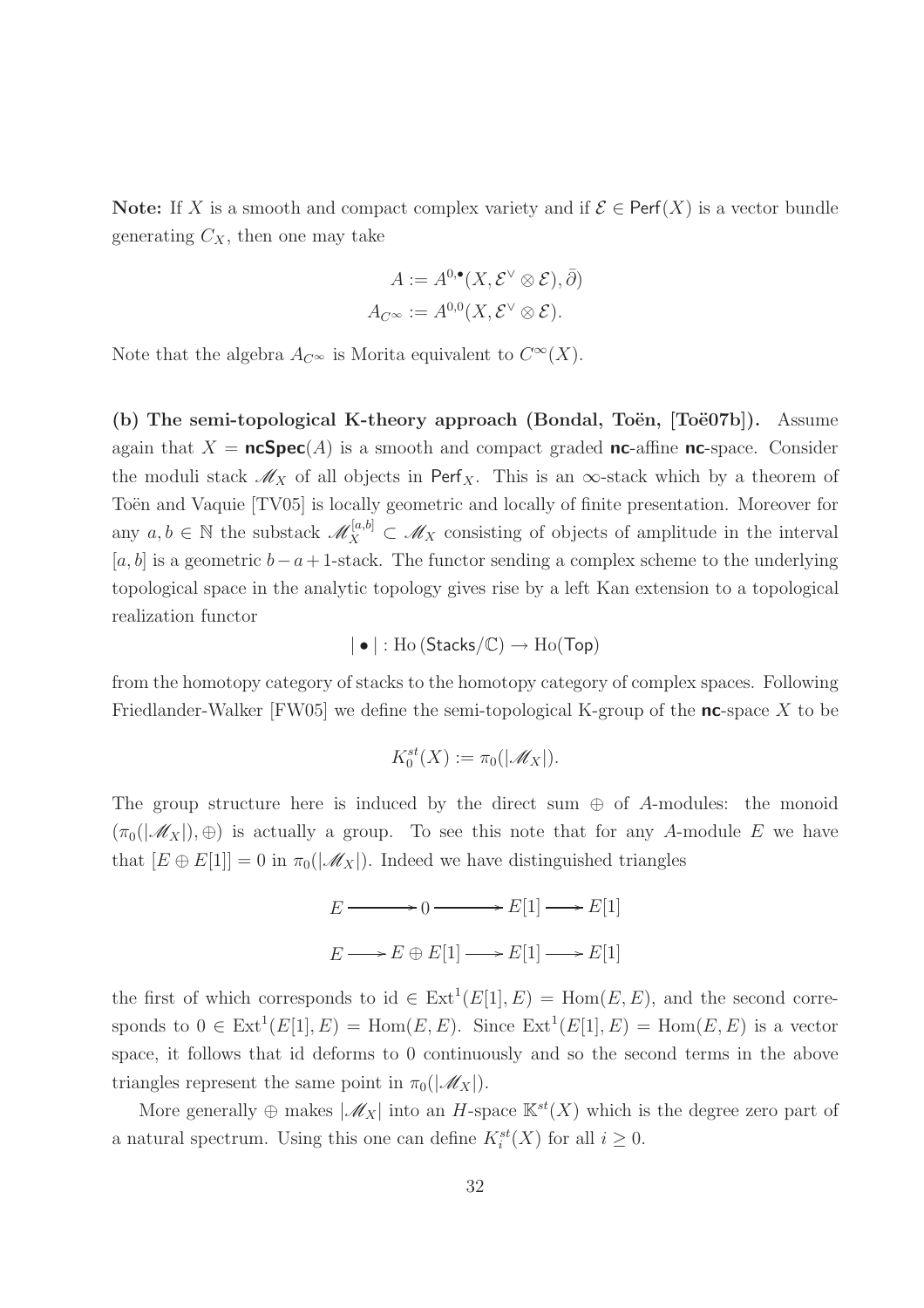Next note that since  $C_X$  is triangulated it is a module over the category Perf<sub>pt</sub> of complexes of C-vector spaces with finite dimensional total cohomology. In particular  $K^{st}_{\bullet}(X)$  is a graded module over  $K^{st}_{\bullet}(\text{pt})$ . It can be checked that

$$
\mathbb{K}^{st}(\text{pt}) = BU = \mathbb{K}^{\text{top}}(\text{pt}),
$$

and so  $K_{\bullet}^{st}(X)$  is a graded  $\mathbb{Z}[u]$ -module (deg  $u = 2$ ).

Now we can define

$$
K_{\bullet}^{\text{top}}(X) := K_{\bullet}^{st}(X)[u^{-1}] = K_{\bullet}^{st}(X) \otimes_{\mathbb{Z}[u]} \mathbb{Z}[u, u^{-1}].
$$

Again one expects that there is a Chern character map

$$
ch: K^{\mathrm{top}}_{\bullet}(X) \to HP_{\bullet}(C_X)
$$

whose image gives a rational structure  $\mathscr{E}_B$  on  $HP_\bullet(C_X)$ .

Note: If  $X$  is a smooth and compact complex variety, then the Friedlander-Walker comparison theorem [FW01] implies that  $K^{top}(D(QCoh(X))) \cong K^{top}(X^{top})$ , where  $X^{top}$  is the topological space underlying X.

#### 2.2.7 Questions

Even though we have some good candidates for the ingredients  $H, \nabla, \mathscr{E}_B$  of the conjectural nc-Hodge structure associated with a nc-space, there are several important problems that need to be addressed before one can prove Conjecture 2.24:

- show that the connection  $\nabla$  has regular singularities (this is automatically true in the Z-graded case);
- show that  $\nabla$  preserves the rational structure;
- show that the opposedness axiom hold.

One can show that for a smooth compact nc-space the coefficient  $A_{-2}$  in the u-connection is a nilpotent operator, which gives an evidence in favor of the regular singularity question.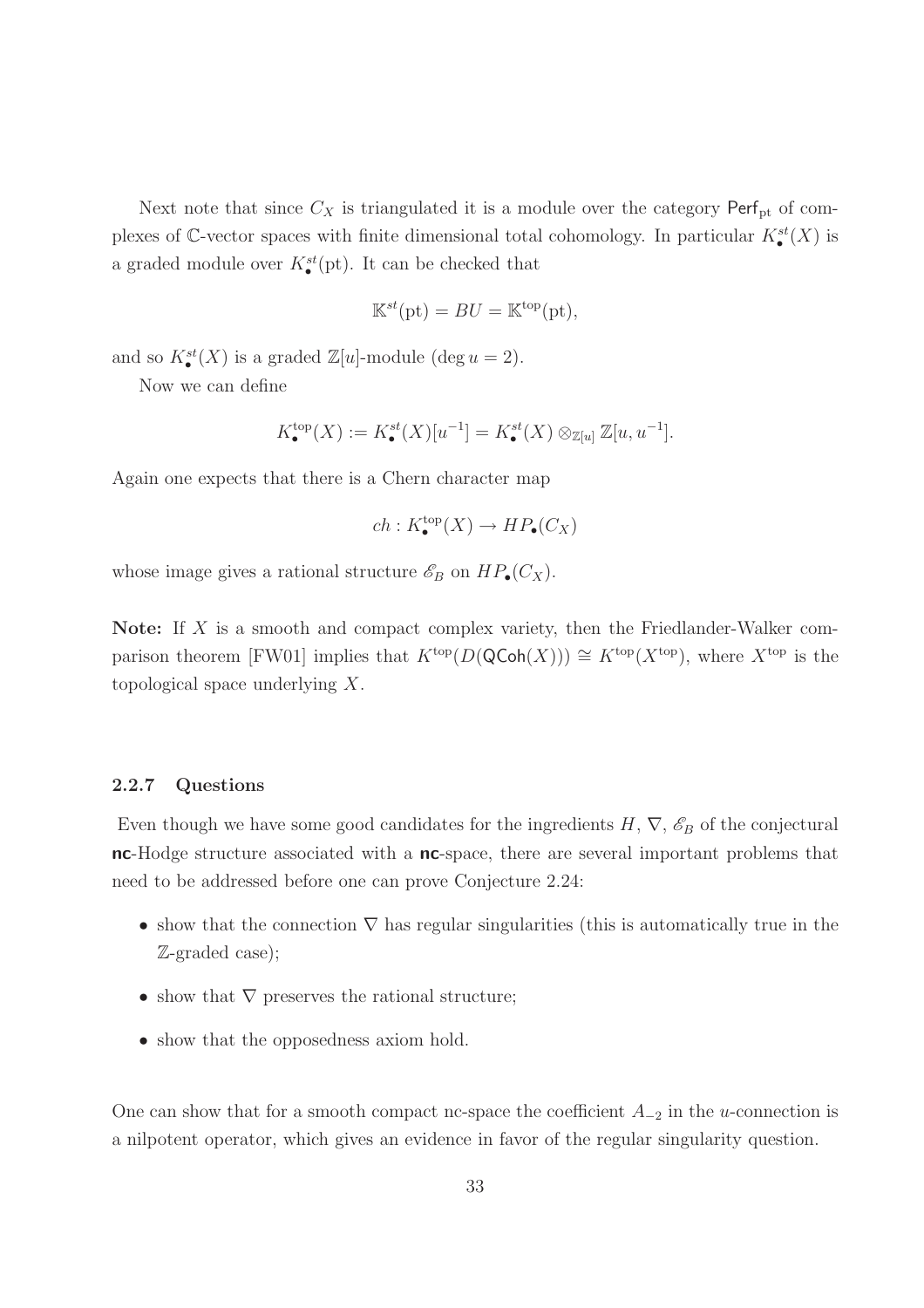In fact Conjecture 2.24 and the above questions are special cases of a general conjecture which predicts the existence of a general nc-Hodge structure on the periodic cyclic homology of a curved  $d(\mathbb{Z}/2)$ g category which is formally smooth and compact. We will not discuss the general conjecture or the relevant constructions here but we will revisit these questions in some interesting geometric examples in Section 3.

### 2.3 Gluing data

In this section we discuss how general **nc**-Hodge structures of exponential type can be glued together out of nc-Hodge structures with regular singularities and additional gluing data.

#### 2.3.1 nc-De Rham data

The de Rham part of a **nc**-Hodge structure of exponential type can be prescribed in three equivalent ways:

ncdR(i) A pair  $(\mathcal{M}, \nabla)$ , where  $\mathcal M$  is a finite dimensional vector space over  $\mathbb C\{u\}[u^{-1}]$  and  $\nabla$  is a meromorphic connection. These data should satisfy the following

Property  $ncdR(i)$ : There exist:

• a frame  $\underline{e} = (e_1, \ldots, e_r)$  of  $\mathcal M$  over  $\mathbb C\{u\}[u^{-1}]$  in which

$$
\nabla = d + \left(\sum_{k \geq -2} A_k u^k\right) du
$$

with  $A_k \in Mat_{r \times r}(\mathbb{C}), r = \text{rank}_{\mathbb{C}\lbrace u \rbrace}[u^{-1}] \mathcal{M}.$  In other words, there is a holomorphic extension  $\mathscr{H} = \mathbb{C}\{u\}e_1 \oplus \ldots \oplus \mathbb{C}\{u\}e_r$  in which  $\nabla$  has at most a second order pole.

• a formal isomorphism over  $\mathbb{C}((u))$ :

$$
(\mathscr{M}, \nabla) \otimes_{\mathbb{C}\{u\}[u^{-1}]} \mathbb{C}((u)) \stackrel{\cong}{\to} \bigoplus_{i=1}^{m} \mathcal{E}^{\mathbf{c}_i/u} \otimes (\mathscr{R}_i, \nabla_i)
$$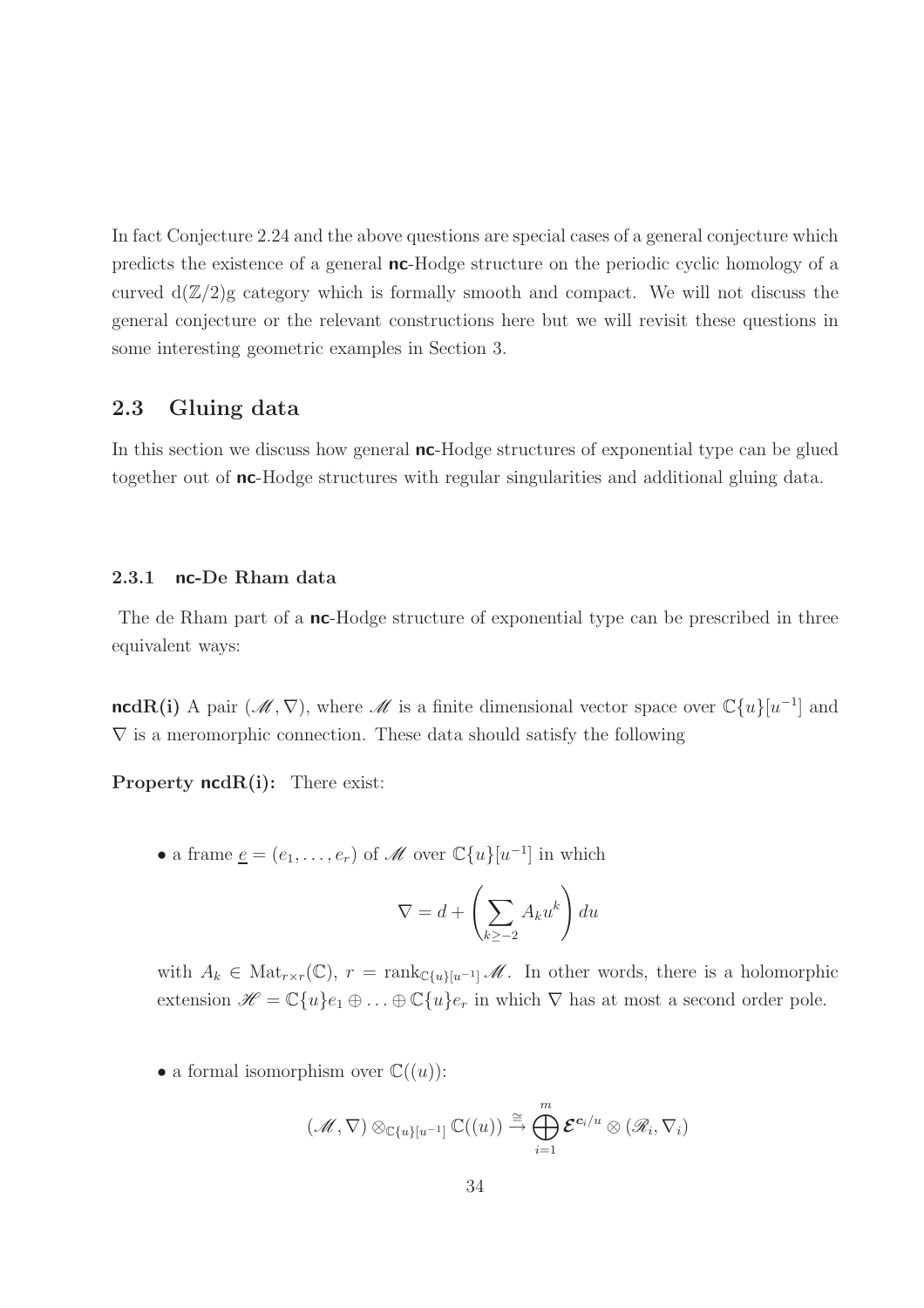where  $(\mathscr{R}_i, \nabla_i)$  are meromorphic bundles with connections with regular singularities and  $c_1, \ldots, c_m \in \mathbb{C}$  denote the distinct eigenvalues of  $A_{-2}$ .

**ncdR(ii)** A pair  $(M, \nabla)$ , where M is an algebraic vector bundle on  $\mathbb{A}^1 - \{0\}$  and  $\nabla$  is a connection on  $M$ . These data should satisfy the following

**Property ncdR(ii):** M can be extended to an algebraic vector bundle M on  $\mathbb{P}^1$ , and

• with respect to this extension and appropriate local trivializations at zero and infinity we must have

$$
\nabla = d + \left(\sum_{k \ge -2} A_k u^k\right) du \quad \text{near } 0,
$$
  

$$
\nabla = d + \left(\sum_{k \ge -1} B_k u^{-k}\right) d(u^{-1}) \quad \text{near } \infty.
$$

In other words  $\nabla: M \to M \otimes_{\mathcal{O}_{\mathbb{P}^1}} \Omega^1_{\mathbb{P}^1}(2 \cdot \{0\} + {\infty\}).$ 

• There is a formal isomorphism over  $\mathbb{C}((u))$ :

$$
(M,\nabla)\otimes_{\mathbb{C}[u,u^{-1}]}\mathbb{C}((u))\stackrel{\cong}\to \bigoplus_{i=1}^m \mathcal{E}^{\mathbf{c}_i/u}\otimes (\mathscr{R}_i,\nabla_i)
$$

where  $(\mathscr{R}_i, \nabla_i)$  are meromorphic bundles with connections with regular singularities and  $c_1, \ldots, c_m \in \mathbb{C}$  denote the distinct eigenvalues of  $A_{-2}$ .

 $\mathsf{ncdR(iii)}$  An algebraic holonomic  $\mathcal D\text{-module } \bm M$  on  $\mathbb A^1$ . The  $\mathcal D\text{-module } \bm M$  should also satisfy the following

**Property ncdR(iii):** M has regular singularities and  $H^{\bullet}_{DR}(\mathbb{A}^1, M) = 0$ .

The nc-de Rham data of types  $ncdR(i)$ ,  $ncdR(ii)$ , and  $ncdR(iii)$  form obvious full subcategories in the categories of meromorphic connections over  $\mathbb{C}\{u\}[u^{-1}]$ , algebraic vector bundles with connections on  $\mathbb{A}^1 - \{0\}$ , and coherent algebraic  $\mathcal{D}$ -modules on  $\mathbb{A}^1$  respectively. We have the following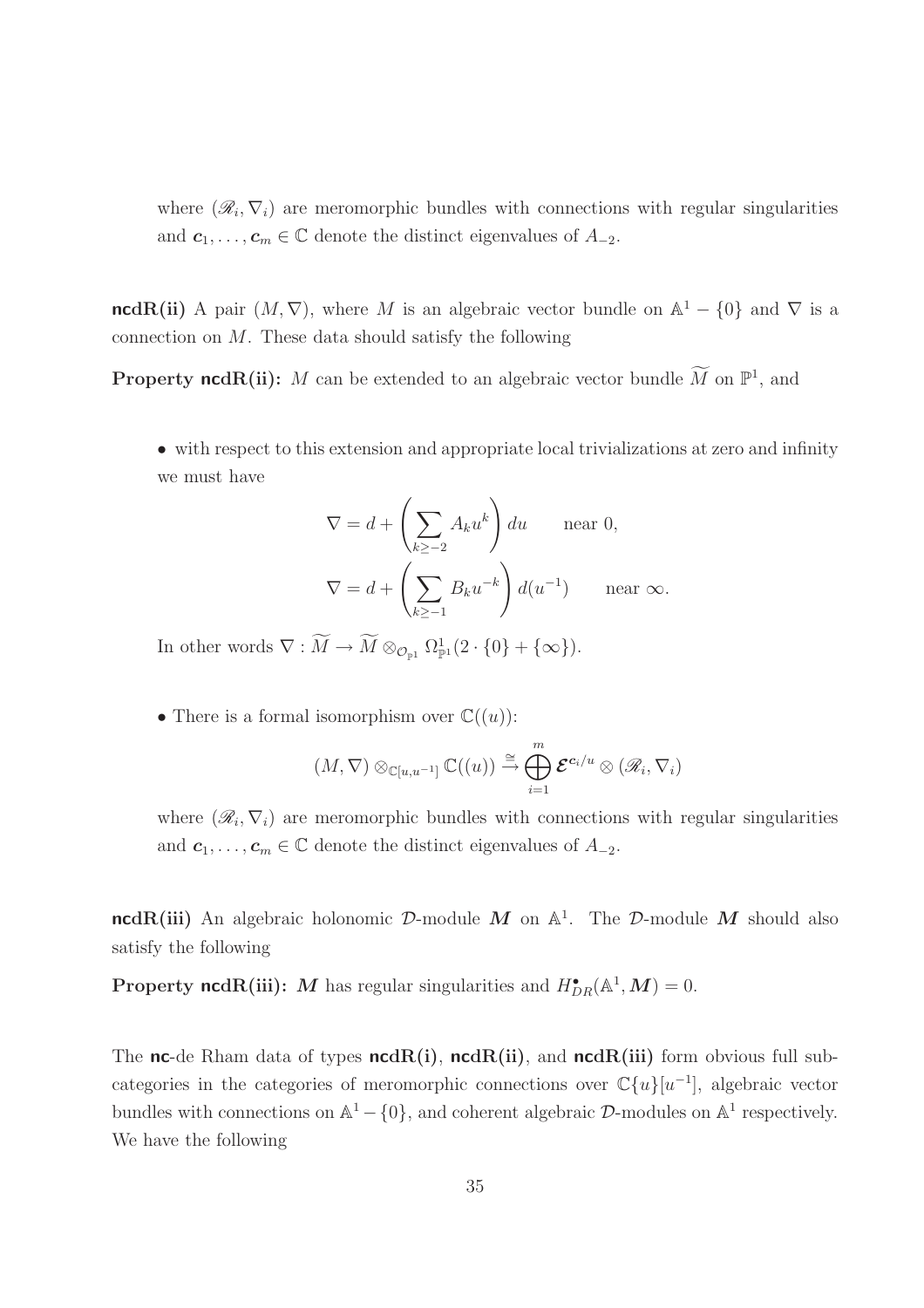**Lemma 2.26** The categories of **nc**-de Rham data of types **ncdR(i)**, **ncdR(ii)**, and ncdR(iii) are all equivalent.

**Proof.** In essence we have already discussed the equivalence  $ncdR(i) \Leftrightarrow ncdR(ii)$  in Remark 2.1. Explicitly  $(\mathscr{M}, \nabla) = \mathfrak{G}_0((M, \nabla)) = (M \otimes_{\mathbb{C}[u, u^{-1}]} \mathbb{C}\{u\}[u^{-1}], \nabla).$ 

We define a functor  $\mathfrak{F}$  : (data (iii))  $\rightarrow$  (data (ii)) as follows. Let M be a regular holonomic algebraic  $D$ -module on  $\mathbb{A}^1$  with trivial de Rham cohomology. Denote the coordinate on  $\mathbb{A}^1$  by v. The vanishing of de Rham cohomology means that the action  $\frac{d}{dv} : M \to M$ is an invertible operator. Consider the algebraic Fourier transform  $\Phi M$  which is the same vector space as  $M$  endowed with action of the Weyl algebra defined by

$$
\tilde{v} := \frac{d}{dv}
$$

$$
\frac{d}{d\tilde{v}} := -v
$$

where  $\tilde{v}$  is the coordinate on the dual line. By our assumptions  $\Phi M$  is a holonomic  $\mathcal{D}$ module on which  $\tilde{v}$  acts invertibly. Hence  $\Phi M$  is the direct image of a holonomic D-module  $\Phi M'$  on  $\mathbb{A}^1 - \{0\}$  under the embedding

$$
\left(\mathbb{A}^1-\{0\}\right)\hookrightarrow \mathbb{A}^1=\mathrm{Spec}(\mathbb{C}[\tilde{v}])
$$

Finally, making the change of coordinates  $u = 1/\tilde{v}$  we obtain a D-module M on  $\mathbb{A}^1 - \{0\}$ with coordinate  $u$ .

We claim that  $\mathfrak{F}(M) := M$  obtained in this way satisfies the property **ncdR(ii)**, and that by this construction one obtains all such modules. It follows from the well-known properties of the Fourier transform that  $\Phi M$  has no singularities in  $\mathbb{A}^1 - \{0\}$  and the its singularity at  $\tilde{v} = 0$  is regular. Hence M is a vector bundle on  $\mathbb{A}^1 - \{0\}$  endowed with connection with regular singularity at  $\infty$ . It only remains to to use the well-known fact (see e.g. [Mal91, Chapters IX-XI] or [Kat90, Theorem 2.10.16]) that the exponential type property for M is equivalent to the property of  $\overline{M}$  to have only regular singularities.

Remark 2.27 The characterization of the exponential type property in terms of the Fourier transform can be stated more precisely (see [Mal91, Chapters IX-XI] or [Kat90, Theorem 2.10.16]): For an algebraic holonomic  $\mathcal{D}$ -module M on the complex affine line, the following two conditions are equivalent: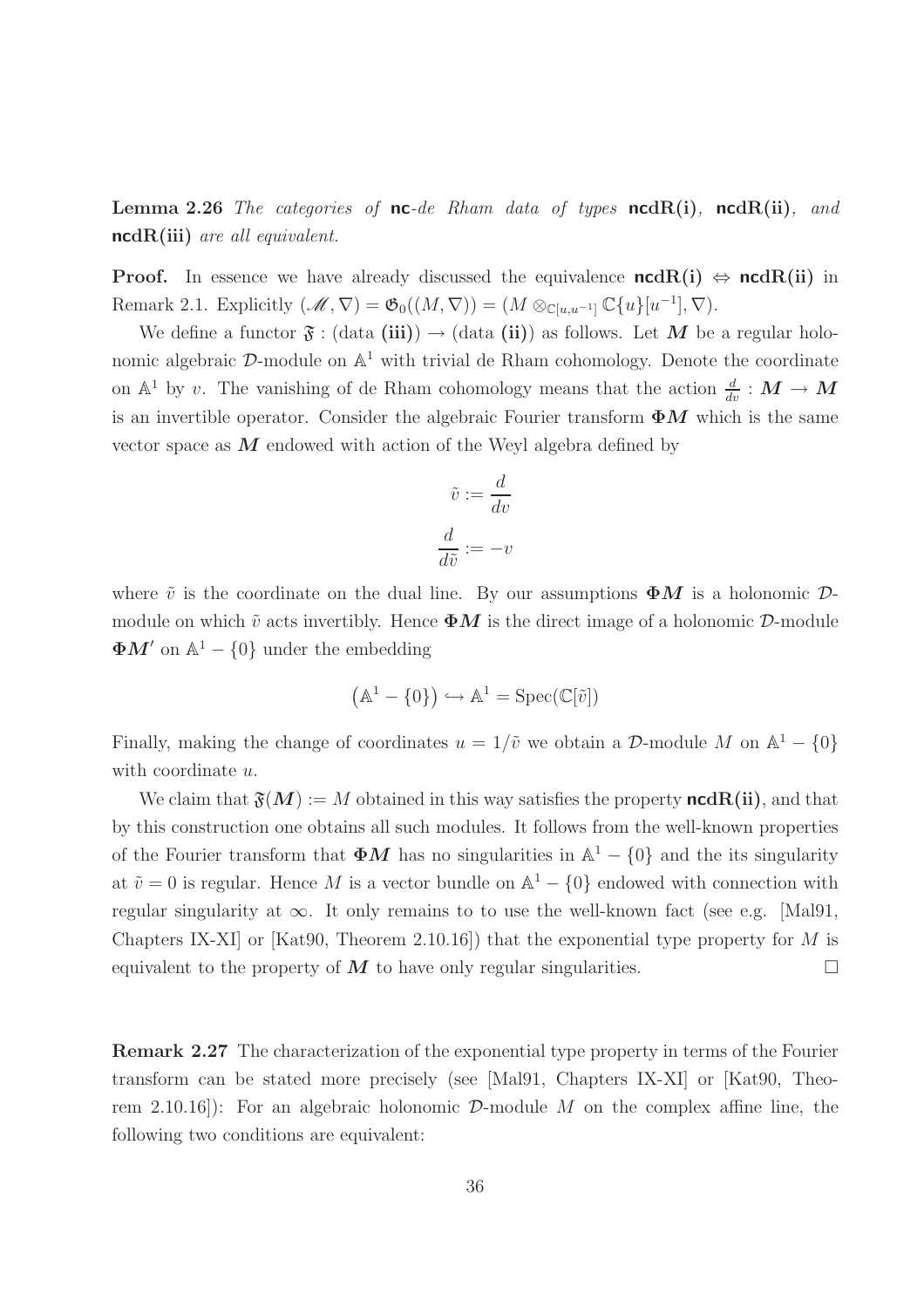- 1)  $M$  has regular singularities;
- 2) the Fourier transform  $\Phi M$  of M has no singularities outside 0, its singularity at 0 is regular, and its singularity at infinity is of exponential type.

Explicitly  $\Phi M$  being of exponential type at infinity means that if x is a coordinate on  $\mathbb{A}^1$ centered at 0, then after passing to the formal completion  $(\Phi M) \otimes_{\mathbb{C}[x]} \mathbb{C}((x^{-1}))$  the resulting module will be isomorphic to a finite sum

$$
\bigoplus_{i=1}^m \mathcal{E}^{\boldsymbol{c}_i x} \otimes (\mathscr{R}_i,\nabla_i)
$$

where  $(\mathcal{R}_i, \nabla_i)$  are  $\mathcal{D}$ -modules with a regular singularity at infinity.

Remark 2.28 Note that the de Rham data  $ncdR(i)$  is analytic in nature, whereas  $ncdR(ii)$ and  $ncdR(iii)$  are algebraic. In fact from the proof it is clear that  $ncdR(ii)$  and  $ncdR(iii)$ and their equivalence still make sense if we replace  $\mathbb C$  with any field of characteristic zero.

#### 2.3.2 nc-Betti data

The (rational) Betti part of a **nc**-Hodge structure of exponential type can be prescribed in four ways:

 $ncB(i)$  A (middle perversity) perverse sheaf  $\mathscr{G}^{\bullet}$  of Q-vector spaces on the Riemann surface  $\mathbb C$  (taken with the analytic topology) satisfying the following

Property  $\operatorname{ncB}(i)$ :  $R\Gamma(\mathbb{C}, \mathscr{G}^{\bullet}) = 0$ .

ncB(ii) A constructible sheaf  $\mathscr F$  of Q-vector spaces on the Riemann surface  $\mathbb C$  (taken with the analytic topology) satisfying the following

Property ncB(ii):  $R\Gamma(\mathbb{C}, \mathscr{F}) = 0$ .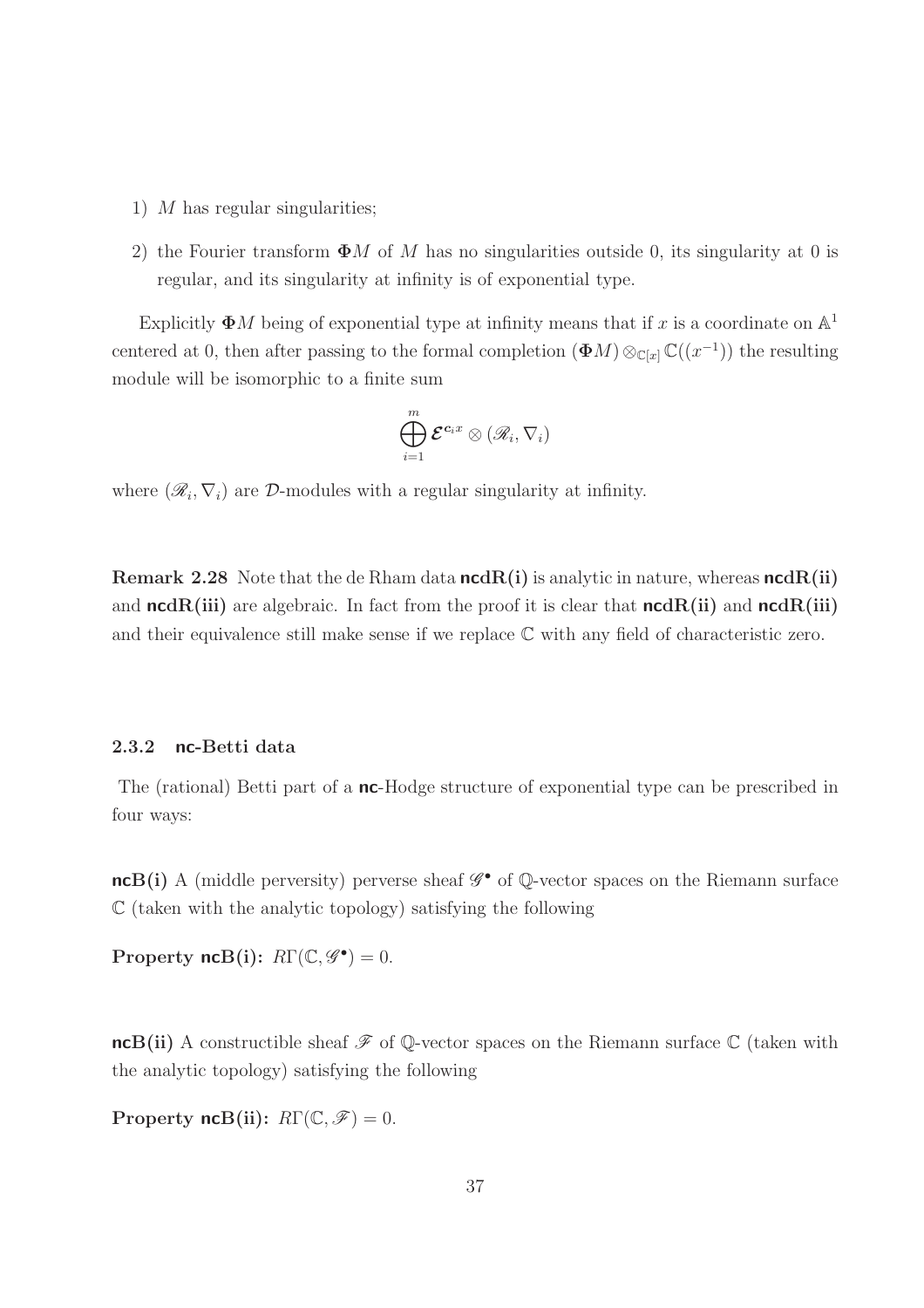ncB(iii) A finite collection of distinct points  $S = {\bf{c}_1, \ldots, c_n} \subset \mathbb{C}$ , and

- a collection  $U_1, U_2, \ldots, U_n$  of finite dimensional non-zero Q-vector spaces,
- a collection of linear maps  $T_{ij}: U_j \to U_i$ , for all  $i, j = 1, \ldots, n$ ,

satisfying the following

Property ncB(iii):  $T_{ii} \in GL(U_i)$ .

 $ncB(iv)$  A local system S of Q-vector spaces on  $S^1$  equipped with a filtration  $\{S_{\leq \lambda}\}_{{\lambda \in \mathbb{R}}}$  by subsheaves of Q-vector spaces, satisfying the following

**Property ncB(iv):** The filtration  $\{S_{\leq \lambda} \otimes \mathbb{C}\}_{\lambda \in \mathbb{R}}$  of  $S \otimes \mathbb{C}$  is a Deligne-Malgrange-Stokes filtration of exponential type. In other words, there exist complex numbers  $c_1, \ldots, c_n \in$ C so that:

- For every  $\varphi \in S^1$ , the filtration  $\{(\mathsf{S}_{\leq \lambda} \otimes \mathbb{C})_{\varphi}\}_{\lambda \in \mathbb{R}}$  of the stalk  $(\mathsf{S} \otimes \mathbb{C})_{\varphi}$  jumps exactly at the real numbers  $\{\text{Re}(\mathbf{c}_k e^{-i\varphi})\}_{k=1}^n$ .
- The associated graded sheaves of  $S \otimes \mathbb{C}$  with respect to  $\{S_{\leq \lambda} \otimes \mathbb{C}\}_{\lambda \in \mathbb{R}}$  are local systems on  $S^1$ .

Again there are natural equivalences of the different types of Betti data (for  $ncB(iii)$ ) the equivalence depends on certain choices of paths as one can see from the proof of Theorem 2.29 and the statement of Lemma 2.30.). Consider the full subcategories  $(ncB(i))$  and  $(ncB(ii))$ of **nc**-Betti data of types  $n \in B(i)$  and  $n \in B(ii)$  in the category of perverse sheaves of  $\mathbb{Q}$ -vector spaces on  $\mathbb C$  and in the category of constructible sheaves of  $\mathbb Q$ -vector spaces on  $\mathbb C$  respectively. We have the following

**Theorem 2.29** The categories of **nc**-Betti data of types  $ncB(i)$  and  $ncB(ii)$  are naturally equivalent. More precisely, the natural functors

$$
\mathcal{H}^{-1}: D^b_{constr}(\mathbb{C}, \mathbb{Q}) \to \text{Constr}(\mathbb{C}, \mathbb{Q}) \qquad and \qquad [1]: \text{Constr}(\mathbb{C}, \mathbb{Q}) \to D^b_{constr}(\mathbb{C}, \mathbb{Q})
$$

induce mutually inverse equivalences of the full subcategories  $(\textbf{ncB(i)}) \subset D^b_{\text{constr}}(\mathbb{C}, \mathbb{Q})$  and  $(ncB(ii)) \subset$  Constr $(\mathbb{C}, \mathbb{Q})$ .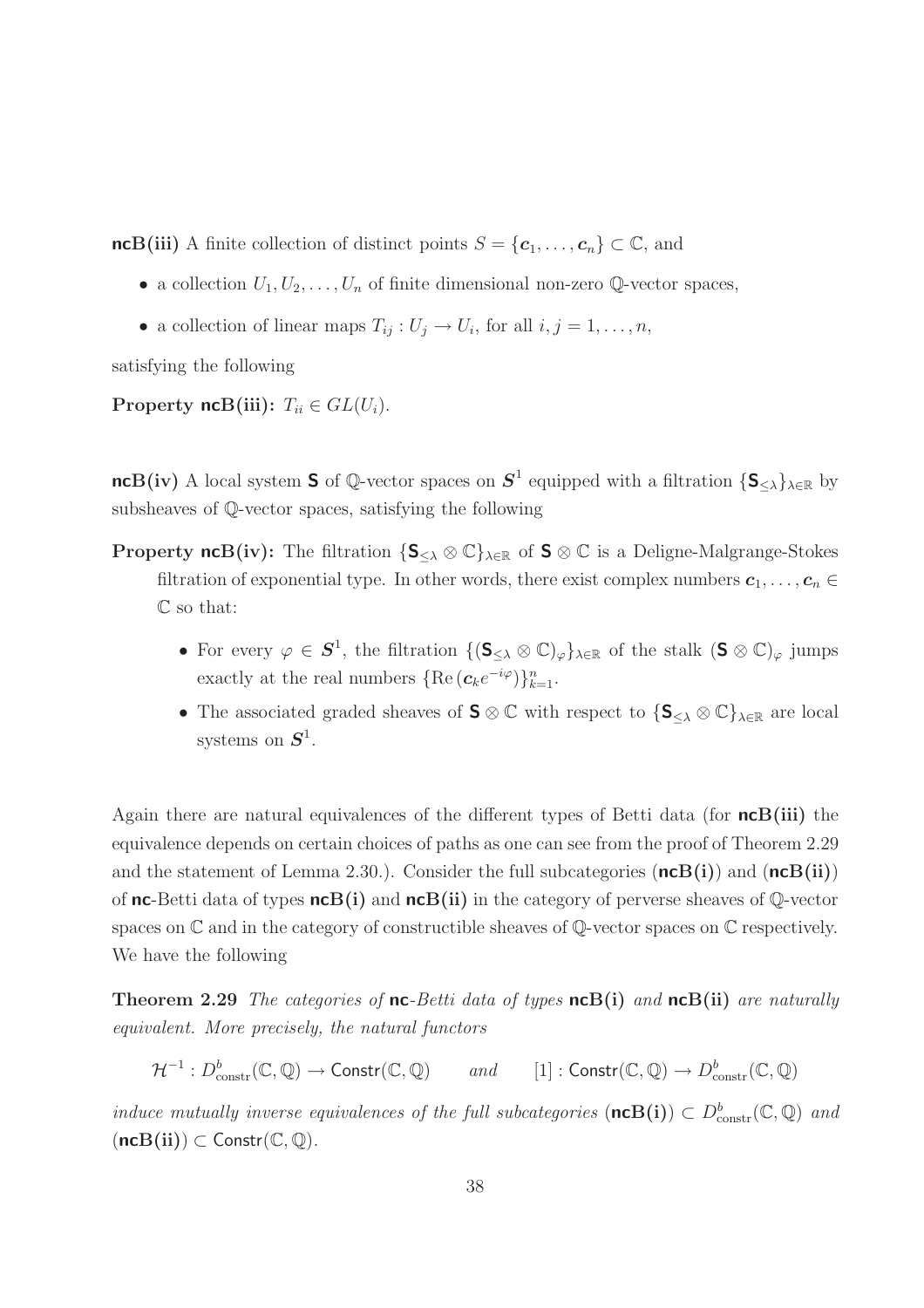**Proof.** First we look at the data  $n \in B(i)$  more closely. Suppose X is a complex analytic space underlying a complex quasi-projective variety. Recall (see e.g. [BBD82, KS94, Dim04]) that a bounded complex  $\mathscr{G}^{\bullet}$  of sheaves of  $\mathbb{C}$ -vector spaces on X is called a (middle perversity) perverse sheaf if it has constructible cohomology sheaves  $\mathcal{H}^{k}(\mathscr{G}^{\bullet})$  and if

- for all  $k \in \mathbb{Z}$ , we have  $\dim_{\mathbb{R}} \{x \in X \mid \mathcal{H}^{-k}(\mathbf{i}_x^*\mathscr{G}^{\bullet}) \neq 0\} \leq 2k$ ,
- for all  $k \in \mathbb{Z}$ , we have  $\dim_{\mathbb{R}} \{x \in X \mid \mathcal{H}^k(\mathbf{i}_x^!\mathscr{G}^{\bullet}) \neq 0\} \leq 2k$ .

Here  $i_x : x \hookrightarrow X$  denotes the inclusion of the point x in X.

For future reference we will write  $D^b_{\text{constr}}(X, \mathbb{Q})$  for the derived category of complexes of Q-vector spaces on X with constructible cohomology,  $\text{Perv}(X, \mathbb{Q}) \subset D^b_{\text{constr}}(X, \mathbb{Q})$  for the full subcategory of middle perversity perverse sheaves, and  $\text{Constr}(X, \mathbb{Q}) \subset D^b_{\text{constr}}(X, \mathbb{Q})$  for the full subcategory of constructible sheaves.

From the definition it is clear that if  $\mathscr{G}^{\bullet}$  is a perverse sheaf on  $\mathbb{C}$ , then  $\mathscr{G}^{\bullet}$  has at most two non-trivial cohomology sheaves  $\mathcal{H}^{-1}(\mathscr{G}^{\bullet})$  and  $\mathcal{H}^{0}(\mathscr{G}^{\bullet})$ . Moreover the support of  $\mathcal{H}^{0}(\mathscr{G}^{\bullet})$ has dimension  $\leq 0$ . Now the cohomology  $R\Gamma^{\bullet}(\mathscr{G}^{\bullet}) = \mathbb{H}^{\bullet}(\mathbb{C}, \mathscr{G}^{\bullet})$  can be computed via the hypercohomology spectral sequence

$$
E_2^{pq} = H^p(\mathbb{C}, \mathcal{H}^q(\mathscr{G}^{\bullet})) \Rightarrow \mathbb{H}^{p+q}(\mathbb{C}, \mathscr{G}^{\bullet}).
$$

Since  $\mathscr{G}^{\bullet}$  has only two cohomology sheaves, the  $E_2$  sheet of this spectral sequence is

$$
\begin{array}{c}\n0 \\
\hline\n\end{array}\n\qquad\n\begin{array}{c}\nH^0(\mathbb{C}, \mathcal{H}^0(\mathscr{G}^{\bullet})) \\
\hline\n\end{array}\n\qquad\n\begin{array}{c}\nH^1(\mathbb{C}, \mathcal{H}^0(\mathscr{G}^{\bullet})) \\
\hline\n\end{array}\n\qquad\n\begin{array}{c}\nH^2(\mathbb{C}, \mathcal{H}^0(\mathscr{G}^{\bullet})) \\
\hline\n\end{array}\n\qquad\n\begin{array}{c}\n\hline\n\end{array}\n\qquad\n\begin{array}{c}\n\hline\n\end{array}\n\end{array}\n\qquad\n\begin{array}{c}\n\hline\n\end{array}\n\qquad\n\begin{array}{c}\n\hline\n\end{array}\n\qquad\n\begin{array}{c}\n\hline\n\end{array}\n\qquad\n\begin{array}{c}\n\hline\n\end{array}\n\qquad\n\begin{array}{c}\n\hline\n\end{array}\n\qquad\n\begin{array}{c}\n\hline\n\end{array}\n\qquad\n\begin{array}{c}\n\hline\n\end{array}\n\qquad\n\begin{array}{c}\n\hline\n\end{array}\n\qquad\n\begin{array}{c}\n\hline\n\end{array}\n\qquad\n\begin{array}{c}\n\hline\n\end{array}\n\qquad\n\begin{array}{c}\n\hline\n\end{array}\n\qquad\n\begin{array}{c}\n\hline\n\end{array}\n\qquad\n\begin{array}{c}\n\hline\n\end{array}\n\qquad\n\begin{array}{c}\n\hline\n\end{array}\n\qquad\n\begin{array}{c}\n\hline\n\end{array}\n\qquad\n\begin{array}{c}\n\hline\n\end{array}\n\qquad\n\begin{array}{c}\n\hline\n\end{array}\n\qquad\n\begin{array}{c}\n\hline\n\end{array}\n\qquad\n\begin{array}{c}\n\hline\n\end{array}\n\qquad\n\begin{array}{c}\n\hline\n\end{array}\n\qquad\n\begin{array}{c}\n\hline\n\end{array}\n\qquad\n\begin{array}{c}\n\hline\n\end{array}\n\qquad\n\begin{array}{c}\n\hline\n\end{array}\n\qquad\n\begin{array}{c}\n\hline\n\end{array}\n\qquad\n\begin{array}{c}
$$

By Artin's vanishing theorem for constructible sheaves [Art73, Corollary 3.2] he have  $H^p(\mathbb{C}, \mathcal{H}^q(\mathscr{G}^{\bullet})) =$ 0 for all q and all  $p > 1$ . Furthermore since  $\mathcal{H}^0(\mathscr{G}^{\bullet})$  has at most zero dimensional support we have  $H^1(\mathbb{C}, \mathcal{H}^0(\mathscr{G}^{\bullet})) = 0$ . In particular the spectral sequence degenerates at  $E_2$  and the only potentially non-trivial cohomology groups of  $\mathscr{G}^{\bullet}$  are

$$
\mathbb{H}^{-1}(\mathbb{C}, \mathscr{G}^{\bullet}) = H^{0}(\mathbb{C}, \mathcal{H}^{-1}(\mathscr{G}^{\bullet})), \text{ and}
$$

$$
\mathbb{H}^{0}(\mathbb{C}, \mathscr{G}^{\bullet}) = H^{1}(\mathbb{C}, \mathcal{H}^{-1}(\mathscr{G}^{\bullet})) \oplus H^{0}(\mathbb{C}, \mathcal{H}^{0}(\mathscr{G}^{\bullet})).
$$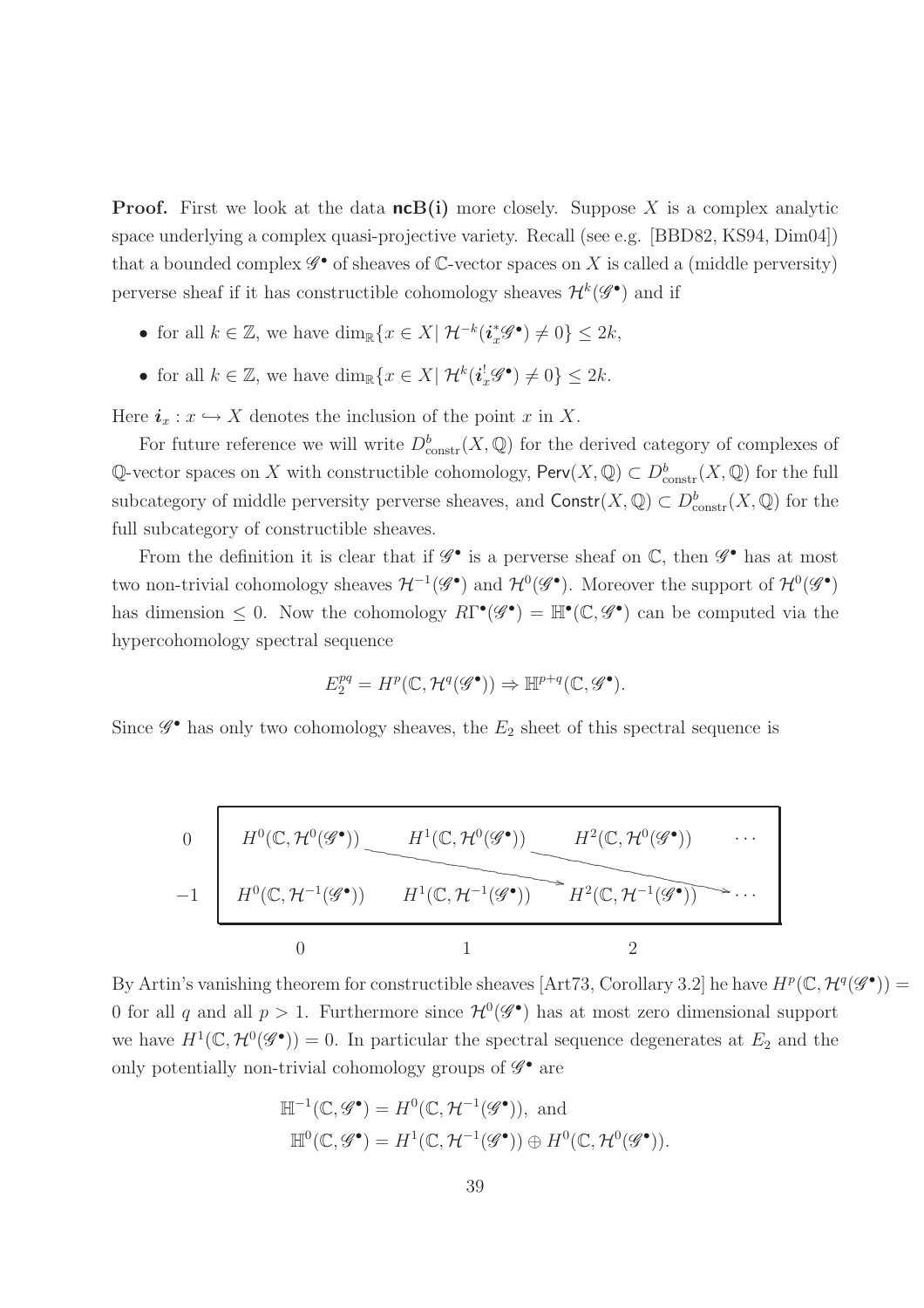Thus under the assumption that  $R\Gamma(\mathscr{G}^{\bullet}) = 0$  we get that  $H^{0}(\mathbb{C}, \mathcal{H}^{0}(\mathscr{G}^{\bullet})) = 0$ , i.e. that  $\mathcal{H}^0(\mathscr{G}^{\bullet}) = 0$ . In other words  $\mathscr{G}^{\bullet} = \mathscr{F}[1]$  for some constructible sheaf  $\mathscr{F}$  with  $R\Gamma(\mathscr{F}) = 0$ .

To finish the proof of the theorem we need to show that for every constructible sheaf  $\mathscr F$ with  $R\Gamma(\mathscr{F})=0$ , the object  $\mathscr{F}[1]$  will be perverse (for the middle perversity). For this we will have to look more closely at constructible sheaves on the complex line.

Suppose  $\mathscr F$  is a constructible sheaf of  $\mathbb Q$  vector spaces on  $\mathbb C$ . Then there is a finite set  $S = {\bf{c}_1, \ldots, \bf{c}_n}$  of points in  $\mathbb C$  so that  $\mathbb C - S$  is the maximal open set on which  $\mathscr F$  restricts to a local system. Let  $\mathbb{F} := \mathscr{F}_{|\mathbb{C}-S}$  denote this local system. Let  $\mathbb{C} - S \stackrel{j}{\hookrightarrow} \mathbb{C} \stackrel{i}{\hookleftarrow} S$  be the natural inclusions and let  $\varphi : \mathscr{F} \to j_*j^* \mathscr{F} = j_* \mathbb{F}$  be the adjunction homomorphism.

Before we can describe  $\mathbb F$  and  $\mathscr F$  via the quiver-like data of type **ncB(iii)** we will need to make some rigidifying choices. First we fix a base point  $c_0 \in \mathbb{C} - S$ . For  $i = 1, ..., n$ we choose a collection of a small disjoint discs  $D_i \subset \mathbb{C}$ , each  $D_i$  centered at  $c_i$ . For each disc we fix a point  $o_i \in \partial D_i$  and denote by  $\mathfrak{l}_i$  the loop starting and ending at  $o_i$  and tracing  $\partial D_i$  once in the counterclockwise direction. We fix an ordered system of non-intersecting paths  $\{a_i\}_{i=1}^n \subset \mathbb{C} - (\cup_{i=1}^n \mathbf{D}_i)$  which connect the base point  $\mathbf{c}_0$  with the each of the  $\mathbf{o}_i$  as in Figure 2.



Figure 2: A system of paths for  $S \subset \mathbb{C}$ .

Let  $\text{mon}_{l_i} : \mathbb{F}_{o_i} \to \mathbb{F}_{o_i}$  be the monodromy operator associated with the local system  $\mathbb{F}$  and the loop  $\mathfrak{l}_i$ . The stalk  $(j_*\mathbb{F})_{c_i}$  of the constructible sheaf  $j_*\mathbb{F}$  at  $c_i$  can be identified naturally with the subspace  $\mathbb{F}_{o_i}^{\text{mon}_{l_i}}$  of invariants for the local monodromy. Taking stalks at each  $c_i \in S$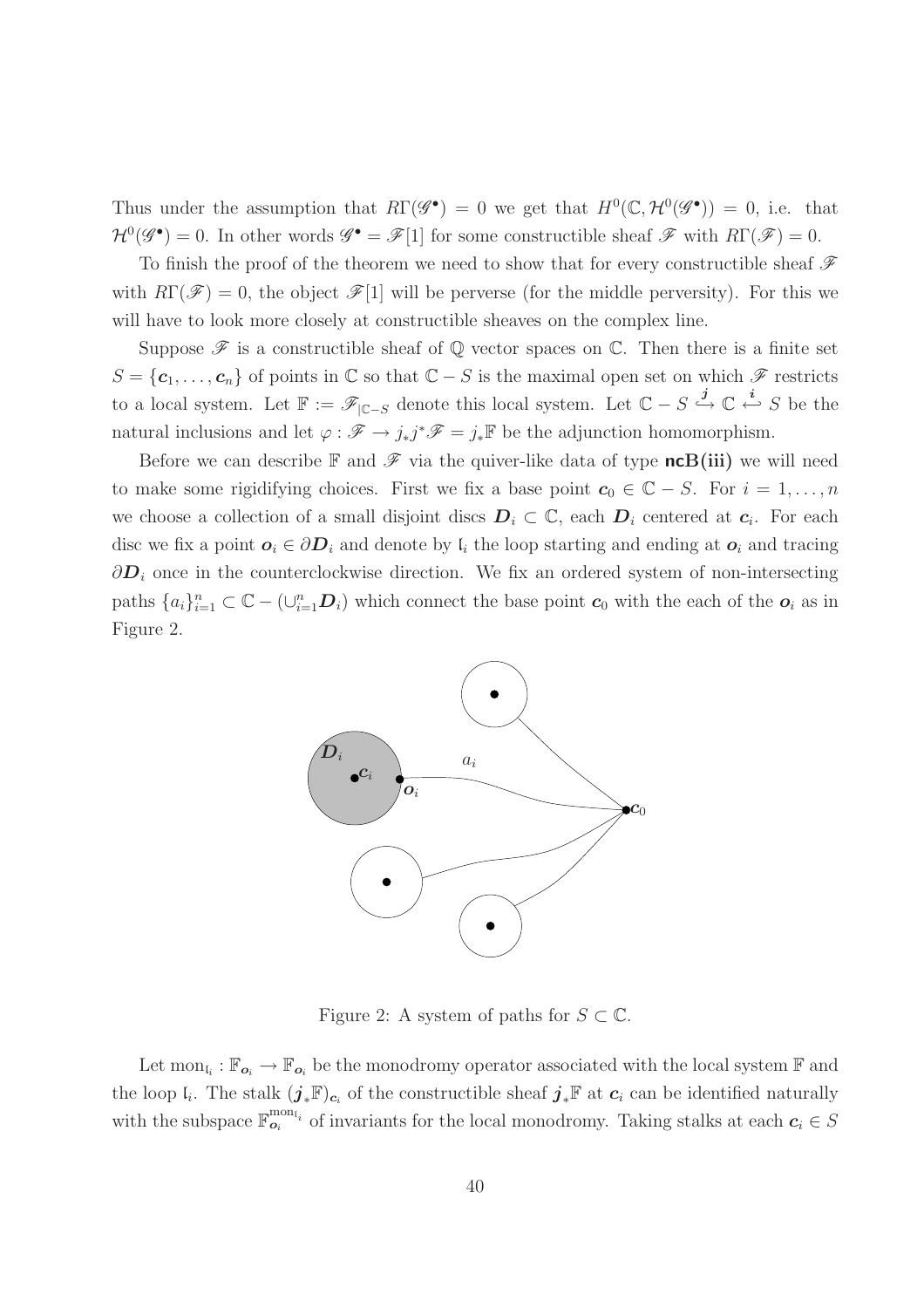we get  $\mathbb{Q}$ -vector spaces  $\mathscr{F}_{c_i}$  and the adjunction map  $\varphi : \mathscr{F} \to j_*\mathbb{F}$  induces linear maps

$$
\varphi_{\boldsymbol{c}_i}:\mathscr{F}_{\boldsymbol{c}_i}\to \mathbb{F}_{\boldsymbol{o}_i}^{\mathrm{mon}_{\boldsymbol{c}_i}}\subset \mathbb{F}_{\boldsymbol{o}_i}.
$$

Note that, by descent, specifying the constructible sheaf  $\mathscr F$  is equivalent to specifying the collection of points  $S \subset \mathbb{C}$ , the local system  $\mathbb{F}$  on  $\mathbb{C} - S$ , the collection of vector spaces  $\{\mathscr{F}_{c_i}\}_{i=1}^n$  and the collection of linear maps  $\{\varphi_{c_i}\}_{i=1}^n$ . In particular, the compactly supported pullback of  $\mathscr{F}[1]$  via the inclusion  $i_{c_i}$ :  $\{c_i\} \hookrightarrow \mathbb{C}$  can be computed in terms of these linear algebraic data and is given explicitly by the complex

$$
\boldsymbol{i}_{\boldsymbol{c}_i}^! (\mathscr{F}[1]) = [\mathscr{F}_{\boldsymbol{c}_i} \xrightarrow{\varphi_{\boldsymbol{c}_i}} \mathbb{F}_{\boldsymbol{o}_i} \xrightarrow{1-\text{mon}_{\mathfrak{l}_i}} \mathbb{F}_{\boldsymbol{o}_i}].
$$
  
-1 0 1

By definition  $\mathscr{F}[1]$  is a perverse sheaf iff for all  $c_i \in S$  the complex of vector spaces  $i_c^!$  $\mathbf{c}_i(\mathscr{F}[1])$ has no cohomology in strictly negative degrees, i.e. if  $\varphi_{c_i}$  is injective for all  $i = 1, \ldots, n$ .

Next we rewrite the condition  $R\Gamma(\mathbb{C},\mathscr{F})=0$  in terms of the descent data  $(\mathbb{F}, {\mathscr{F}_{c_i}}}, {\mathscr{G}_{c_i}})$ . To simplify notation let  $U := \mathscr{F}_{c_0}, V_i = \mathscr{F}_{c_i}$  for  $i = 1, ..., n$ . Let  $T_i: U \to U$  be the monodromy operator for the local system  $\mathbb F$  and the  $c_0$ -based loop  $\gamma_i$ obtained by first tracing the path  $a_i$  from  $c_0$  to  $o_i$ , then tracing the loop  $\mathfrak{l}_i$ , and then tracing back  $a_i$  in the opposite direction. Similarly we have linear maps  $\psi_i : V_i \to U^{T_i} \subset U$  obtained by conjugating  $\varphi_{c_i}: V_i \to \mathbb{F}_{o_i}$  with the operator of parallel transport in  $\mathbb F$  along the path  $a_i$ .

The descent data for  $\mathscr F$  with respect to the open cover  $\mathbb C = (\mathbb C - S) \cup (\cup_{i=1}^n \mathbb D_i)$  are now completely encoded in the linear algebraic data  $(U, \{V_i\}_{i=1}^n, \{T_i\}_{i=1}^n, \{\psi_i\}_{i=1}^n)$ . Cover  $\mathbb C$  by the two opens  $\mathbb{C} - S$  and  $\cup_{i=1}^n \mathbb{D}_i$ . The intersection of these two opens is the disjoint union of punctured discs  $\prod_{i=1}^{n}(D_i-c_i)$ . The Mayer-Vietoris sequence for  $\mathscr F$  and this cover identifies  $R\Gamma(\mathbb{C},\mathscr{F})$  with the complex:



In other words we have a quasi-isomorphism of complexes of Q-vector spaces:

$$
R\Gamma(\mathbb{C},\mathscr{F}) \cong \left[\begin{array}{c}\n\bigoplus_{i=1}^{n} V_i & \xrightarrow{\oplus_{i=1}^{n} \psi_i} \\
\bigoplus_{U \longrightarrow \text{id}_{U}^{\oplus n}} & \xrightarrow{\text{id}_{U}^{\oplus n}} \\
0 & 1\n\end{array}\right]
$$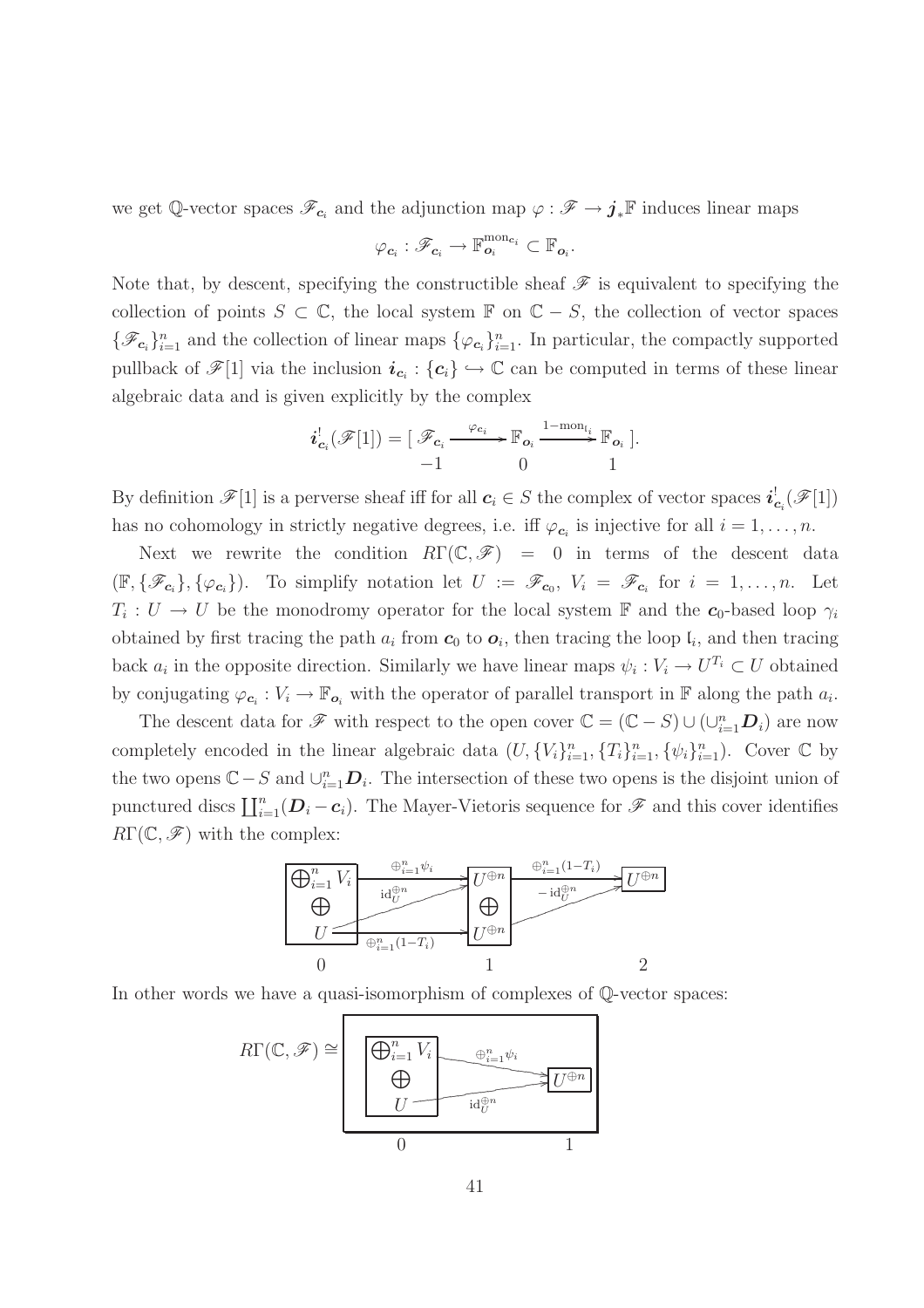The acyclicity of this complex is equivalent to the conditions

- (a) the maps  $\psi_i : V_i \to U$  are injective for all  $i = 1, \ldots, n$ , and
- (b) the map  $U \to \bigoplus_{i=1}^n U/V_i$  is an isomorphism.

Thus the acyclicity of  $R\Gamma(\mathbb{C}, \mathscr{F})$  implies the perversity of  $\mathscr{F}[1]$ . The theorem is proven.

 $\Box$ 

The conditions (a) and (b) from the proof of Theorem 2.29 suggest a better way of recording the linear algebraic content of  $\mathscr{F}$ . Namely, if we set  $U_i := U/V_i$ , then we can use (b) to identify U with  $\oplus_{i=1}^n U_i$ ,  $V_i$  with  $\oplus_{j\neq i} U_j$  and the map  $\psi_i: V_i \hookrightarrow U$  with the natural inclusion  $\oplus_{j\neq i}U_j\subset \oplus_{i=1}^n U_i$ . The only thing left is the data of the monodromy operators  $T_i\in GL(U)$ ,  $i = 1, \ldots, n$ . However for each i we have embedding

$$
V_i \xrightarrow{\psi_i} \text{Ker}\left[U \xrightarrow{(1-T_i)} U\right]
$$

and so under the decomposition  $U = \bigoplus_{i=1}^n U_i$  the automorphism  $T_i$  has a block form

|  |  | $=\left( \begin{array}{llllllll} 1 & 0 & \cdots & 0 & T_{1i} & 0 & \cdots & 0 \ 0 & 1 & \cdots & 0 & T_{2i} & 0 & \cdots & 0 \ \cdots & \cdots & \cdots & \cdots & \cdots & \cdots & \cdots \ 0 & 0 & \cdots & 0 & T_{ii} & 0 & \cdots & 0 \ 0 & 0 & \cdots & 0 & T_{i+1,i} & 1 & \cdots & 0 \ \cdots & \cdots & \cdots & \cdots & \cdots & \cdots & \cdots \ 0 & 0 & \cdots & 0 & T_{ni} & 0 & \cdots & 1 \ \end{array} \$ |  |  |
|--|--|-----------------------------------------------------------------------------------------------------------------------------------------------------------------------------------------------------------------------------------------------------------------------------------------------------------------------------------------------------------------------------------------------------------------------------|--|--|

where  $T_{i|U_i} = \sum_{j=1}^n T_{ji}$ , and  $T_{ji} : U_i \to U_j$ . The linear maps  $T_{ji}$  are unconstrained except for the obvious condition that for all i the map  $T_i$  should be invertible, which is equivalent to  $T_{ii}: U_i \to U_i$  being invertible for all  $i = 1, \ldots, n$ . Also since S was chosen to be such that  $\mathbb{C} - S$  is the maximal open on which  $\mathscr{F}$  is a local system, it follows that  $U_i \neq \{0\}$  for all  $i=1,\ldots,n$ .

In other words we have proven the following

**Lemma 2.30** Fix the set of points  $S = \{c_1, \ldots, c_n\}$  and choose the discs  $\{D_i\}_{i=n}$  and the system of paths  $\{a_i\}_{i=1}^n$ . The functor assigning to a constructible sheaf  $\mathscr F$  with singularities at S the data  $(\{U_i\}_{i=1}^n, \{T_{ij}\})$  establishes an equivalence between the groupoid of all data of type ncB(ii) with singularities exactly at S and all data of type ncB(iii) with the given S.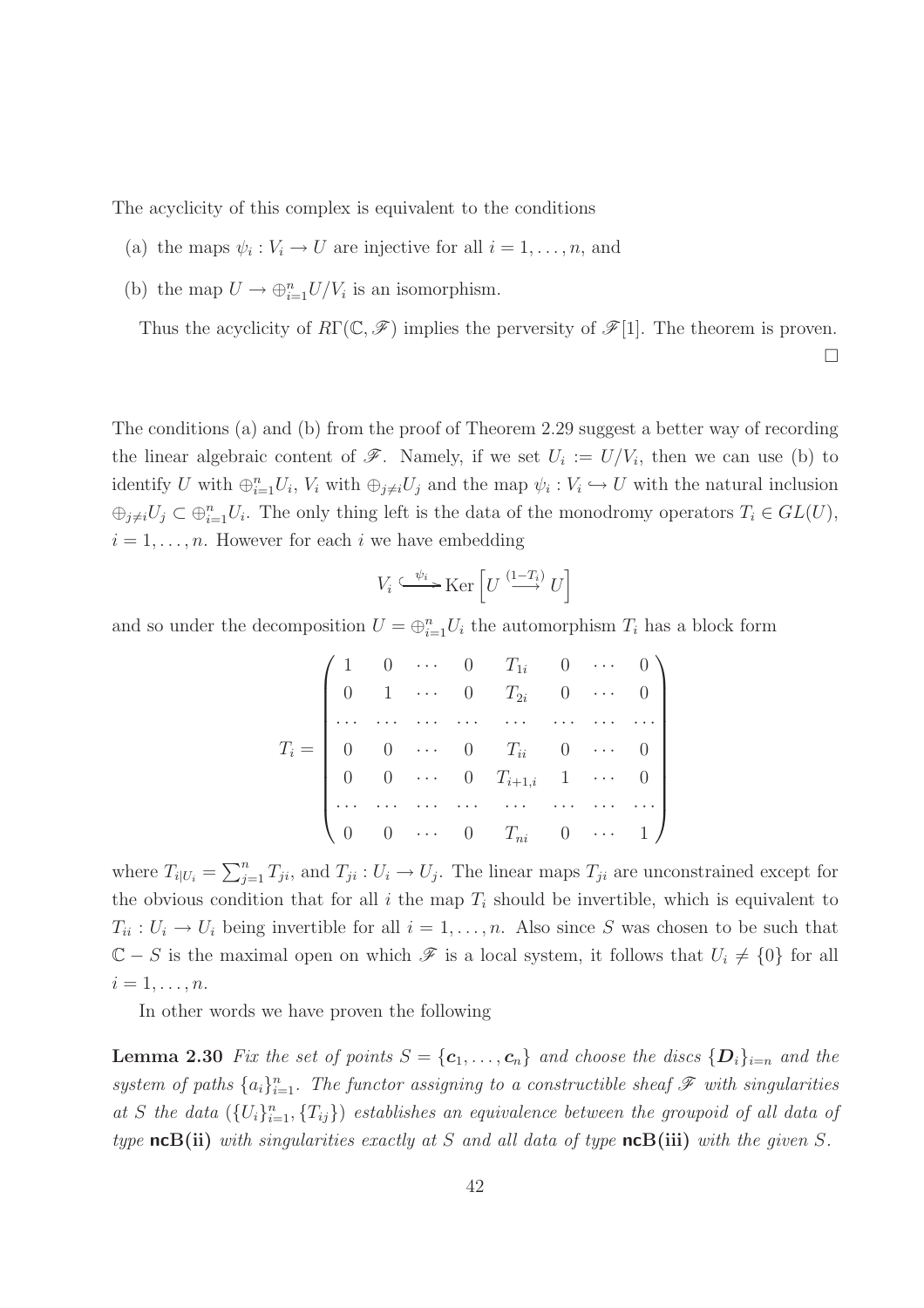The bridge between the **nc**- de Rham and Betti data is provided as usual by the Riemann-Hilbert correspondence. This is tautological but we record it for future reference:

Lemma 2.31 The de Rham functor:

$$
\boldsymbol{M}\rightarrow \text{cone}\left(\boldsymbol{M}\otimes_{\mathbb{C}[u]}\mathcal{O}^{\text{an}}_{\mathbb{A}^1}\overline{\overset{\partial}{\longrightarrow}}\boldsymbol{M}\otimes_{\mathbb{C}[u]}\mathcal{O}^{\text{an}}_{\mathbb{A}^1}\right)
$$

establishes an equivalence between the categories (ncdR(iii)) and (ncB(i)) $\otimes \mathbb{C}$ .

Finally, note that Theorem 2.29, together with Lemma 2.31, and Deligne's classification [BV85, Theorem 4.7.3] of germs of irregular connections give immediately:

**Lemma 2.32** The data data  $(\mathsf{ncB(ii)})$  and  $(\mathsf{ncB(iv)})$  are equivalent.

**Proof.** Let  $\mathcal F$  be a constructible sheaf of Q-vector spaces on  $\mathbb C$ . Define a local system **S** of Q-vector spaces on  $S^1$  as the restriction of  $\mathscr F$  to the circle "at infinity", i.e. define the stalk of **S** at  $\varphi \in \mathbf{S}^1$  to be

$$
\mathbf{S}_{\varphi} := \lim_{r \to +\infty} \mathscr{F}_{r e^{i\varphi}}.
$$

Next, for any  $\lambda \in \mathbb{R}$  and any  $\varphi \in \mathbf{S}^1$  consider the half-plane

$$
\mathfrak{H}_{\varphi,\lambda} := (\lambda + \{ u \in \mathbb{C} | \ \operatorname{Re}(u) \ge 0 \}) \cdot e^{i\varphi},
$$

as shown on Figure 3.

Now suppose that  $R\Gamma(\mathbb{C}, \mathscr{F}) = 0$ . By the long exact sequence for the cohomology of the pair  $\mathfrak{H}_{\varphi,\lambda} \subset \mathbb{C}$  we get that  $H^i(\mathbb{C}, \mathfrak{H}_{\varphi,\lambda}; \mathscr{F}) = 0$  unless  $i = 1$ . The Deligne-Malgrange-Stokes filtration on  $S$  is then given explicitly by

$$
\mathbf{S}_{\varphi,\leq\lambda}:=H^1(\mathbb{C},\mathfrak{H}_{\varphi,\lambda};\mathscr{F})\subset \mathbf{S}_{\varphi}.
$$

For the purposes of nc-Hodge theory all these statements can be summarized in the following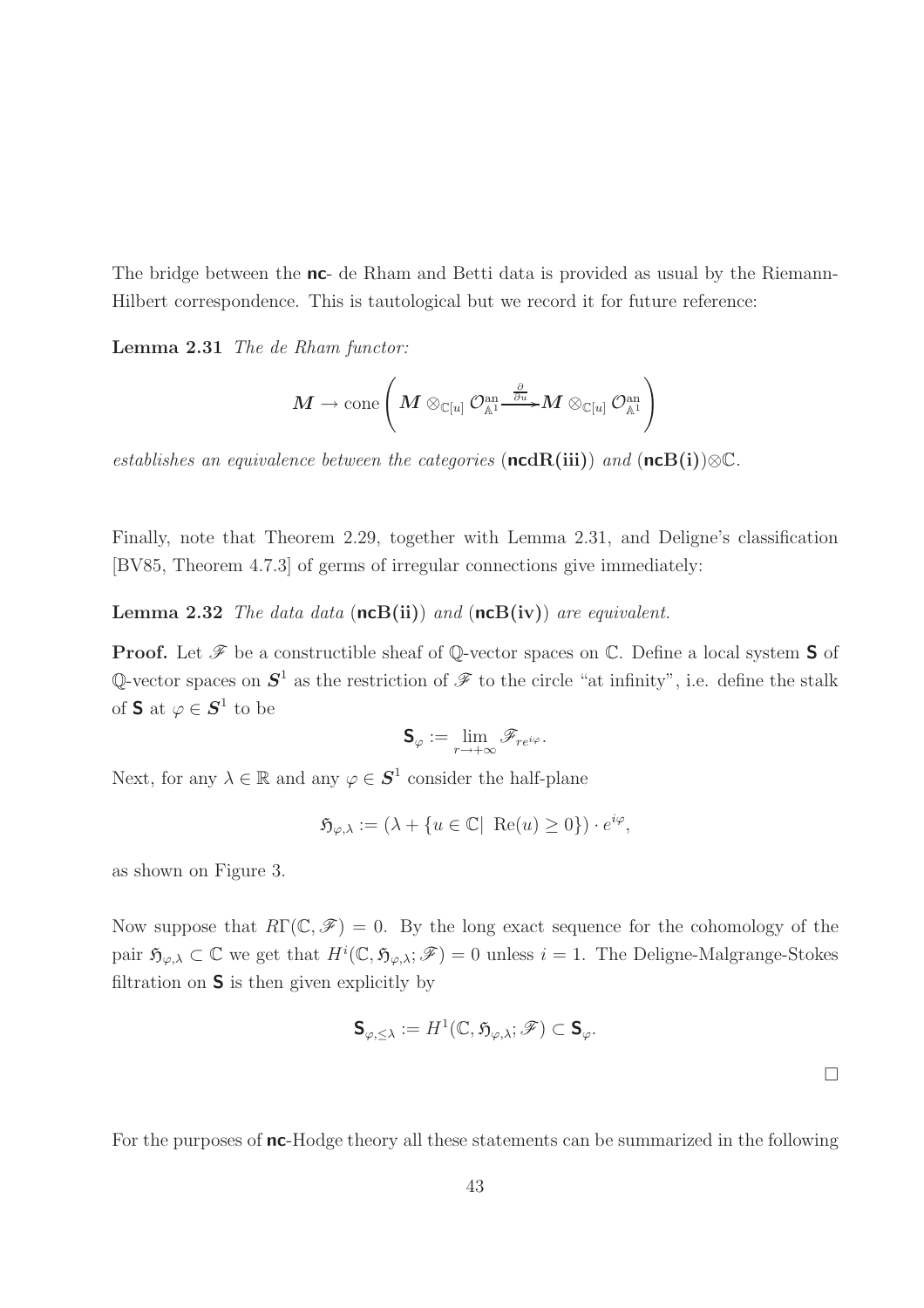

Figure 3: The half-plane  $\mathfrak{H}_{\varphi,\lambda}$ .

| <b>Theorem 2.33</b> There is natural equivalence of categories |  |  |  |  |  |  |  |  |
|----------------------------------------------------------------|--|--|--|--|--|--|--|--|
|----------------------------------------------------------------|--|--|--|--|--|--|--|--|

 $(\text{triples} \ (H, \mathscr{E}_B, \text{iso}) \ \text{satisfying})$ the  $(nc\text{-filtration axiom})^{\text{exp}}$ <br>and the  $(\mathbb{Q}\text{-structure})$ the (nc-filtration axiom)<sup>exp</sup><br>and the (Q-structure) axiom)<sup>exp</sup> ↔  $\sqrt{ }$  quadruples  $((H, \nabla), \mathscr{F}_B, \mathbf{f})$ , where •  $H$  is an algebraic  $\mathbb{Z}/2$ -graded vector bundle on  $\mathbb C$  and  $\nabla$  is a meromorphic connection on  $H$  satisfying the (nc-filtration axiom) $\exp$ ; •  $\mathscr{F}_B$   $\in$  Constr( $\mathbb{C}, \mathbb{Q}$ ), satisfying  $R\Gamma(\mathbb{C},\mathscr{F}_B)=0;$ •  $f$  is an isomorphism  $\boldsymbol{f}:\mathscr{F}_B\otimes\mathbb{C}\to DR\left(\boldsymbol{\Phi}\left[\iota_*\left((H,\nabla)_{|\mathbb{A}^1-\{0\}}\right)\right]\right)$ in  $D^b_{\text{constr}}(\mathbb{C}, \mathbb{C})$  $\setminus$ 

Here as before

- DR is the de Rham complex functor from the derived category of regular holonomic Dmodules to the derived category of constructible sheaves,
- *ι* is the inclusion map  $\iota : \mathbb{A}^1 \{0\} \hookrightarrow \mathbb{A}^1$  given by  $\iota(v) = v^{-1}$ , and
- $\Phi(\bullet)$  is the Fourier-Laplace transform for D-modules on  $\mathbb{A}^1$ .

**Proof.** Follows immediately from previous equivalences.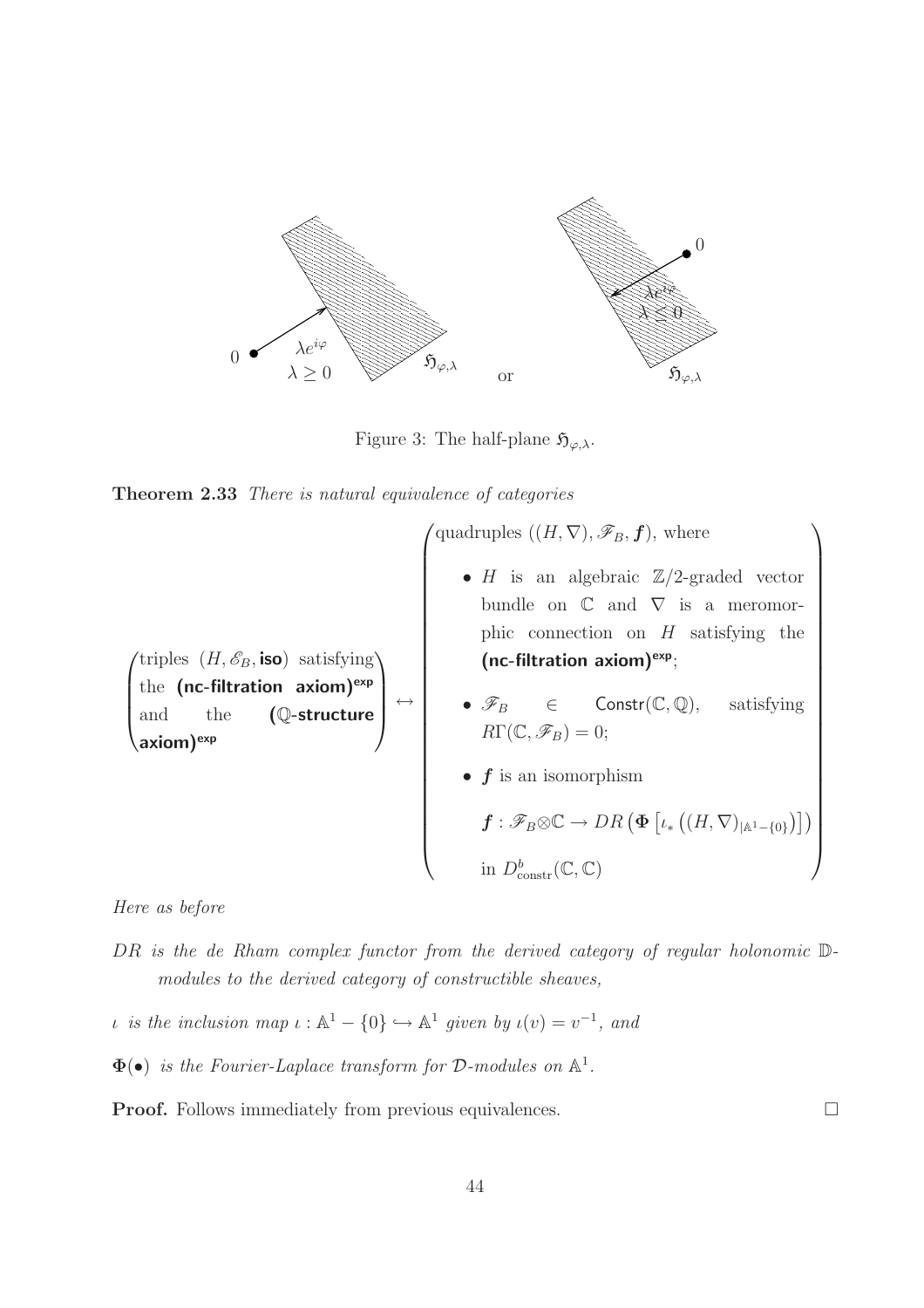## 2.4 Structure results

In this section we collect a few results clarifying the structure properties of the **nc**-Hodge structures of exponential type.

#### 2.4.1 A quiver description of nc-Betti data

Since the gluing data  $n\epsilon B(iii)$  are of essentially combinatorial nature, it is natural to look for a quiver interpretation of this data. To that end consider the algebra

(2.4.1) 
$$
\mathscr{A}_n := \left\langle \begin{array}{c} \boldsymbol{p}_1, \ldots, \boldsymbol{p}_n \\ T, T_{11}^{-1}, \ldots, T_{nn}^{-1} \end{array} \left| \begin{array}{c} \boldsymbol{p}_1 + \boldsymbol{p}_2 + \ldots + \boldsymbol{p}_n = 1 \\ \boldsymbol{p}_i \boldsymbol{p}_j = \boldsymbol{p}_j \boldsymbol{p}_i \text{ for } i \neq j, \, \boldsymbol{p}_i^2 = \boldsymbol{p}_i \\ T_{ii}^{-1} \boldsymbol{p}_i T \boldsymbol{p}_i = \boldsymbol{p}_i T \boldsymbol{p}_i T_{ii}^{-1} = \boldsymbol{p}_i \end{array} \right\rangle
$$

This is the path algebra of the complete quiver having n ordered vertices,  $n^2 - n$  arrows connecting all pairs of distinct vertices, and 2n-loops - two at each vertex, with the only relations being that the two loops at every given vertex are inverses to each other.

Note that our description of the gluing data  $ncB(iii)$  now immediately gives the following

**Lemma 2.34** For a given set of points  $S = \{c_1, \ldots, c_n\} \subset \mathbb{C}$ , the category of gluing data  $n \in B(iii)$  with singularities at S is equivalent to the category of finite dimensional representations of  $\mathscr{A}_n$ .

In particular since the braid group  $B_n$  on *n*-strands acts naturally on the data **ncB(iii)** we get a homomorphism  $B_n \to \text{Aut}(\mathscr{A}_n)$  from the braid group to the group of algebra automorphisms of  $\mathscr{A}_n$ .

#### 2.4.2 Gluing of nc-Hodge structures

It is natural to expect that the usual classification of connections with second order poles in terms of formal regular type and Stokes multipliers can be promoted to a similar classification of nc-Hodge structures. The search for such a classification leads naturally to the following theorem:

**Theorem 2.35** Let  $\{(H, \mathscr{E}_B, \text{iso})\}$  be a nc-Hodge structure of exponential type. Then specifying  $\{(H, \mathscr{E}_B, \text{iso})\}$  is equivalent to specifying the following data: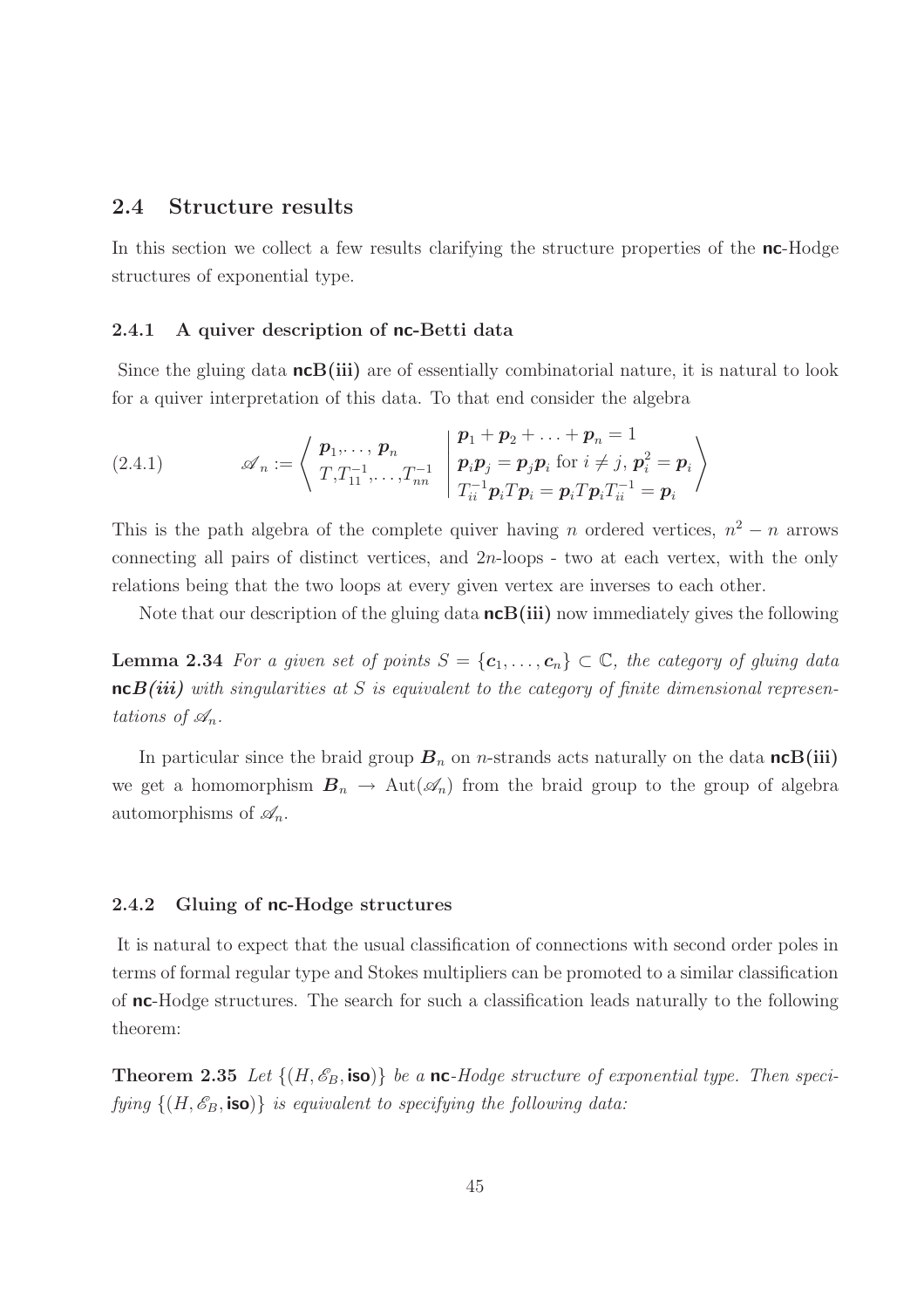- (regular type) A finite set  $S = {\mathbf{c}_1, \ldots, \mathbf{c}_n} \subset \mathbb{C}$  and a collection  $\{((\mathscr{R}_i, \nabla_i), \mathscr{E}_{B,i}, \text{iso}_i)\}_{i=1}^n$  $i=1$ of nc-Hodge structures with regular singularities.
- (gluing data) A base point  $c_0 \in \mathbb{C} S$ , a collection of discs  $\{D_i\}_{i=1}^n$  and paths  $\{a_i\}_{i=1}^n$ , chosen as in the proof of Theorem 2.29, and for every  $i \neq j$ ,  $i, j \in \{1, ..., n\}$  a map of rational vector spaces

$$
T_{ij} : (\mathscr{E}_{B,j})_{\mathbf{c}_0} \longrightarrow (\mathscr{E}_{B,i})_{\mathbf{c}_0}
$$

Proof. It will be convenient to introduce formal counterparts to the de Rham parts of the nc-Hodge structures appearing in the statement of the theorem. We consider the following:

formal(a) A pair  $(M^{for}, \nabla^{for})$ , where  $M^{for}$  is a finite dimensional vector space over  $\mathbb{C}((u))$ and  $\nabla^{\text{for}}$  is a meromorphic connection on  $\mathscr{M}^{\text{for}}$  of exponential type.

**formal(b)** A finite set of points  $S = \{c_1, \ldots, c_n\} \subset \mathbb{C}$  and a collection  $\{(\mathscr{R}_i^{\text{for}}, \nabla_i^{\text{for}})\}_{i=1}^n$ where each  $\mathscr{R}_i^{\text{for}}$  is a non-zero finite dimensional vector space over  $\mathbb{C}((u))$  and each  $\nabla_i^{\text{for}}$  is a meromorphic connection on  $\mathcal{R}_i^{\text{for}}$  with a regular singularity.

**formal(c)** A finite collection of points  $S = \{c_1, \ldots, c_n\} \subset \mathbb{C}$ , and

- a collection  $U_1, U_2, \ldots, U_n$  of finite dimensional non-zero Q-vector spaces,
- a collection of linear maps  $T_{ii} \in GL(U_i)$ , for all  $i = 1, \ldots, n$ ,

By Remark 2.13 the natural functor from the category of data formal(b) to the category of data **formal** $(a)$ , which is given by



is an equivalence of categories.

Also we have the following

**Lemma 2.36** The categories of data formal(b) and formal(c) are naturally equivalent.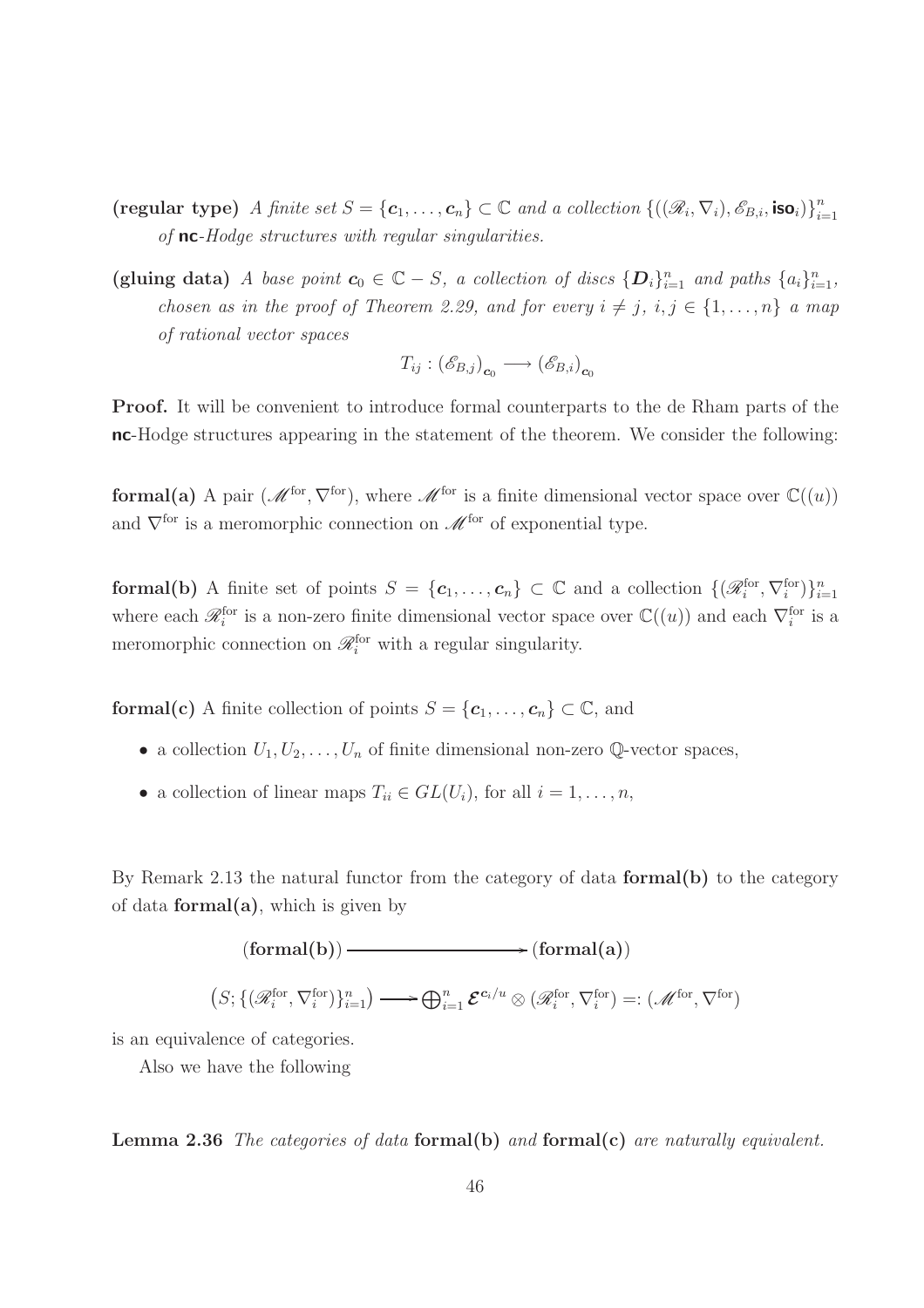**Proof.** Indeed, consider the category  $\mathcal C$  of all data consisting of a finite set of points  $S = \{c_1, \ldots, c_n\} \subset \mathbb{C}$  and a collection  $\{(\mathcal{R}_i, \nabla_i)\}_{i=1}^n$  where each  $\mathcal{R}_i$  is a non-zero finite dimensional vector space over  $\mathbb{C}\{u\}[u^{-1}]$  and each  $\nabla_i$  is a meromorphic connection on  $\mathscr{R}_i$ with a regular singularity and non-trivial monodromy. Then we have natural functors



where (•)  $\otimes \mathbb{C}((u))$  is the passage to a formal completion and mon is given by assigning to each  $(\mathcal{R}_i, \nabla_i)$  the pair  $(U_i, T_i)$ , where  $U_i$  is the fiber of the Birkhoff extension  $\mathfrak{B}_0(\mathcal{R}_i, \nabla_i)$  of  $(\mathscr{R}_i, \nabla_i)$  at  $1 \in \mathbb{A}^1$ , and  $T_i$  is the monodromy of  $\mathfrak{B}_0(\mathscr{R}_i, \nabla_i)$  around the unit circle traced in the positive direction.

This proves the lemma since mon is an equivalence by the Riemann-Hilbert correspondence and  $(\bullet) \otimes \mathbb{C}((u))$  is an equivalence by the formal decomposition theorem [Sab02, II.5.7]).

 $\Box$ 

Note that these equivalences are compatible with the corresponding equivalence of analytic de Rham data and Betti data. More precisely we have a commutative diagram of functors

(2.4.2) 
$$
(\mathbf{ncdR(i)}) \longrightarrow (\mathbf{formal(a)})
$$

$$
(\mathbf{ncB(iii)}) \longrightarrow (\mathbf{formal(c)})
$$

Here the right vertical equivalence is the composition of the equivalences (formal(a))  $\cong$  $(\text{formal(b)}) \cong (\text{formal(c)})$  that we just discussed. The left vertical equivalence is the composition of the equivalence  $(\text{ncdR}(i)) \cong (\text{ncdR}(ii))$  given in Lemma 2.26, the equivalence  $(\text{ncdR(iii)}) \cong (\text{ncB(i)})$  from Lemma 2.31, the equivalence  $(\text{ncB(i)}) \cong (\text{ncB(ii)})$  given in Theorem 2.29, and the equivalence  $(ncB(ii)) \cong (ncB(iii))$  from Lemma 2.30.

Horizontally we have the forgetful functors

$$
(\mathbf{ncdR(i)}) \longrightarrow (\mathbf{formal(a)})
$$
  

$$
(\mathcal{M}, \nabla) \longmapsto (\mathcal{M}, \nabla) \otimes_{\mathbb{C}{u}[u^{1}]}\mathbb{C}((u)),
$$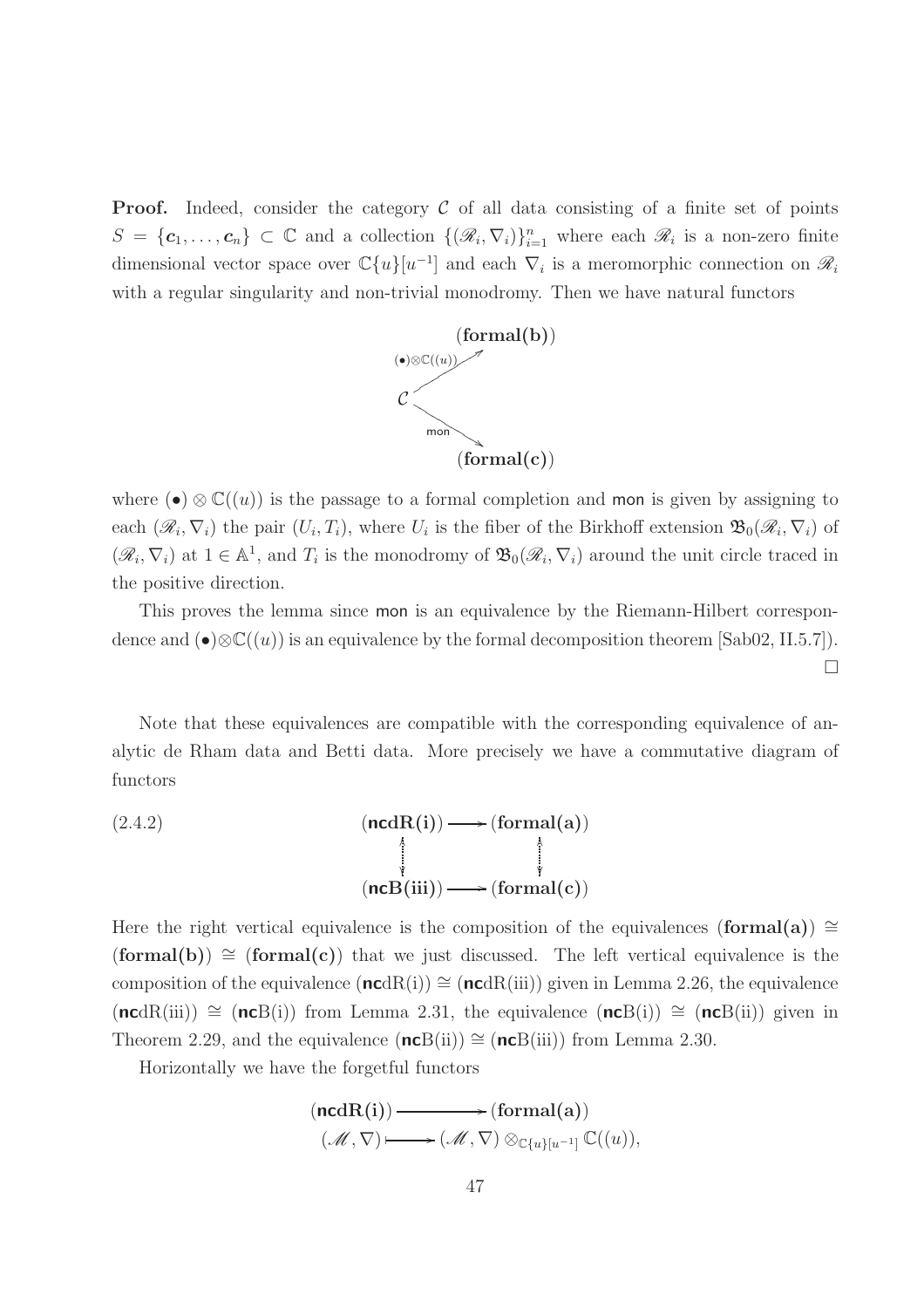and

$$
(\mathbf{ncB(iii)}) \longrightarrow (\mathbf{formal(c)})
$$
  

$$
(S; \{U_i\}_{i=1}^n, \{T_{ij}\}_{i,j=1}^n) \longmapsto (S; \{U_i\}_{i=1}^n, \{T_{ii}\}_{i=1}^n).
$$

Next we need the following

**Lemma 2.37** Suppose that  $(\mathcal{M}, \nabla)$  is some de Rham data of type ncdR(i) and let

$$
(\mathscr{M}^{\text{for}},\nabla^{\text{for}})=(\mathscr{M},\nabla)\otimes_{\mathbb{C}\{u\}[u^{-1}]}\mathbb{C}((u))
$$

be the corresponding formal data. Then:

(a) the map

$$
\begin{pmatrix} \mathbb{C}\{u\}\text{-submodules }\mathscr{H}\subset\mathscr{M},\text{ on }\\ \text{which }\nabla\text{ has a pole of order }\leq 2\end{pmatrix} \xrightarrow{\bullet\otimes\mathbb{C}[[u]]} \begin{pmatrix} \mathbb{C}[[u]]\text{-submodules }\mathscr{H}^{\text{for}}\subset\mathscr{M}^{\text{for}},\\ \text{on which }\nabla^{\text{for}}\text{ has a pole of order}\end{pmatrix},
$$

is bijective.

(b) If 
$$
\Psi : (\mathcal{M}^{\text{for}}, \nabla^{\text{for}}) \to \bigoplus_{i=1}^{n} \mathcal{E}^{c_i/u} \otimes (\mathcal{R}_i^{\text{for}}, \nabla_i^{\text{for}})
$$
 is a formal isomorphism, then the map

$$
\begin{pmatrix}\n\mathbb{C}[[u]]\text{-submodules }\mathcal{H}^{\text{for}} \subset \mathcal{M}^{\text{for}},\\ \text{on which }\nabla^{\text{for}} \text{ has a pole of order}\n\end{pmatrix}\n\leftarrow\n\begin{pmatrix}\n\mathbb{C}[[u]]\text{-submodules }\mathcal{H}^{\text{for}}_i \subset \mathcal{R}^{\text{for}}_i,\\ \text{for all } i = 1,\ldots,n, \text{ on which}\\ \nabla^{\text{for}}_i \text{ has a pole of order} \leq 2\n\end{pmatrix},
$$

is bijective.

**Proof.** (a) Pick some frame  $\underline{e}$  of  $\mathcal M$  over  $\mathbb C\{u\}[u^{-1}]$  and let  $\mathcal H^0 := \mathbb C\{u\} \cdot \underline{e} \subset \mathcal M$  be the submodule of all sections in  $\mathscr M$  that are holomorphic in this frame. Now any  $\mathbb C\{u\}$ -submodule  $\mathscr{H} \subset \mathscr{M}$ , on which  $\nabla$  has a pole of order  $\leq 2$  will be a  $\mathbb{C}\lbrace u \rbrace$ -submodule of  $\mathscr{M}$  which is commensurable with  $\mathscr{H}^0$ , i.e. we will have  $u^N\mathscr{H}^0 \subset \mathscr{H} \subset u^{-N}\mathscr{H}^0$  for  $N \gg 1$ . However the formal completion functor (•)  $\otimes_{\mathbb{C}\{u\}} \mathbb{C}[[u]]$  establishes an isomorphism between the Grassmanian  $GL_r(\mathbb{C}\{u\}|u^{-1}])/GL_r(\mathbb{C}\{u\})$  and the affine Grassmanian  $GL_r(\mathbb{C}((u))/GL_r(\mathbb{C}[[u]])$ . But this map preserves the condition that a submodule  $\mathscr H$  is invariant under  $\nabla_{u^2 d/du}$  which proves (a).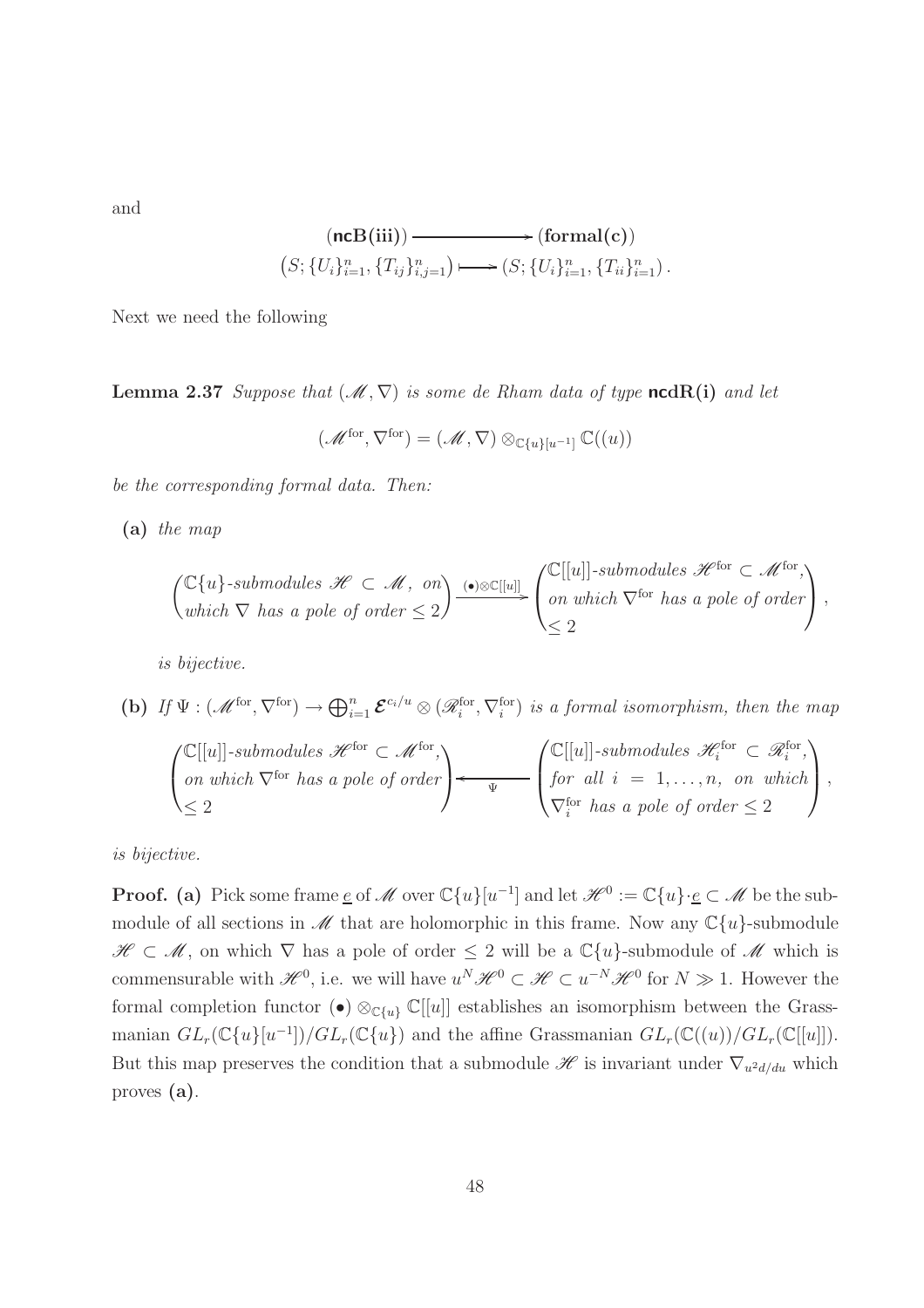(b) As already mentioned in Remark 2.13 this is proven in [HS07, Lemma 8.2]. Alternatively we can reason as in the proof of part (a). Let  $\mathscr H$  be a  $\mathbb C[[u]]$ -submodule in  $\mathscr M^{\text{for}}$  which is commensurable with  $\mathscr{H}^{0,\text{for}}$  and preserved by  $\nabla_{u^2}\frac{d}{du}$ . The operator  $\nabla_{u^2}\frac{d}{du}$  acts on the infinite-dimensional topological complex vector space  $\mathcal{M}^{\text{for}}$  with finitely many infinite Jordan blocks with eigenvalues  $\{c_1, \ldots, c_n\}$ . The corresponding generalized eigenspaces are exactly modules  $\mathcal{E}^{c_i/u}\mathscr{R}_i^{\text{for}}$ . Hence

$$
\mathscr{H}^{\rm for} = \oplus_i \left( \mathscr{H}^{\rm for} \cap \mathcal{E}^{\mathbf{c}_i/u} \mathscr{R}_i^{\rm for} \right)
$$

Therefore we obtain extensions  $\mathcal{R}_i^{\text{for}}$  with second order poles and regular singularity.

Combining the previous lemma with the equivalences in diagram (2.4.2) and the description of **nc**-Hodge structures from Section 2.1.8 gives the theorem.

# 2.5 Deformations of nc-spaces and gluing

In this section we will briefly examine how the gluing construction for **nc**-Hodge structures varies with parameters. In particular, we will look at deformations of nc-spaces and the way the gluing data for the nc-Hodge structures on the cohomology of these spaces interacts with the appearance of a curvature in the  $d(\mathbb{Z}/2)$  algebra computing the sheaf theory of the space.

### 2.5.1 The cohomological Hochschild complex

Suppose  $X = \text{ncSpec } A$  is a nc-affine nc-space. Recall that the cohomological Hochschild complex is defined as

$$
C^{\bullet}(A, A) := \prod_{n \geq 0} \text{Hom}_{\mathbb{C}-\text{Vect}} \left( (\Pi A)^{\otimes n}, A \right),
$$

Its shift  $\Pi C^{\bullet}(A, A)$  is a Lie superalgebra with respect to the Gerstenhaber bracket [Ger64], and can be interpreted as the Lie algebra of continuous derivations of the free topological algebra  $\prod_{n\geq 0} ((\Pi A)^{\otimes n})^{\vee}$ . The multiplication  $m_A$  and differential  $d_A$  of A combine into a cochain  $\gamma_A := m_A + d_A \in C^{\bullet}(A, A)$  satisfying  $[\gamma_A, \gamma_A] = 0$ .

The formal deformation theory of X is controlled by a  $d(\mathbb{Z}/2)$ g Lie algebra structure  $\Pi C^{\bullet}(A, A)$  endowed with the differential  $[\gamma_A, \bullet]$ . It is convenient to consider also the reduced Hochschild complex

$$
C_{\text{red}}^{\bullet}(A, A) := \prod_{n \geq 0} \text{Hom}_{\mathbb{C}-\text{Vect}} \left( \left( \Pi \left( A/\mathbb{C} \cdot 1_A \right) \right)^{\otimes n}, A \right),
$$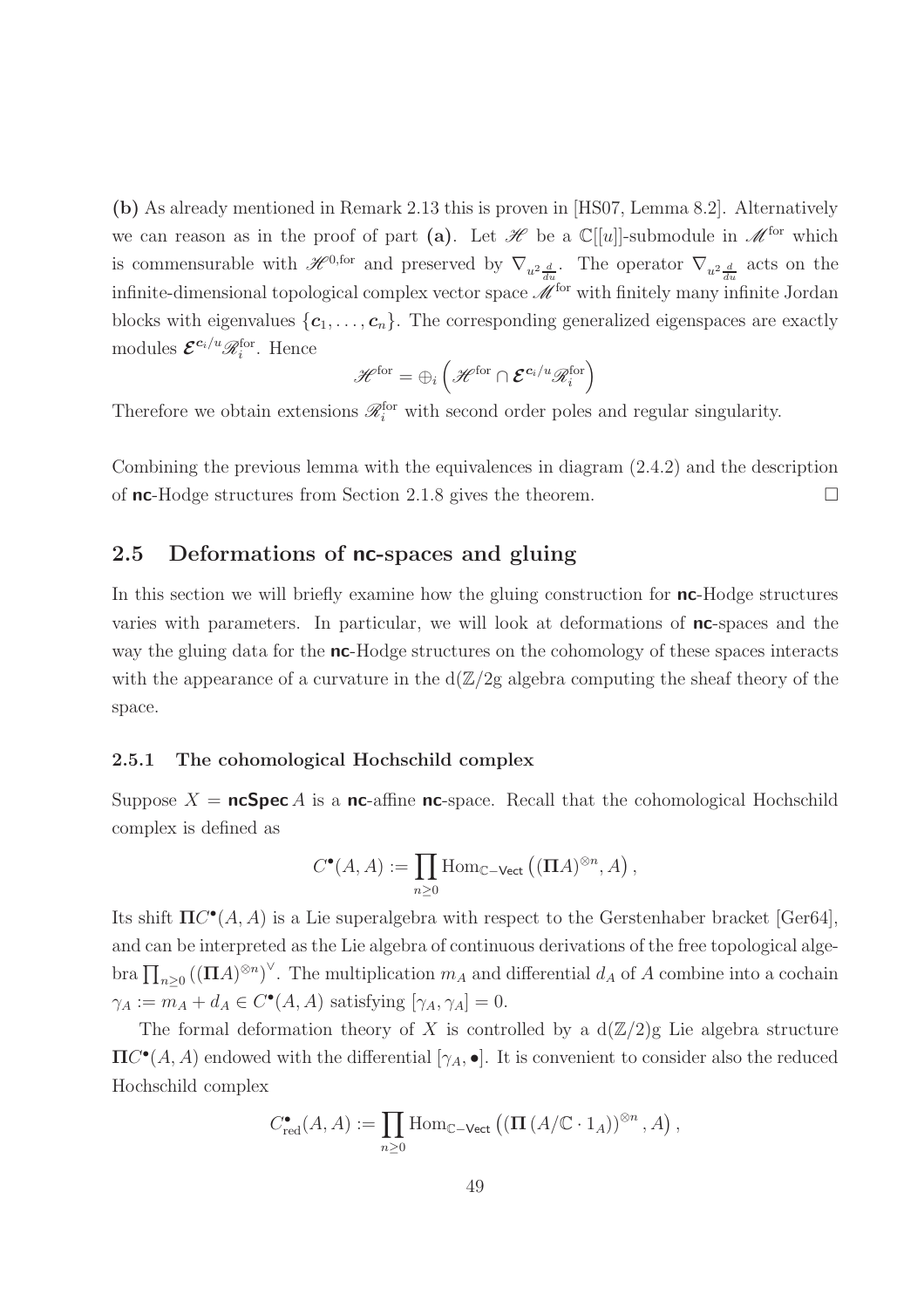which is naturally a subspace of  $C^{\bullet}(A, A)$ . The reduced complex is (after the parity change) a dg Lie subalgebra in  $\Pi C^{\bullet}(A, A)$ . Moreover it is quasi-isomorphic to  $\Pi C^{\bullet}(A, A)$ . Hence, for deformation theory purposes one can replace  $\Pi C^{\bullet}(A, A)$  by  $\Pi C^{\bullet}_{red}(A, A)$ .

Let  $\gamma = \sum_{i\geq 1} \gamma_i t^i \in tC_{\text{red}}^{\text{even}}(A, A)[[t]]$  be a formal path consisting of solutions of the Maurer-Cartan equation, i.e.

$$
d\boldsymbol{\gamma} + \frac{1}{2} [\boldsymbol{\gamma}, \boldsymbol{\gamma}] = 0 \quad (\Leftrightarrow [\boldsymbol{\gamma} + \gamma_A, \boldsymbol{\gamma} + \gamma_A] = 0).
$$

Such a solution defines so called formal deformation of the  $d(\mathbb{Z}/2)$ g algebra A as a weak (or curved)  $A_{\infty}$ -algebra (see e.g. [LH03] for the definition and [Sch03] for a more detailed analysis). We can use the cochain  $\gamma + \gamma_A \in C^{\text{even}}(A, A)[[t]]$  to twist the notion of an Amodule. We will write  $A_{\gamma}$  for the (weak)  $A_{\infty}$ -algebra over  $\mathbb{C}[[t]]$  corresponding to A and  $\gamma + \gamma_A$  and  $(A_{\gamma}$  – mod) for the C[[t]]-linear dg category of all modules over  $A_{\gamma}$ . By definition  $(A_{\gamma}$  – mod) is the category of dg modules over a bar-type resolution of  $A_{\gamma}$  [KS06b]. As an algebra the relevant bar dg algebra is the completed tensor product

(2.5.1) 
$$
\prod_{n\geq 0} ((\Pi A)^{\otimes n})^{\vee} \widehat{\otimes} \mathbb{C}[[t]]
$$

where the algebra structure comes from the usual algebra structure on  $\mathbb{C}[[t]]$  and the tensor algebra structure on  $\prod_{n\geq 0} ((\Pi A)^{\otimes n})^{\vee}$ . Thus for every  $\gamma \in tC_{\text{red}}^{\text{even}}(A, A)[[t]]$  which solves the Mauer-Cartan equation we get a differential  $\gamma + \gamma_A$  on the graded algebra (2.5.1). The bar dg algebra of  $A_{\gamma}$  is now defined as the dg algebra

$$
B_{\boldsymbol{\gamma}} := \left( \prod_{n \geq 0} \left( (\boldsymbol{\Pi} A)^{\otimes n} \right)^{\vee} \widehat{\otimes} \mathbb{C}[[t]], \boldsymbol{\gamma} + \gamma_A \right).
$$

The dg category  $(A_{\gamma}$  – mod) is by definition the category of dg modules over  $B_{\gamma}$  which are topologically free as modules of the underlying algebra, i.e. after forgetting the differential, and also satisfying the condition of unitality at  $t = 0$ .

As before this category can be viewed as the category  $C_{\mathbb{X}_{\gamma}}:=(A_{\pmb{\gamma}}-{\sf mod})$  of quasi-coherent sheaves on a **nc**-affine **nc**-space  $\mathbb{X}_{\gamma} \to \mathbb{D}$  defined over the formal disc  $\mathbb{D} = \text{Spf}(\mathbb{C}[[t]])$ . More generally we will get a  $nc$ -space  $X$  over the formal scheme of solutions to the Maurer-Cartan equation and  $\mathbb{X}_{\gamma} \to \mathbb{D}$  is the restriction of X to the formal path  $\gamma + \gamma_A$  sitting inside that formal scheme.

Similarly we can use  $\gamma$  to twist the notion of a Hochschild cohomology class for A. Namely we can consider the Hochschild cohomology of the  $A_{\infty}$ -algebra  $A_{\gamma}$ . It is given explicitly as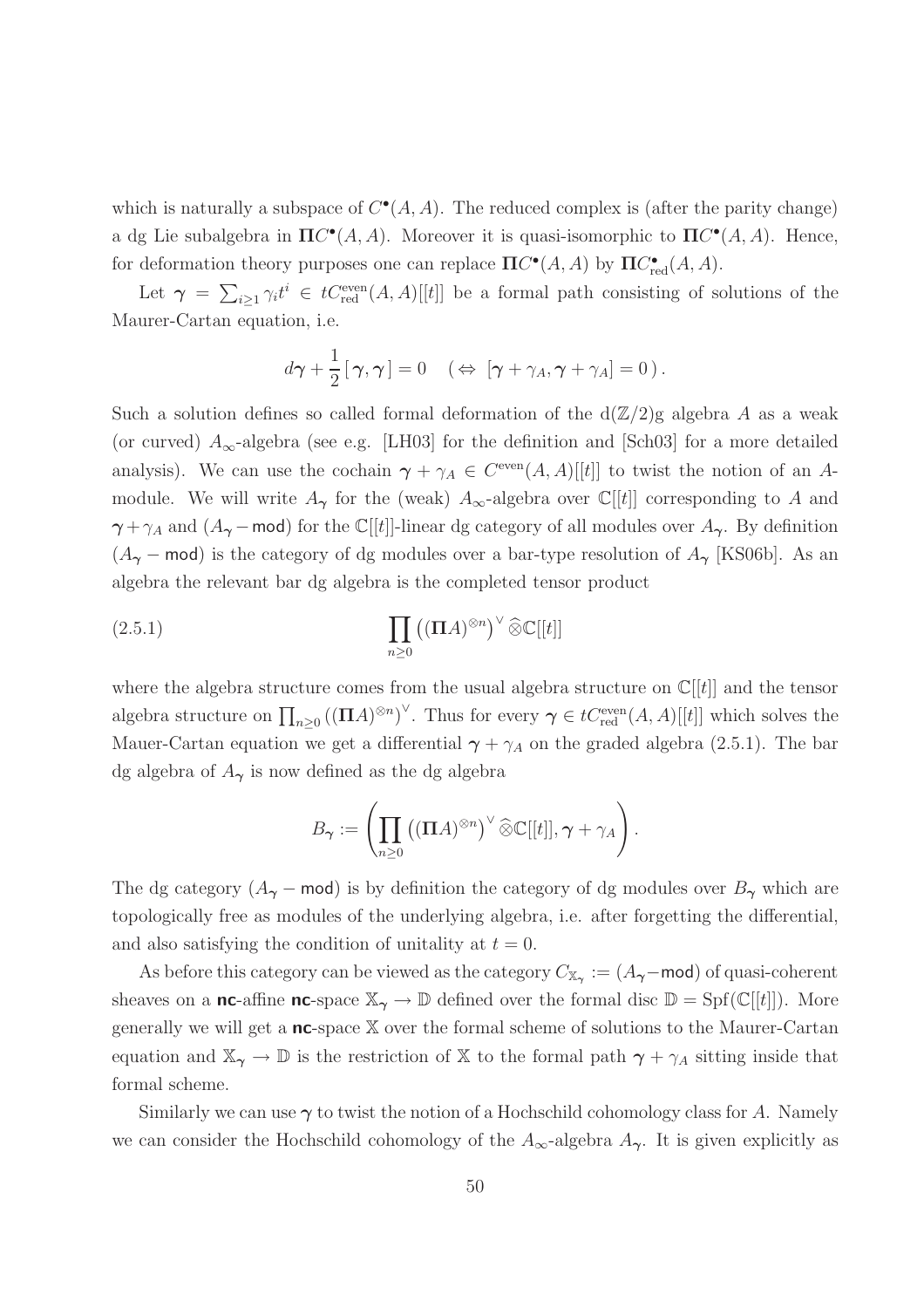the cohomology

$$
HH^{\bullet}_{\gamma}(A) := H^{\bullet}(C^{\bullet}(A,A)[[t]], [\gamma + \gamma_A, \bullet]),
$$

and is a commutative algebra with respect to the cup product. Note also that the algebra  $HH_{\gamma}^{\bullet}(A)$  comes equipped with a unit  $[1_A]$  and a distinguished even element  $[\gamma + \gamma_A]$ , i.e. a structure similar to the one discussed in Section 2.2.5.

**Remark 2.38 •** If  $\gamma$  has no component of degree zero, i.e. if

$$
\gamma \in tC_{\text{red},+}^{\text{even}}(A,A)[[t]], \text{ where } C_{\text{red},+}^{\bullet}(A,A)=\prod_{n\geq 1} \text{Hom}_{\mathbb{C}-\text{Vect}}\left(\left(\prod (A/\mathbb{C} \cdot 1_A)\right)^{\otimes n},A\right),
$$

then  $A_{\gamma}$  is an honest (strong)  $A_{\infty}$ -algebra, and the category ( $A_{\gamma}$  – mod) will typically have many interesting objects. Furthermore, in this case smoothness and compactness are stable under deformations. That is, if A is smooth (respectively compact) over  $\mathbb{C}$ , then  $A_{\gamma}$  is smooth (respectively compact) over  $\mathbb{C}[[t]]$ .

• If the  $n = 0$  component of  $\gamma$  is non-trivial, i.e. if the corresponding  $A_{\infty}$  structure has a non-trivial  $m_0$ , then the category  $(A_\gamma$  – mod) may have no non-zero objects. The basic example of this is when  $A = \mathbb{C}$  and  $\gamma = t \cdot 1_A$ .

If the original algebra  $A$  has the degeneration property, then it is easy to see that the Hodgeto-de Rham spectral sequence will degenerate for the periodic cyclic homology of  $A_{\gamma}$ . In other words the formal  $nc$ -space  $X$  will give rise to a variation of  $nc$ -Hodge structures over the formal scheme of solutions of the Maurer-Cartan equation for A. When we have a nontrivial  $n = 0$  component in  $\gamma$  this may lead to a paradoxical situation in which we have a family of **nc**-spaces over  $\mathbb D$  which has no sheaves over the generic point but has non-trivial de Rham cohomology (i.e. periodic cyclic homology) generically. This suggests the following important

Question 2.39 What is the geometrical meaning of  $HH_{\gamma}^{\bullet}(A)$ ,  $HH_{\bullet}(A_{\gamma})$ ,  $HH_{\bullet}^-(A_{\gamma})$ , and  $HP_{\bullet}(A_{\gamma})$ , when  $\gamma$  has non-trivial  $n = 0$  component and the objects of  $(A_{\gamma}$  – mod) dissapear over  $\mathbb{D}^{\times}$ ?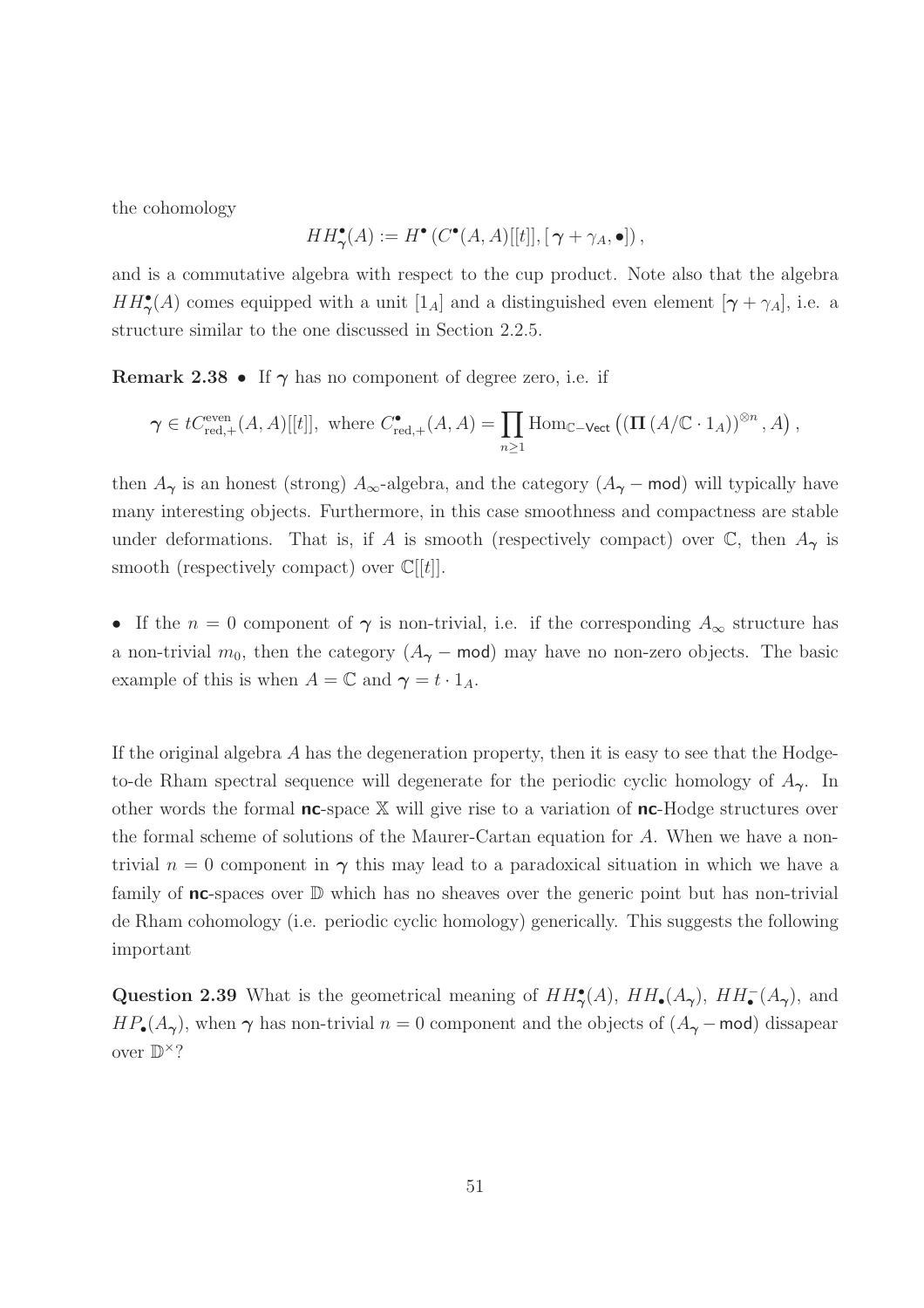**Remark 2.40** Note that if  $\gamma$  solves the Maurer-Cartan equation, then for any  $c \in t\mathbb{C}[[t]]$ , the cochain  $\gamma + c \cdot 1_A$  will also solve the Maurer-Cartan equation<sup>1</sup>. So we have a natural mechanism for modifying formal paths of solutions of the Maurer-Cartan equation. We will exploit this mechanism in the next section.

#### 2.5.2 Corrections by constants

The unpleasant phenomenon of having **nc**-spaces with no sheaves and non-trivial cohomology at the generic point is related to the gluing description for nc-Hodge structures. The idea is that the A-modules that dissapear at the generic point of  $D$  may reappear again if we modify the weak  $A_{\infty}$  algebra  $A_{\gamma}$  appropriately. The periodic cyclic homologies of the different admissible modifications of  $A_{\gamma}$  then correspond to the regular pieces in the gluing description of the nc-de Rham data given by  $HP_{\bullet}(A_{\gamma})$ . More precisely we have the following

Conjecture 2.41 Suppose that A is a smooth and compact  $d(\mathbb{Z}/2)g$  algebra. Let  $\gamma \in$  $tC_{\text{red}}^{\text{even}}(A, A)[[t]]$  be a formal even path of solutions of the Maurer-Cartan equation for A. Then the periodic cyclic homology  $HP_{\bullet}(A_{\gamma})$  carries a canonical functorial structure of a variation of Q-nc-Hodge structures of exponential type over  $\mathbb{D} = \text{Spf}(\mathbb{C}[[t]])$ . Furthermore there exists a positive integer N and a finite collection of pairwise distinct Puiseux series

$$
\boldsymbol{c}_i = \sum_{j \ge 1} c_{i,j} t^{\frac{j}{N}}, \quad c_{i,j} \in \mathbb{C}
$$

such that:

- The series  $c_i$  are the distinct eigenvalues of the operator of mutiplication by the class  $[\gamma + \gamma_A]$  in the supercommutative algebra  $HH^{\bullet}_{\gamma}(A) \widehat{\otimes}_{\mathbb{C}[[t]]} \mathbb{C}((t)).$
- For each i the category  $(A_{\boldsymbol{\gamma}+\boldsymbol{c}_i\cdot 1_A}-\textsf{mod})$  is a non-trivial  $\mathbb{C}\left[\left[t^{1/N}\right]\right]$ -linear  $d(\mathbb{Z}/2)g$  category which are smooth and compact over  $\mathbb{C}\left[\left[t^{1/N}\right]\right]$  and is computed by a  $d(\mathbb{Z}/2)g$  algebra  $B_i$  defined over  $\mathbb{C}([t^{1/N}]]$  and quasi-isomorphic to the (weak)  $A_{\infty}$ -algebra  $A_{\gamma+c_i\cdot 1_A}$ .
- The Hochschild homologies  $HH_{\bullet}(B_i)$  are flat  $\mathbb{C}\left[\left[t^{1/N}\right]\right]$ -modules and we have

$$
\sum_{i} \mathrm{rk}_{\mathbb{C}}[[t^{1/N}]](HH_{\bullet}(B_{i})) = \mathrm{rk}_{\mathbb{C}}[[t^{1/N}]]HH_{\bullet}(A_{\gamma}) = \dim_{\mathbb{C}} HH_{\bullet}(A).
$$

<sup>&</sup>lt;sup>1</sup>In fact this is the main reason for all the hassle with the unit and the reduced complex in this section.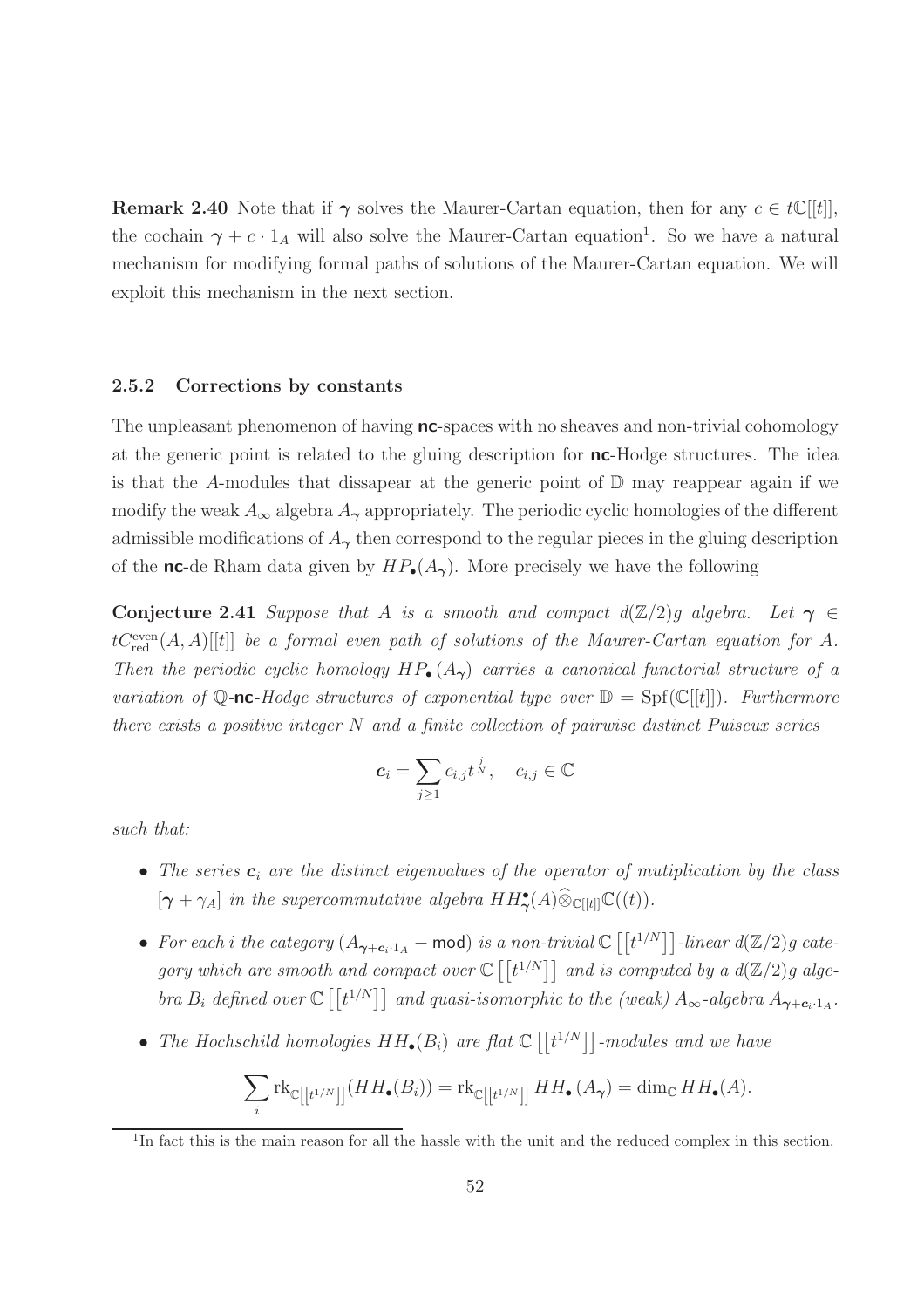• The variation of **nc**-Hodge structures  $HP_{\bullet}(A_{\gamma})$  viewed as a variation over  $\mathbb{C}[[t^{1/N}]]$ has as regular constituents the variations of **nc**-Hodge structures on  $HP_{\bullet}(B_i)$  whose existence is predicted by Conjecture 2.24.

In particular Conjecture 2.41 says that the categorical and Hodge theoretic content of the algebra  $A_{\gamma}$  consists of the following data:

- (categories) A finite collection of smooth and compact  $\mathbb{C}\left[\left[t^{1/N}\right]\right]$ -linear  $d(\mathbb{Z}/2)$ g categories  $(B_i - \text{mod}).$
- (gluing) A finite collection of distinct Piuseux series  $c_i \in \mathbb{C}[[t^{1/N}]]$ , and formal nc-gluing data which glues the variations of regular **nc**-Hodge structures on  $HP_{\bullet}(B_i)$  into a variation of **nc**-Hodge structure of exponential type over  $\mathbb{C} \left[ \left[ t^{1/N} \right] \right]$ .

In the above discussion we have tacitly replaces the analytic setting from Section 2.3 by a formal setting. One can check that both the de Rham and Betti data make sense here, e.g. one can speak about homotopy classes of non-intersecting paths to points  $c_i$  thinking about t as a small real positive parameter.

Remark 2.42 This situation is analogous to a well known setup in singularity theory. Namely, if we have a germ of an isolated hypersurface singularity given by an equation  $f = 0$ , and if we have a deformation of f which has several critical values, then the Milnor number of the original singularity is equal to the sum of the Milnor numbers of the simpler critical points of the deformed function. In fact, as we will see in section 3.2 the singularity setup is a rigorous manifestation of the above conjectural picture.

### 2.5.3 Singular deformations

Suppose next that A is compact but not smooth (or smooth but non-compact)  $d(\mathbb{Z}/2)g$ algebra and let again  $\gamma \in tC_{\text{red}}^{\text{even}}(A, A)[[t]]$  be a formal path of solutions of the Maurer-Cartan equation. We expect that the usual definition of smoothness and compactness can be modified to give a notion of smoothness together with compactness of  $A_{\gamma}$  at the generic point, i.e. over  $\mathbb{C}((t))$ , even when the objects in  $(A_{\gamma}$  – mod) dissapear over  $\mathbb{C}((t))$ .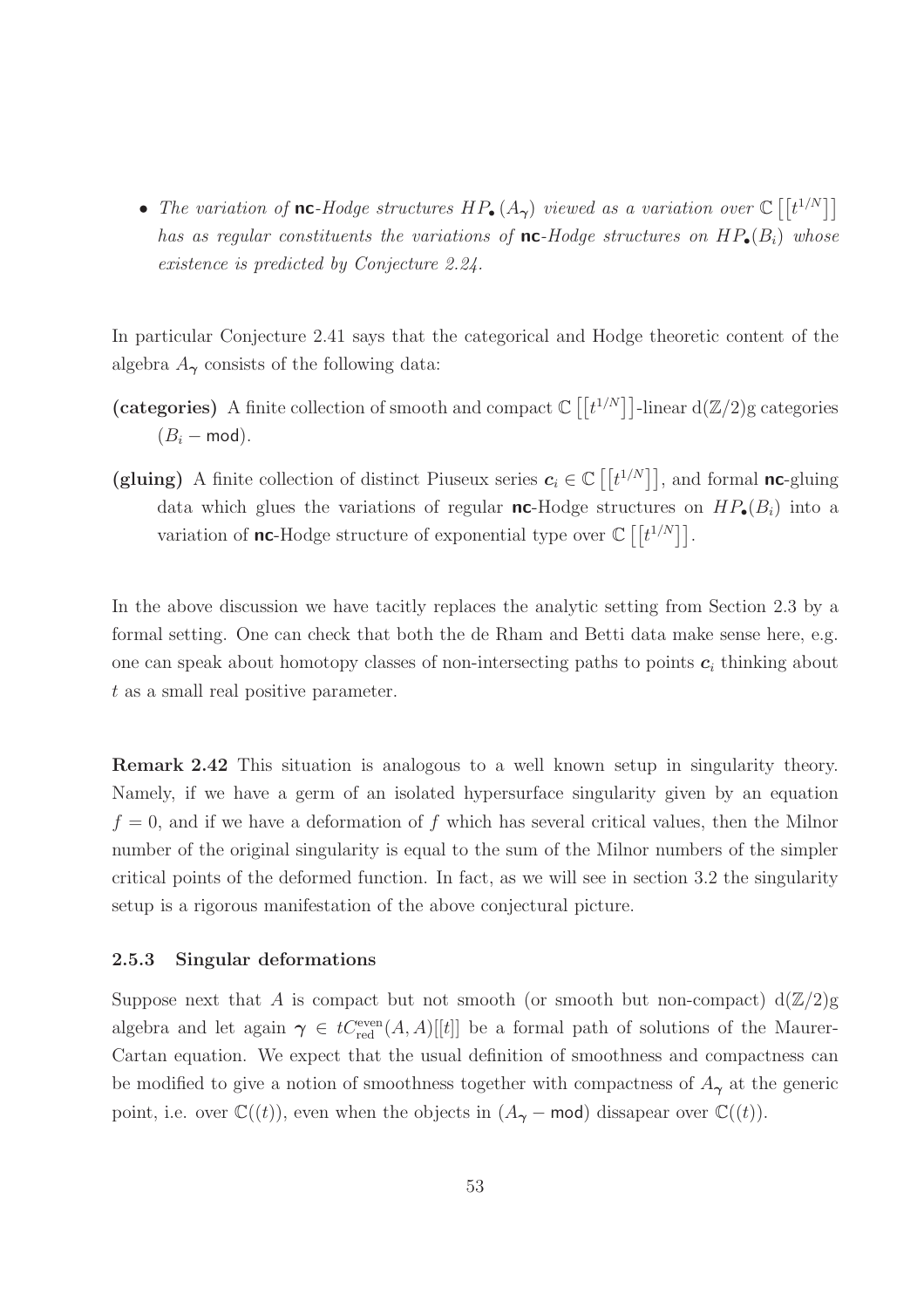In the case when  $A_{\gamma}$  is smooth and compact over  $\mathbb{C}((t))$ , i.e. when the deformation given by  $\gamma$  is a smoothing deformation, we also expect Conjecture 2.41 to hold at the generic point. More precisely, we expect to have Puiseux series  $c_i$  as above for which the associated categories  $(A_{\gamma+c_i1_A} - \text{mod})$  are non-trivial and smooth and compact over  $\mathbb{C}((t^{1/N}))$ . We also expect that the periodic cyclic homology  $HP_{\bullet}(A_{\gamma})$  is equipped with a variation of nc-Hodge structures of exponential type over  $\mathbb{C}((t))$  so that the periodic cyclic homologies of the categories  $(A_{\gamma+c_i1_A} - \text{mod})$  are the regular pieces of this variation after we base change to  $\mathbb{C}\left(\binom{t^{1/N}}{n}\right)$ . Finally, the Puiseux series  $\{\boldsymbol{c}_i\}$  should be the eigenvalues of the operator of multiplication by  $[\gamma + \gamma_A] \in HH^{\bullet}(A_{\gamma}) \widehat{\otimes}_{\mathbb{C}[[t]]} \mathbb{C}((t)).$ 

# 3 Examples and relation to mirror symmetry

In this section we discuss examples of **nc**-Hodge structures arising from smooth and compact Calabi-Yau geometries and we study how these structures are affected by mirror symmetry. Specifically we look at a generalization of Homological Mirror Symmetry which relates categories of boundary topological field theories (or D-branes) associated with the following two types of geometric backgrounds:

- A-model backgrounds: Pairs  $(X, \omega)$ , where X is a compact  $C^{\infty}$ -manifold, and  $\omega$  is a symplectic form on X satisfying a convergence property (see below).
- B-model backgrounds: Pairs w :  $Y \rightarrow$  disc  $\subset \mathbb{C}$ , where Y is a complex manifold with trivial canonical class, and w is a proper holomorphic map.

We will explain how each such background (both in the  $A$  and the  $B$  model) gives rise to the geometric and Hodge theoretic data described in Section 2.5.2. Namely we get:

- A finite collection  $\{Z_i^{A/B}\}$  $\{A/B\}}$  of smooth compact **nc**-spaces. In fact  $\{Z_i^{A/B}\}$  $\{a^{A/B}\}\$  will be (see Section 4.4.1 for the definition) odd/even Calabi-Yau  $nc$ -spaces of dimension  $\left(\frac{\dim\mathbb{R} X}{2}\ \text{mod}\ 2\right) / (\dim_{\mathbb{C}} Y\ \text{mod}\ 2).$
- Complex numbers  $c_i^{A/B}$  $i_i^{A/B}$  and Betti gluing data  $\left\{T_{ij}^{A/B}\right\}$  for the regular **nc**-Hodge structures on the periodic cyclic homology of  $Z_i^{A/B}$  $i^{A/D}$ .

In particular the data  $(HC_{\bullet}^{-}(Z_i^A), \{c_i^A\}, \{T_{ij}^A\})$  and  $(HC_{\bullet}^{-}(Z_i^B), \{c_i^B\}, \{T_{ij}^B\})$  each glue into a nc-Hodge structure of exponential type. The generalized Homological Mirror **Symmetry Conjecture** now asserts that if two  $A/B$ -model backgrounds  $(X, \omega)/(Y, \mathbf{w})$  are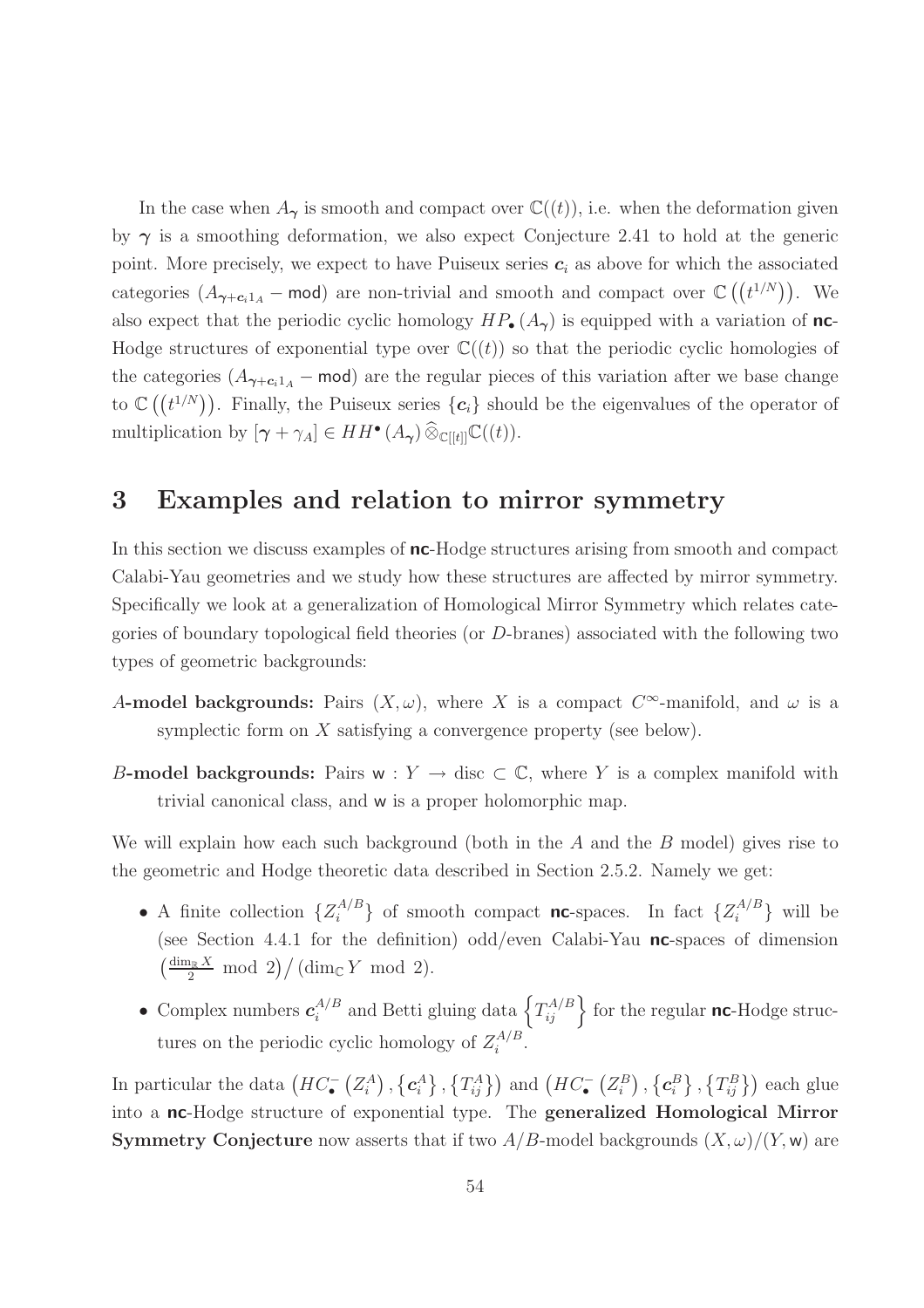mirror to each other, then the associated **nc**-geometry and **nc**-Hodge structure packages are isomorphic:

$$
\left(Z_i^A,\left\{ \mathbf{c}_i^A\right\},\left\{ T_{ij}^A\right\} \right)\cong \left(Z_i^B,\left\{ \mathbf{c}_i^B\right\},\left\{ T_{ij}^B\right\} \right).
$$

# 3.1 A-model Hodge structures: symplectic manifolds

Suppose  $(X, \omega)$  is a compact symplectic manifold of dimension dim<sub>R</sub>  $X = 2d$ . In the case when X is a Calabi-Yau variety (in particular  $c_1(X) = 0$ ) one has a family of superconformal field theories attached to X in the large volume limit (i.e. after the rescaling  $\omega \to \omega/\hbar$  where  $0 < \hbar \ll 1$ , and the A-twist gives a topological quantum field theory (see [HKK<sup>+</sup>03]). In mathematical terms it means that we have Gromov-Witten invariants and a Z-graded Fukaya category associated to  $(X, \omega/\hbar)$ . One the other side, Gromov-Witten invariants can be defined for an arbitrary compact symplectic manifold, not necessarily the one with  $c_1(X) = 0$ . Our goal in this section is to describe what is an analog of the Fukaya category for general  $(X, \omega)$ .

Namely, it is expected that for  $(X, \omega)$  of large volume the Fukaya category of  $(X, \omega)$  is a weak  $\mathbb{Z}/2$ -graded  $A_{\infty}$ -category which will satisfy the generalized smoothness and compactness properties conjectured in Section 2.5.3. Briefly this should work as follows. Following Fukaya-Oh-Ohta-Ono [FOOO07] consider a finite collection  $\mathfrak{L} = \{L_i\}$  of transversal oriented spin Lagrangian submanifolds in  $X$  and form a "degenerate" version  $\mathsf{Fuk}_\mathfrak{L}$  of Fukaya's category which only involves the  $L_i$ . More precisely we take  $\mathsf{Ob}(\mathsf{Fuk}_{\mathcal{L}}) = \{L_i\}$ , and define

$$
\operatorname{Hom}_{\mathsf{Fuk}_{\mathfrak{L}}}(L_i, L_j) = \begin{cases} \mathbb{C}^{L_i \cap L_j}, & i \neq j, \\ A^{\bullet}(L_i, \mathbb{C}), & i = j. \end{cases}
$$

Here  $\mathbb{C}^{L_i \cap L_j}$  is taken with the ordinary algebra structure but is put in degree equal to the Maslov grading mod 2, and  $A^{\bullet}(L_i, \mathbb{C})$  is the dg algebra of  $C^{\infty}$  differential forms on  $L_i$ .

We consider a 1-parameter family of symplectic manifolds

(3.1.1) 
$$
\left(X, \frac{\omega}{\hbar}\right), \quad \hbar \in \mathbb{R}_{>0}, \quad \hbar \to 0.
$$

It will be convenient to introduce a new parameter  $q := \exp(-1/\hbar)$  (note that  $q \to 0$  when  $\hbar \to 0$ ). Denote by  $\mathbb{C}_q$  the usual Novikov ring:

$$
\mathbb{C}_q := \left\{ \sum_{i=0}^{\infty} a_i q^{E_i} \middle| \text{formal series where } a_i \in \mathbb{C} \text{ and } \atop E_i \in \mathbb{R} \text{ with } \lim_{i \to \infty} E_i = +\infty. \right\}
$$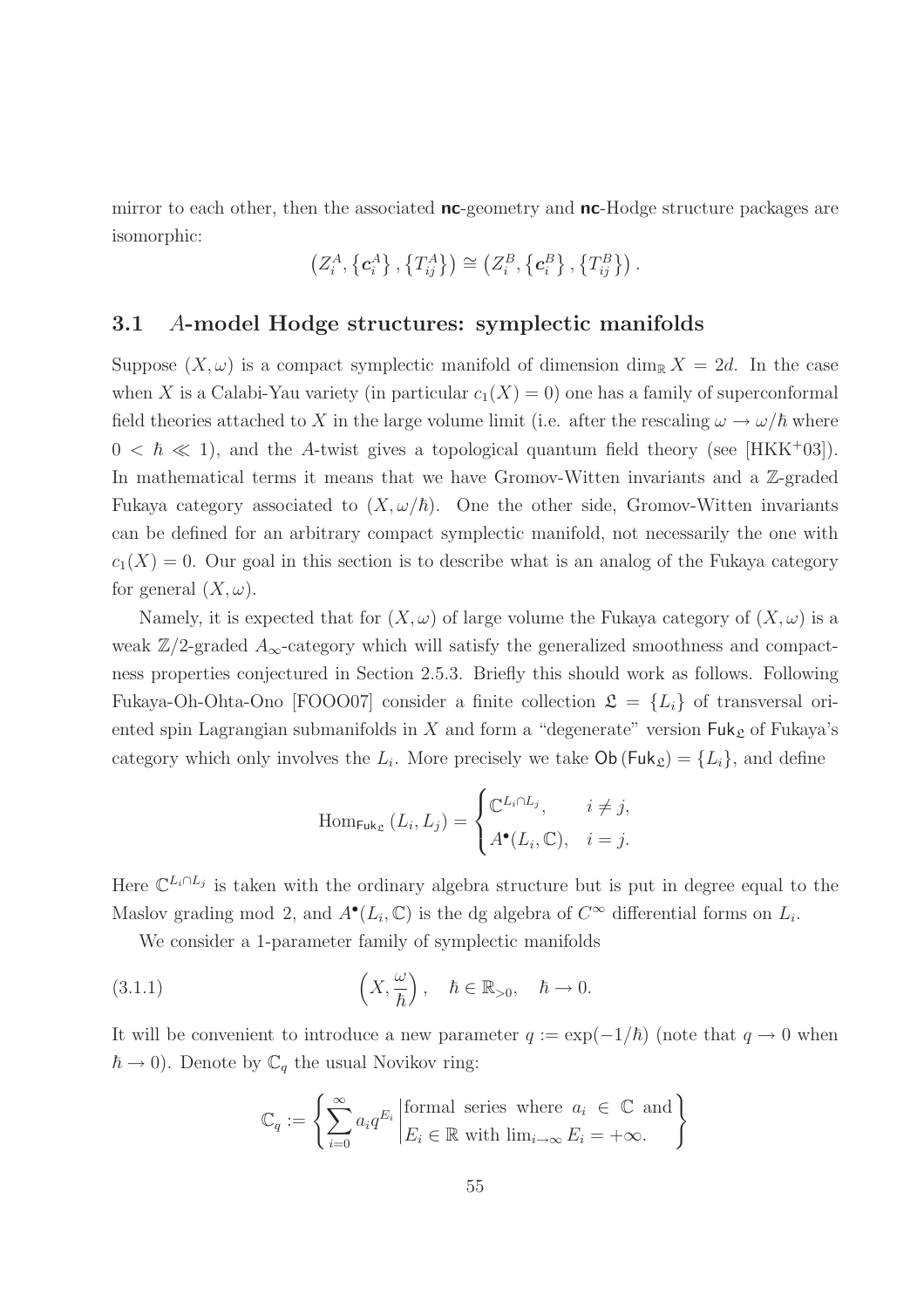In the case  $[\omega] \in H^2(X,\mathbb{Z})$  one can replace the Novikov ring  $\mathbb{C}_q$  by more familiar algebra  $\mathbb{C}((q))$  of Laurent series. The three-point genus zero Gromov-Witten invariants of the symplectic family (3.1.1) give rise (see e.g. [KM94], [LT98], [Sie99], [CK99], [FO01]) to a  $\mathbb{C}_q$ -valued (small) quantum deformation of the cup product on  $H^{\bullet}(X,\mathbb{C})$ :

$$
*_q: H^{\bullet}(X, \mathbb{C})^{\otimes 2} \to H^{\bullet}(X, \mathbb{C}) \otimes \mathbb{C}_q
$$

Conjecturally the series for the quantum product is absolutely convergent for sufficiently small  $q$ .

What is constructed in [FOOO07] is a solution  $\gamma$  of the Maurer-Cartan equation in the cohomological Hochschild complex of  $\mathsf{Fuk}_{\mathcal{L}}$  with coefficients in the series in  $\mathbb{C}_q$  with strictly positive exponents (equal to the areas of non-trivial pseudo-holomorphic discs). The meaning of the quantum product is the cup-product in the Hochschild cohomology of the deformed weak category.

The  $d\mathbb{Z}/2g$  category Fuk<sub>c</sub> over  $\mathbb{C}_q$  is compact but not smooth. If the collection  $\mathfrak{L}$  is chosen to be big enough, i.e. if it generates the full Fukaya category, then  $\mathsf{Fuk}_{\mathcal{L}}$  is the large volume limit of  $Fuk(X, \omega)$ , i.e. the limit in which all disc instantons for  $\omega$  are supressed.

Now the formalism of Section 2.5.3 should associate with  $\mathsf{Fuk}_{\mathfrak{L}} = (A - \mathsf{mod})$  and  $\gamma$ a finite collection  $\{c_i\}$  of formal series in positive powers of q and a collection  $\{Fuk_i\}$  of non-trivial smooth and compact modifications of the Fukaya category whose Hochschild homologies are the regular singularity constitutents of the Hochschild homology of the qfamily of Fukaya categories near the large volume limit. In this geometric context, we expect that the  $\{c_i\}$  are the eigenvalues of the quantum multiplication operator  $c_1(T_X) *_{q}(\bullet)$ acting on  $H^{\bullet}(X,\mathbb{C}) \otimes \mathbb{C}[[u]]$ . Some evidence for this comes from the observation that when  $c_1(T_X)$  vanishes in  $H^2(X,\mathbb{Z})$ , then the Fukaya category is Z-graded thus is a fixed point of the renormalization group. There is also a more explicit direct argument identifying the class  $c_1(T_X)$  with the infnitesimal generator of the renormalization group, but we will not discuss it here.

The formalism of Section 2.5.3 now predicts that the periodic cyclic homology of the Fukaya category, which additively should be the same as the de Rham cohomology of  $X$ , should carry a natural **nc**-Hodge structure satisfying the degeneration conjecture from Section 2.2.4. This expectation is supported by ample evidence coming from mirror symmetry for Calabi-Yau complete intersections. Here we present further evidence by describing a natural **nc**-Hodge structure on the de Rham cohomology of a symplectic manifold and by showing that as  $\omega$  approaches the large volume limit this structure fits in a natural variation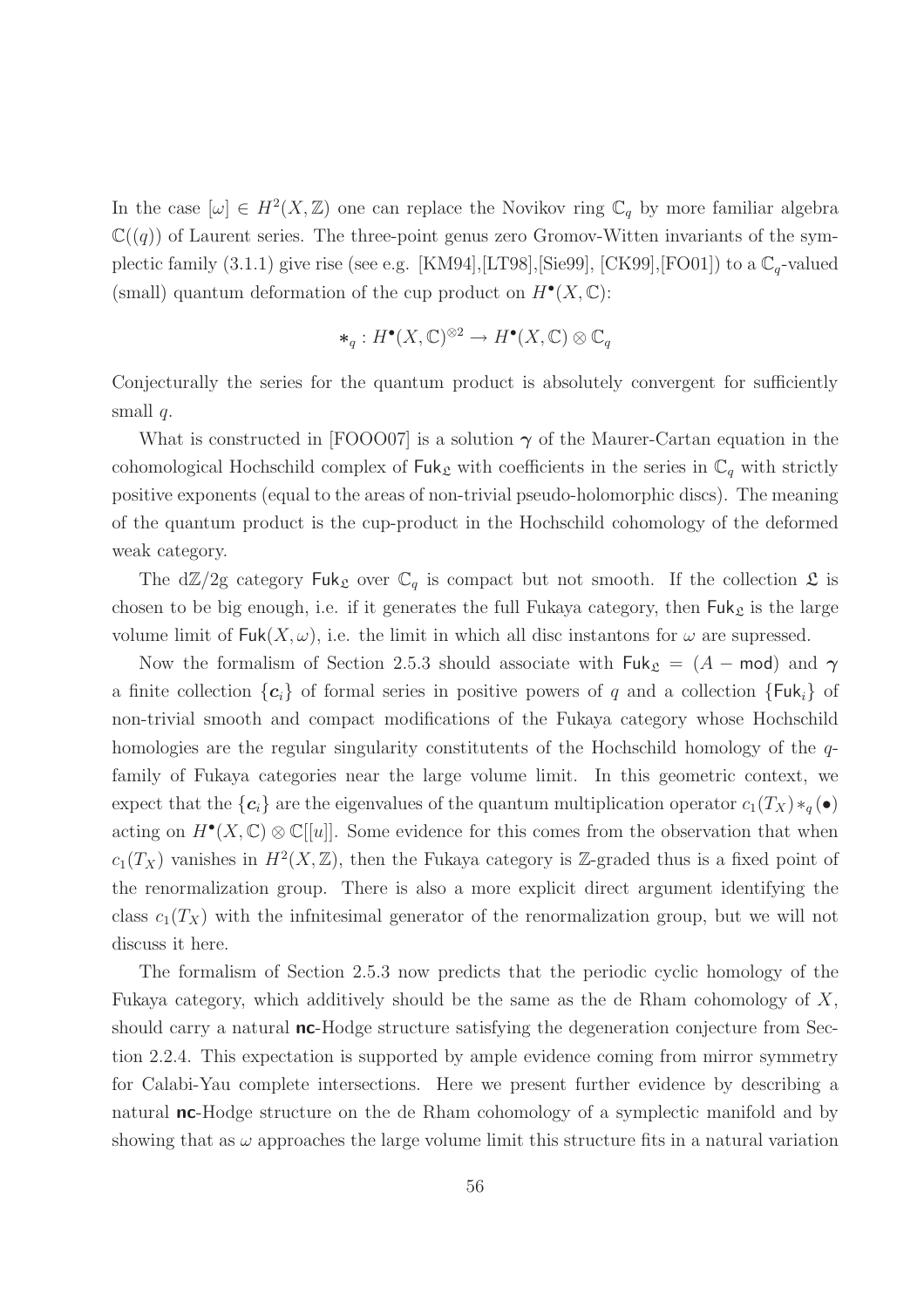of nc-Hodge structures.

Using the quantum product  $*_q$  we will attach to  $(X, \omega)$  a variation  $((\mathscr{H}, \nabla), \mathscr{E}_B, \text{iso})$  of nc-Hodge structures over a small disc  $\{q \in \mathbb{C} \mid |q| < r\}$  in the q-plane. First we describe the nc-Hodge filtration  $(\mathscr{H}, \nabla)$  and its variation in the q-direction:

•  $\mathscr{H} := H^{\bullet}(X, \mathbb{C}) \otimes \mathbb{C}\{u, q\}$  and

$$
\mathscr{H}^0:=\left(\bigoplus_{k=d\mod 2}H^k(X,\mathbb{C})\right)\otimes\mathbb{C}\{u,q\}
$$

$$
\mathscr{H}^1:=\left(\bigoplus_{k=d+1\mod 2}H^k(X,\mathbb{C})\right)\otimes\mathbb{C}\{u,q\}
$$

•  $\nabla$  is a meromorphic connection on  $\mathscr{H}$  with poles along the coordinate axes  $u = 0$  and  $q = 0$ , given by

$$
\nabla_{\frac{\partial}{\partial u}} := \frac{\partial}{\partial u} + u^{-2} (\kappa_X *_{q} \bullet) + u^{-1} \mathbf{Gr},
$$

$$
\nabla_{\frac{\partial}{\partial q}} := \frac{\partial}{\partial q} - q^{-1} u^{-1} ([\omega] *_{q} \bullet),
$$

where:

 $\kappa_X \in H^2(X,\mathbb{Z})$  denotes the first Chern class of the cotangent bundle of X computed w.r.t. any  $\omega$ -compatible almost complex structure, and

 $\mathsf{Gr}: \mathscr{H} \to \mathscr{H}$  is the grading operator defined to be  $\mathsf{Gr}_{|H^k(X,\mathbb{C})} := \frac{k-d}{2} \mathrm{id}_{H^k(X,\mathbb{C})}$ .

The data  $(\mathscr{H}, \nabla)$  define a q-variation of (the de Rham part of) **nc**-Hodge structures. Defining the Q-structure is much more delicate. To gain some insight into the shape of the rational local system  $\mathscr{E}_B$  one can look at the monodromy in the q direction of the algebraic bundle with connection

$$
(H,\nabla)_{|(\mathbb{A}^1-\{0\})\times\{q\in\mathbb{C}|~|q|
$$

In some cases the fact that  $\mathscr{E}_B$  should be preserved by  $\nabla$  and the Stokes filtration is rational with respect to  $\mathscr{E}_B$  is enough to determine  $\mathscr{E}_B$  completely:

**Proposition 3.1** Let  $X = \mathbb{C}\mathbb{P}^{n-1}$  and let  $\omega$  be the Fubini-Studi form. Let  $(H, \nabla)$  be the holomorphic bundle with meromorphic connection on  $(A^1 - \{0\}) \times \{q \in \mathbb{C} | |q| < R \}$  defined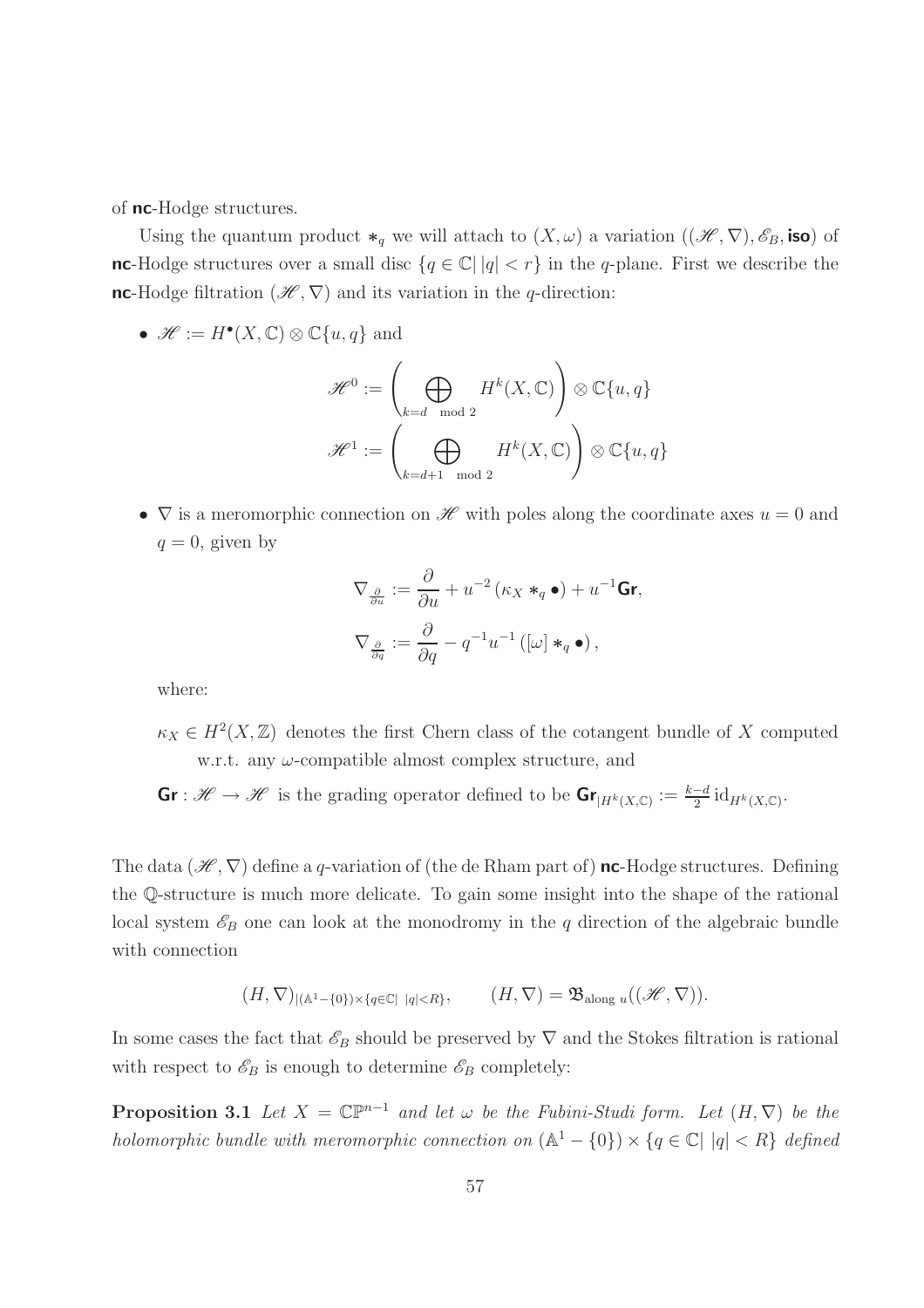above. Let  $\psi \in H$  be a holomorphic section which is covariantly constant with respect to  $\nabla$ . Then

(a) For every  $u \neq 0$ ,  $\psi \neq 0$  the limit (in a sector of the q-plane)

$$
\psi_{\text{cl}}(u) = \lim_{q \to 0} \left( \exp \left( -\frac{\log(q)}{u} \left( [\omega] \wedge (\bullet) \right) \right) \right) \psi
$$

exists. Furthermore,  $\psi_{\text{cl}}$  satisfies the differential equation

$$
\left(\frac{d}{du} + u^{-2}\kappa_X \wedge + u^{-1}\mathbf{Gr}\right)\psi_{\text{cl}} = 0.
$$

(b) The vector

$$
\psi_{\text{const}}(u) := \exp(\log(u) \mathbf{Gr}) \exp\left(\frac{\log(u)}{u} \kappa_X \wedge (\bullet)\right) \psi_{\text{cl}} \in H^{\bullet}(X, \mathbb{C})
$$

is independent of u.

(c) Define the rational structure  $\mathscr{E}_B \subset H^{\nabla}$  as the subsheaf of all covariantly constant sections  $\psi$  for which the vector  $\psi_{\text{const}} \in H^{\bullet}(X, \mathbb{C})$  belongs to the image of the map

$$
H^{\bullet}(X,\mathbb{Q}) \longrightarrow H^{\bullet}(X,\mathbb{C}) \xrightarrow{\widehat{\Gamma}(X) \wedge (\bullet)} H^{\bullet}(X,\mathbb{C}),
$$

where  $\mathfrak{d} \in GL(H^{\bullet}(X,\mathbb{C}))$  is the operator of multiplication by  $(2\pi i)^{k/2}$  on  $H^{k}(X,\mathbb{C}),$ and  $\widehat{\Gamma}(X)$  is a new characteristic class of X defined as

$$
\widehat{\Gamma}(X) := \exp\left( \mathbf{C} ch_1(T_X) + \sum_{n \ge 2} \frac{\zeta(n)}{n} ch_n(T_X) \right),
$$

where

$$
C = \lim_{n \to \infty} \left( 1 + \frac{1}{2} + \dots + \frac{1}{n} - \ln(n) \right)
$$

is Euler's constant, and  $\zeta(s)$  is Riemann's zeta function.

Then the inclusion  $\mathscr{E}_B \subset H^{\nabla}$  is compatible with Stokes data, i.e. the rational structure  $\mathscr{E}_B$ satisfies (Q-structure axiom)<sup>exp</sup>.

The calculation presented below was known already to B.Dubrovin [Dub98, Section 4.2.1], where he also obtained a Taylor expansions of a power of a Gamma function in quantum cohomology, although he did not identify it with a characteristic class.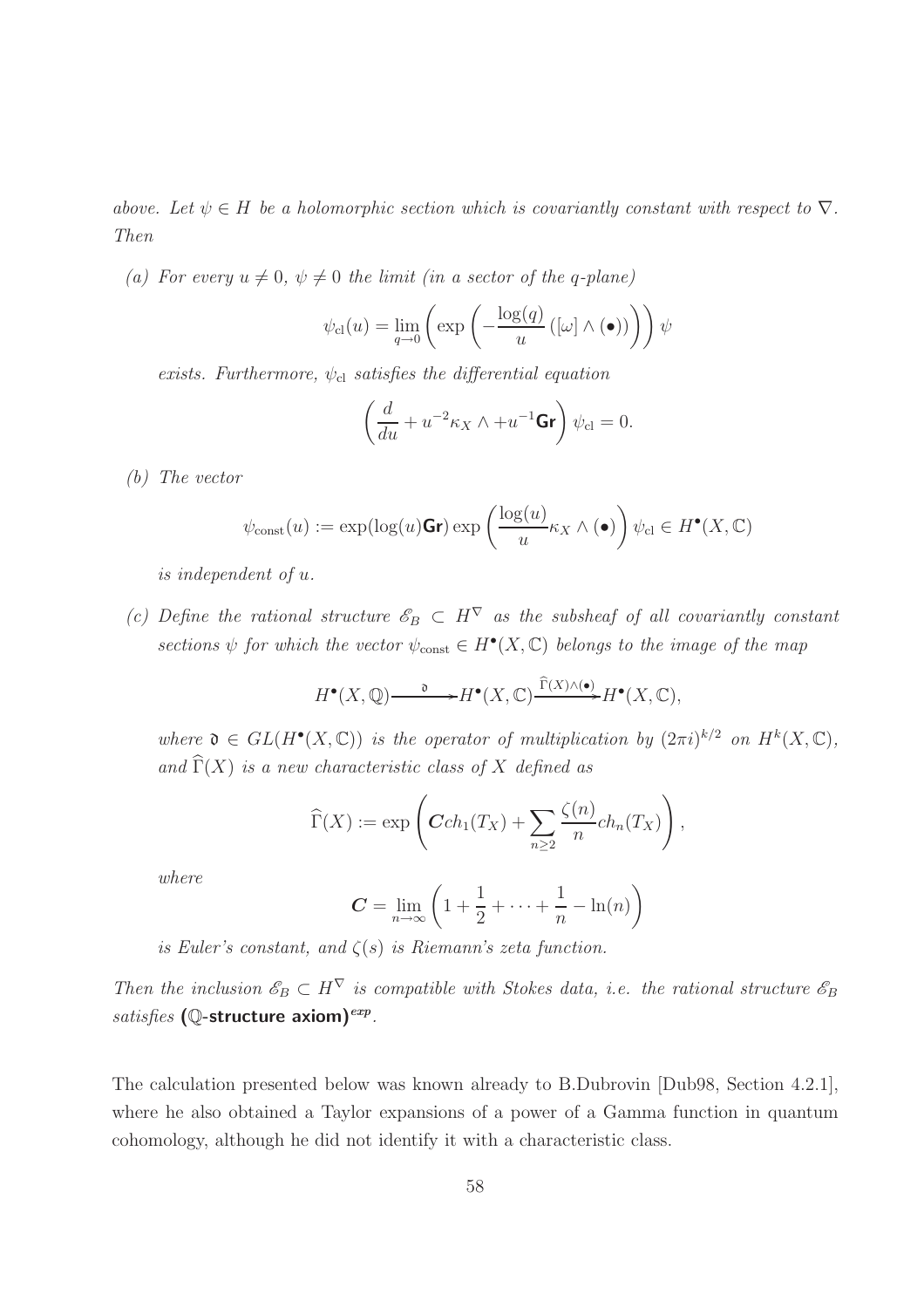**Proof of Proposition 3.1.** In the standard basis  $\{1, h, h^2, \ldots, h^{n-1}\}$  of  $H^{\bullet}(\mathbb{P}^{n-1}, \mathbb{C})$  the connection  $\nabla$  on H is given by

 1−n 0 0 nq 2 . . n 0 . ∂ −2 −1 = ∂u <sup>+</sup> <sup>u</sup> + u ∇<sup>∂</sup> . . . . . . . . ∂u . n 0 n−1 0 2 0 q 1 0 ∂ <sup>−</sup><sup>1</sup>u −1 = ∂q <sup>−</sup> <sup>q</sup> , ∇<sup>∂</sup> . . . . . . ∂q 1 0 

If  $\psi = \sum_{i=1}^n \psi_i h^{i-1}$  is a local section of H, a straightforward check shows that the condition on  $\psi$  to be  $\nabla$ -horizontal is solved by the following ansatz:

$$
\psi_n = u^{\frac{1-n}{2}} \int_{\Gamma_{u,q}} \exp(\mathcal{F}) \prod_{i=1}^{n-1} \frac{dz_i}{z_i}
$$

$$
\psi_{n-1} = \left( uq \frac{\partial}{\partial q} \right) \psi_n
$$

$$
\psi_{n-2} = \left( uq \frac{\partial}{\partial q} \right)^2 \psi_n
$$

$$
\dots
$$

$$
\psi_1 = \left( uq \frac{\partial}{\partial q} \right)^{n-1} \psi_n.
$$

Here F is the function on  $(\mathbb{C}^{\times})^{n-1}$  with coordinates  $z_1, \ldots, z_{n-1}$  depending on parameters  $u, q \neq 0$  and given by

$$
\mathcal{F}(z_1, z_2, \ldots, z_{n-1}; u, q) := u^{-1} \left( z_1 + z_2 + \ldots z_{n-1} + \frac{q}{z_1 z_2 \ldots z_{n-1}} \right).
$$

The integral is taken over some fixed  $(n - 1)$ -dimensional semi-algebraic non-compact cycle  $\Gamma_{u,q}$  in  $(\mathbb{C}^{\times})^{n-1}$  (depending on the parameters  $u,q$ ) which is going to infinity in directions where  $\text{Re}(\mathcal{F}) \to -\infty$ .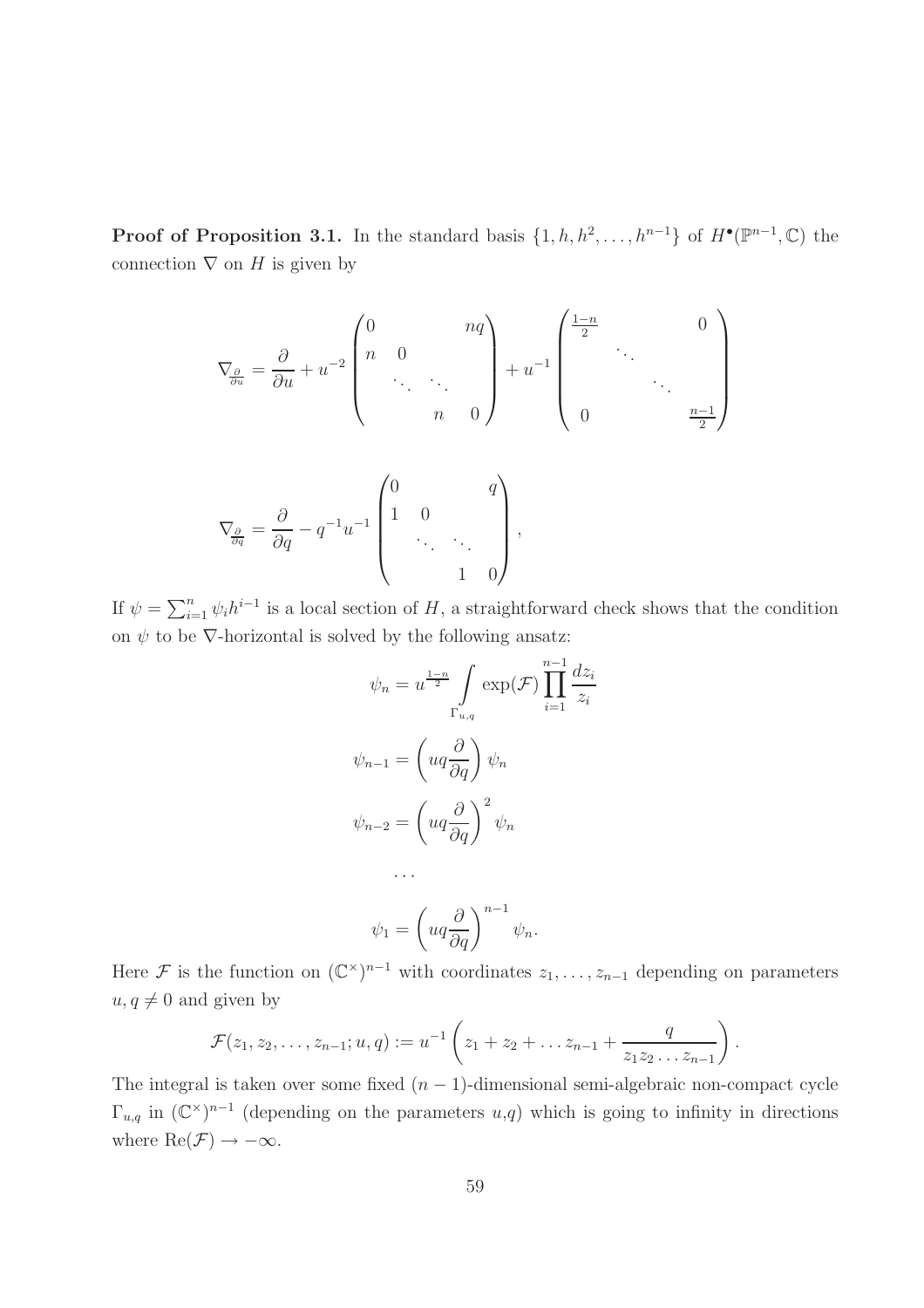More generally, the domain of integration  $\Gamma_{u,q}$  used for defining  $\psi_n$  can be taken to be a  $(n-1)$ -dimensional rapid decay homology chain in  $(\mathbb{C}^\times)^{n-1}$ . The rapid decay homology cycles on smooth complex algebraic varieties are the natural domains of integration for periods of cohomology classes of irregular connections. The rapid decay homology was introduced and studied by Hien [Hie07, Hie08], following previous works of Sabbah [Sab00] and Bloch-Esnault [BE04]. In particular by a recent work of Mochizuki [Moc08a, Moc08b] and Hien [Hie08]it follows that (after a birational base change) taking periods induces a perfect pairing between the de Rham cohomology of an irregular connection and the rapid decay homology. This powerful general theory is not really needed in our case where the manifold is the affine algebraic torus  $(\mathbb{C}^{\times})^{n-1}$  but it does provide a useful perspective.

Explicitly the non-compact cycles that we will use to generate horizontal sections of  $(H, \nabla)$  will be the  $(n-1)$ -dimensional relative cycles for a pair  $(\mathcal{X}, Z)$  constructed as follows. Start with a smooth projective compactification  $\mathfrak{X}$  of  $(\mathbb{C}^{\times})^{n-1}$  with a normal crossing boundary divisor D which is adapted to  $\mathcal F$  in the sense that if u and q are nonzero, the divisors of zeroes and poles of  $\mathcal F$  in  $\mathfrak X$  do not intersect with each other, and locally at points of D the function  $\mathcal F$  can be written as a product of an invertible holomorphic function and a monomial in the local coordinates. Let  $\mathcal X$  be the real oriented blow-up of  $\mathfrak X$  along the divisor D. Now consider the real boundary  $\partial X$  of  $X$ , i.e. the union of all the boundary divisors of the real oriented blow-up. The boundary  $\partial \mathcal{X}$  contains a natural open real semi-algebraic subset  $Z \subset \partial X$  consisting of all points  $b \in \partial X$ , such that  $|\mathcal{F}(z; u, q)| \to \infty$  when  $z \to b$ , and for points  $z \in t(\mathbb{C}^\times)^{n-1}$  near b the argument of  $\mathcal{F}(z; u, q)$  lies strictly in the left half-plane of C. Note that the real blow-up X has the same homotopy type as  $\mathfrak{X} - D = (\mathbb{C}^{\times})^{(n-1)}$  and so relative cycles on  $(X, Z)$  can be thought of as non-compact cycles on  $(\mathbb{C}^{\times})^{(n-1)}$ . Moreover since Z is defined by our condition on the argument of  $\mathcal{F}$ , it follows that relative cycles with boundaries in Z give rise to well defined integrals of  $\exp(\mathcal{F}) \prod z_i^{-1}$  $\int_i^{-1} dz_i$ .

Next observe the integrals over relative cycles with integral coefficients, i.e. elements in  $H_{n-1}(\mathcal{X}, Z; \mathbb{Z})$  give rise to a covariantly constant integral lattice in the bundle  $(H, \nabla)$ . Furthermore the Deligne-Malgrange-Stokes filtration is integral with respect to this lattice. Indeed if we fix a real number  $\lambda$ , then whenever  $\text{Re}(\mathcal{F}) < \lambda \cdot |u|^{-1}$ , it follows that  $|\exp(\mathcal{F})| <$  $\exp(\lambda \cdot |u|^{-1})$  when  $u \to 0$ . Hence the steps of the Deligne-Malgrange-Stokes filtration of  $(H, \nabla)$  are easy to describe in this language: they correspond to periods of  $\exp(\mathcal{F}) \prod z_i^{-1}$  $i^{-1}dz_i$ on relative cycles on  $(\mathcal{X}, Z)$  whose boundary is contained in half-planes of the form  $\text{Re}(\mathcal{F})$  < const. The periods over cycles with integral coefficients and the same boundary property then give a full integral lattice in each such step.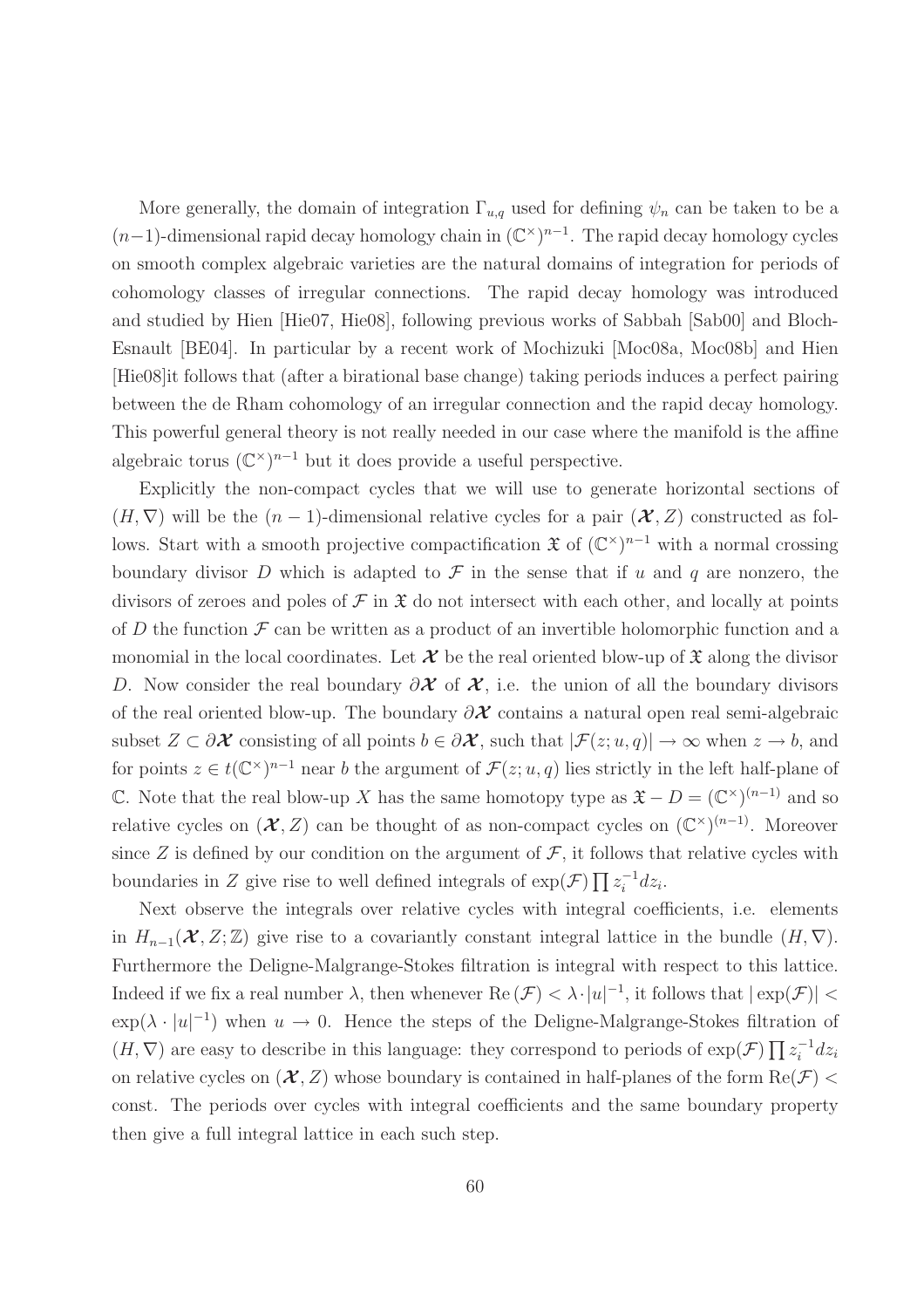Now to finish the proof of the proposition we have just to calculate the limiting lattice (which is independent of u and q) consisting of vectors  $\psi_{\text{const}} \in H^{\bullet}(X, \mathbb{C})$  defined in terms of  $\psi$  by the formula in part (b) of the statement of the proposition.

For a general  $\nabla$ -horizontal local section  $\psi = \sum_{i=1}^n \psi_i h^{i-1}$  in a sector at 0 in the q-plane (for given  $u \neq 0$ ) one has an asymptotic expansion of  $\psi$  at  $q \to 0$  given by:

(3.1.2) 
$$
\psi_n = \sum_{i=0}^{n-1} a_i(u) (\log q)^i + O(q(\log q)^n) + \dots,
$$

Then we have that the "classical limit" (at  $q \to 0$  where the quantum multiplication becomes classical) is given by

$$
\psi_{\text{cl}}(u) = \begin{pmatrix} (n-1)!u^{n-1}a_{n-1}(u) \\ (n-2)!u^{n-2}a_{n-2}(u) \\ \vdots \\ 0!u^0a_0(u) \end{pmatrix}.
$$

Now we restrict to the case where all variables are real,  $u < 0$ ,  $q > 0$  and the contour of integration being the positive octant  $\{(z_1, \ldots, z_n) \in \mathbb{C}^n | z_i > 0 \; \forall i\}.$ 

Function  $\psi_n = \psi_n(u, q)$  decays exponentially fast at  $q \to +\infty$  for a given  $u < 0$ , hence one can extract its asymptotic expansion at  $q \to 0$  through the Mellin transform:

$$
\int_{0}^{+\infty} \psi_n q^s \frac{dq}{q} = \sum_{i=0}^{\infty} a_i(u) \frac{i! (-1)^i}{s^{i+1}} + O(1), \ \ s \to 0.
$$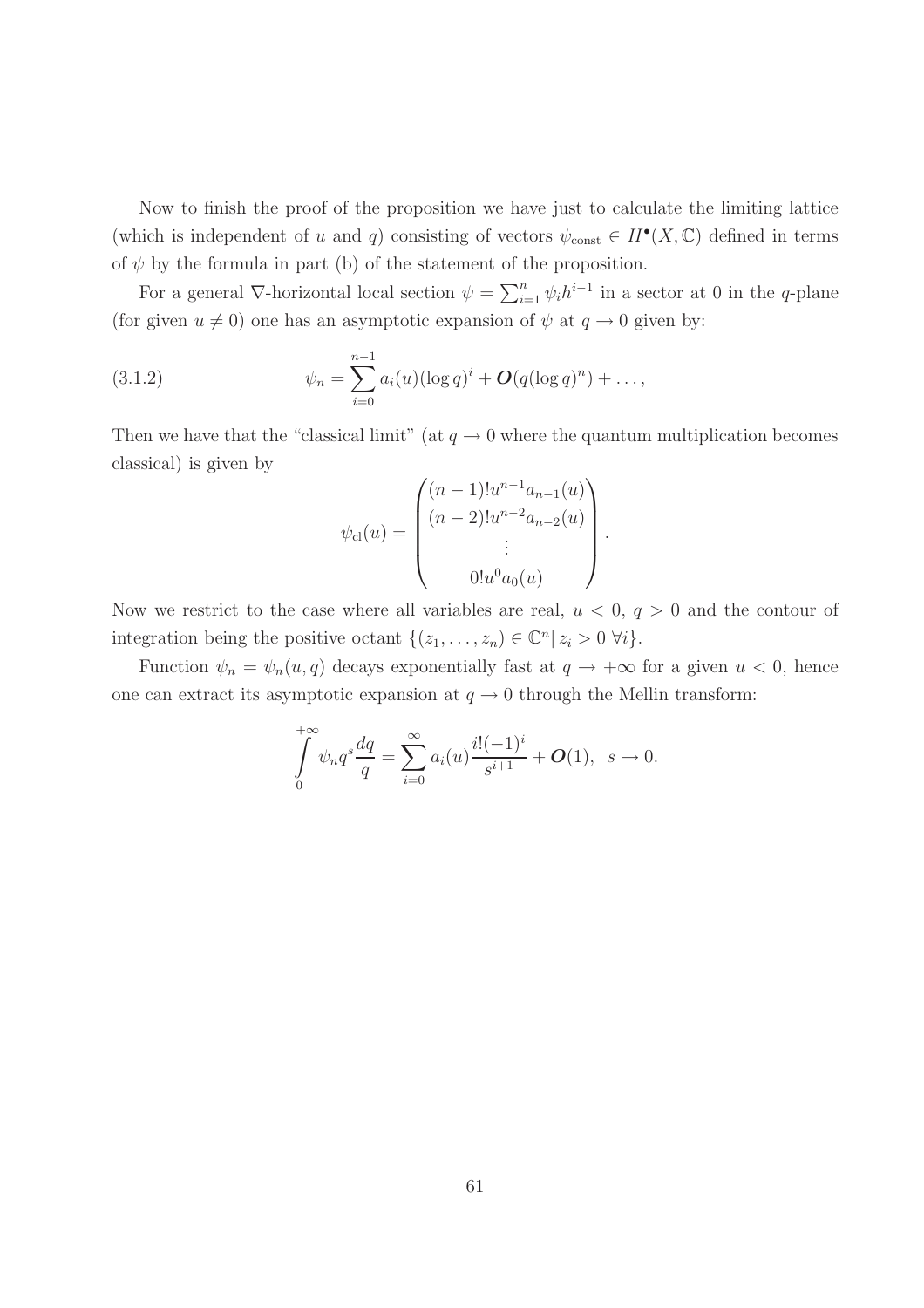This integral can be calculated explicitly

$$
\int_{0}^{+\infty} \psi_{n} q^{s} \frac{dq}{q} = u^{\frac{1-n}{2}} \int_{0}^{+\infty} \cdots \int_{0}^{+\infty} \frac{dq}{q} \prod_{i=1}^{n-1} \frac{dz_{i}}{z_{i}} \exp\left(u^{-1}\left(z_{1} + z_{2} + \dots z_{n-1} + \frac{q}{z_{1}z_{2} \dots z_{n-1}}\right)\right) q^{s}
$$
\n
$$
= u^{\frac{1-n}{2}} \int_{0}^{+\infty} \cdots \int_{0}^{+\infty} \prod_{i=1}^{n-1} \frac{dz_{i}}{z_{i}} \exp\left(u^{-1} \sum_{i}^{n-1} z_{i}\right)
$$
\n
$$
\cdot \int_{0}^{+\infty} \exp\left(\frac{q}{uz_{1}z_{2} \dots z_{n-1}}\right) q^{s} \frac{dq}{q}
$$
\n
$$
\Gamma(s)(-uz_{1}z_{2} \dots z_{n-1})^{s}
$$
\n
$$
= u^{\frac{1-n}{2}}(-u)^{s} \Gamma(s) \int_{0}^{+\infty} \cdots \int_{0}^{+\infty} \prod_{i=1}^{n-1} \left(\frac{dz_{i}}{z_{i}} z_{i}^{s} \exp\frac{z_{i}}{u}\right)
$$
\n
$$
= u^{\frac{1-n}{2}}(-u)^{s} \Gamma(s) \left((-u)^{s} \Gamma(s)\right)^{n-1}
$$
\n
$$
= u^{\frac{1-n}{2}}(-u)^{ns} \Gamma(s)^{n}.
$$

The conclusion is that the chosen branch  $\psi_{\text{cl}}(u)$  is completely defined by the expansion

$$
u^{\frac{1-n}{2}}(-u)^{ns}\Gamma(s)^n = \frac{\psi_{\text{cl},n}(u)}{(-u)^0s} + \frac{\psi_{\text{cl},n-1}(u)}{(-u)^1s^2} + \cdots + \frac{\psi_{\text{cl},1}(u)}{(-u)^{n-1}s^n} + O(1), \ \ s \to 0
$$

Furthermore, all the other branches can be obtained by acting on the branch we know by the monodromy transformations (around  $q=0)$ 

$$
\frac{(2\pi\sqrt{-1})^i}{u^i} \begin{pmatrix} 0 & & & 0 \\ 1 & 0 & & \\ & \ddots & \ddots & \\ & & 1 & 0 \end{pmatrix}^i,
$$

for  $i = 0, ..., n - 1$ .

Section $\psi_{\text{cl}}$  satisfies the differential equation

$$
\left(\frac{d}{du} + u^{-2}\kappa_X \wedge + u^{-1}\mathbf{Gr}\right)\psi_{\text{cl}} = 0.
$$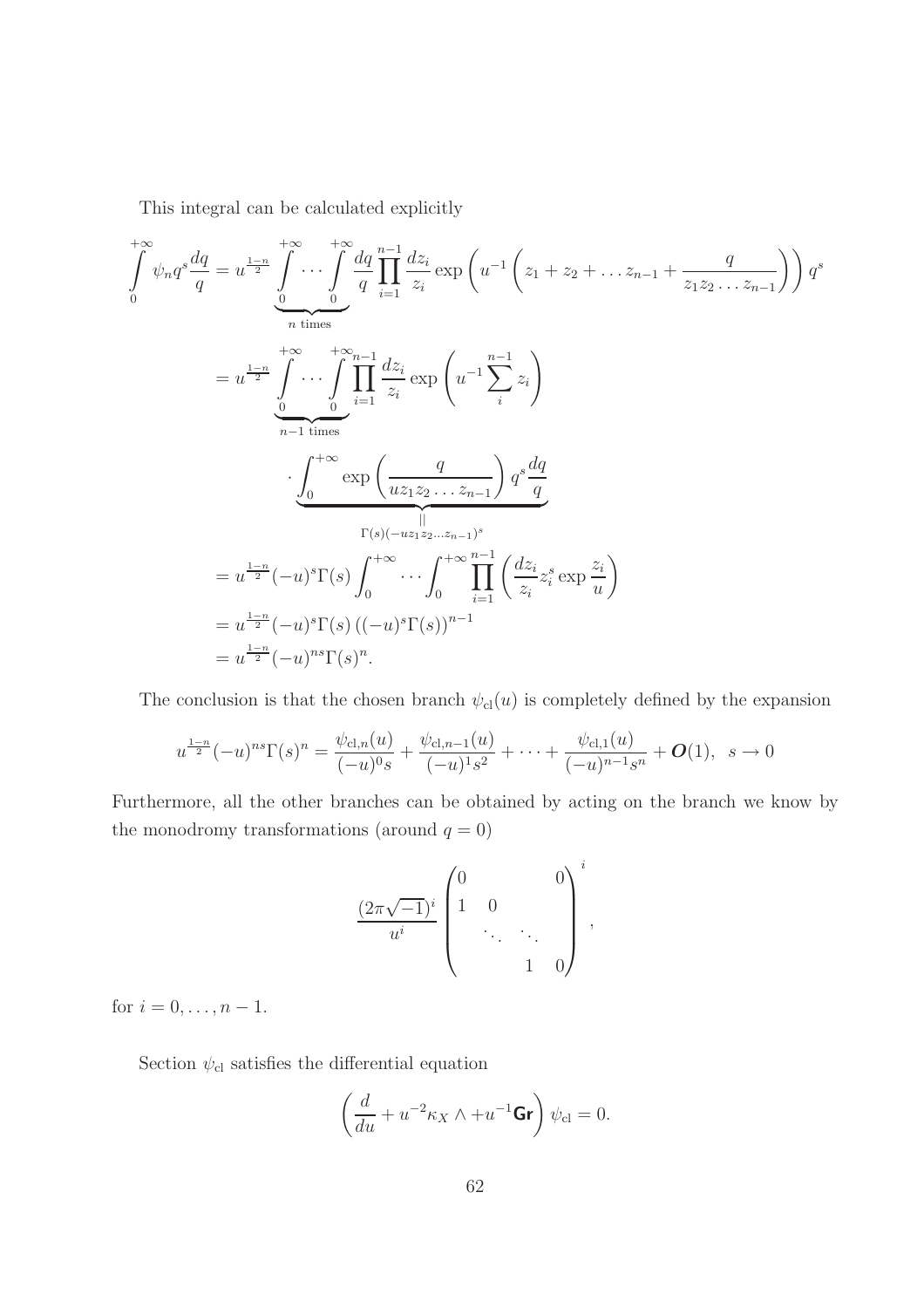which is the classical limit (at  $q \to 0$ ) of the equation

$$
\nabla_{\!\frac{\partial}{\partial u}}(\psi)=0
$$

One can check that the operator  $\frac{d}{du} + u^{-2}\kappa_X \wedge + u^{-1}$ **Gr** can be written as

$$
\exp\left(-\frac{\log(u)}{u}\kappa_X \wedge (\bullet)\right) \exp(-\log(u)\mathsf{Gr}) \circ \frac{d}{du} \circ \exp(\log(u)\mathsf{Gr}) \exp\left(\frac{\log(u)}{u}\kappa_X \wedge (\bullet)\right)
$$

This follows from the commutation relation

$$
[\kappa_X \wedge (\bullet), \mathsf{Gr}] = -\kappa_X \wedge (\bullet)
$$

Finally, in the above formulas one can replace  $log(u)$  by  $log(-u)$  (and also  $u^{\frac{1-n}{2}}$  by  $(-u)^{\frac{1-n}{2}}$  with principal values at the domain  $u < 0$ . Having this modification in mind, we conclude that the vector

$$
\psi_{\text{const}} = \psi_{\text{const}}(u) := \exp(\log(-u)\mathbf{Gr}) \exp\left(\frac{\log(-u)}{u} \kappa_X \wedge (\bullet)\right) \psi_{\text{cl}} \in H^{\bullet}(X, \mathbb{C})
$$

is independent of u, and in particular it coincides with  $\psi_{\text{cl}}(-1)$ , as for  $u = -1$  the correction matrices relating  $\psi_{\text{const}}(u)$  and  $\psi_{\text{cl}}(u)$  are identity matrices. Therefore the vector  $\psi_{\text{const}}$  is given by Taylor coefficients

$$
\psi_{\text{const},1} s^0 + \dots + \psi_{\text{const},n} s^{n-1} = s^n \Gamma(s)^n + O(s^n) = \Gamma(1+s)^n + O(s^n)
$$

We see that  $\psi_{\text{const}} \in H^{\bullet}(X, \mathbb{C})$  (after rescaling by operator  $\mathfrak d$  from the Proposition) with the value of the multiplicative characteristic class associated with the series  $\Gamma(1+s) = 1+O(s) \in$  $\mathbb{C}[[s]]$  and the tangent bundle  $T_X$ , because  $[T_X] = n[\mathcal{O}(1)] - [\mathcal{O}]$  for  $X = \mathbb{C}\mathbb{P}^n$ , and by the classical expansion

$$
\log(\Gamma(1+s)) = Cs + \sum_{k \ge 2} \frac{\zeta(k)}{k} s^k
$$

The action of the monodromy corresponds (up to torsion) to the multiplication by  $\kappa_X \in$  $H^{\bullet}(X,\mathbb{Z}).$  $(X,\mathbb{Z})$ .

The previous proposition suggests the following general definition:

**Definition 3.2** The rational structure on  $(H, \nabla)$  is the local subsystem  $\mathscr{E}_B \subset H_{\vert A^1-\lbrace 0 \rbrace}$  of multivalued  $\nabla$ -horizontal sections whose values at 1 belong to the image of

$$
H^{\bullet}(X,\mathbb{Q}) \longrightarrow H^{\bullet}(X,\mathbb{C}) \xrightarrow{\widehat{\Gamma}(TX) \wedge (\bullet)} H^{\bullet}(X,\mathbb{C}),
$$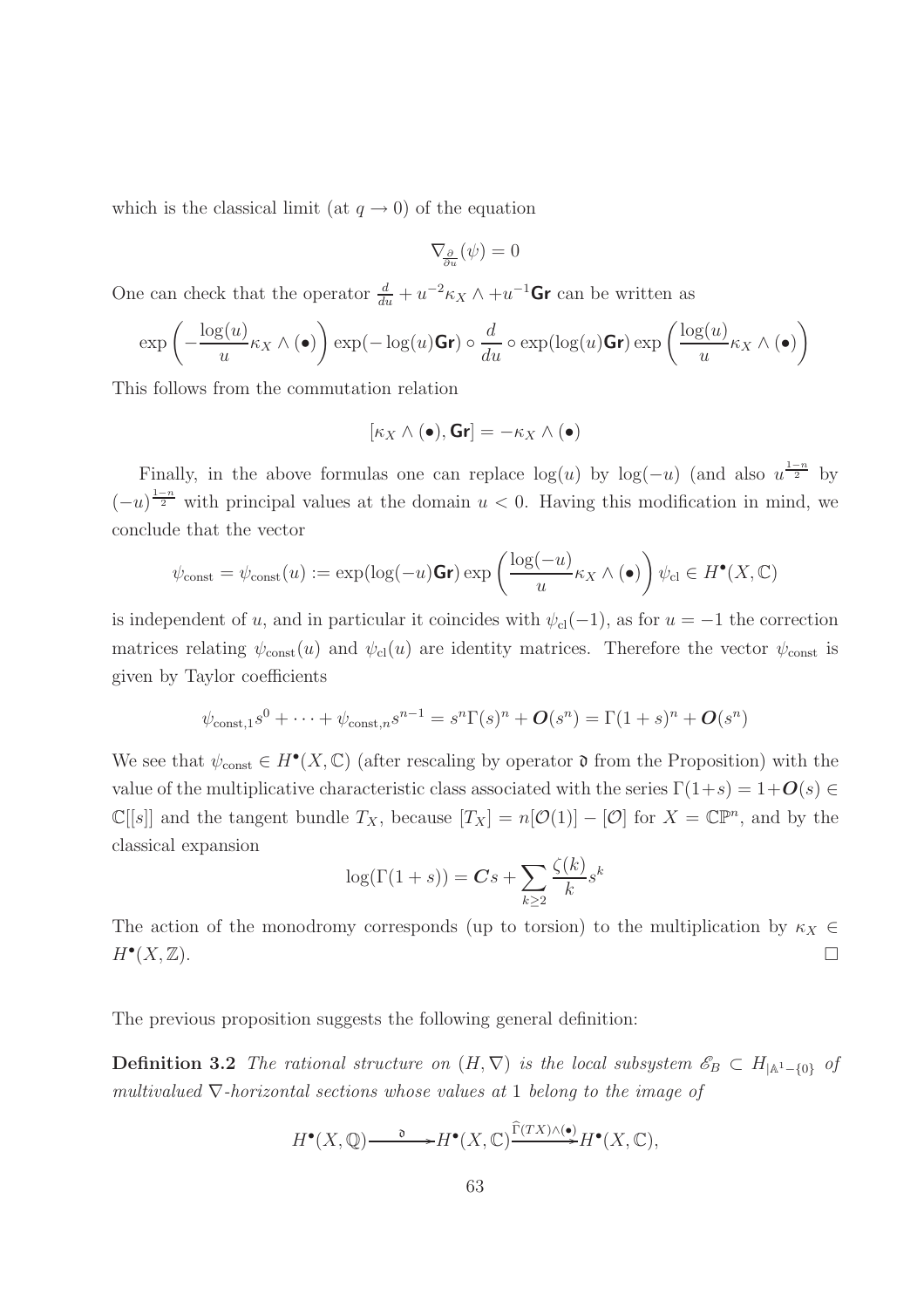where  $\mathfrak{d} \in GL(H^{\bullet}(X,\mathbb{C}))$  is the operator of multiplication by  $(2\pi i)^{k/2}$  on  $H^{k}(X,\mathbb{C})$ , and  $\widehat{\Gamma}(TX)$  is a new characteristic class of X defined as

$$
\widehat{\Gamma}(TX) := \prod_{i=1}^d \Gamma(1 + \lambda_i),
$$

where  $\Gamma(s)$  is the classical gamma function and  $\lambda_i$  are the Chern roots of  $T_X$  computed in any  $\omega$ -admissible almost complex structure.

Remark 3.3 Apart from the calculation in Proposition 3.1 there are a few other (loose) motivations for this definition:

- The class  $\hat{\Gamma}$  appears in the context of deformation quantization in the work of the second author [Kon99, Section 4.6].
- The number  $\chi(X)\zeta(3)$  appears in the mirror formula for the quintic threefold.
- Golyshev's description [Gol01, Gol07] of the **nc**-motives associated with the Landau-Ginzburg mirror of a toric Fano involves similar hypergeometric series.

• The same class  $\widehat{\Gamma}$  was derived and a definition similar to Definition 3.2 was proposed in the recent work of Iritani [Iri07] for the case of toric orbifolds by tracing out the mirror image of rational structure of the mirror Landau-Ginzburg model.

**Conjecture 3.4** The triple  $(H, \mathscr{E}_B$ , iso) associated above with a symplectic manifold  $(X, \omega)$ is a variation of **nc**-Hodge structures of exponential type.

**Remark 3.5** (i) In general it is not clear if the  $(\mathbb{Q}\text{-structure axiom})^{\text{exp}}$  holds in this case. It does hold trivially in the graded case, i.e. when X is a Calabi-Yau.

(ii) At the moment the "exponential type" part of the conjecture is not supported by any evidence beyond the graded case in which the nc-Hodge structure is regular. It is possible that for non-Kähler symplectic manifolds the **nc**-Hodge structure on the de Rham cohomology is not of exponential type.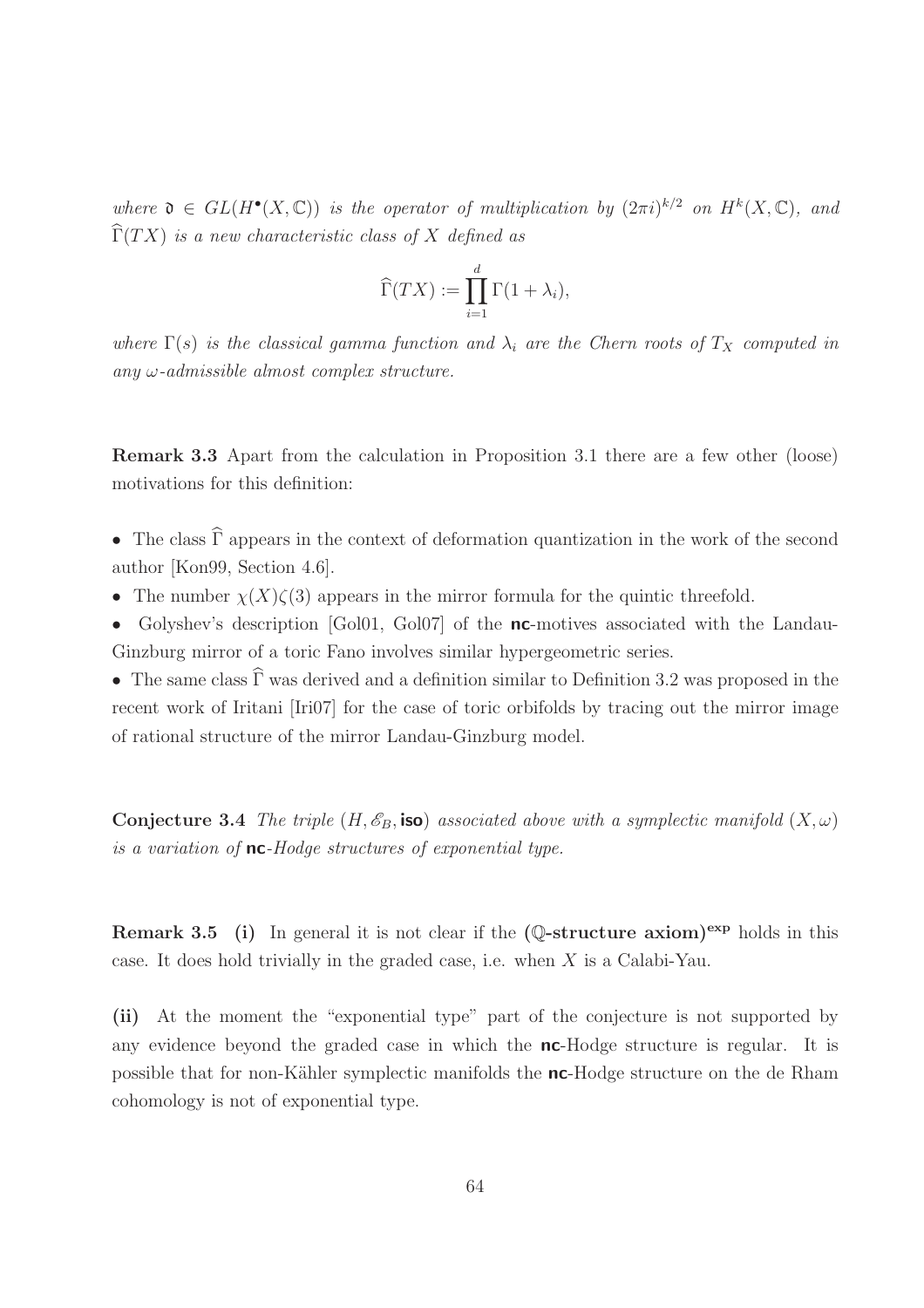# 3.2 B-model Hodge structures: holomorphic Landau-Ginzburg models

Suppose we have an algebraic map  $w : Y \to \mathbb{C}$ , where Y is a smooth quasi-projective manifold and w has a compact critical locus crit(w)  $\subset Y$ . Let  $S = {\bf{c}_1, \ldots, \bf{c}_m} \subset \mathbb{C}$  denote the critical values of w.

A pair  $(Y, w)$  like that is called a **holomorphic Landau-Ginzburg model** and often arises (see e.g.  $[HV00, HKK^+03]$ ) as the mirror of a symplectic manifold underlying a hypersurface, or a complete intersection in a toric variety. Remarkably the pair  $(Y, w)$  give rise to a natural **nc**-space  $nc(Y, w)$ . The category  $C_{nc(Y, w)}$  can be described in two equivalent ways (in fact these descriptions are valid even if the critical locus of w is not compact). First note that it is enough to define  $\mathsf{Perf}_{C_{\mathsf{nc}(Y,w)}}$  since that the category  $C_{\mathsf{nc}(Y,w)}$  can be thought of as the homotopy colimit completion of  $\mathsf{Perf}_{C_{\mathsf{nc}(Y,w)}}$ . For the latter we have two models:

Perf $_{C_{\mathbf{nc}(Y,w)}}$  as a category of matrix factorizations: This model was proposed originally by the second author as a mathematical description of the category of D-branes and was subsequently studied extensively in the physics and mathematics literature, see [KL03, KL04] and [Orl04, Orl05b, Orl05a].

A matrix factorization on  $(Y, w)$  is a pair  $(E = E^0 \oplus E^1, d_E \in \text{End}(E)^{\text{opp}})$ , where

- E is a  $\mathbb{Z}/2$ -graded algebraic vector bundle on Y, and
- $d_E$  is an odd endomorphism satisfying  $d_E^2 = \mathbf{w} \cdot \mathrm{id}_E$ .

In the case when Y is affine the  $\mathbb{Z}/2$ -graded complex  $\underline{Hom}((E, d_E), (F, d_F)$  of homomorphisms between two matrix factorizations is defined as  $\underline{Hom}((E, d_E), (F, d_F) :=$  $(Hom(E, F), d)$  where for a  $\varphi : E \to F$  we have  $d\varphi := \varphi \circ d_E - d_F \circ \varphi$ . For general Y the same definition works if we replace  $Hom(E, F)$  by some acyclic model, e.g. if we use the Dolbeault resolution. The resulting category  $MF(Y, w)$  of matrix factorizations is a C-linear  $d(\mathbb{Z}/2)$ g category. We define  $\mathsf{Perf}_{C_{\mathsf{nc}(Y,w)}}$  to be the derived category  $D^b(\textbf{MF}(Y, w))$  of the category of matrix factorizations.

To construct  $D^b(\text{MF}(Y, w))$  one notes that in addition to being a  $d(\mathbb{Z}/2)$ g category  $MF(Y, w)$  can also be viewed as a curved  $d(Z/2)g$  category with central curvature w (see e.g. [PP05] for the definition) or as a  $\mathbb{Z}/2$ -graded weak  $A_{\infty}$ -category, i.e. an  $A_{\infty}$ category with an  $m_0$ -operation given by w (see e.g. [Sch03, LH03] for the definition).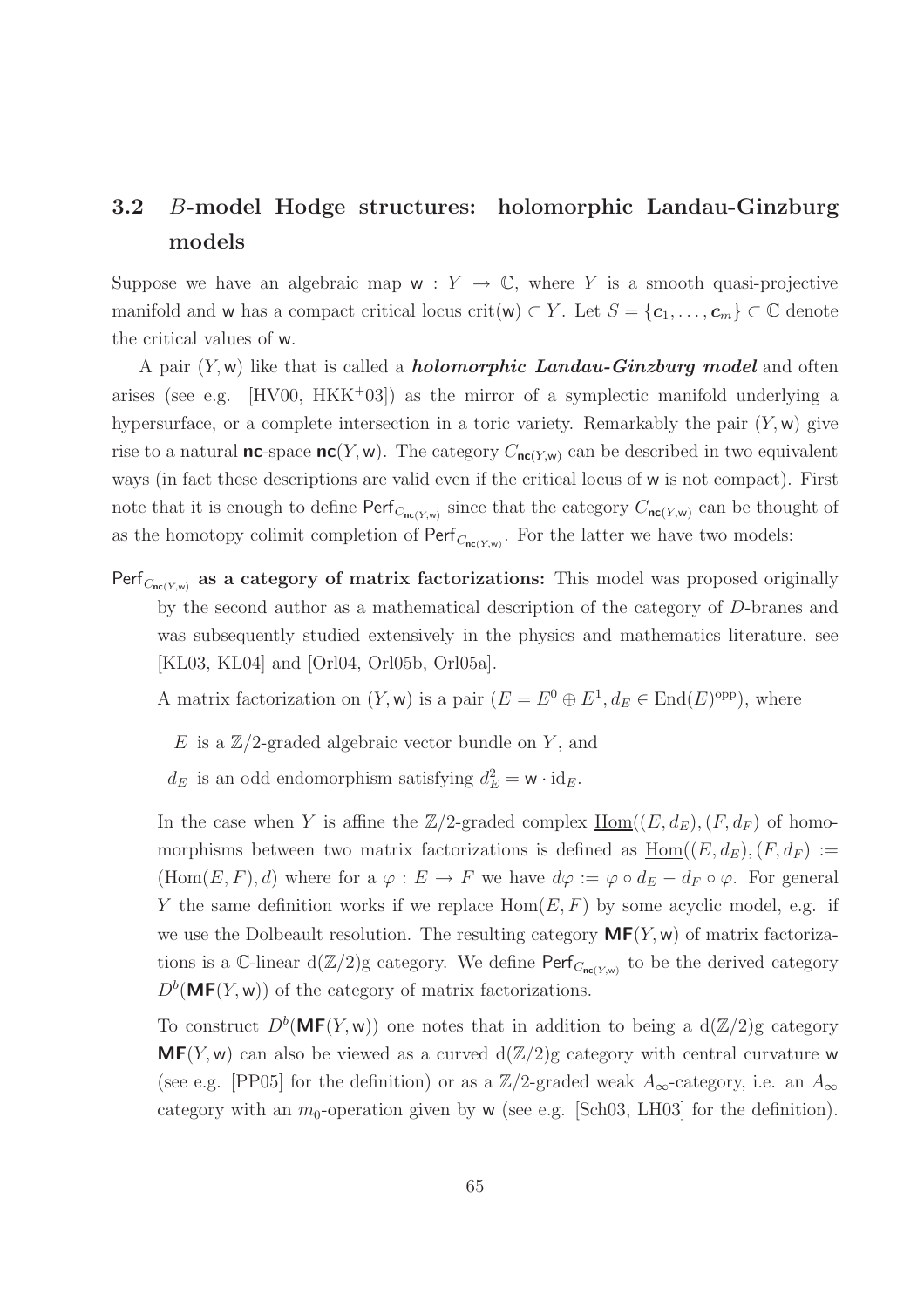In particular we can form the associated homotopy category (in the  $A_{\infty}$ -sense) which by definition will be the derived category of matrix factorizations.

Alternatively, one can use the following two step construction proposed by Orlov. First we pass to the homotopy category of  $MF(Y, w)$ , i.e. we consider the category whose objects are matrix factorizations and whose morphisms are given by the quotient of  $\underline{\text{Hom}}((E, d_E), (F, d_F))$  by homotopy equivalences. Next (following the standard wisdom) we need to quotient  $Ho(MF(Y, w))$  by the subcategory of acyclic factorizations. Since the matrix factorizations are not complexes, they do not have cohomology and so we can not define acyclicity in the usual way. But there is another point of view on acyclicity. If we have a short exact sequence of usual complexes, then the total complex of this diagram will be an acyclic complex. So we define  $acyclic$  matrix factorizations as the total matrix factorization of an exact sequence of factorizations. With this definition we get a thick subcategory in the homotopy category  $Ho(\mathbf{MF}(Y, w))$  matrix factorizations and then we can pass to the Serre quotient of  $Ho(MF(Y, w))$  by this thick subcategory. We set  $D^b(\text{MF}(Y, w))$  to be this Serre quotient.

Perf<sub>C<sub>nc(Y,w)</sub> as a category of singularities: This model was proposed originally by D. Orlov</sub> as an alternative to the matrix factorization description which is localized near the critical set of w. Orlov proved the equivalence of the two models, various versions of the localization theorem, and proved several duality statements relating derived categories of singularities to other familiar categories [Orl04, Orl05b, Orl05a].

Suppose Z is a quasi-projective complex scheme. The **derived category**  $D^b_{\text{Sing}}(Z)$  of singularities of  $Z$  is defined as the quotient

$$
D^b_{\mathrm{Sing}}(Z):=D^b(\mathsf{Coh}(Z))/\operatorname{\mathsf{Perf}}_Z
$$

of the (dg enhancement of the) bounded derived category  $D^b(\mathsf{Coh}(Z))$  of coherent sheaves on  $Z$  by the thick subcategory of perfect complexes on  $Z$ . The syzygy theorem implies that  $D^b_{\text{Sing}}(Z) = 0$  whenever Z is smooth and so  $D^b(\text{Coh}(Z))$  can be thought of as an invariant of the singularities of Z.

If now  $w: Y \to \mathbb{C}$  is a holomorphic Landau-Ginzburg model we write  $Y_c$  for the fiber  $w^{-1}(c)$ and set

$$
\mathsf{Perf}_{C_{\mathsf{nc}(Y,w)}} := D^b_{\mathrm{Sing}}(Y_0).
$$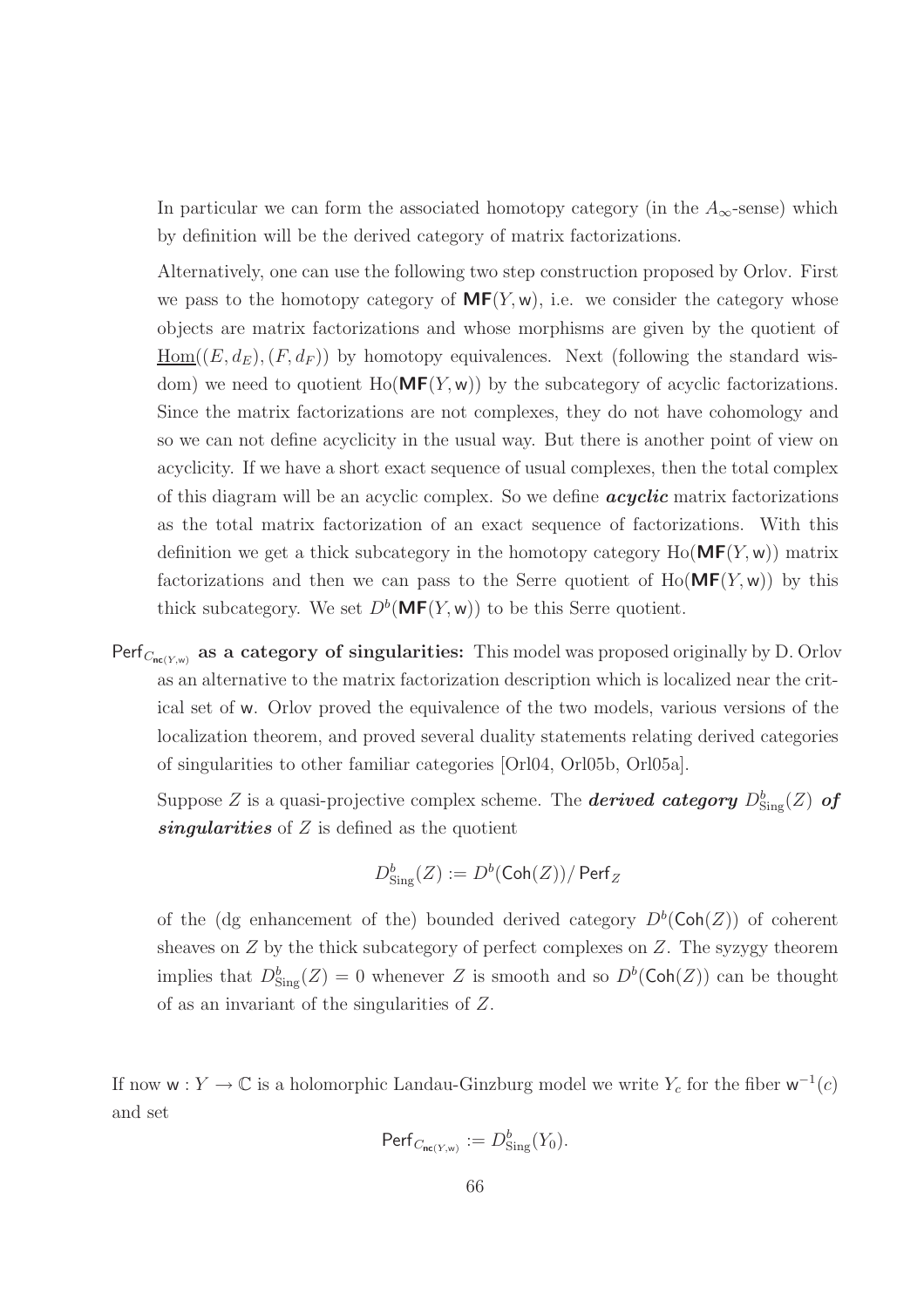Note that if  $0 \in \mathbb{A}^1$  is not a critical value of w, then with this definition we will get Perf<sub>Cnc(Y,w)</sub> = 0. In order to get non-trivial categories we will use the critical values  $S =$  $\{c_1,\ldots,c_n\}$  to shift the potentail  $w \sim w - c_i$  and associate with  $nc(Y, w)$  honest categories  $\text{Perf}_i := \text{Perf}_{C_{\text{nc}(Y,w-c_i)}} = D^b_{\text{Sing}}(Y_{c_i})$ . Conjecturally, these categories are smooth and compact.

Mirror symmetry suggests that the **nc**-space  $nc(Y, w)$  gives rise to the B-model geometric and Hodge theoretic data described in Section 2.5.2, and in particular that the periodic cyclic homology of  $C_{nc(Y,w)}$  carries a canonical **nc**-Hodge structure. In fact we have already described the geometric part of the data, namely the numbers  $\{c_i\}$  and the categories  $\{Perf_i\}$ . These data of course fix the regular type (in the sense of Theorem 2.35) of the  $nc$ -Hodge structure but we are still missing the gluing data. Here we propose a construction of the Hodge structure on the periodic cyclic homology of  $C_{nc(Y,w)}$  but similarly to the A-model we have to rely on the actual geometry of  $(Y, w)$  in order to produce the gluing data. At present it is not clear if the gluing data can be reconstructed from the category  $C_{nc(Y,w)}$  or more generally from its one parameter deformation.

First we discuss the appropriate cohomologies of the Landau-Ginzburg model. Let

$$
\mathscr{H}_{\text{for}}^{\bullet} := H_{DR}^{\bullet}((Y, \mathsf{w}); \mathbb{C})
$$
  
= 
$$
\mathbb{H}_{\text{Zar}}^{\bullet \text{ mod } 2} (Y, (\Omega_Y^{\bullet}[[u]], ud_{DR} + d\mathsf{w}\wedge))
$$

be the  $\mathbb{Z}/2$ -graded  $\mathbb{C}[[u]]$ -module of algebraic de Rham cohomology of the potential w. In the case when  $\text{crit}(w)$  is compact, the  $\mathbb{C}[[u]]$ -module  $\mathscr{H}_{\text{for}}^{\bullet}$  is known to be free by the work of Barannikov and the second author (unpublished), Sabbah [Sab99], or Ogus-Vologodsky [OV05]. This implies the following

**Lemma 3.6** Assume that Y is quasi-projective and the critical locus of w is compact. Then we have:

(i) The fiber of  $\mathscr{H}_{\text{for}}^{\bullet}$  at  $u = 0$  is the algebraic Dolbeault cohomology

$$
\mathbb{H}^{\bullet}_{Zar}(Y, (\Omega^{\bullet}_{Y}, d\mathsf{w}\wedge))\cong \mathbb{H}^{\bullet}_{an}(Y, (\Omega^{\bullet}_{Y}, d\mathsf{w}\wedge))
$$

of the potential w.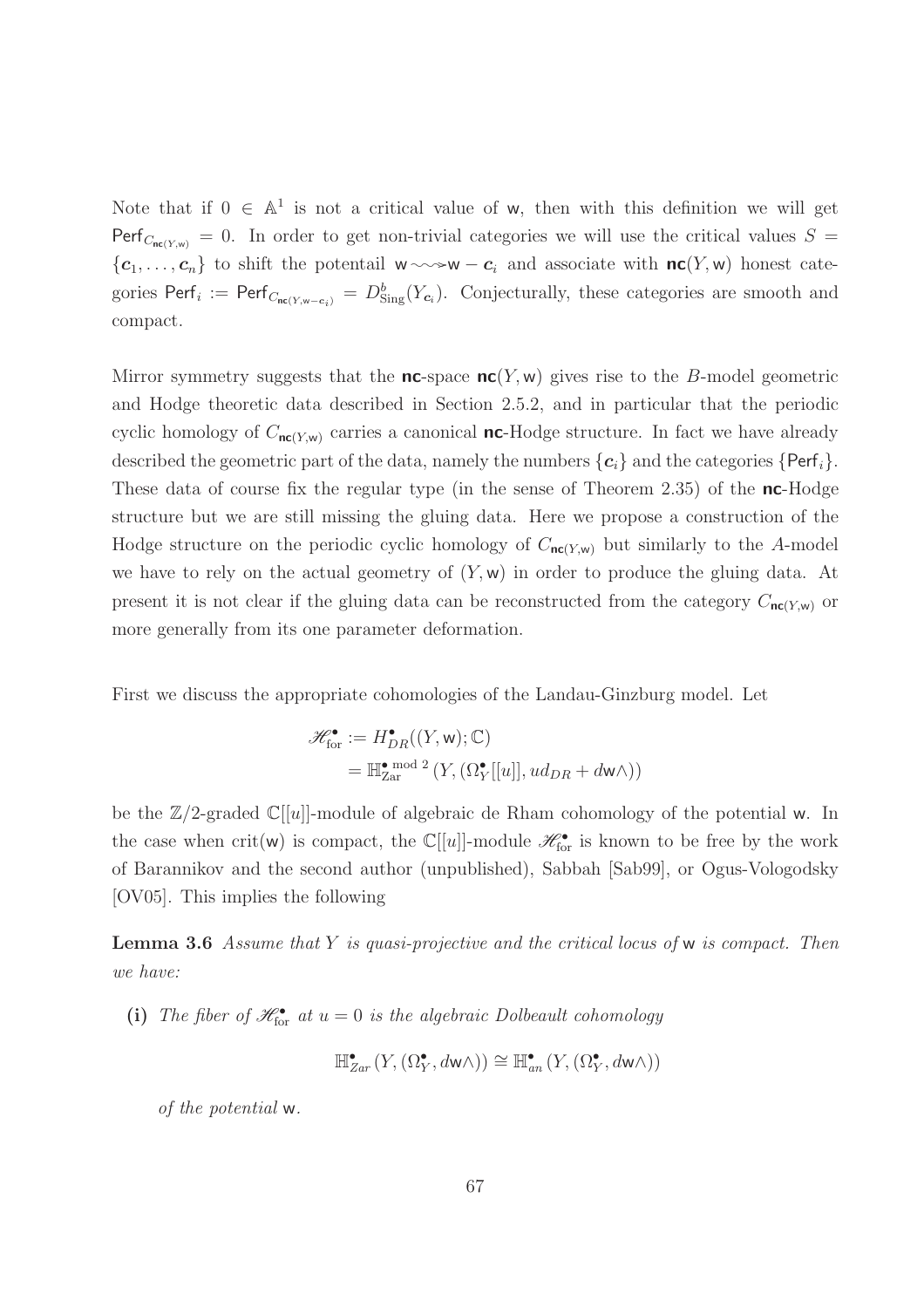(ii) There is a canonical isomorphism

$$
\mathbb{H}^{\bullet}_{Zar}(Y, (\Omega^{\bullet}_{Y}[[u]], ud_{DR} + d\mathsf{w}\wedge)) \cong \mathbb{H}^{\bullet}_{an}(Y, (\Omega^{\bullet}_{Y}[[u]], ud_{DR} + d\mathsf{w}\wedge))
$$

(iii) If the map w is proper then  $\mathscr{H}_{\text{for}}^{\bullet}$  is the formal germ at  $u = 0$  of an algebraic vector bundle on the affine line

$$
\mathscr{H}_\mathrm{alg}^\bullet:=\mathbb{H}_{\rm Zar}^{\bullet\, \bmod 2}\left(Y, (\Omega_Y^\bullet[u], ud_{DR}+d{\sf w}\wedge)\right)
$$

**Proof.** The cohomology sheaves of the complex  $(\Omega_Y^{\bullet}, d\mathbf{w})$  are supported on the critical locus of w and so, by our compactness assumption, must be coherent sheaves on Y both in the analytic and in the Zariski topology. The hypercohomology spectral sequence then implies that the hypercohomology of the complex  $(\Omega_Y^{\bullet}, d\mathsf{w}\wedge)$  is finite dimensional and the spectral sequence associated with the filtration induced by multiplication by  $u$  implies that  $\mathbb{H}^{\bullet}_{\text{Zar}/\text{an}}(Y,(\Omega^{\bullet}_{Y}[[u]],ud_{DR}+d\mathsf{w}\wedge))$  is a finite rank  $\mathbb{C}[[u]]$ -module. Furthermore, the same spectral sequence implies that

$$
\dim_{\mathbb{C}((u))} \mathbb{H}_{\operatorname{Zar}/\operatorname{an}}^{\bullet}(Y, (\Omega^{\bullet}_{Y}((u)), ud_{DR} + d\mathsf{w}\wedge)) \leq \dim_{\mathbb{C}} \mathbb{H}_{\operatorname{Zar}/\operatorname{an}}^{\bullet}(Y, (\Omega^{\bullet}_{Y}, d\mathsf{w}\wedge)).
$$

The freeness statement of Barannikov and the second author (see e.g. [Sab99]) now gives that these two dimensions are equal and so  $\mathbb{H}_{\text{Zar}}^{\bullet}(Y,(\Omega_Y^{\bullet}[[u]],ud_{DR}+d\mathsf{w}\wedge))$  is a free finite rank module over  $\mathbb{C}[[u]]$ . This proves part (i) of the lemma.

For part (ii) we only need to notice that the two spaces in question are computed by spectral sequences associated with the filtrations by the powers of  $u$  and that these spectral sequences have  $E_2$ -sheets whose entries are finite sums of copies of  $\mathbb{H}_{\text{Zar}}^{\bullet}(Y,(\Omega_Y^{\bullet},d\mathsf{w}\wedge))$  and  $\mathbb{H}_{\text{an}}^{\bullet}(Y,(\Omega_Y^{\bullet}, d\mathsf{w}\wedge))$  respectively. Each of these can in turn be computed from the hypercohomology spectral sequence for the complex  $(\Omega_Y^{\bullet}, d\mathsf{w}\wedge)$  of (Zariski or analytic) coherent sheaves. But the cohomology sheaves of this complex are supported on the zero locus of dw which by assumption is projective. Hence by GAGA the Zariski and analytic cohomologies of this complex are naturally isomorphic. This gives isomorphisms of the hypercohomology and filtration spectral sequences in the Zariski and the analytic setup respectively and so the two types of hypercohomologies are isomorphic.

Finally, part (iii) was also proven by Barannikov and the second author, and by Sabbah  $[Sub99]$ .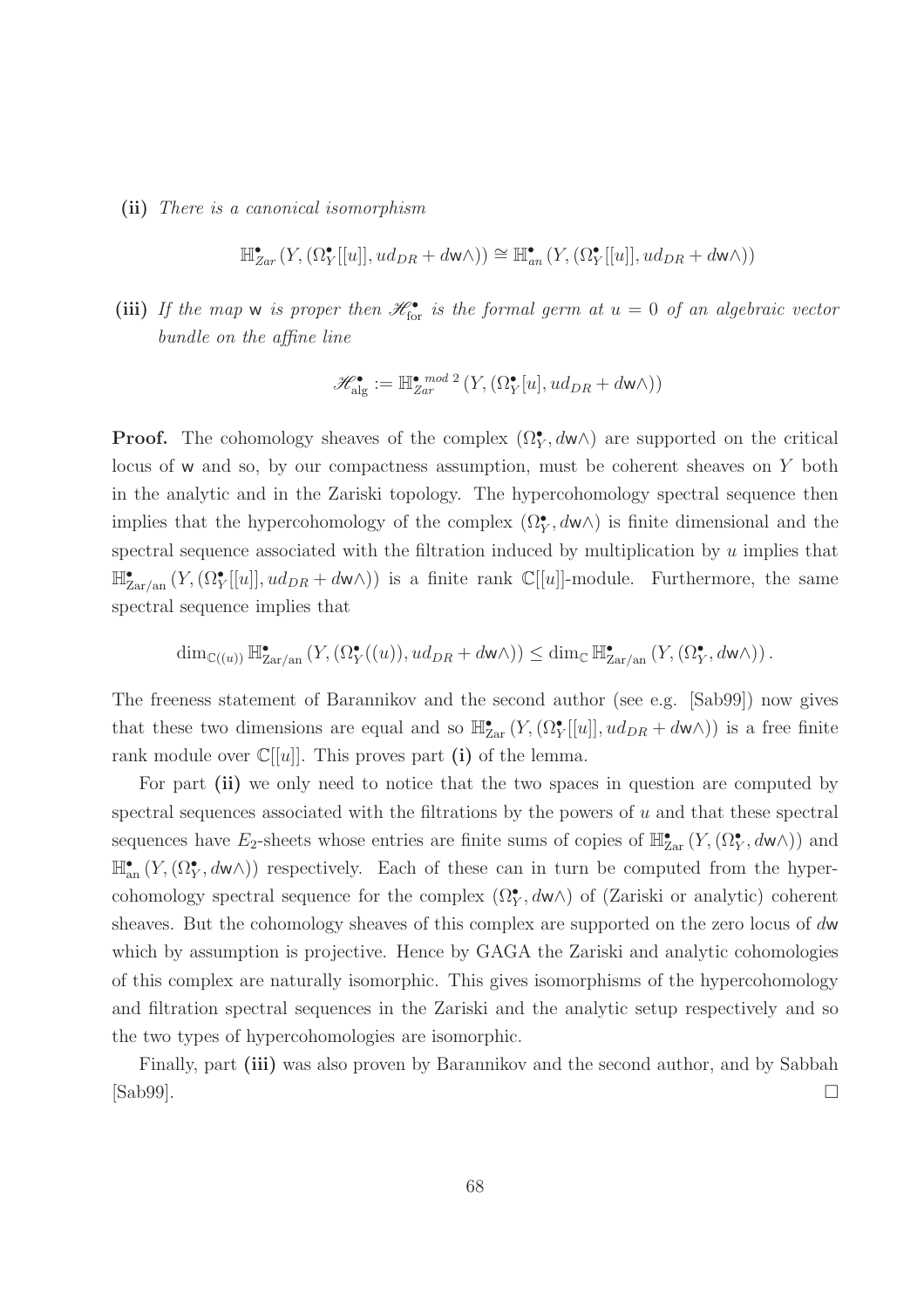Remark 3.7 The isomorphism in part (ii) of the previous lemma is not convergent for  $u \to 0$  in general. Indeed if  $u \neq 0$  is a complex number, then the complex vector space  $\mathbb{H}_{\text{an}}^{\bullet}(Y,(\Omega_Y^{\bullet}, ud_{DR}+d\mathsf{w}\wedge))$  is the same as the usual de Rham cohomology  $H^{\bullet}_{DR}(Y,\mathbb{C})$  of Y. Indeed, for such a fixed  $u \neq 0$ , the complex  $(\Omega_Y^{\bullet}, ud_{DR} + d\mathbf{w}\wedge)) \cong (\Omega_Y^{\bullet}, d_{DR} + u^{-1}d\mathbf{w}\wedge)$ is the holomorphic de Rham complex of the local system  $(\mathcal{O}_Y, d_{DR} + u^{-1}d\mathbf{w})$ . But the multiplication by  $\exp(-u^{-1}w)$  is an analytic automorphism of the line bundle  $\mathcal{O}_Y$  which gauge transforms the connection  $d_{DR} + u^{-1}d\mathbf{w}$  into the trivial connection  $d_{DR}$ . Hence  $\exp(-u^{-1}\mathbf{w})$  identifies  $(\Omega_Y^{\bullet}, ud_{DR} + d\mathbf{w}\wedge)$  with the holomorphic de Rham complex  $(\Omega_Y^{\bullet}, d_{DR})$ and  $\mathbb{H}_{\text{an}}^{\bullet}(Y,(\Omega_Y^{\bullet}, ud_{DR} + d\mathbf{w}\wedge))$  with  $H^{\bullet}_{DR}(Y,\mathbb{C})$ . On the other hand, the space  $\mathbb{H}_{\text{Zar}}^{\bullet}(Y,(\Omega_Y^{\bullet}, ud_{DR}+d\mathsf{w}\wedge))$  depends on the potential in an essential way. For instance, if  $w: Y \to \mathbb{A}^1$  is a Lefschetz fibration, then the complex  $(\Omega_Y^{\bullet}, d\mathsf{w}\wedge)$  is just the Koszul complex associated with the regular section  $d\mathbf{w} \in \Omega^1_Y$ . In particular the space  $\mathbb{H}_{\text{Zar}}^{\bullet}(Y,(\Omega_Y^{\bullet},d_{DR}+d\mathsf{w}\wedge))\cong \mathbb{H}_{\text{Zar}}^{\bullet}(Y,(\Omega_Y^{\bullet},d\mathsf{w}\wedge))$  has dimension equal to the number of critical points of w. More generally  $\mathbb{H}_{\text{Zar}}^{\bullet}(Y,(\Omega_Y^{\bullet},d_{DR}+d\mathsf{w}\wedge))$  can be identified (see e.g. [Kap91]) with the cohomology of the perverse sheaf of vanishing cycles of w.

Remark 3.8 Under our assumptions, the algebraic de Rham and Dolbeault cohomologies  $H_{DR}^{\bullet}((Y, w); \mathbb{C})$  and  $H_{Dol}^{\bullet}((Y, w); \mathbb{C})$  of the potential w can be identified respectively with the periodic cyclic and Hochschild homologies  $HP_{\bullet}(C_{\mathsf{nc}(Y,w)})$  and  $HH_{\bullet}(C_{\mathsf{nc}(Y,w)})$  of the ncspace  $C_{\mathsf{nc}(Y,w)}$  (more precisely, of the collection of categories  $\mathsf{Perf}_i$  labeled by numbers  $\{\mathbf{c}_i\}$ ). This can be done, e.g. by choosing strong generators  $\mathcal{E}_i$  of Perf<sub>i</sub>, and then identifying  $HP_{\bullet}(C_{\text{nc}(Y,w)})$  and  $HH_{\bullet}(C_{\text{nc}(Y,w)})$  with the periodic cyclic and Hochschild homologies of the curved  $d(\mathbb{Z}/2)$ g algebra, which consists of the  $d(\mathbb{Z}/2)$ g algebra  $R$  Hom $(\mathcal{E}, \mathcal{E})$  and a central curvature given by w. A detailed proof of the comparison theorem giving the identifications  $H_{DR}^{\bullet}((Y, w); \mathbb{C}) \cong HP_{\bullet}(C_{\mathsf{nc}(Y, w)})$  and  $H_{Dol}^{\bullet}((Y, w); \mathbb{C}) \cong HH_{\bullet}(C_{\mathsf{nc}(Y, w)})$  can be found in the recent work of Junwu Tu [Tu08].

We will construct a **nc**-Hodge structure on  $H^{\bullet}_{DR}((Y, w); \mathbb{C})$  by using the dual description of nc-Hodge structures given in Theorem 2.35. Here we will assume that we choose an open subset (in the analytic topology)  $Y' \subset Y$  such that

• crit(w)  $\subset Y'$ ,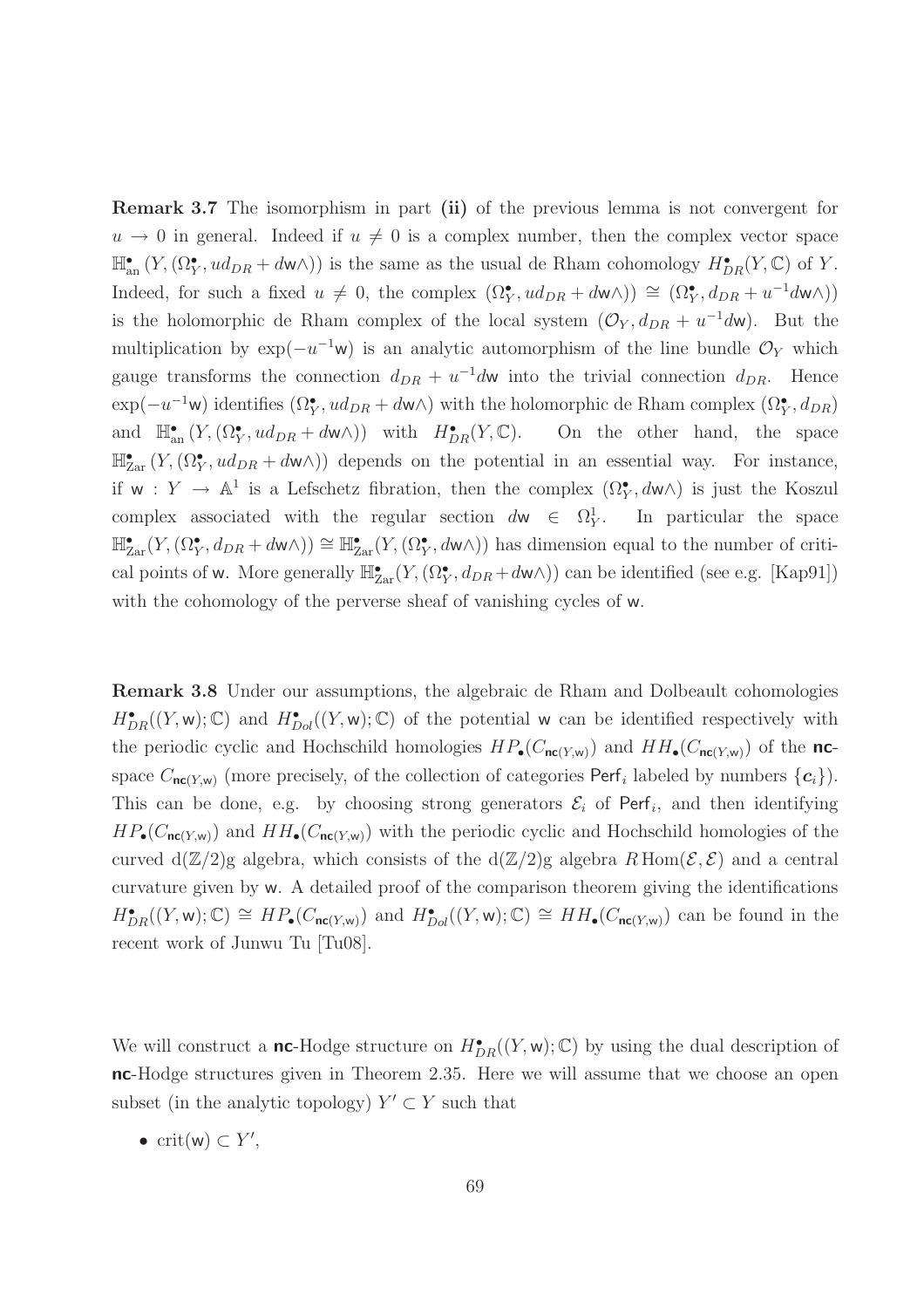- $w(Y')$  is an open disc in  $\mathbb{C},$
- the closure  $\overline{Y}'$  of  $Y'$  is a manifold with corners,
- the restriction of w to the part of the boundary of  $\overline{Y}'$  lying over  $w(Y')$  is a smooth fibration.

In the case when  $w$  is already proper one can choose  $Y'$  to be the pre-image under  $w$  of an open disc in  $\mathbb C$  containing all the critical values  $c_i$ .

Label the critical values of w:  $S = \{c_1, \ldots, c_n\}$ , and let  $c_0 \in w(Y') - S$ . Choose a system of paths  $\{a_i\}_{i=1}^n$  and discs  $D_i$  as in the proof of Theorem 2.35. Choose  $c_0$ -based loops  $\gamma_1, \ldots, \gamma_n$ , so that  $\gamma_i$  goes once around  $c_i$  in the counterclockwise direction, all  $\gamma_i$  intersect only at  $c_0$ , and each  $\gamma_i$  encloses the path  $a_i$  and the disc  $D_i$  (see Figure 4). Let  $\Gamma_i$  denote the closed region in  $\mathbb C$  enclosed by  $\gamma_i$ . Adjusting if necessary the choice of the  $\gamma_i$  we can ensure also the each  $\Gamma_i$  is convex. From now on we will always assume that this is the case.



Figure 4: A system of thickened loops for  $S \subset \mathbb{C}$ .

For  $i = 1, ..., n$  set  $Y_i := \mathsf{w}^{-1}(\Gamma_i) \cap Y'$  and consider the Q-vector spaces of relative cohomology

$$
U_i := H^{\bullet}(Y_i, Y_{c_0}; \mathbb{Q}),
$$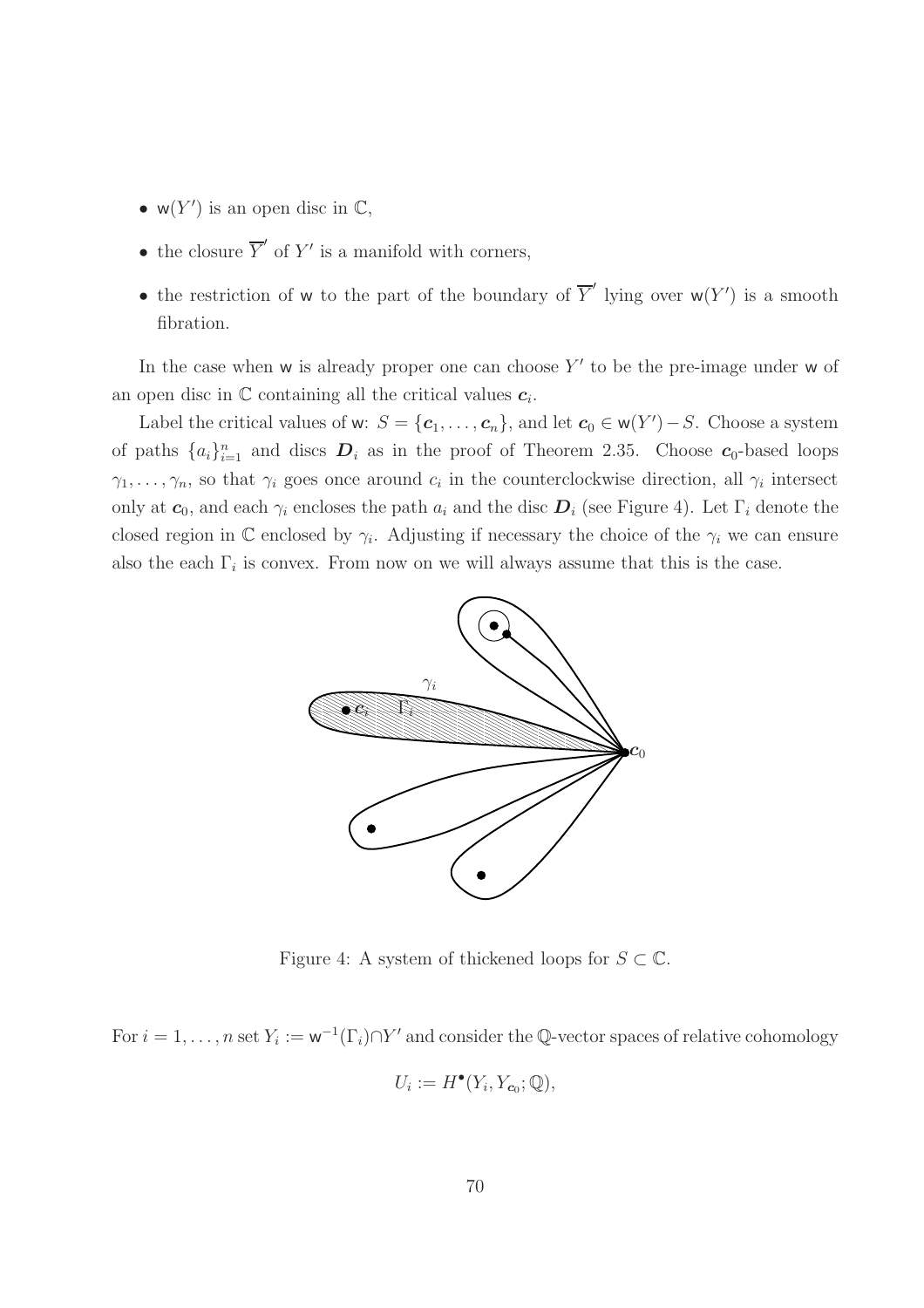and

$$
U := \bigoplus_{i=1}^{n} U_i
$$
  
=  $H^{\bullet}(\mathsf{w}^{-1}(\cup_{i=1}^{n}\Gamma_i), Y_{\mathbf{c}_0}; \mathbb{Q})$   
=  $H^{\bullet}(Y, Y_{\mathbf{c}_0}; \mathbb{Q}).$ 

Let  $T_i: U \to U$  be the monodromy along  $\gamma_i$ . By definition  $T_i$  satisfies

$$
(T_i - 1)_{|\oplus_{j \neq i} U_j} = 0
$$

and so we get operators  $T_{ji}$ :  $U_i \to U_j$ , such that  $T_{i|U_i} = \sum_{j=1}^n T_{ji}$ . By construction the operator  $T_{ii}$  is the monodromy along  $\gamma_i$  of the local system on  $\Gamma_i$  of local relative cohomology, i.e. the local system of Q-vector spaces whose fiber at  $c \in \Gamma_i$  is  $H^{\bullet}(Y_i, Y_c; \mathbb{Q})$ . Hence  $T_{ii}$  is an isomorphism, and so the data  $(S, {U_i}_{i=1}^n, {T_{ij}})$  are **nc**-Betti data of type **ncB(iii)**.

**Remark 3.9** (a) By Lemma 2.30 the data  $(S, {U_i}_{i=1}^n, {T_{ij}})$  are the same thing as a constructible sheaf  $\mathscr F$  of Q-vector spaces on  $\mathbb C$ , satisfying  $R\Gamma(\mathbb C,\mathscr F)=0$ . The sheaf  $\mathscr F$  can be described directly in terms of the geometry of  $(Y, w)$ : for a  $c \in \mathbb{C}$  the stalk  $\mathscr{F}_c$  of  $\mathscr{F}$  at  $c$ is the relative cohomology  $H^{\bullet}(Y, Y_c; \mathbb{Q})$ .

(b) The geometric construction of  $\mathscr F$  makes sense for every cohomology theory K. Indeed for every such K we can form a constructible sheaf of abelian groups  $\mathscr{G}$  whose stalk at  $c \in \mathbb{C}$ is  $K(Y, Y_c)$  and which again satisfies  $R\Gamma(\mathbb{C}, K\mathscr{F})=0$ . The vanishing of cohomology here is not obvious but can be proven as follows. Given a disk  $D \subset w(Y') \subset \mathbb{C}$  s.t.  $\partial D \cap S = \varnothing$ , and given any point  $c \in \partial D$  consider the abelian group  $A(D, c) := \mathsf{K}(\mathsf{w}^{-1}(D), Y_c)$ . The collection of abelian groups  $A(D, c)$  satisfies:

- $A(D, c)$  are locally constant under small perturbations of  $(D, c)$ , and
- for every decomposition  $(D, c) = (D_1, c) \cup (D_2, c)$  of D obtained by cutting D along a chord starting at c, we have  $A(D, c) = A(D_1, c) \oplus A(D_2, c)$ .

This immediately gives us an equivalent description of  $\mathscr{F}$  via data of type ncB(iii), which in turn yields the vanishing of cohomology of  $\mathscr{F}$ .

Next, in order to complete the data  $n \in B(iii)$  to a full-fledged nc-Hodge structure of exponential type, we need to construct: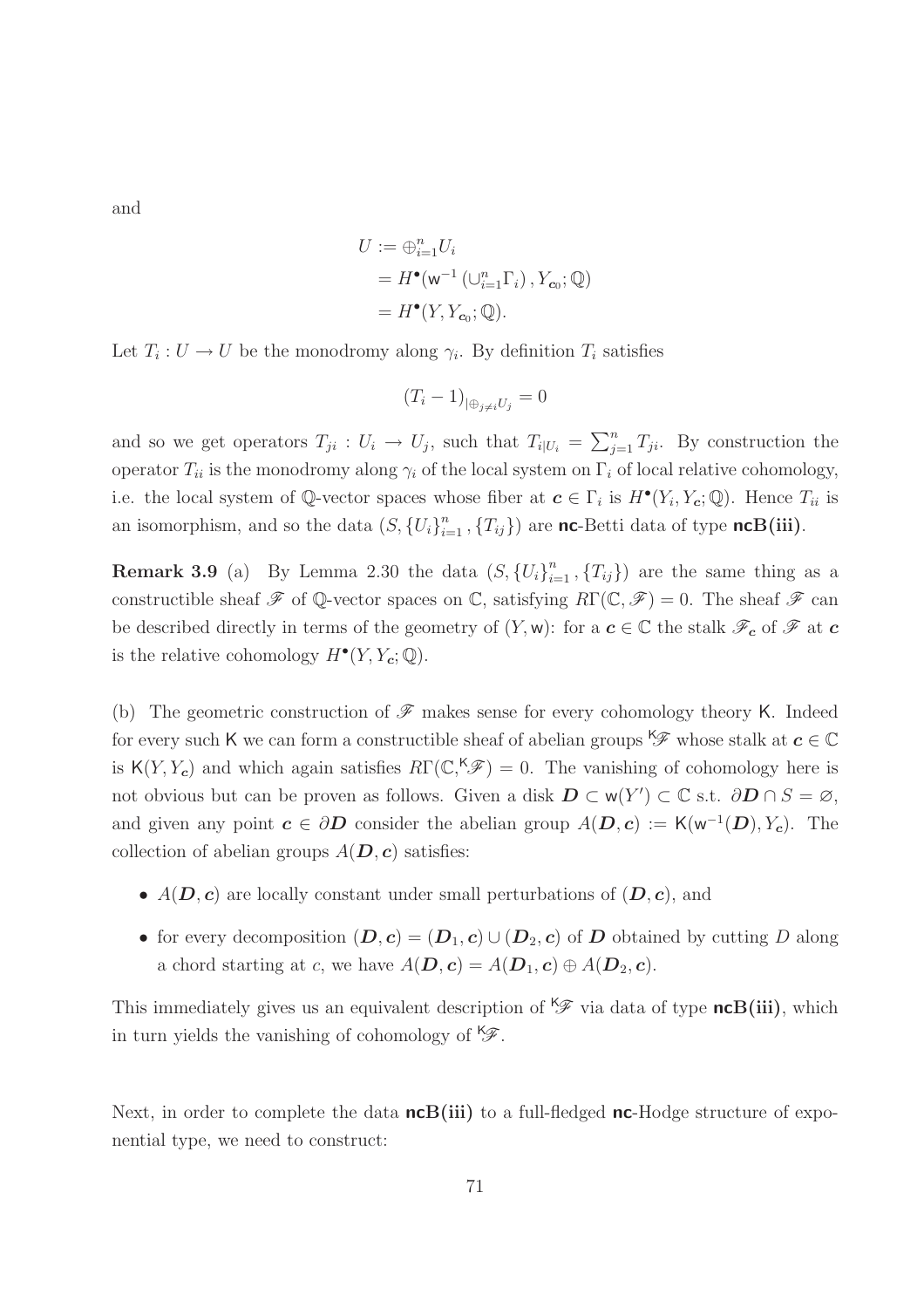- a collection  $\{(\mathcal{R}_i, \nabla_i)\}_{i=1}^m$  of holomorphic bundles  $\mathcal{R}_i$  over  $\mathbb{C}\{u\}$  equipped with meromorphic connections  $\nabla_i$  with at most second order pole and regular singularities, and
- for each  $i = 1, ..., m$ , an isomorphism  $f_i$  between the local system on  $S^1$  induced from  $(\mathscr{R}_i, \nabla_i)$  and the local system on  $\mathbf{S}^1$  corresponding to the vector space  $U_i \otimes \mathbb{C}$  and the monodromy operator  $T_{ii}$ .

As explained above the local system on the circle corresponding to the vector space  $U_i \otimes \mathbb{C}$ and the monodromy operator  $T_{ii}$  can be described geometrically as the sheaf of complex vector spaces on the loop  $\gamma_i$ , whose stalk at  $c \in \gamma_i$  is  $H^{\bullet}((Y_i, Y_c); \mathbb{C})$ . We will exploit this geometric picture to produce  $(\mathcal{R}_i, \nabla_i)$  and the isomorphism  $f_i$ . The most convenient way to define the  $\nabla_i$  is by using a Betti-to-de Rham cohomology isomorphism given by oscillating integrals.

Fix  $i \in \{1, \ldots, m\}$  and let  $Z := Y_i$ ,  $\Delta := \Gamma_i - c_i \subset \mathbb{C}$ ,  $f := w - c_i$ . By construction we have:

- Z is a  $C^{\infty}$ -manifold with boundary which is the closure of an open (in the classical topology) subset in the quasi projective complex manifold Y.
- $\Delta \subset \mathbb{C}$  is a closed disc containing zero.
- $f: Z \to \Delta$  is an analytic surjective map whose only critical value is zero and whose critical locus crit $(f) \subset Z$  is compact.

Consider now the  $\mathbb{Z}/2$ -graded  $\mathbb{C}[[u]]$ -module  $H^{\bullet}_{DR}((Z, \boldsymbol{f}); \mathbb{C})$  of de Rham cohomology of  $(Z, \boldsymbol{f})$ . By lemma 3.6 we know that  $H^{\bullet}_{DR}((Z, \boldsymbol{f}); \mathbb{C})$  is a free  $\mathbb{C}[[u]]$ -module which can be computed as the cohomology of the complex  $(A^{\bullet}(Z)[[u]], d_{\text{tot}})$ , where  $A^{\bullet}(Z)[[u]]$  are the global  $C^{\infty}$  complex valued differential forms on Z, and  $d_{\text{tot}} := \bar{\partial} + u\partial + d\mathbf{f}\wedge$ . The C[[u]]-module  $H_{DR}^{\bullet}((Z,\boldsymbol{f});\mathbb{C})$  carries a natural meromorphic connection  $\nabla$  differentiating in the *u*-direction and having a second order pole at  $u = 0$ . This connection is induced from a connection  $\nabla$ on the  $\mathbb{C}[[u]]$ -module  $\mathcal{A}^{\bullet}(Z)[[u]]$  which also has a second order pole and is defined by the formula

$$
\nabla_{u^2\frac{d}{du}} := u^2\frac{d}{du} - \boldsymbol{f} \cdot (\bullet) + u\mathbf{Gr} : \mathcal{A}^\bullet(Z)[[u]] \longrightarrow \mathcal{A}^\bullet(Z)[[u]],
$$

where

$$
\text{Gr}_{|\mathcal{A}^{p,q}(Z)[[u]]}:=\frac{q-p}{2}\cdot\text{id}_{\mathcal{A}^{p,q}(Z)[[u]]}
$$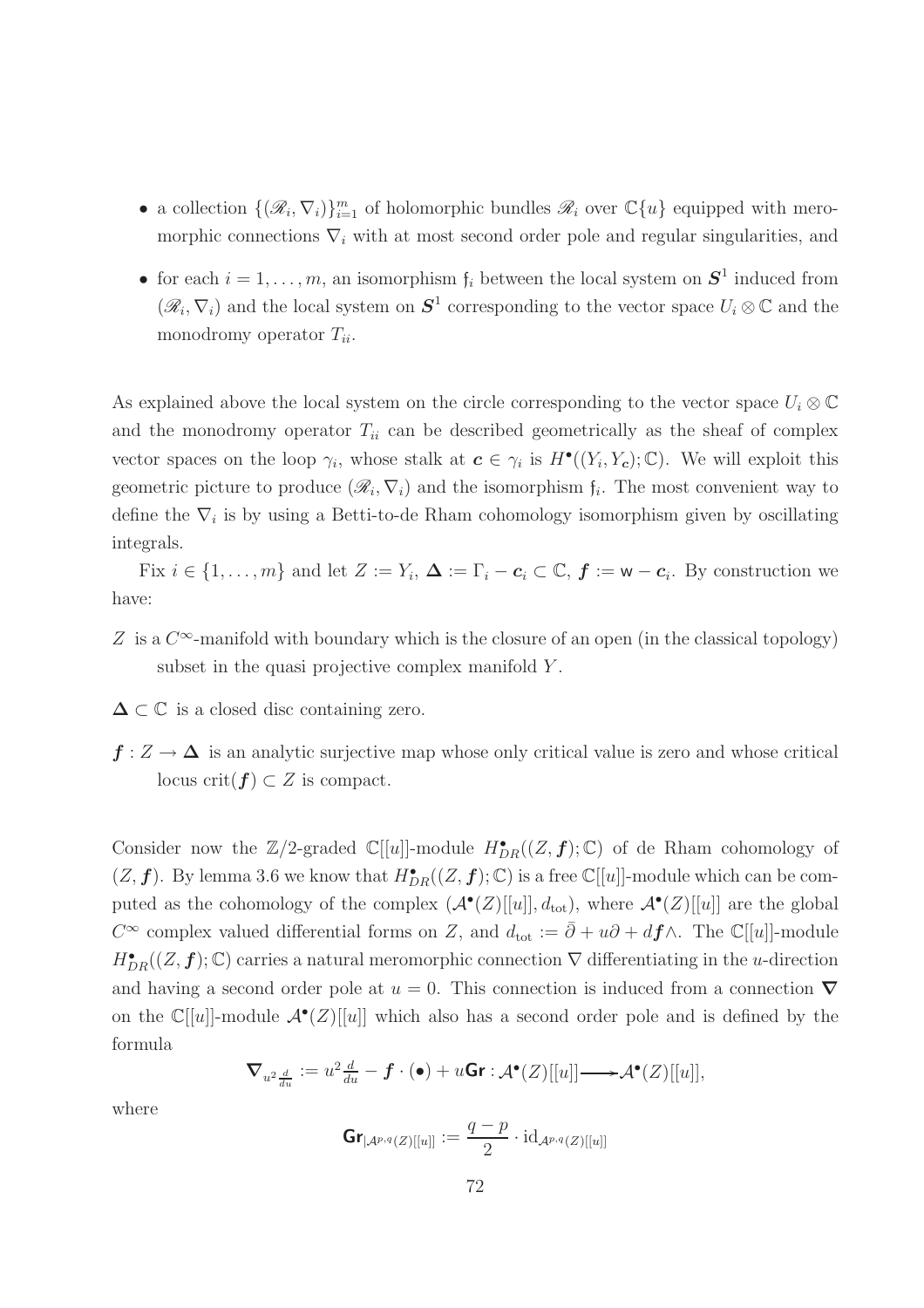is the grading operator coming from  $nc$ -geometry (compare with 2.1.7).

With this definition we have

**Lemma 3.10** The operator  $\nabla_{u^2\frac{d}{du}}$  satisfies:

- (a)  $\left[\nabla_{u^2}\frac{d}{du}, d_{\text{tot}}\right] = \frac{u}{2}$  $rac{u}{2} \cdot d_{\text{tot}}$ .
- (b)  $\nabla_{u^2\frac{d}{du}}$  preserves  $\ker(d_{\text{tot}})$  and  $\text{im}(d_{\text{tot}})$  and so induces a meromorphic connection  $\nabla$ with a second order pole on the  $\mathbb{C}[[u]]$ -module  $H^{\bullet}_{DR}((Z, \boldsymbol{f}); \mathbb{C})$ .

Proof. We compute

$$
\begin{aligned}\n\left[\nabla_{u^2 \frac{d}{du}}, d_{\text{tot}}\right] &= \left[u^2 \frac{d}{du} - f + u\mathbf{G}\mathbf{r}, \bar{\partial} + u\partial + d\mathbf{f}\wedge\right] \\
&= \left[u^2 \frac{d}{du}, u\partial\right] - \left[f, u\partial\right] + \left[u\mathbf{G}\mathbf{r}, \bar{\partial} + u\partial + d\mathbf{f}\wedge\right] \\
&= u^2 \partial + u d\mathbf{f} \wedge + \frac{u\bar{\partial}}{2} - \frac{ud\mathbf{f}\wedge}{2} - \frac{u^2 \partial}{2} \\
&= \frac{u}{2} \cdot d_{\text{tot}}.\n\end{aligned}
$$

Part (b) follows immediately from (a)

Suppose now that  $\alpha = \alpha_0 + \alpha_1 u + \alpha_2 u^2 + \cdots \in \mathcal{A}^\bullet(Z)[[u]], \alpha_i = \sum \alpha_i^{p,q}$  $i^{p,q}, \alpha_i^{p,q} \in \mathcal{A}^{p,q}(Z)$  is a  $d_{\text{tot}}$ -cocycle. Then the differential  $d + u^{-1}d\mathbf{f} \wedge = \bar{\partial} + \partial + u^{-1}d\mathbf{f} \wedge = u^{-1/2}u^{\mathsf{Gr}}d_{\text{tot}}u^{-\mathsf{Gr}}$  will kill the element

$$
u^{\mathbf{Gr}}\alpha := \sum_{\substack{i \geq 0 \\ 0 \leq p, q \leq \dim Z}} \alpha_i^{p,q} u^{i + \frac{q-p}{2}} \in \mathcal{A}^\bullet(Z)((u^{1/2})).
$$

Therefore the expression  $e^{\frac{t}{u}}u^{\mathsf{Gr}}\alpha$  satisfies formally

$$
d\left(e^{\frac{f}{u}}u^{\mathbf{Gr}}\alpha\right)=0,
$$

i.e. is d-closed. Moreover, the action of the operator  $\nabla_{u^2\frac{d}{du}}$  on  $\alpha$  translates to the action of  $u^2 \frac{d}{du}$  on the above expression modulo formally exact forms.

Consider now a closed connected arc  $\delta \subset \partial \Delta = \gamma_i$  and let  $\text{Sec}(\delta) \subset \Delta$  be the corresponding open sector (see Figure 5) with vertex at  $0 \in \Delta$ , and boundary made out of the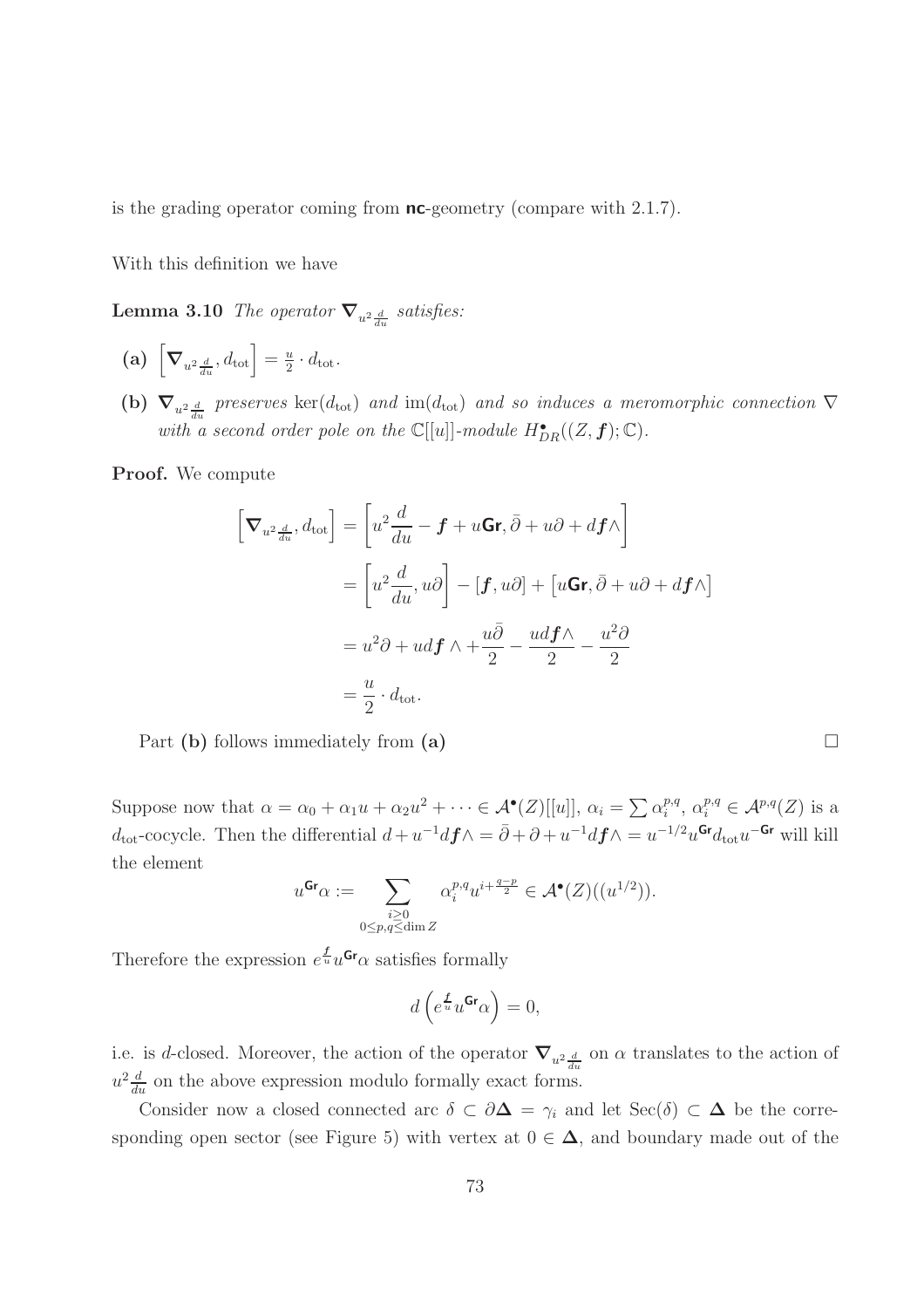arc  $\delta$  and the segments connecting 0 with the end points of  $\delta$ . Note that the convexity of  $\Delta$ assures that  $\operatorname{Sec}(\delta) \subset \Delta$ . Denote by  $\operatorname{Sec}(\delta)^{\vee} \subset \mathbb{C}$  the dual angle sector consisting of  $u \in \mathbb{C}$ such that  $\text{Re}(w/u) < 0$  for all  $w \in \text{Sec}(\delta)$ .



Figure 5: A sector in  $\Delta$ .

Clearly, for each class in the relative integral homology  $H_{\bullet}(Z, \mathbf{f}^{-1}(\delta); \mathbb{Z})$  we can choose a relative chain  $\mathfrak c$  representing it, so that  $\mathfrak c$  satisfies:

\n- $$
\bullet
$$
 **c** is piece-wise real analytic;
\n- $\bullet$   $f(\text{supp}(\mathfrak{c})) \subset \text{Sec}(\delta);$
\n- $\bullet$   $f(\text{supp}(\partial \mathfrak{c})) \subset \delta.$
\n

For every such relative chain  $\mathfrak c$  we now have:

**Lemma 3.11** For every  $d_{\text{tot}}$ -closed formal power series of forms  $\alpha \in \mathcal{A}_{Z}^{\bullet}(Z)[[u]]$  and every relative chain  $\mathfrak{c} \in C_{\bullet}(Z, \mathfrak{f}^{-1}(\delta); \mathbb{Z})$  satisfying  $(\dagger)$  the oscillating integral

$$
\int\limits_{\mathfrak{c}} e^{\frac{f}{u}} u^{\mathbf{Gr}} \alpha
$$

is well defined as an asymptotic series in  $u^{\mathbb{Q}}(\log u)^{\mathbb{N}}$  in the sector  $\text{Sec}(\delta)^{\vee}$ .

**Proof.** Let  $N \geq 0$  be a non-negative integer. Clearly the expression

$$
e^{\pmb{f}/u}u^{\text{Gr}}\left(\sum_{0\leq i\leq N}\alpha_{i}u^{i}\right)
$$

is a well defined analytic function on  $Z \times \text{Sec}(\delta)^{\vee}$ . Using the fact that  $(d+u^{-1}d\mathbf{f})w^{\mathbf{Gr}}\alpha = 0$ and the Malgrange-Sibuya theory of asymptotic sectorial solutions to analytic differential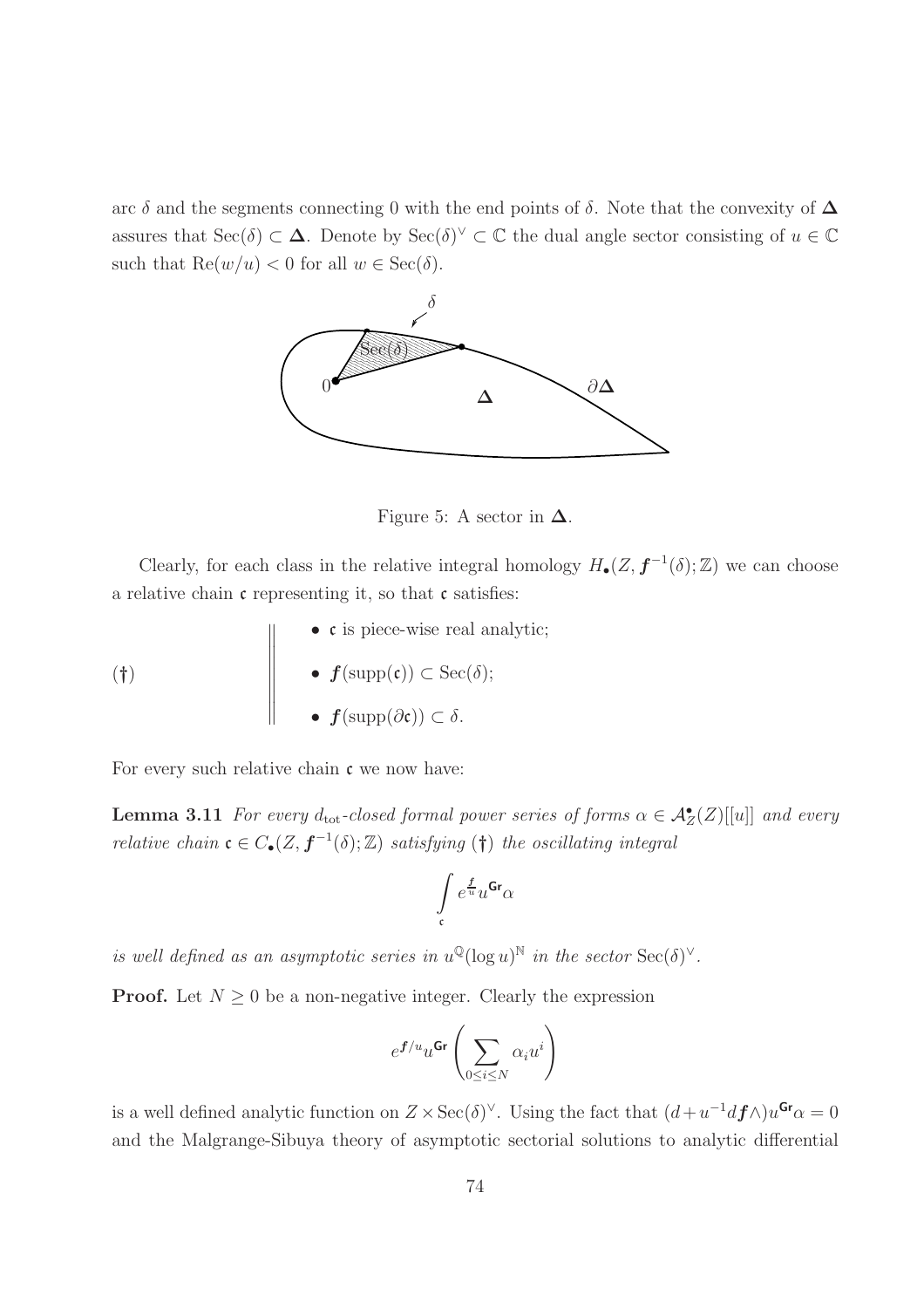equations, we get that

(3.2.1) 
$$
\int_{c} e^{f/u} u^{Gr} \left( \sum_{0 \le i \le N} \alpha_i u^i \right) \simeq \sum_{j \in \mathbb{Q}, k \in \mathbb{N}} c_{j,k} u^j (\log(u))^k
$$

is asymptotic to a series in  $u^{\mathbb{Q}}(\log u)^{\mathbb{N}}$  in which the logarithms enter with bounded powers. Thus the limit of (3.2.1) as  $N \to \infty$  is asymptotic to a series in  $u^{\mathbb{Q}}(\log u)^{\mathbb{N}}$  on  $\text{Sec}(\delta)^{\vee}$  $\Box$ 

The previous lemma shows that the  $\mathbb{C}[[u]]$ -module with connection  $(H^{\bullet}_{DR}((Z, \boldsymbol{f}); \mathbb{C}), \nabla)$  is formally isomorphic to a meromorphic local system of the form  $\mathcal{E}^{f/u}\otimes (\mathscr{R}_i, \nabla_i)$ , where  $\mathscr{R}_i$  is a free  $\mathbb{C}[[u]]$ -module, and  $\nabla_i$  has regular singularities. Furthermore the lemma shows that the oscillating integrals above identify the local system on  $\gamma_i$  given by  $(c \in \gamma_i) \mapsto H^{\bullet}((Y_i, Y_c), \mathbb{Q})$ with a rational structure on  $(\mathscr{R}_i \otimes_{\mathbb{C}[[u]]} \mathbb{C}((u)), \nabla_i)$ . In particular the data  $\{(\mathscr{R}_i, \nabla_i)\}_{i=1}^m$  and  $(S, \{U_i\}, \{T_{ij}\})$  constitute the regular type and gluing data (in the sense of Theorem 2.35) of a nc-Hodge structure of exponential type.

Usually if one tries to make a Landau-Ginzburg model with proper map w from non-proper examples above, one gets new parasitic critical points. Choosing an appropriate domain  $Y' \subset Y$  one can define the gluing data for the relevant critical points.

## 3.3 Mirror symmetry examples

Finally, in order to give a general idea of the mirror correspondence, we briefly discuss three examples of Landau-Ginzburg models mirror dual to symplectic manifolds of positive, vanishing, and negative anti-canonical class respectively.

• For  $X = \mathbb{CP}^n$  one of the possible mirror dual Landau-Ginzburg models is given by  $Y = (\mathbb{C}^\times)^n$  endowed with potential

$$
\mathsf{w}(z_1,\ldots,z_n)=z_1+\cdots+z_n+\frac{q}{z_1\ldots z_n}
$$

where  $q \in \mathbb{C}^\times$  is a parameter. In this model the map w is not proper. This can be repaired by compactifying the fibers of w to  $(n-1)$ -dimensional projective Calabi-Yau varieties. The compactification is not unique, it depends on combinatorial data, but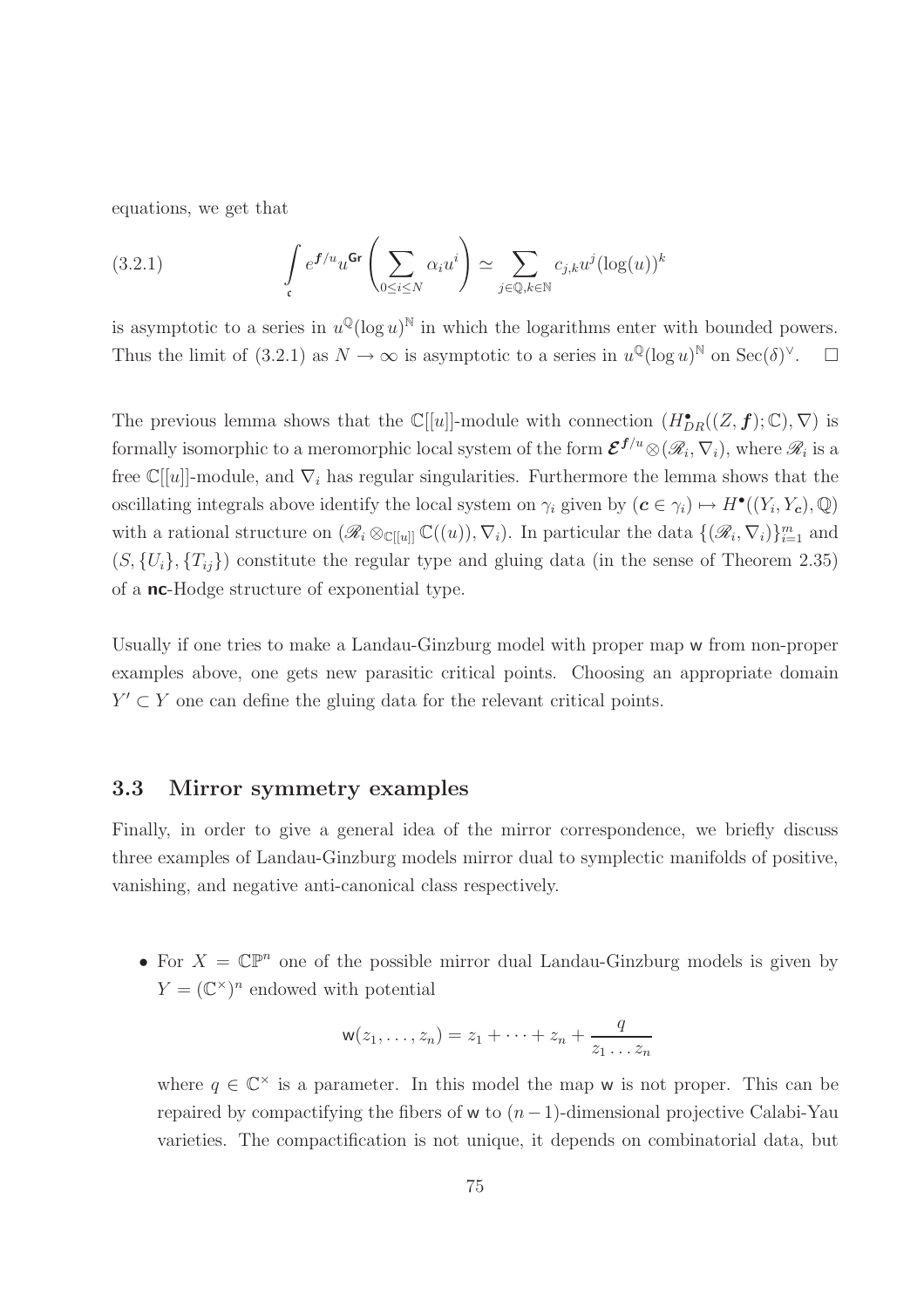the compactified space has the same critical points as  $Y$ . In general, for symplectic manifolds  $(X, \omega)$  with  $\omega$  representing the anticanonical class, one can combine equations for the connection in  $q$  and  $u$  directions and get a beautiful variation of Hodge structures with strong arithmetic properties as predicted by our considerations in section 3.1 (see also Golyshev's work [Gol01, Gol07]).

- For a smooth projective Calabi-Yau variety X one can take for Y the product  $(X^{\vee} \times$  $\mathbb{A}^{2N}$ , w) where  $X^{\vee}$  is a Calabi-Yau variety mirror dual to  $X, N \geq 1$  is arbitrary integer and w is the pullback from  $\mathbb{A}^{2N}$  of a non-degenerate quadratic form. In general, the complex dimension of the Landau-Ginzburg model is equal to half of the real dimension of X modulo 2.
- For X being a complex curve of genus  $q \geq 2$  (considered as a symplectic manifold), the first author proposed several years ago a mirror Landau-Ginzburg model  $(Y, w)$  which is a complex algebraic 3-dimensional manifold with non-vanishing algebraic volume element, such that locally (in the analytic topology) near each point the pair  $(Y, w)$  is isomorphic to

$$
\mathsf{w}: \mathbb{C}^3 \to \mathbb{C}, \qquad (x, y, z) \mapsto xyz
$$

The set of critical point of w is the union of 3g – 3 copies of  $\mathbb{CP}^1$  glued along points 0,  $\infty$ meeting 3 curves at a point. The graph obtained by contracting each copy of  $\mathbb{C}^{\times}$  to an edge is a connected 3-valent graph with  $g$  loops, representing a maximal degeneration point in the Deligne-Mumford moduli stack of stable genus g curves.

# 4 Generalized Tian-Todorov theorems and canonical coordinates

In this section we will examine more closely the other direction of the mirror symmetry correspondence, i.e. the situation in which symplectic Landau-Ginzburg models appear as mirrors of complex manifolds with a fixed anti-canonical section. In order to understand the Hodge theoretic implications of this process we first revisit a classical concept in the subject: the notion of canonical coordinates.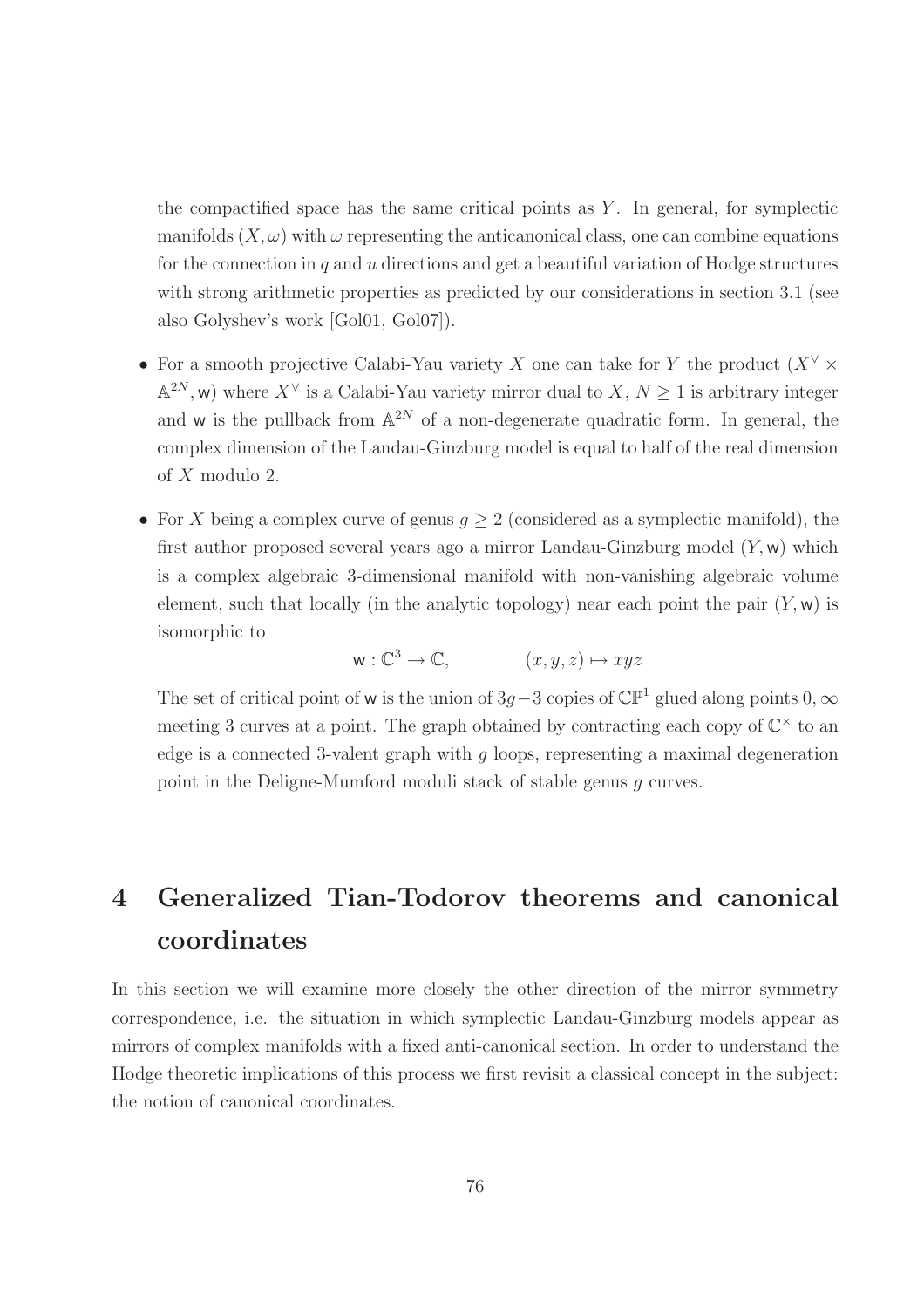## 4.1 Canonical coordinates for Calabi-Yau variations of nc-Hodge structures

## 4.1.1 Variations over supermanifolds

We begin with a reformulation of the definition of variations of **nc**-Hodge structures (Definition 2.7) to allow for bases that are supermanifolds:

**Definition 4.1** For a complex analytic supermanifold  $S$ , a **variation of nc-Hodge struc**tures over  $S$  (respectively a variation of nc-Hodge structures over  $S$  of exponential **type**) is a triple  $(H, \mathcal{E}_B, \text{iso})$ , where

- H is a holomorphic  $\mathbb{Z}/2$ -graded vector bundle on  $\mathbb{A}^1 \times S$  which is algebraic in the  $\mathbb{A}^1$ -direction;
- $\mathscr{E}_B$  is a local system of  $\mathbb{Z}/2$ -graded Q-vector spaces on  $(\mathbb{A}^1 \{0\}) \times S$ ;
- iso is an analytic isomorphism of holomorphic vector bundles

$$
\text{iso}: \mathscr{E}_B \otimes \mathcal{O}_{(\mathbb{A}^1 - \{0\}) \times S} \xrightarrow{\cong} H_{|(\mathbb{A}^1 - \{0\}) \times S};
$$

so that:

- $\Diamond$  the induced meromorphic connection  $\nabla$  on  $H_{|({\mathbb{A}}^1-\{0\})\times S}$  satisfies: locally on S, for every section  $\xi$  of  $T_S$ , the operators  $\nabla_{u^2 \frac{\partial}{\partial u}}$ ,  $\nabla_{u\xi}$  extend to operators on  $\mathbb{A}^1 \times S$ , and
- $\Diamond$  the triple  $(H, \mathscr{E}_B$ , iso) satisfies the (Q-structure axiom) and the (Opposedness axiom) (respectively  $(H, \nabla)$  is of exponential type and  $(H, \mathcal{E}_B$ , iso) satisfies the (Q-structure axiom)<sup>exp</sup> and the (Opposedness axiom)<sup>exp</sup>).

Remark 4.2 From now on we will suppress the Q-structure and the opposedness axioms since they will not play any special role in our analysis. At any given stage of the discussion they can be added without any harm or alteration to the arguments.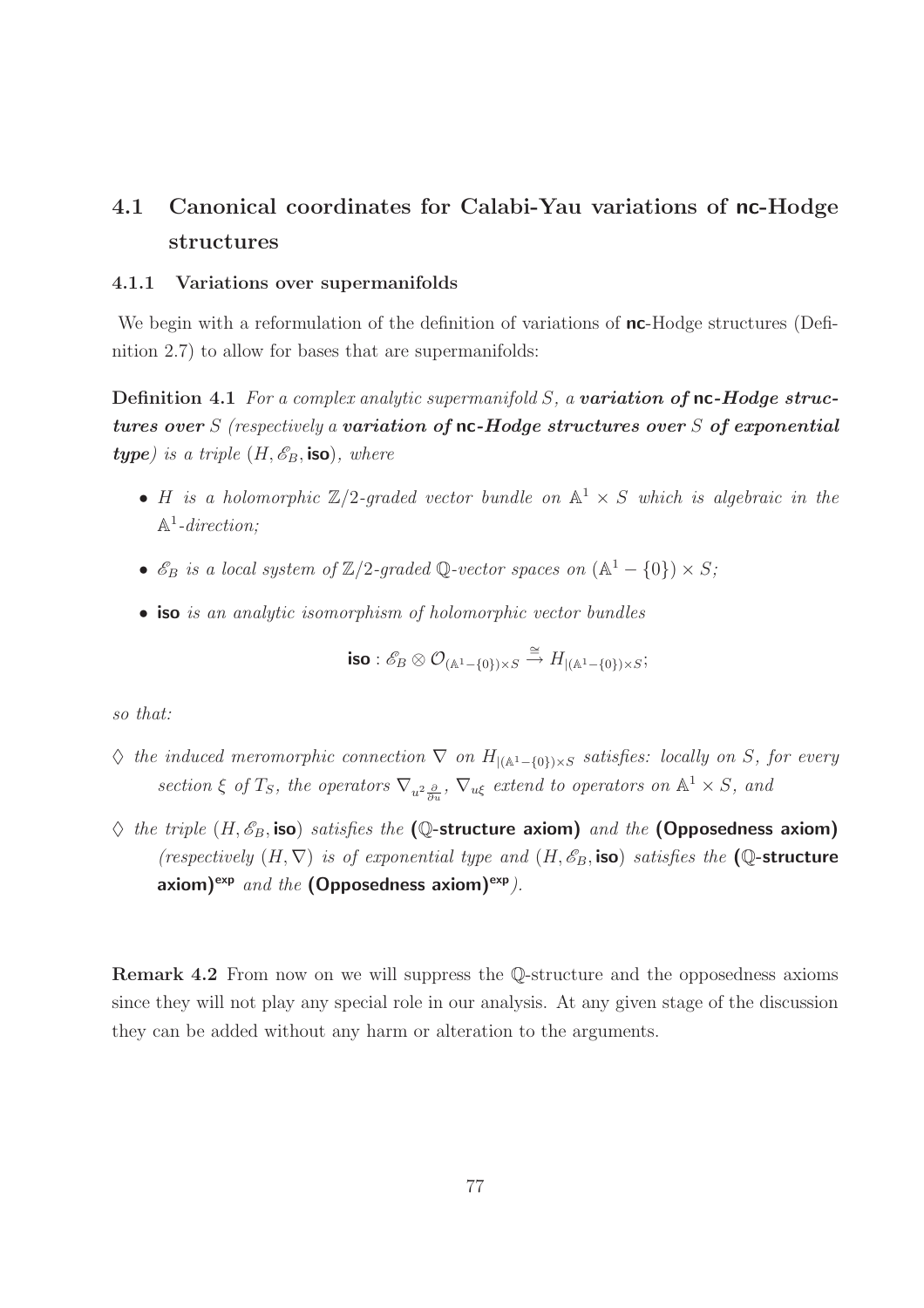#### 4.1.2 Calabi-Yau variations

Suppose now  $(H, \mathscr{E}_B, \text{iso})$  is a variation of nc-Hodge structures over a supermanifold S. For any point  $x \in S$  let  $H_{0,x}$  denote the fiber of H at  $(0, x) \in \mathbb{A}^1 \times S$ . We get a canonical map

$$
\mu_x: T_xS \to \text{End}(H_{0,x}),
$$

defined as follows: Extend the tangent vector  $v \in T_xS$  to some analytic vector field  $\xi$ defined in a neighborhood of x. Consider the holomorphic first order differential operator  $\nabla_{u\xi}: H \to H$ . By construction this operator has symbol  $(u\xi) \otimes id_H$ . In particular, the restriction of  $\nabla_{u\xi}$  to the slice  $\{0\} \times S \subset \mathbb{A}^1 \times S$  will have zero symbol, and so will be an O-linear endomorphism of  $H_{|\{0\}\times S}$ . We define  $\mu_x(v)$  to be the action of this O-linear map on the fiber  $H_{(0,x)}$ . It is straightforward to check that this action is independent of the extension  $\xi$  and depends on v only.

**Definition 4.3** Let S be a complex analytic supermanifold. We say that a variation  $(H, \mathscr{E}_B, \text{iso})$ of nc-Hodge structures on S is of **Calabi-Yau type at a point**  $x \in S$  if there exists an (even or odd) vector  $h \in H_{(0,x)}$ , so that the linear map

$$
T_xS \longrightarrow H_{(0,x)}
$$

$$
v \longmapsto (\mu_x(v))(h)
$$

is an isomorphism. Such a vector h will be called a generating vector for H at x.

It follows from the definition that if  $S$  is the base of a variation of  $nc$ -Hodge structures which is of Calabi-Yau type at a point  $x \in S$ , then the tangent space  $T_xS$  is a unital commutative associative algebra acting on  $H_{0,x}$  via the map  $\mu_x$  and such that  $H_{0,x}$  is a free module of rank one. The condition on a variation to have a Calabi-Yau type (even or odd) is an open condition on  $x \in S$ . Variations of nc-Hodge structures of Calabi-Yau type should arise naturally on the periodic cyclic homology of smooth and compact  $d(\mathbb{Z}/2)g$  categories which are Calabi-Yau in the sense of [KS06b]. The basic geometric example of a Calabi-Yau variation is an extension of the setup we discussed in section 3.1:

**Example 4.4** Let  $(X, \omega)$  be a compact symplectic manifold with dim<sub>R</sub>  $X = 2d$ . Conjecturally there exists a non-empty open subset  $S \subset H^{\bullet}(X, \mathbb{C})$  so that the big quantum product  $*_x$  is absolutely convergent for all  $x \in S$  (the product is given by a formula similar to one on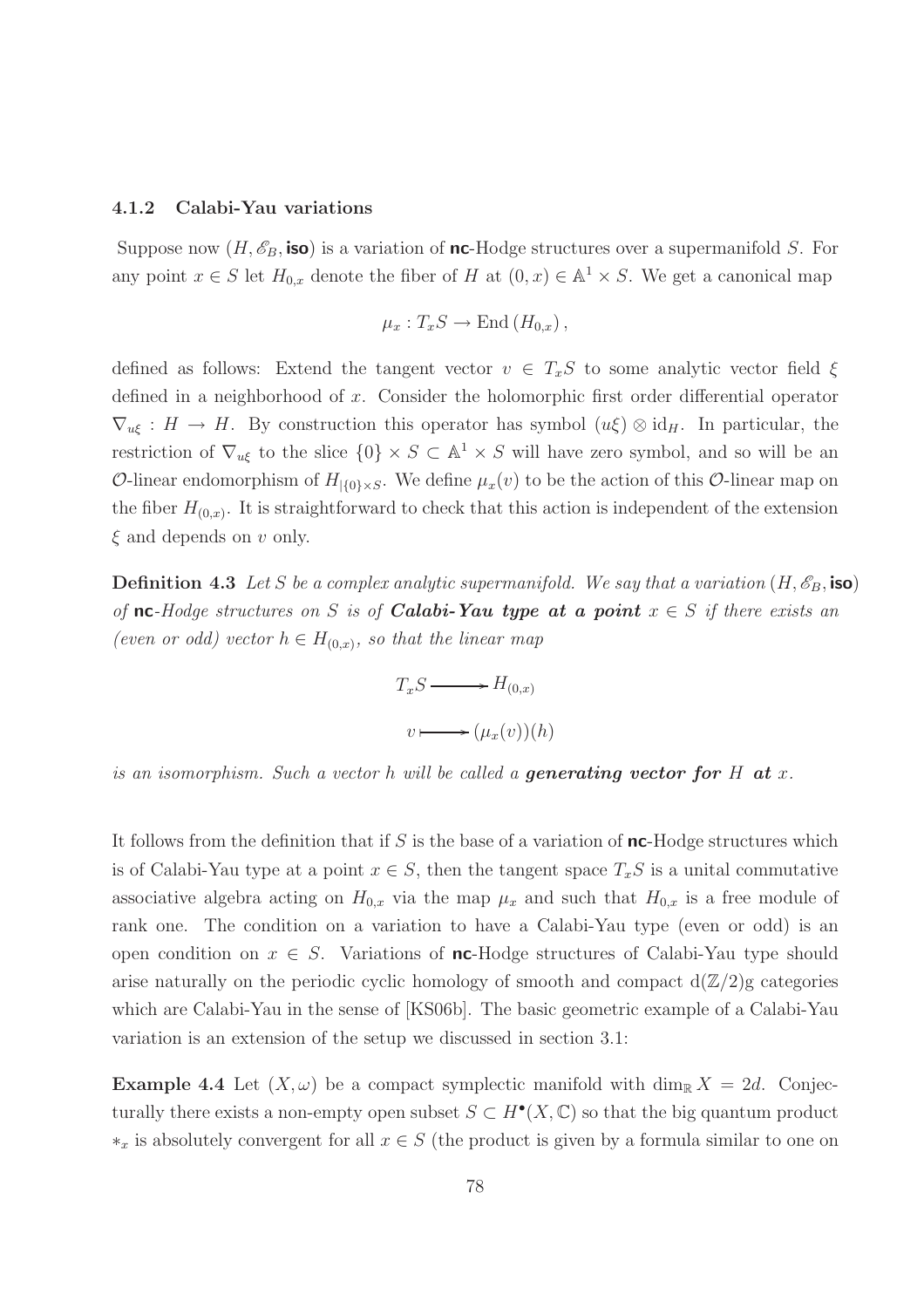page 109). The manifold S has a natural structure of a supermanifold being an open subset in the affine super space  $H^{\bullet}(X,\mathbb{C})$ . As in section 3.1 we define a variation of **nc**-Hodge structures  $(H, \mathscr{E}_B, \text{iso})$  on S by taking H to be the trivial vector bundle on  $\mathbb{A}^1 \times S$  with fiber  $H^{\bullet}(X,\mathbb{C})$ , and defining the connection  $\nabla$  on H by the formulas:

$$
\nabla_{\frac{\partial}{\partial u}} := \frac{\partial}{\partial u} + u^{-2} (\kappa_X *_{x} \bullet) + u^{-1} \mathbf{Gr},
$$
  

$$
\nabla_{\frac{\partial}{\partial t^{i}}} := \frac{\partial}{\partial t^{i}} - q^{-1} u^{-1} (t_i *_{x} \bullet),
$$

where the  $(t_i)$  form a basis on  $H^{\bullet}(X, \mathbb{C})$ , and  $(t^i)$  are the dual linear coordinates.

Clearly, if we restrict  $(H, \nabla)$  to  $S \cap H^2(X, \mathbb{C})$  we will get back the bundle with connection we defined in section 3.1. We now define the integral lattice  $\mathscr{E}_B$  and isomorphism iso on S as the ∇-horizontal extensions of the integral lattice and isomorphism we had defined on  $S \cap H^2(X, \mathbb{C})$ . Finally, in order to match the framework of **nc**-geometry, we should change the parity of the bundle H in the case  $d = 1 \text{ mod } 2$ .

## 4.1.3 Decorated Calabi-Yau variations

The variations of **nc**-Hodge structures of Calabi-Yau type need to be decorated by a few additional pieces of data before we can extract canonical coordinates from them. To motivate our choice of such data we first recall the Deligne-Malgrange classification of logarithmic holomorphic extension of regular connections.

Let S be a complex analytic supermanifold, let  $D$  be a one dimensional complex disc, and let  $\mathscr E$  be a complex local system on  $(D - \{pt\}) \times S$  and let  $(\mathscr E, \nabla)$  be the associated holomorphic bundle  $E := \mathscr{E} \otimes \mathcal{O}_{(D-\{\text{pt}\})\times S}$  on  $(D-\{\text{pt}\})\times S$  with the induced flat connection  $\nabla$ . Suppose E is a holomorphic bundle on  $\mathbf{D} \times S$  which extends E and on which  $\nabla$  has a logarithmic pole. The restriction  $\widetilde{E}_{\vert \{\text{pt}\}\times S}$  is a holomorphic bundle on S and  $\nabla$  induces: a holomorphic connection  $\widetilde{E} \nabla$  and an  $\mathcal{O}_S$ -linear residue endomorphism  $\text{Res}_{\widetilde{E}}(\nabla)$  on  $\widetilde{E}_{|\{\text{pt}\}\times S}$ . Furthermore the integrability of  $\nabla$  on  $(D - \{pt\}) \times S$  implies that  $\widetilde{E} \nabla$  is also integrable and that the endomorphism  $\text{Res}_{\widetilde{E}}(\nabla)$  is covariantly constant with respect to  $\widetilde{E}\nabla$  [Sab02, Section 0.14b].

Recall next that by Deligne's extension theorem (see e.g. [Del70, Chapter II.5] or [Sab02, Corollary II.2.21]) meromorphic bundles with connections with regular singularities always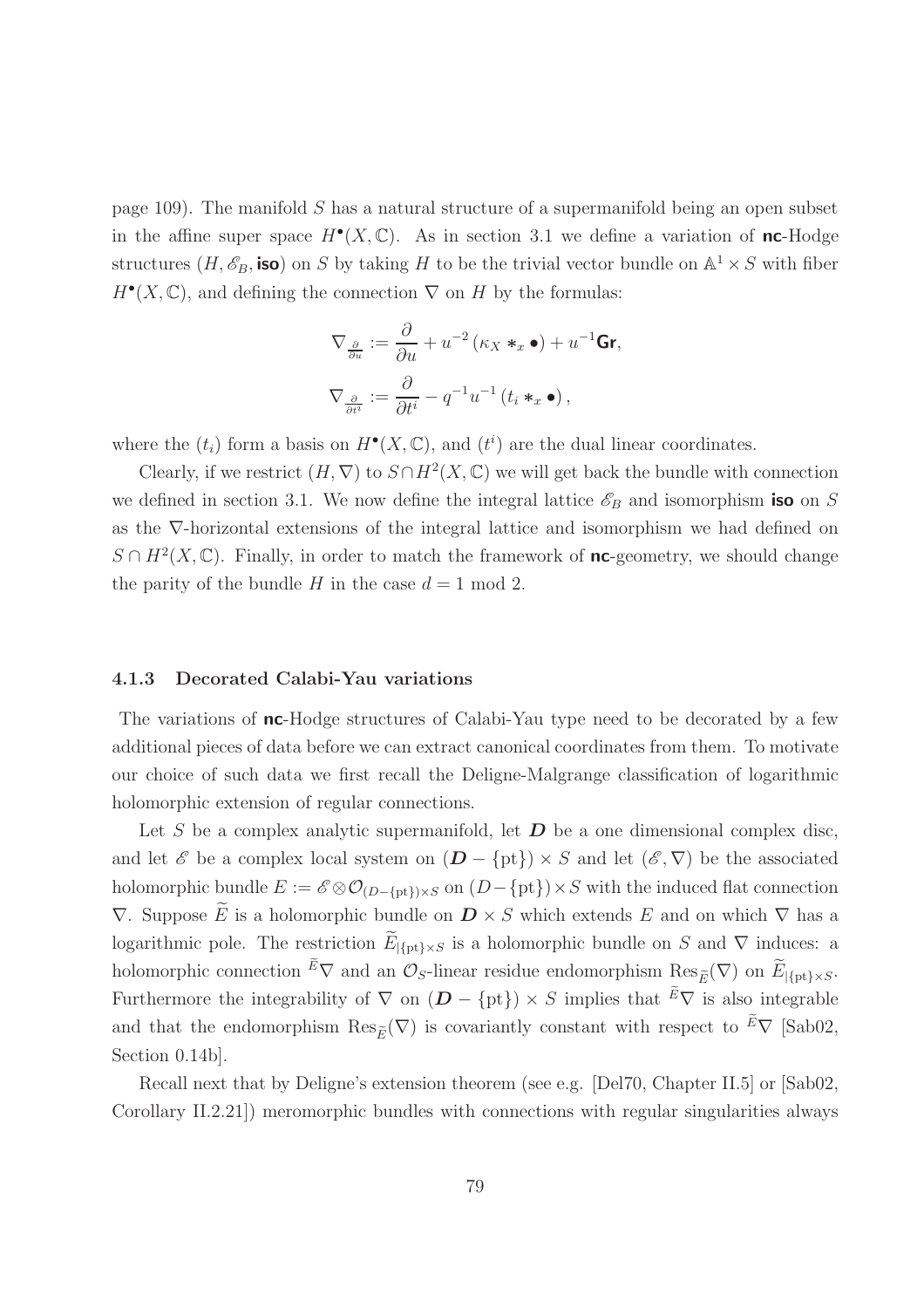admit functorial holomorphic extensions across the pole divisor. Deligne's extension procedure is not unique and depends on the choice of a set-theoretic section of the quotient map  $\mathbb{C} \to \mathbb{C}/\mathbb{Z}$ . We fix V to be the unique Deligne extension of E for which  $\nabla$  has a logarithmic pole at  $\{pt\} \times S$  and a residue with eigenvalues whose real parts are in the interval  $(-1, 0]$ . Now the classification theorem of Deligne-Malgrange [Sab02, Theorem III.1.1] asserts that there is a natural equivalence of categories

\n
$$
\begin{pmatrix}\n \text{Holomorphic extensions of} \\
 E \text{ to } \mathbf{D} \times S \text{ for which } \nabla \\
 \text{has a logarithmic singularity} \\
 \text{along } \{ \text{pt} \} \times S\n \end{pmatrix}\n \longleftrightarrow\n \begin{pmatrix}\n \text{Decreasing filtrations of } \mathcal{E} \\
 \text{by } \mathbb{C}\text{-local subsystems on} \\
 ( \mathbf{D} - \{ \text{pt} \}) \times S\n \end{pmatrix}.
$$
\n

The equivalence depends on the chosen Deligne extension and is explicitly given as follows. Let t be a complex coordinate on D which vanishes at pt  $\in D$ . Consider the restriction  $V/tV$  of V to  $\{pt\} \times S$ . This is a holomorphic bundle on S equipped as above with the holomorphic connection  $\mathcal{V}\nabla$  and the covariantly constant residue endomorphism Res<sub> $\mathcal{V}(\nabla)$ </sub>. Suppose now that  $\widetilde{E}$  is another holomorphic bundle on  $\mathbf{D} \times S$  which extends E and on which  $\nabla$  has a logarithmic pole. For any  $k \in \mathbb{Z}$  we define a subbundle  $(\mathcal{V}/t\mathcal{V})^k \subset \mathcal{V}/t\mathcal{V}$  by setting

$$
\left(\mathcal{V}/t\mathcal{V}\right)^k := \frac{\mathcal{V} \cap t^k \widetilde{E}}{t\mathcal{V} \cap t^k \widetilde{E}}
$$

where  $V$  and  $\widetilde{E}$  are viewed as subsheaves in the meromorphic bundle E.

By construction the sub-bundles  $(\mathcal{V}/t\mathcal{V})^k$  are preserved both by  $\mathcal{V}\nabla$  and by the residue endomorphism  $\text{Res}_{\mathcal{V}}(\nabla)$  and so give rise to  $\nabla$ -covariantly constant meromorphic subbundles of E, or equivalently to  $\mathbb{C}$ -local subsystems of  $\mathscr{E}$ .

Alternatively we can use a more intrinsic description of holomorphic extensions of  $(\mathscr{E}, \nabla)$ which is beter adapted to our examples and in particular to Example 4.8. Namely, instead of relying on the Deligne extension and the induced filtration we can use decreasing filtrations  $\mathscr{E}_{\leq \lambda}$  of  $\mathscr{E}$  labeled by real numbers  $\lambda \in \mathbb{R}$  and such that on the associated graded pieces the monodromy on  $\mathbf{D} - \{\text{pt}\}\$  has eigenvalues in  $\mathbb{R}_+ \times \exp(2\pi i \lambda)$ .

We can now introduce the additional data that one needs for the canonical coordinates

**Definition 4.5** Let S be a complex supermanifold and let  $(H, \mathscr{E}_B$ , iso) be a variation of nc-Hodge structures of Calabi-Yau type on S. A **decoration** on  $(H, \mathscr{E}_B$ , iso) is a pair  $(H, \psi)$ where: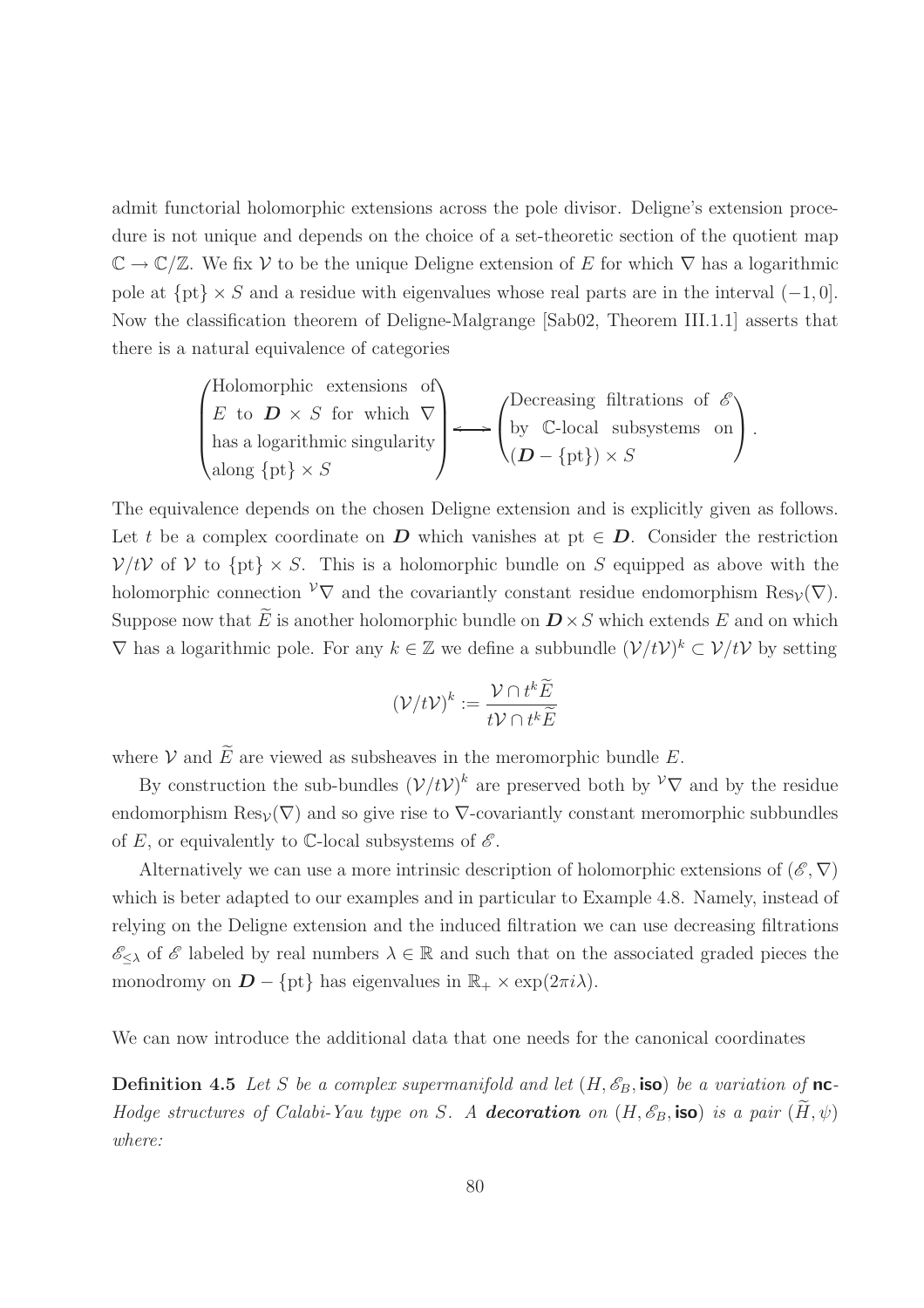- H is an extension of H to  $(\mathbb{Z}/2)$ -graded vector bundle on  $\mathbb{P}^1 \times S$  so that  $\nabla$  has a regular singularity at  $\{\infty\} \times S$ .
- $\psi$  is a  $^{\widetilde{H}}\nabla$ -covariantly constant section of  $\widetilde{H}_{\{\infty\}\times S}$ .

A decoration is called **rational** iff the R-filtration on the local system  $\mathscr{E}_B \otimes \mathbb{C}$  is compatible with the rational structure, and if the vector  $\psi(x) \in \widetilde{H}_{\{\infty\}\times\{x\}} = \text{gr}(\mathscr{E}_B \otimes \mathbb{C})_x$  is rational, i.e. if  $\psi(x) \in \mathrm{gr}(\mathscr{E}_B)_x$ .

The previous discussion applied to the local system  $\mathscr{E}_B \otimes \mathbb{C}$ , the disc  $\mathbf{D} = \{ |u| > 1 \} \cup$  ${\infty}$  and the point pt =  $\infty$  shows that the data of a decoration are equivalent to the data  $(\mathscr{E}_B \otimes \mathbb{C})_{\leq \bullet}, \psi$ , where  $(\mathscr{E}_B \otimes \mathbb{C})_{\leq \bullet}$  is a decreasing filtration of  $\mathscr{E}_B \otimes \mathbb{C}$  (labeled by real numbers) and  $\psi$  is a covariantly constant section (along S) of the corresponding logarithmic holomorphic extension of H. We will freely go back and forth between these two points of view.

Any decorated variation  $(H, \mathscr{E}, \text{iso}; \widetilde{H}, \psi)$  of nc-Hodge structures of Calabi-Yau type gives rise to a natural open domain  $U \subset S$  defined by

$$
U:=\left\{x\in S\;\left|\begin{array}{ll}\widetilde{H}_{\mathbb{P}^1\times\{x\}}&\text{is holomorphically trivial and if}\\s\in\Gamma\left(\mathbb{P}^1\times\{x\}\right)\text{ is such that }s_x(\infty)=\psi(\infty,x),\\ \text{then }s_x(0)\text{ is a generating vector for }(H,\mathscr{E},\text{iso}).\end{array}\right\}
$$

Furthermore for every  $x \in U$  we get a natural map  $\text{can}_x : T_xS \to \widetilde{H}_{\infty,x}$  defined as the composition

$$
T_x S \underbrace{\xrightarrow{\mu_x(\bullet)(s_x(0))} H_{0,x} \xrightarrow{\text{ev}_{(0,x)}^{-1}} \Gamma\left(\widetilde{H}_{|\mathbb{P}^1 \times \{x\}}\right) \xrightarrow{\text{ev}_{(\infty,x)}} \widetilde{H}_{\infty,x}}_{\text{can}_x}.
$$

where  $ev_{(t,x)} : \Gamma\left(\mathbb{P}^1, \widetilde{H}_{|\mathbb{P}^1 \times \{x\}}\right) \to \widetilde{H}_{t,x}$  denotes the natural evaluation of sections, which is invertible by the triviality assumption on  $H_{|\mathbb{P}^1 \times \{x\}}$ .

The pullback of the flat connection  $\tilde{H}\nabla$  by the map can induces a flat connection on  $TS_{|U}$ . The canonical coordinates on S come from the following easy claim whose proof we omit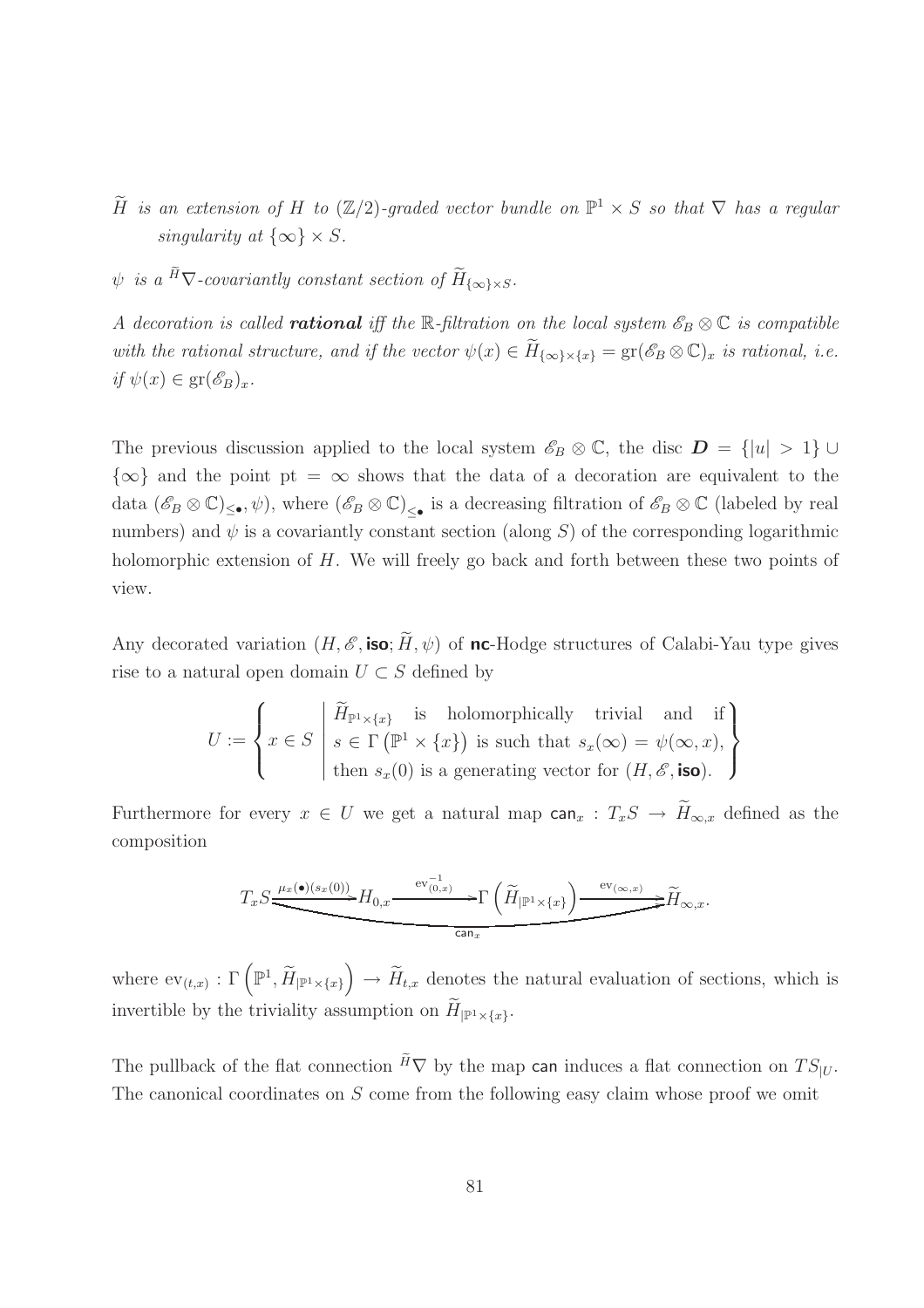**Claim 4.6** The flat connection  $\text{can}^*\left(\tilde{H}\nabla\right)$  on  $TS_{|U}$  is torsion free and so gives rise to a natural affine structure and affine coordinates on U. If the decoration is rational then the tangent bundle  $TS_{\text{U}}$  carries a natural rational structure.

**Remark 4.7** (i) The canonical coordinates on  $U$  corresponding to a decorated **nc**-variation of Hodge structures are only affine coordinates and are defined only up to a translation.

(ii) For any  $u \in \mathbb{A}^1 - \{0\}$  we can introduce another affine structure which is a **vector** structure. In fact, we get an analytic isomorphism between U and a domain in  $H_{u,\bullet}$  =  $(\mathscr{E}_B)_{u,\bullet}\otimes\mathbb{C}$ :

$$
x \in U \mapsto \text{ev}_{(u,x)} \, \text{ev}_{(\infty,x)}^{-1}(\psi(x)) \in H_{(u,x)}.
$$

One can use this to show that the local Torelli theorem holds for decorated Calabi-Yau variations of **nc**-Hodge structures.

Example 4.8 The setup of Example 4.4 gives not only a variation of nc-Hodge structures but in fact gives a rationally decorated nc-Hodge structure of Calabi-Yau type. Indeed by definition the fibers of H are identified with  $\Pi^d H^{\bullet}(X, \mathbb{C})$ . The monodromy of the connection around  $\infty \in \mathbb{P}^1$  is the operator acting by  $(-1)^{i+d} \exp(\kappa_X \wedge \bullet)$  on  $H^i(X, \mathbb{C})$ . Consider the monodromy invariant filtration on  $H^{\bullet}(X, \mathbb{C})$  whose step in degree  $\frac{d-i}{2}$  is  $H^{\geq i}(X, \mathbb{C})$ . Let  $\widetilde{H}$ be the corresponding logarithmic extension of H and let  $\psi$  be the section of  $\widetilde{H}$  corresponding to the image of  $1 \in H^0(X, \mathbb{C}) \subset H^{\bullet}(X, \mathbb{C})$ . The bundle  $\widetilde{H}_{\{\infty\}\times S}$  is trivialized and  $\nabla_{\frac{\partial}{\partial t^i}} = \frac{\partial}{\partial t^i}$ ∂t<sup>i</sup> in this trivialization. This gives the desired decoration  $(H, \psi)$  and the associated canonical coordinates are the standard canonical coordinates in Gromov-Witten theory.

#### 4.1.4 Generalized decorations

The notion of a decorated Calabi-Yau variation of **nc**-Hodge structures can be generalized in various ways. For instance, instead of specifying a covariantly constant filtration on H giving the extension  $H$  we can start with any holomorphic bundle  $H'$  defined on  $\{u \in \mathbb{P}^1 | |u| \ge R\}$ ,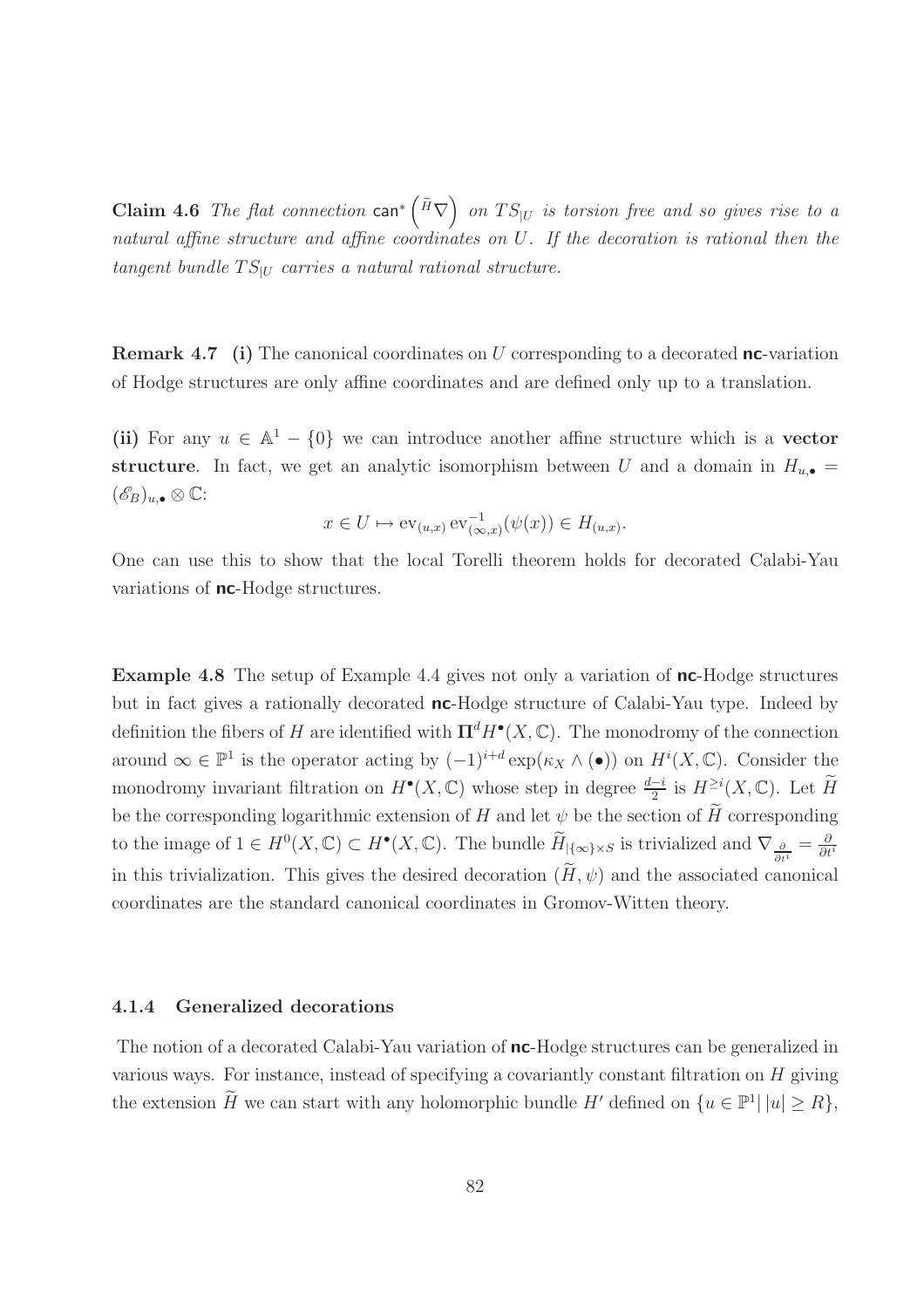and an identification of  $C^{\infty}$ -bundles

$$
p_1^* \left( H'_{|\{|u|=R\}} \right) \cong (\mathscr{E}_B \otimes \mathbb{C})_{\{|u|=R\} \times S},
$$

where  $p_1 : \{|u| = R\} \times S \to \{|u| = R\}$  is the projection on the first factor.

Furthermore (locally in S) the holomorphic bundle  $p_1^* H'$  on  $\{u \in \mathbb{P}^1 | |u| \ge R\} \times S$  carries a flat connection defined along  $S$  only. We can use the above identification to glue this together with H along  $\{|u| = R\} \times S$  to get a bundle H on  $\mathbb{P}^1 \times S$  equipped with a flat connection  $\nabla_{/S}$  along S. This generalizes the first part of the decoration. For the second part we will take a  $\nabla_{/S}$ -covariantly constant section  $\psi$  of  $\widetilde{H}_{|\{\infty\}\times S}$ . Now the same definition of the set  $U$  and the canonical map can make sense in this context. The resulting connection on  $TS_{|U}$  is again torsion free.

## 4.1.5 Formal variations of Calabi-Yau type

The notion of a Calabi-Yau variation extends readily to the formal context. Suppose  $S =$ Spf  $\mathbb{C}[[x_1,\ldots,x_N,\xi_1,\ldots,\xi_M]]$  be a formal algebraic supermanifold, where  $x_i$  are even and  $\xi_i$ are odd formal variables. The de Rham part of formal variation of nc-Hodge structures on S is a pair  $(H, \nabla)$  where H is a  $(\mathbb{Z}/2)$ -graded algebraic vector bundle over  $\mathbb{D} \times S$ , where  $\mathbb{D}$ is the one dimensional formal disc  $\mathbb{D} := \text{Spf}(\mathbb{C}[[u]])$ . Here  $\nabla$  is a meromorphic connection on H such that  $\nabla_{u^2\frac{\partial}{\partial u}}, \nabla_{u\frac{\partial}{\partial x_i}}, \nabla_{u\frac{\partial}{\partial \xi_j}}$  are regular differential operators on H.

We say that such a pair  $(H, \nabla)$  has the Calabi-Yau property if we can find a vector  $h \in H_{0,0}$ , so that the natural linear map  $T_0S \to H_{0,0}$ ,  $v \mapsto \mu_0(v)(h)$  is an isomorphism.

Finally a decoration of a formal Calabi-Yau de Rham data  $(H, \nabla)$  is a pair  $(e, h)$ , where e is a trivialization  $e: H_{\mathbb{D}\times\{0\}} \to H_{0,0} \otimes \mathcal{O}_{\mathbb{D}\times\{0\}}$ , and  $h \in H_{0,0}$  is a generating vector for the Calabi-Yau property.

Again a decorated de Rham data of Calabi-Yau type gives an affine structure and canonical formal coordinates on S.

## 4.2 Algebraic framework: dg Batalin-Vilkovisky algebras

In this section we discuss the aspects of algebraic deformation theory relevant to the study of  $nc$ -Hodge structures. We will work over  $\mathbb C$  but all algebraic considerations in this section make sense over any field of characteristic zero.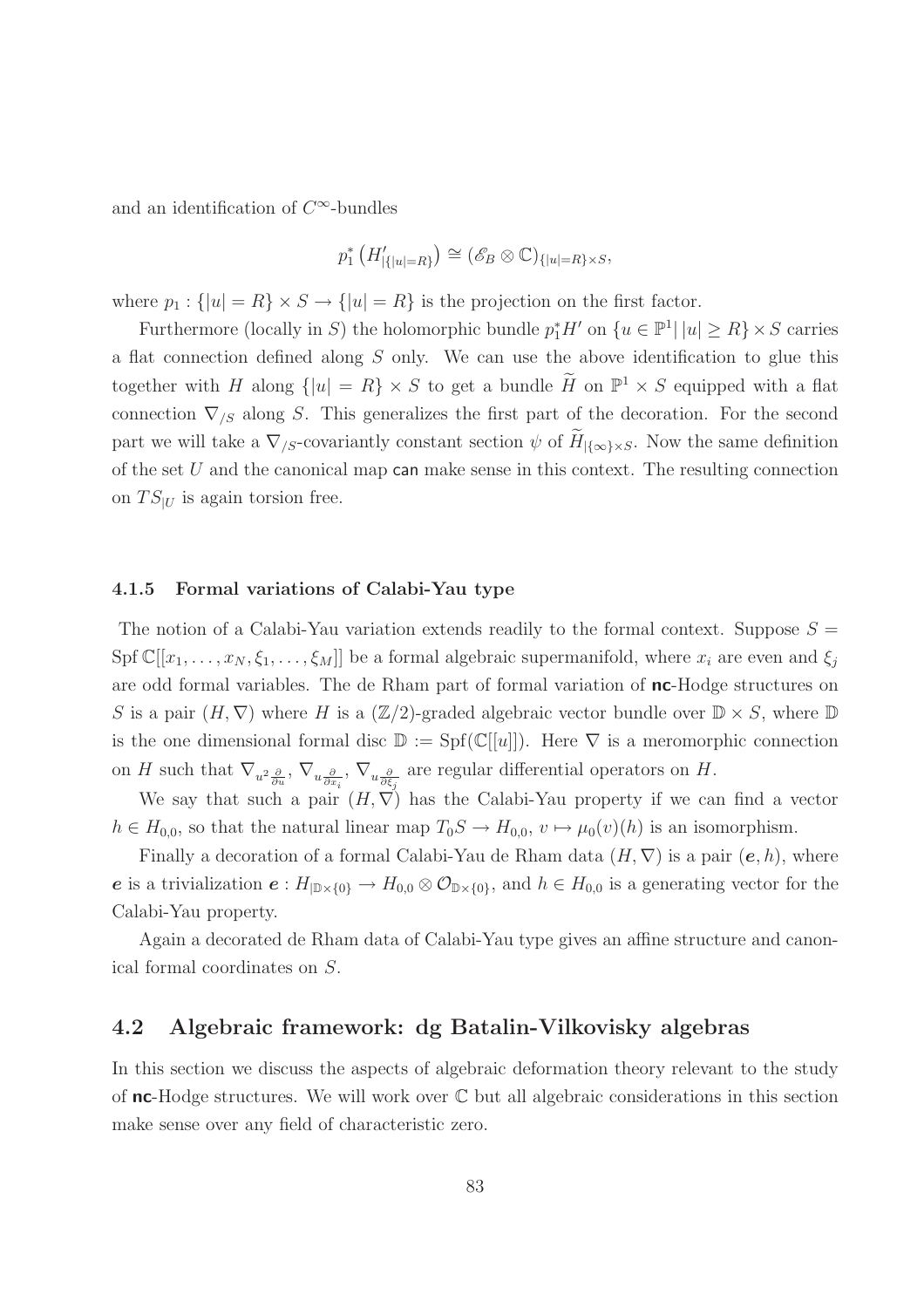## 4.2.1 Preliminaries on  $L_{\infty}$  algebras

Our main objects of interest here will be differential  $\mathbb{Z}/2$ -graded algebras over  $\mathbb C$  or more generally  $\mathbb{Z}/2$ -graded  $L_{\infty}$ -algebras over  $\mathbb{C}$ . We begin with a definition:

**Definition 4.9** A complex differential  $\mathbb{Z}/2$ -graded Lie algebra g (or a  $\mathbb{Z}/2$ -graded L<sub>∞</sub>-algebra) is called **homotopy abelian** if it is  $L_{\infty}$  quasi-isomorphic to an abelian  $d(\mathbb{Z}/2)g$  Lie algebra.

Remark 4.10 Homotopy abelian differential Z/2-graded Lie algebras can be characterized in a variety of ways. In particular we have the following statements that follow readily from the definition:

- A differential  $\mathbb{Z}/2$ -graded Lie algebra g is homotopy abelian if and only if all the higher operations  $m_n$  vanish on its  $L_\infty$  minimal model  $\mathfrak{g}^{\min} = H^{\bullet}(\mathfrak{g}, d_{\mathfrak{g}})$ , i.e.  $m_n = 0$  for  $n \ge 1$ .
- A differential  $\mathbb{Z}/2$ -graded Lie algebra g is homotopy abelian if and only if there exist  $d(\mathbb{Z}/2)$ g Lie algebras  $\mathfrak{g}_1$  and  $\mathfrak{g}_2$ , and morphisms of  $d(\mathbb{Z}/2)$ g Lie algebras:



so that  $\mathfrak{g}_2$  is an abelian  $d(\mathbb{Z}/2)g$  Lie algebra, and the morphisms  $\mathfrak{g}_1 \to \mathfrak{g}$  and  $\mathfrak{g}_1 \to \mathfrak{g}_2$ are quasi-isomorphisms.

• A differential  $\mathbb{Z}/2$ -graded Lie algebra  $\mathfrak g$  is homotopy abelian if and only if the Lie algebra cohomology algebra  $H^{\bullet}(\mathfrak{g}, \mathbb{C})$  is free, i.e. is isomorphic to the algebra of formal power series on some (possibly infinitely many) supervariables. Here the Lie algebra cohomology is defined as

$$
H^{\bullet}(\mathfrak{g}, \mathbb{C}) := H^{\bullet}\left(\prod_{n \geq 0} \mathrm{Hom}_{(\mathbb{C}-\mathsf{Vect})}(\mathrm{Sym}^n \, \Pi \mathfrak{g}, \mathbb{C})^{\bullet}, d\right)
$$

where d is the cochain Cartan-Eilenberg differential.

After the prioneering work of Deligne and Drinfeld in the 80's, it is by now a common wisdom (see e.g. [Man99a, Chapter III.9]) that dg Lie algebras give rise to solutions of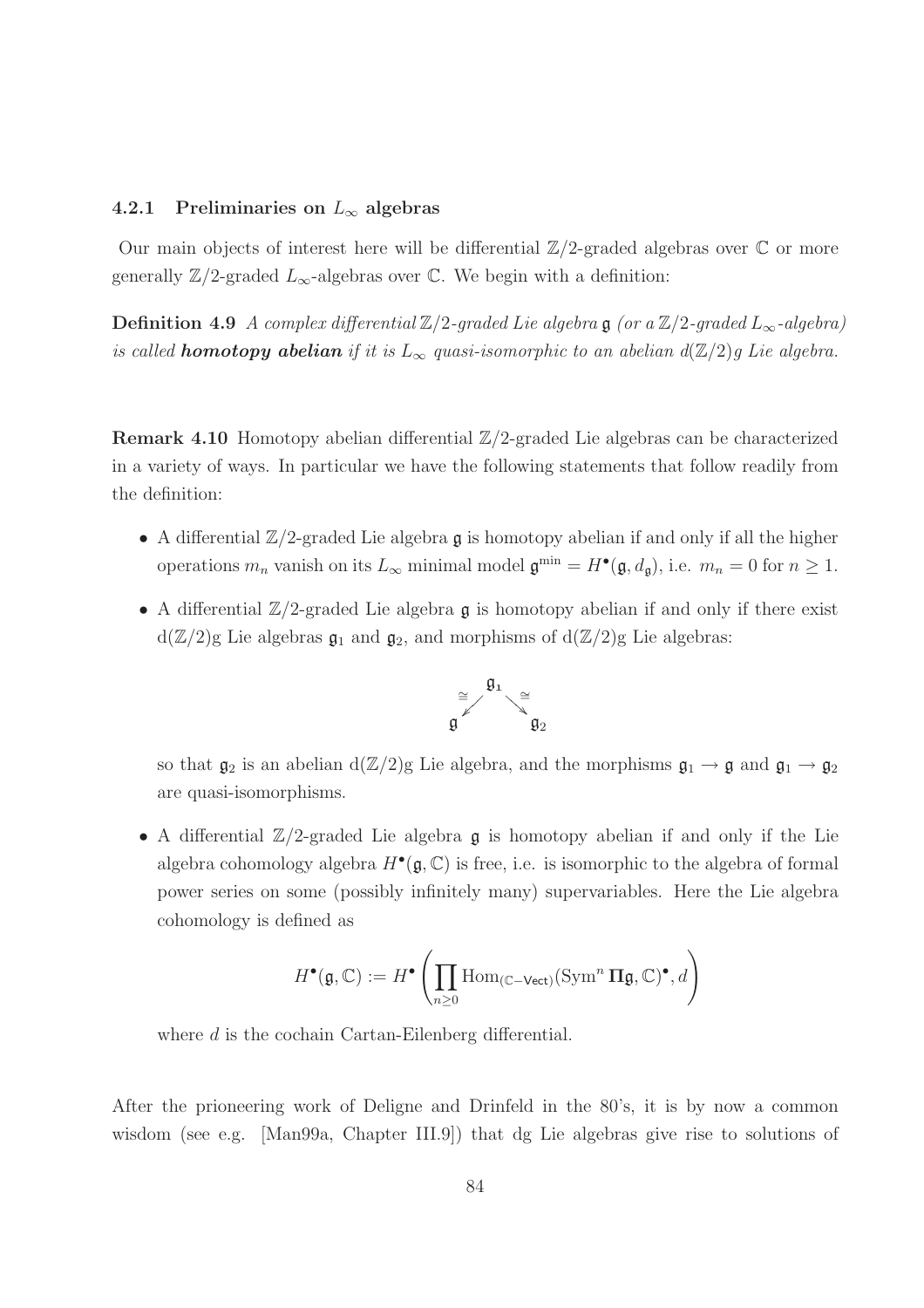moduli problems. In particular a homotopy abelian  $d(\mathbb{Z}/2)$ g Lie algebra g gives rise to a moduli space - the formal supermanifold  $\mathbb{M}od_{(\mathfrak{g},d_{\mathfrak{g}})} := \mathrm{Spf}(H^{\bullet}(\mathfrak{g},\mathbb{C}))$ .

The property of being homotopy abelian is preserved by suitably non-degenerate deformations and various other natural operations:

**Proposition 4.11** (i) Let  $\mathfrak g$  be a flat family of  $d(\mathbb{Z}/2)g$  Lie algebras (or  $(\mathbb{Z}/2)$ -graded  $L_{\infty}$ algebras) over  $\mathbb{C}[[u]]$ . That is  $\mathfrak g$  is a flat  $(\mathbb{Z}/2)$ -graded  $\mathbb{C}[[u]]$ -module, and the Lie bracket and differential on  $\mathfrak g$  are  $\mathbb C[[u]]$ -linear. Assume further that

(A)  $\mathfrak{g}_{gen} := \mathfrak{g} \otimes_{\mathbb{C}[[u]]} \mathbb{C}((u))$  is homotopy abelian over  $\mathbb{C}((u))$ , and

(B)  $H^{\bullet}(\mathfrak{g},d_{\mathfrak{g}})$  is a flat  $\mathbb{C}[[u]]$ -module.

Then the special fiber  $\mathfrak{g}_0 := \mathfrak{g} \widehat{\otimes}_{\mathbb{C}[[u]]} \mathbb{C}$  is also a homotopy abelian  $d(\mathbb{Z}/2)g$  Lie algebra over  $\mathbb{C}$ .

(ii) If  $\mathfrak g$  is a homotopy abelian  $d(\mathbb{Z}/2)g$  Lie algebra over  $\mathbb C$ , and  $\mathfrak g_1 \to \mathfrak g$  is a morphism of  $L_{\infty}$ -algebras inducing a monomorphism  $H^{\bullet}(\mathfrak{g}_1, d_{\mathfrak{g}_1}) \hookrightarrow H^{\bullet}(\mathfrak{g}, d_{\mathfrak{g}})$ , then  $\mathfrak{g}_1$  is homotopy abelian as well.

(iii) If  $\mathfrak g$  is a homotopy abelian  $d(\mathbb{Z}/2)g$  Lie algebra over  $\mathbb C$ , and  $\mathfrak g \to \mathfrak g_2$  is a morphism of  $L_{\infty}$ -algebras inducing an epimorphism  $H^{\bullet}(\mathfrak{g},d_{\mathfrak{g}}) \twoheadrightarrow H^{\bullet}(\mathfrak{g}_2,d_{\mathfrak{g}_2})$ , then  $\mathfrak{g}_2$  is homotopy abelian as well.

**Proof.** The proof is standard so we only mention some of the highlights of the argument. First note that parts (ii) and (iii) follow immediately by passing to minimal models. For part (i) we note first that the assumption  $(B)$  implies (and is in fact equivalent to) the existence of  $\mathbb{C}[[u]]$ -linear quasi-isomorphisms  $p_1$ ,  $p_2$  of complexes:

$$
(H^{\bullet}(\mathfrak{g}_0,d_{\mathfrak{g}_0})\,[[u]],0) \cong (H^{\bullet}(\mathfrak{g},d_{\mathfrak{g}}),0)_{\overbrace{p_2}}^{\overbrace{p_1}}(\mathfrak{g},d_{\mathfrak{g}}),
$$

and a  $\mathbb{C}[[u]]$ -linear homotopy h so that

$$
p_2 \circ p_1 = \mathrm{id}
$$
  

$$
p_1 \circ p_2 = \mathrm{id} + [d_{\mathfrak{g}}, h].
$$

Next note that the homological perturbation theory of [KS01] carries over verbatim to the L<sub>∞</sub>-context and gives explicit expressions for the higher products  $m_n$  on  $(H^{\bullet}(\mathfrak{g}_0, d_{\mathfrak{g}_0})[[u]], 0)$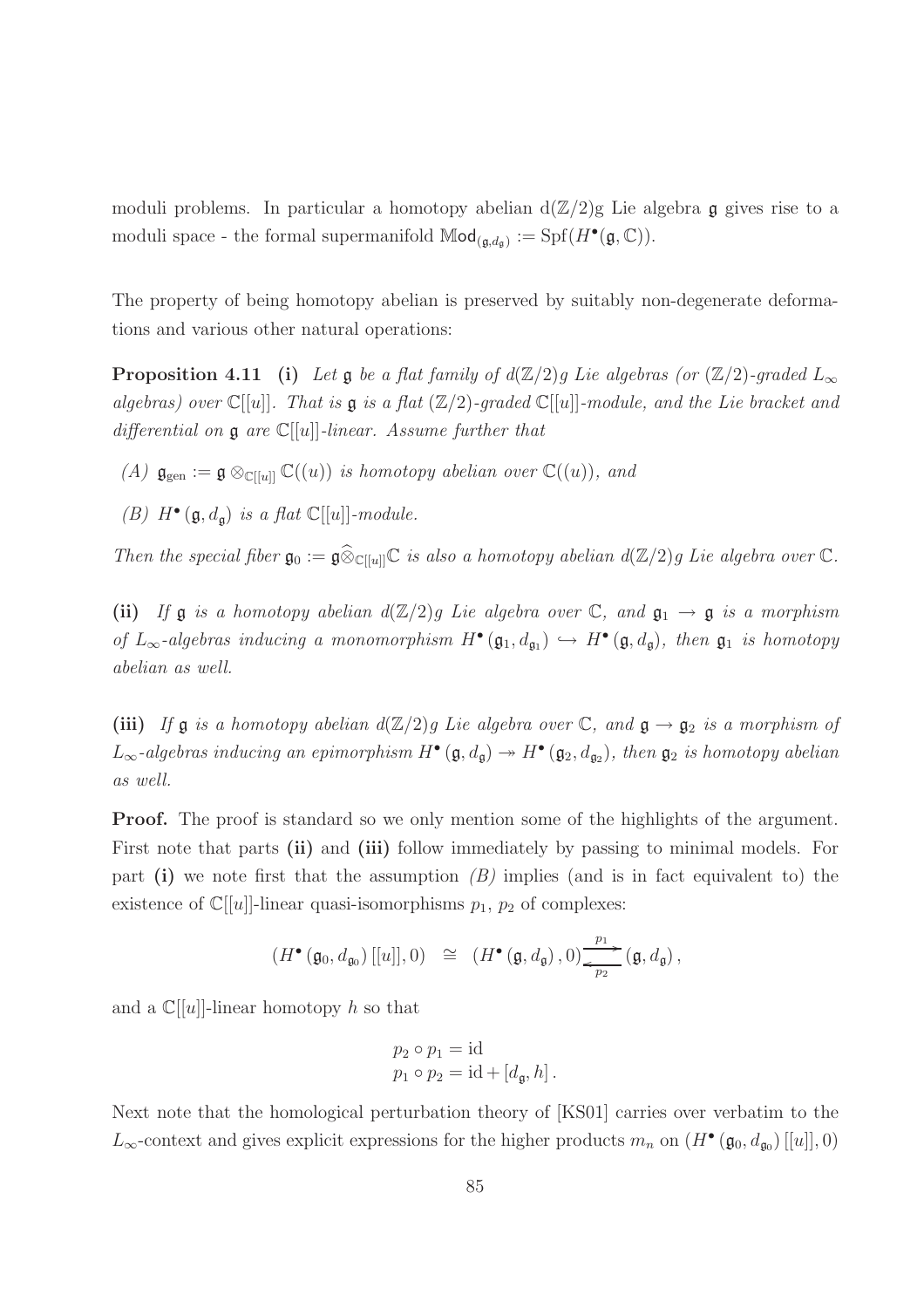as a polynomial expression in  $p_1$ ,  $p_2$  and h. In particular the operations  $m_n$  are all  $\mathbb{C}[u]$ . linear and are given by universal expressions. But by assumption  $(A)$  we know that the higher operations are zero after tensoring with  $\otimes_{\mathbb{C}[[u]]} \mathbb{C}((u))$  and so  $m_n = 0$  as formal power series in u for all  $n \geq 1$ . This implies that  $m_{n|u=0} = 0$  for all  $n \geq 1$  and so the proposition is proven.  $\Box$ 

## 4.2.2 DG Batalin-Vilkovisky algebras

Recall [Man99a, Chapter III.10] the notion of a dg BV algebra:

**Definition 4.12** A differential  $\mathbb{Z}/2$ -graded Batalin-Vilkovisky algebra over  $\mathbb{C}$  is the data  $(A, d, \Delta)$ , where A is a  $\mathbb{Z}/2$ -graded suppercommutative associative unital algebra, and d:  $A \rightarrow A$ ,  $\Delta : A \rightarrow A$  are odd  $\mathbb{C}\text{-}linear$  maps satisfying:

- $d(1) = \Delta(1) = 0$ ,
- d is a differential operator of order  $\leq 1$  on A,
- $\Delta$  is a differential operator of order  $\leq 2$  on A,
- $d^2 = \Delta^2 = d\Delta + \Delta d = 0.$

Note that the first two properties in the definition imply that  $d$  is a derivation of  $A$ . Also  $\mathfrak{g} := \Pi A$  together with  $[a, b] := \Delta(ab) - \Delta(a)b - (-1)^{\deg(a)} a \Delta(b)$  is a Lie superalgebra with two anti-commuting differentials d and  $\Delta$ .

**Definition 4.13** We will say that a  $d(\mathbb{Z}/2)g$  Batalin-Vilkovisky algebra  $(A, d, \Delta)$  has the **degeneration property** if for every  $N \geq 1$  we have that  $H^{\bullet}(A[u]/(u^N), d + u\Delta)$  is a free  $\mathbb{C}[u]/(u^N)$ -module.

Equivalently  $(A, d, \Delta)$  has the degeneration property iff  $H^{\bullet}(A[[u]], d + u\Delta)$  is a topologically free (flat)  $\mathbb{C}[[u]]$ -module. This in turn is equivalent to the existence of a (non-unique) isomorphism of topological  $\mathbb{C}[[u]]$ -modules:

(4.2.1) 
$$
T: H^{\bullet}(A[[u]], d+u\Delta) \xrightarrow{\cong} H^{\bullet}(A, d)[[u]].
$$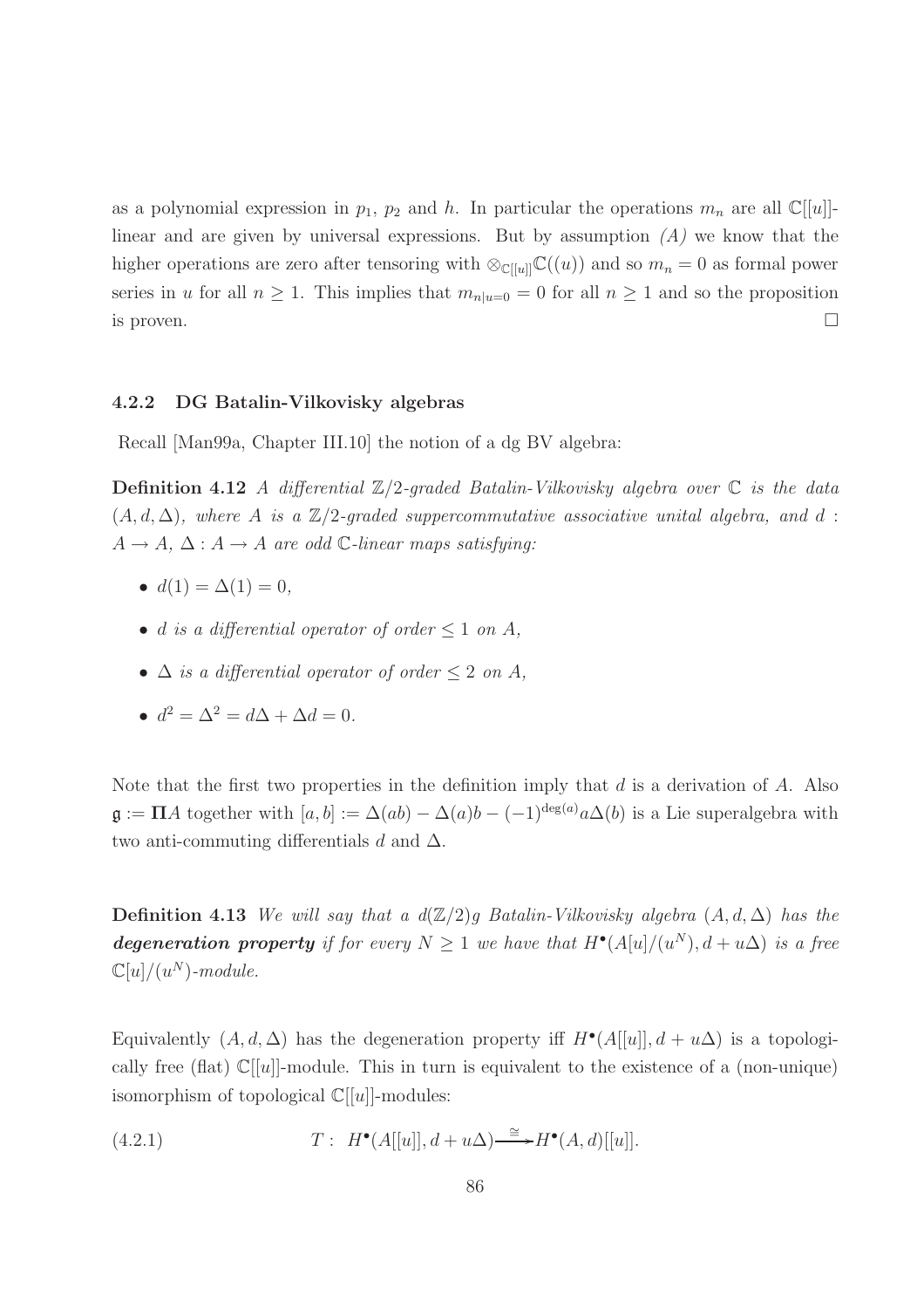In this situation we will always normalize T so that  $T_{|u=0} = id_{H^{\bullet}(A,d)}$ .

The degeneration property for dg Batalin-Vilkovisky algebras defined above is weaker than the  $\partial\bar{\partial}$ -lemma used Barannikov and the second author in [BK98] and by Manin in [Man99a, Man99b]. In particular it has potentially a wider scope of applications - a feature that we will exploit next. We begin with a general smoothness result which was also proven by J.Terilla [Ter07].

**Theorem 4.14** Suppose  $(A, d, \Delta)$  is a  $d(\mathbb{Z}/2)q$  Batalin-Vilkovisky algebra which has the degeneration property. Let  $\mathfrak{g} := \Pi A$  be the associated super Lie algebra with anti-commuting differentials d and  $\Delta$ . Then:

- (1) The  $d(\mathbb{Z}/2)g$  Lie algebra  $(\mathfrak{g},d)$  is homotopy abelian, i.e. is quasi-isomorphic to  $H^{\bullet}(\mathfrak{g},d)$ endowed with the trivial bracket and the zero differential. In particular the associated moduli space  $\mathbb{M}od_{(\mathfrak{g},d)}$  is (non-canonically) isomorphic to a formal neighborhood of 0 in the super affine space  $\Pi H^{\bullet}(\mathfrak{g},d)$ .
- (2) Every choice of a normalized degeneration isomorphism  $T$  as in equation (4.2.1) gives an identification of formal manifolds

$$
\Phi_T: \quad \mathbb{M}\mathsf{od}_{(\mathfrak{g},d)} \stackrel{\cong}{\longrightarrow} \begin{pmatrix} formal \quad neighborhood \\ of \; 0 \; in \; \mathbf{\Pi} H^\bullet(\mathfrak{g},d) \end{pmatrix}
$$

**Proof.** Part  $(1)$  of the theorem follows immediately from

**Lemma 4.15** The  $d(\mathbb{Z}/2)q$  Lie algebra  $(\mathfrak{g}((u)), d + u\Delta)$  is homotopy abelian over  $\mathbb{C}((u))$ .

**Proof.** Consider the formal completion at zero  $\widehat{A}$  of the vector superspace underlying  $A = \Pi \mathfrak{g}$  as an algebraic supermanifold, and let as before  $\mathbb{D} = \text{Spf}(\mathbb{C}[[u]])$  be the formal one dimensional disc. The  $d(\mathbb{Z}/2)$ g Lie algebra structure on  $\mathfrak{g}[[u]]$  is encoded in an odd vector field  $\xi \in \Gamma(\widehat{A} \times \mathbb{D}, T)$  on the supermanifold  $\widehat{A} \times \mathbb{D}$ , defined by

$$
\dot{a} := \xi(a) = da + u\Delta a + \frac{1}{2}[a, a].
$$

There is a natural automorphism (i.e. a formal change of coordinates)  $F: \hat{A} \times \mathbb{D}^{\times} \to \hat{A} \times \mathbb{D}^{\times}$ on the formal supermanifold  $\widetilde{A} \times \mathbb{D}^{\times}$  given by

$$
F(a) := u\left(\exp\left(\frac{a}{u}\right) - 1\right) = a + \frac{1}{u} \frac{1}{2!} a^2 + \frac{1}{u^2} \frac{1}{3!} a^3 + \cdots,
$$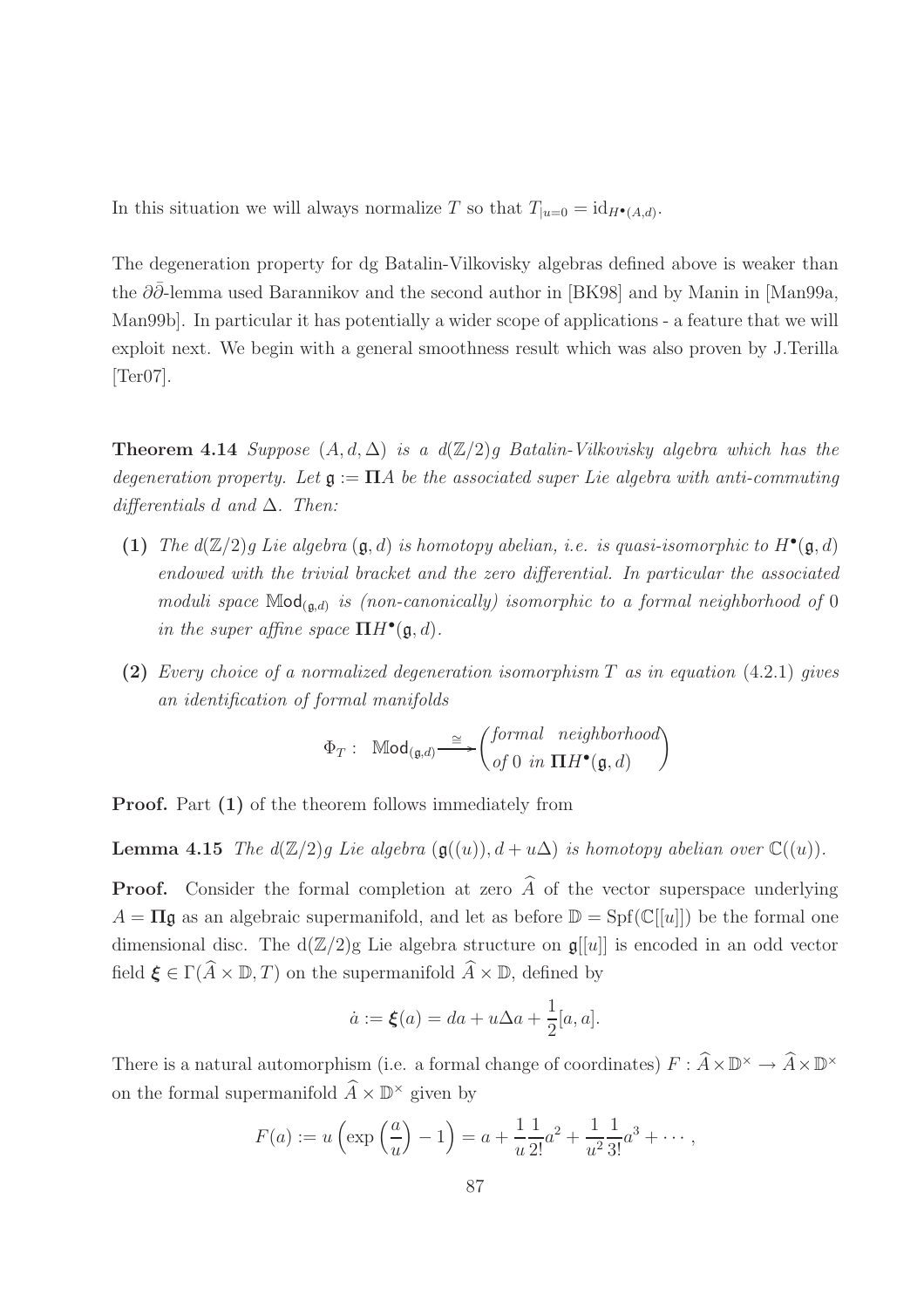and in the new coordinates  $b = F(a)$  the vector field  $\xi$  is linear:

$$
\dot{b} = \dot{a} \cdot \exp\left(\frac{a}{u}\right) = \left(da + u\Delta a + \frac{1}{2}[a, a]\right) \cdot \exp\left(\frac{a}{u}\right)
$$

$$
= u \cdot \left(\frac{da}{u} + u\Delta\left(\frac{a}{u}\right) + u\frac{1}{2}\left[\frac{a}{u}, \frac{a}{u}\right]\right) \cdot \exp\left(\frac{a}{u}\right)
$$

$$
= u \cdot (d + u\Delta) \exp\left(\frac{a}{u}\right) = (d + u\Delta)b.
$$

So in the b-coordinates, the vector field  $\xi$  depends only on the differential  $d+u\Delta$  and does not depend on any higher operations. Passing to the minimal model we see that  $(\mathfrak{g}((u)), d+u\Delta)$ is homotopy abelian, which proves the lemma.  $\square$ 

The lemma implies that the hypothesis  $(A)$  of Proposition 4.11 (i) holds. On the other hand the hypothesis  $(B)$  holds by the degeneration assumption. Therefore by Proposition 4.11 (i) we conclude that  $(\mathfrak{g}, d)$  is homotopy abelian. This proves part (1) of the theorem.

Next we construct the identification  $\Phi_T$ . Given a formal path in Mod<sub>(g,d)</sub>, i.e. a family of solutions (up to guage equivalence)

$$
a(\varepsilon) = a_1\varepsilon + a_2\varepsilon^2 + a_3\varepsilon^3 + \dots \in \varepsilon A[[\varepsilon]]
$$
  

$$
d(a(\varepsilon)) + \frac{1}{2}[a(\varepsilon), a(\varepsilon)] = 0
$$

of the Maurer-Cartan equation in  $(\mathfrak{g}, d)$ , we have to construct the corresponding formal path through the origin in  $H^{\bullet}(\mathfrak{g},d)$ .

As a first step choose a lift of the formal arc  $a(\varepsilon)$  to a formal series in two variables  $\tilde{a}(\varepsilon, u) \in \varepsilon A[[\varepsilon, u]]$  such that

$$
(d+u\Delta)\tilde{a} + \frac{1}{2}[\tilde{a}, \tilde{a}] = 0,
$$
  

$$
a(\varepsilon, 0) = a(\varepsilon).
$$

Consider the reparameterization

$$
\tilde{b} = F(\tilde{a}) = u\left(\exp\left(\frac{\tilde{a}}{u}\right) - 1\right) \in \varepsilon A((u))[[\varepsilon]].
$$

Arguing as before we see that  $\tilde{b}$  satisfies  $(d + u\Delta)\tilde{b} = 0$ . So if we expand

$$
\tilde{b} = \tilde{b}_1 \varepsilon + \tilde{b}_2 \varepsilon^2 + \cdots,
$$
 where  $\tilde{b}_n \in A((u))$ , satisfy  $(d + u\Delta)\tilde{b}_n = 0$ ,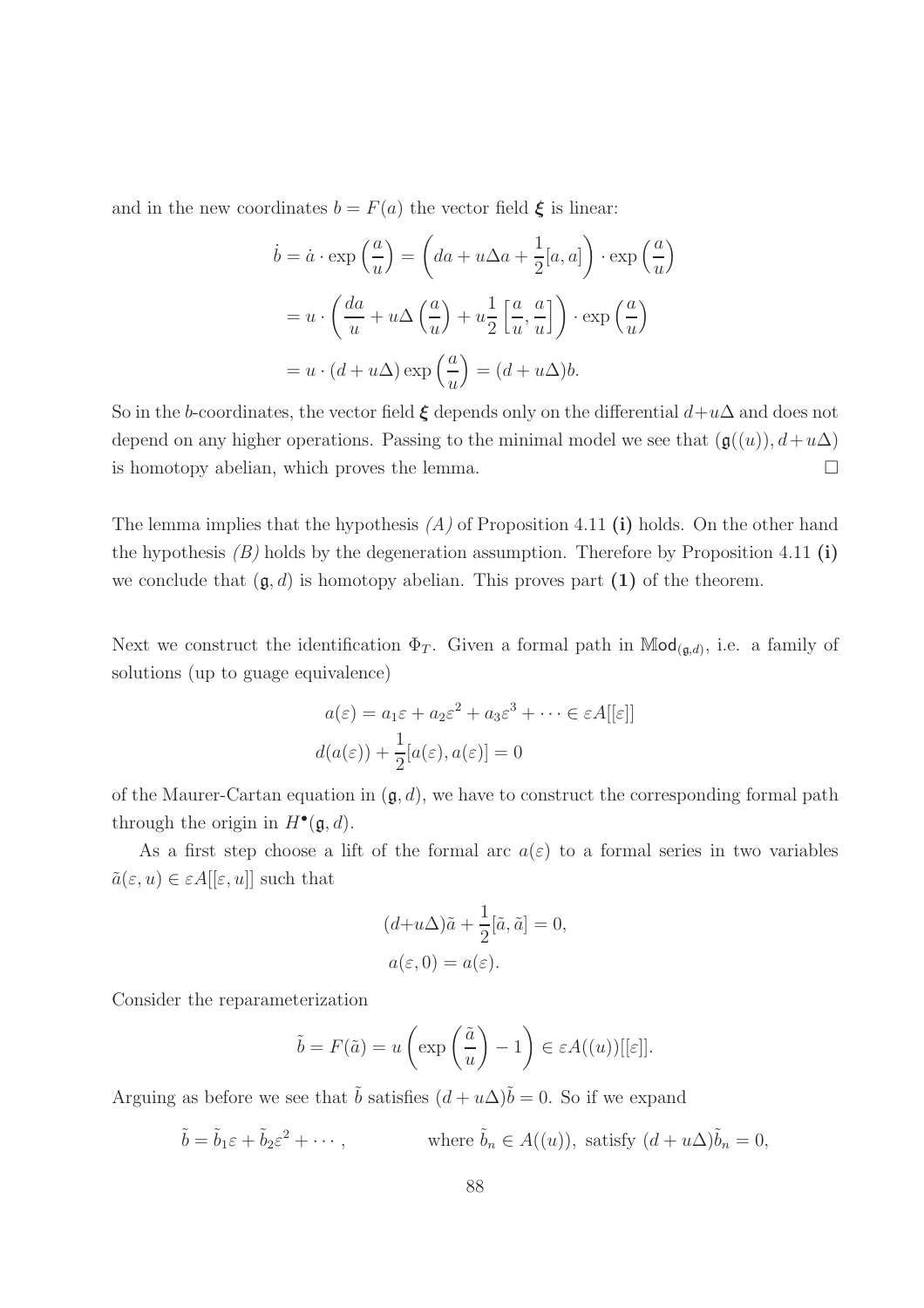we can define cohomology classes  $\left[\tilde{b}_n\right] \in H^{\bullet}(A((u)), d + u\Delta)$ . We can now apply the isomorphism  $T \otimes_{\mathbb{C}[[u]]} \mathbb{C}((u))$  to the series

$$
\sum_{n\geq 1} \left[ \tilde{b}_n \right] \varepsilon^n \in \varepsilon H^{\bullet}(A((u)), d + u\Delta)[[\varepsilon]],
$$

to obtain an element

$$
T\left(\sum_{n\geq 1} \left[\tilde{b}_n\right] \varepsilon^n\right) \in \varepsilon H^{\bullet}(A,d)((u))[[\varepsilon]].
$$

In fact one has the following lemma whose proof we will skip since it is a somewhat tedious application of homological perturbation theory:

**Lemma 4.16** There exists a lift  $\tilde{a}(\varepsilon, u)$  of  $a(\varepsilon)$  such that the associated class  $T\left(\sum_{n\geq 1}\right)$  $\left\lceil \tilde{b}_n \right\rceil$ belongs to  $\epsilon H^{\bullet}(A, d)[[\epsilon]] \subset \epsilon H^{\bullet}(A, d)((u))[[\epsilon]].$  Any such lift  $\tilde{a}$  produces the same class  $T\left(\sum_{n\geq 1}\right)$  $\left[\tilde{b}_n\right]$  and this class depends only on the gauge equivalence class of the original arc a, i.e. on the image  $\underline{a}(\varepsilon)$  of  $a(\varepsilon)$  in  $\mathbb{M}\mathrm{od}_{(\mathfrak{g},d)}$ .

Now by definition the map  $\Phi_T$  assigns the class  $T\left(\sum_{n\geq 1}\right)$  $\left[\tilde{b}_n\right]$   $\subset \varepsilon H^{\bullet}(A, d)[[\varepsilon]]$  to the formal arc  $\underline{a}(\varepsilon)$ .

## 4.2.3 Geometric interpretation

The previous discussion can be repackaged geometrically as follows. A  $(\mathbb{Z}/2)$ -graded Batalin-Vilkovisky algebra  $(A, d, \Delta)$ , gives rise to a family  $\mathscr{M} \to \mathbb{D} = \text{Spf}(\mathbb{C}[[u]])$  of formal manifolds over the one dimensional formal disc. The family  $\mathscr M$  is the total space of the relative moduli space Mod<sub>( $\mathfrak{g},d+u\Delta$ ) over  $\mathbb{C}[[u]]$ . If  $(A, d, \Delta)$  has the degeneration property, then by Lemma 4.15</sub> we have an affine structure on the generic fiber  $\mathscr{M}^{\text{gen}} := \mathscr{M} \otimes_{\mathbb{C}[[u]]} \mathbb{C}((u))$  of the family (see Figure 6) given by the map  $F$ .

Furthermore the map T can be viewed as an extension of the affine bundle  $\mathscr{M}^{\text{gen}} \to \mathbb{D}^{\times}$  to a trivial bundle on  $\mathbb{P}^1 - \{0\}$  of formal super affine spaces, where the fiber at  $\infty$  is the super affine space  $H^{\bullet}(\mathfrak{g},d)$ . This results into a family  $\mathbb{M}$ od  $\to \mathbb{P}^1$  of formal super manifolds, which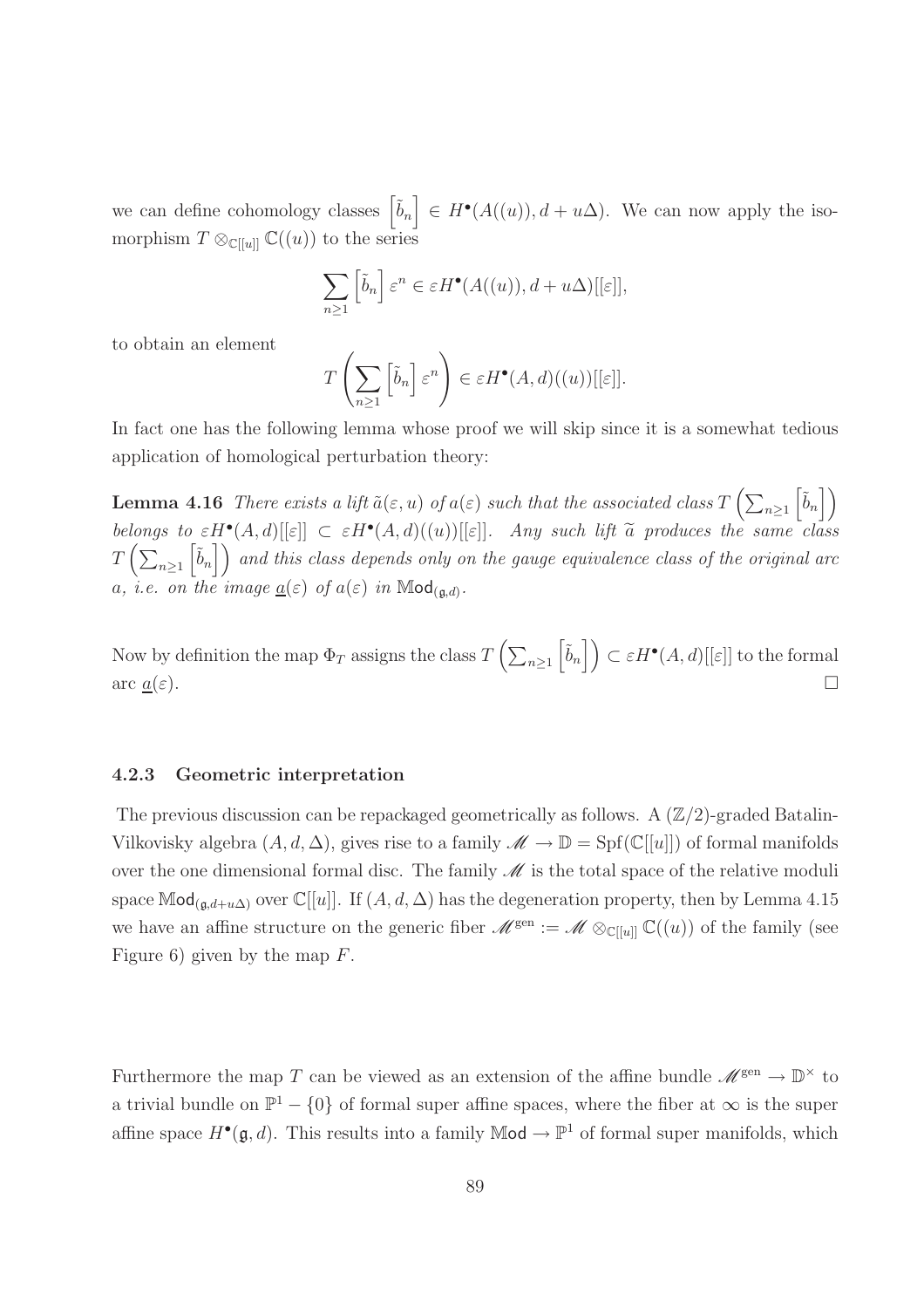

Figure 6: The relative moduli  $\mathbb{M}$ od  $\rightarrow \mathbb{P}^1$ .

is a trivial vector bundle outside of zero but has a non-linear fiber at  $0 \in \mathbb{P}^1$ . Moreover by picking the closed point in each fiber we get a section of  $\mathbb{M}$ od  $\rightarrow \mathbb{P}^1$ , which is just the zero section of the vector bundle  $\mathbb{Mod}_{|\mathbb{P}^1-\{0\}} \to \mathbb{P}^1-\{0\}$ . The normal bundle to this section in Mod is trivial (hence Mod is trival as a non-linaer bundle over  $\mathbb{P}^1$ ), and the map  $\Phi_T$  gives a (non-linear) trivialization of Mod over  $\mathbb{P}^1$ . This type of geometry was already discussed in [CKS05].

## 4.2.4 Relation to Calabi-Yau variations of nc-Hodge structures

Suppose  $(A, d, \Delta)$  is a d $\mathbb{Z}/2$ g Batalin-Vilkovisky algebra which has the degeneration property. In this generality one does not expect to find a natural connection on  $H^{\bullet}(A, d+u\Delta)$ along  $u$ , i.e. one does not expect to have a general formal analogue of a **nc**-Hodge structure.

However, a natural connection along the  $u$ -line may exist if we specify some additional data on  $(A, d, \Delta)$ . Following the analogy with the **nc**-Hodge structure associated with a symplectic manifold and the Gromov-Witten invariants, it is sufficient to specify:

- an even element  $\kappa \in A$ , with  $d\kappa = 0$ , and
- a grading operator  $\mathbf{Gr}: A \to A$ ,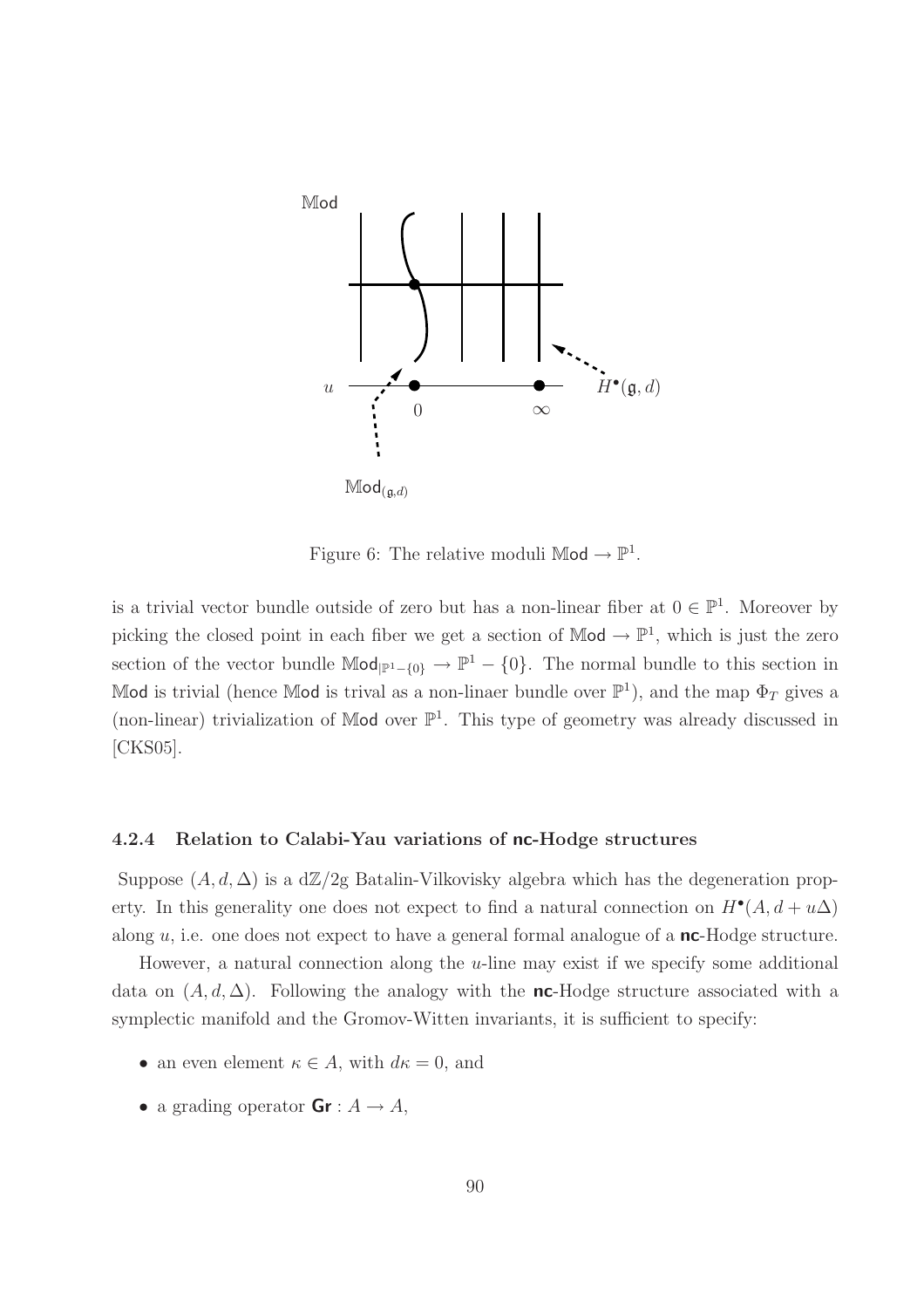so that if we consider  $\Gamma_{-1} := \mathbf{Gr} : A \to A$ , and  $\Gamma_{-2} : A \to A$  - the operator of multiplication by  $\kappa$ , then we have the commutation relations:

$$
[\Gamma_{-1}, \Delta] = -\frac{1}{2}\Delta
$$
  
\n
$$
[\Gamma_{-2}, d] = 0
$$
  
\n
$$
d = [\Gamma_{-1}, d] + [\Gamma_{-2}, \Delta].
$$

These commutation relations imply the identity

$$
\[u\frac{\partial}{\partial u} + u^{-1}\Gamma_{-2} + \Gamma_{-1}, d + u\Delta\] = \frac{1}{2}(d + u\Delta),\]
$$

which is consistent with the general formulas from Section 2.2.5. In particular, we can define a connection on  $H^{\bullet}(A, d + u\Delta)$  along the *u*-line by setting

$$
\nabla_{\frac{\partial}{\partial u}} := \frac{\partial}{\partial u} + u^{-2} \Gamma_{-2} + u^{-1} \Gamma_{-1}.
$$

Example 4.17 Let Y be a (possibly non-compact) d-dimensional Calabi-Yau manifold with a fixed holomorphic volume form  $\Omega_Y$ . Let  $w: Y \to \mathbb{C}$  be a proper holomorphic function. This geometry gives rise to a natural dg Batalin-Vilkovisky algebra:

$$
A := \Gamma_{C^{\infty}} (Y, \wedge^{\bullet} T_Y^{1,0} \otimes \wedge^{\bullet} A_Y^{0,1}),
$$
  

$$
d := \bar{\partial} + \iota_{d\mathbf{w}},
$$
  

$$
\Delta := \text{div}_{\Omega_Y} = \iota_{\Omega_Y}^{-1} \circ \partial \circ \iota_{\Omega_Y},
$$

where  $\iota_{\mathbf{\Omega}_Y} : \wedge^{\bullet} T_Y^{1,0} \to \wedge^{d-\bullet} \Omega_Y^{1,0}$  denotes the contraction with  $\mathbf{\Omega}_Y$ .

As discussed in section 3.2 in this situation we get a connection along  $u$  which conjecturally defines a **nc**-Hodge structure. The connection is defined the above formula with  $\Gamma_{-2}$  = the operator of multiplication by  $-w$ , and  $\Gamma_{-1} = \mathsf{Gr} : A \to A$ , the grading operator which is equal to  $\frac{q+p-d}{2} \cdot$  id on  $\Gamma_{C^{\infty}}(Y, \wedge^p T_Y^{1,0} \otimes \wedge^q A_Y^{0,1})$  $_{Y}^{0,1}$ .

We will elaborate on this geometric picture in the next section.

## 4.3 B-model framework: manifolds with anticanonical sections

## 4.3.1 The classical Tian-Todorov theorem.

Let  $X$  be a compact Kähler manifold. By Kodaira-Spencer theory we know that the deformations of X are controlled by the dg Lie algebra

$$
\left(\mathfrak g^{(1)}, d_{\mathfrak g^{(1)}}\right):=\left(\Gamma_{C^\infty}\left(X,T_X^{1,0}\otimes_{\mathcal C_X^\infty} A_X^{0,\bullet}\right),\bar\partial\right).
$$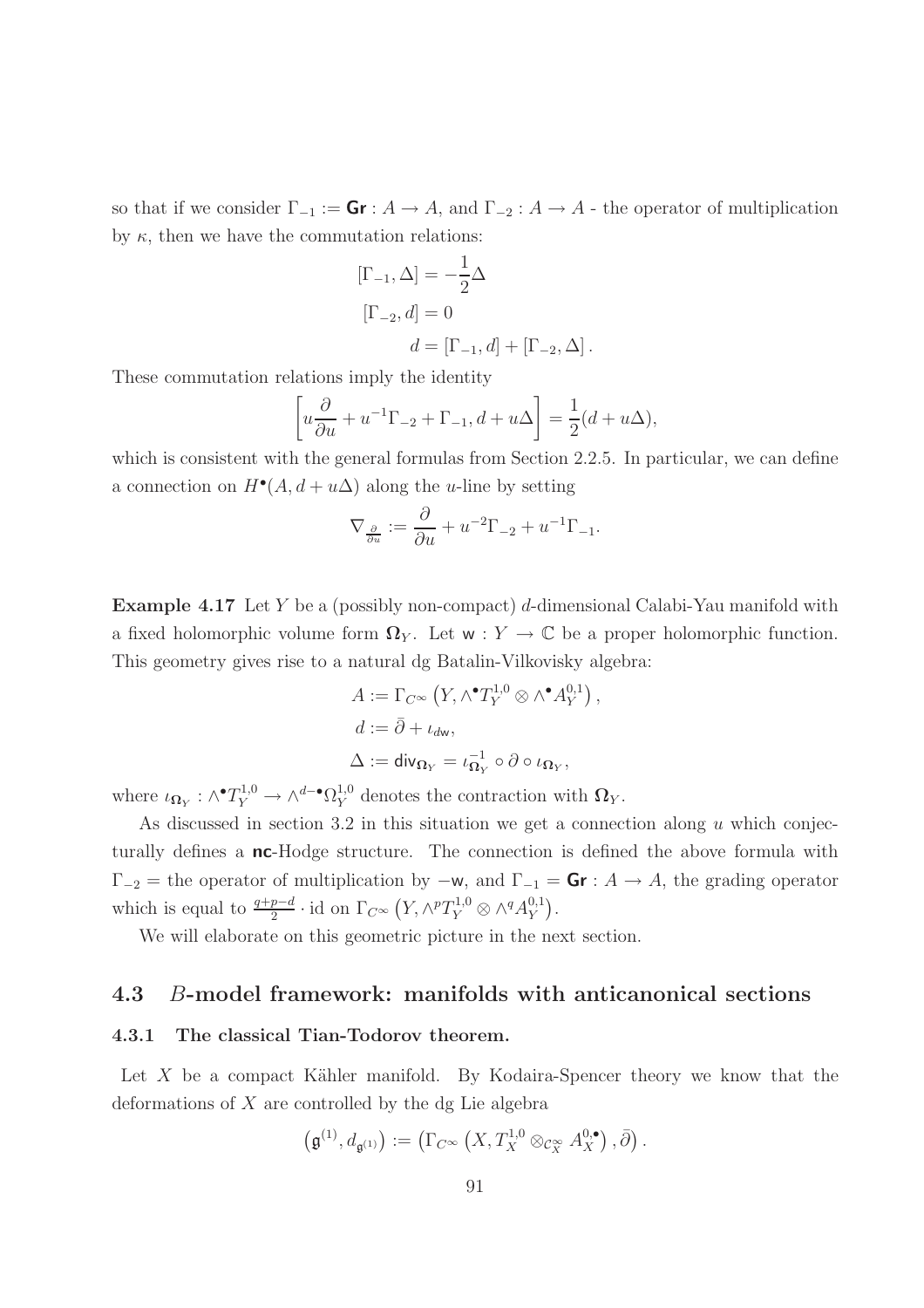The classical Tian-Todorov theorem [Tia87, Tod89] can be formulated as follows:

**Theorem 4.18** If X is a compact Kähler manifold with  $c_1(X) = 0 \in Pic(X)$ , then  $(\mathfrak{g}^{(1)}, d_{\mathfrak{g}^{(1)}})$ is homotopy abelian. In particular the formal moduli space of  $X$  is smooth.

**Proof.** Since  $c_1(X) = 0 \in Pic(X)$  we can find a unique up to scale holomorphic volume form  $\Omega_X$  on X. As in example 4.17 the pair  $(X, \Omega_X)$  gives rise to a dg Batalin-Vilkovisky algebra  $(A, d, \Delta)$ :

$$
A := \Gamma_{C^{\infty}} (X, \wedge^{\bullet} T_X^{1,0} \otimes \wedge^{\bullet} A_X^{0,1})
$$
  

$$
d := \bar{\partial}
$$
  

$$
\Delta := \text{div}_{\Omega_X} = \iota_{\Omega_X}^{-1} \circ \partial \circ \iota_{\Omega_X}.
$$

Consider the associated dg Lie algebra  $(\mathfrak{g}, d_{\mathfrak{g}}) := (\Pi A, d)$ . We have a natural inclusion of dg Lie algebras

$$
\begin{array}{ccc} &\left(\mathfrak g^{(1)},d_{\mathfrak g^{(1)}}\right) &\longrightarrow &\left(\mathfrak g,d_{\mathfrak g}\right)\\ &\parallel & &\parallel &\\ \left(\Gamma_{C^{\infty}}\left(X,T_X^{1,0}\otimes_{\mathcal C^{\infty}_X}A^{0,\bullet}_X\right),\bar\partial\right) &\longrightarrow \Gamma_{C^{\infty}}\left(X,\wedge^{\bullet}T_X^{1,0}\otimes \wedge^{\bullet}A^{0,1}_X\right)\end{array}
$$

which embeds  $(\mathfrak{g}^{(1)}, d_{\mathfrak{g}^{(1)}})$  as a direct summand in  $(\mathfrak{g}, d_{\mathfrak{g}})$ , and so induces and embedding  $H^{\bullet}(\mathfrak{g}^{(1)}, d_{\mathfrak{g}^{(1)}}) \subset H^{\bullet}(\mathfrak{g}, d_{\mathfrak{g}})$  in cohomology. So by Proposition 4.11 it suffices to check that  $(\mathfrak{g}, d_{\mathfrak{g}})$  is homotopy abelian.

On the other hand the contraction map  $\iota_{\Omega_X}$  gives an isomorphism of bicomplexes between the dg Batalin-Vilkovisky algebra  $(A, d, \Delta)$  and the Dolbeault bicomplex  $(A^{\bullet}(X), \bar{\partial}, \partial)$ . Since  $X$  is assumed compact and Kähler, the Hodge-to-de Rham spectral sequence degenerates on X which is equivalent to the equality dim  $H_{dR}^k(X, \mathbb{C}) = \dim(\oplus_{p+q=k} H^p(X, \Omega_X^q))$  which implies that the Dolbeault bicomplex  $(A^{\bullet}(X), \bar{\partial}, \partial)$  has the degeneration property. Thus by Theorem 4.14 (1) it follows that  $(\mathfrak{g}, d_{\mathfrak{g}})$  is homotopy abelian. The theorem is proven.  $\Box$ 

## 4.3.2 Canonical coordinates on the moduli of Calabi-Yau manifolds.

Let X be a Calabi-Yau manifold, i.e. a d-dimensional compact Kähler manifold with  $c_1(X)$  = 0 in Pic(X). Let  $(A, d, \Delta)$  be the dg Batalin-Vilkovisky algebra defined in section 4.3.1. The contraction map  $\iota_{\mathbf{\Omega}_X}$  identifies the  $\mathbb{C}[[u]]$ -module  $H^{\bullet}(\mathfrak{g}[[u]], d + u\Delta)$  with the Rees module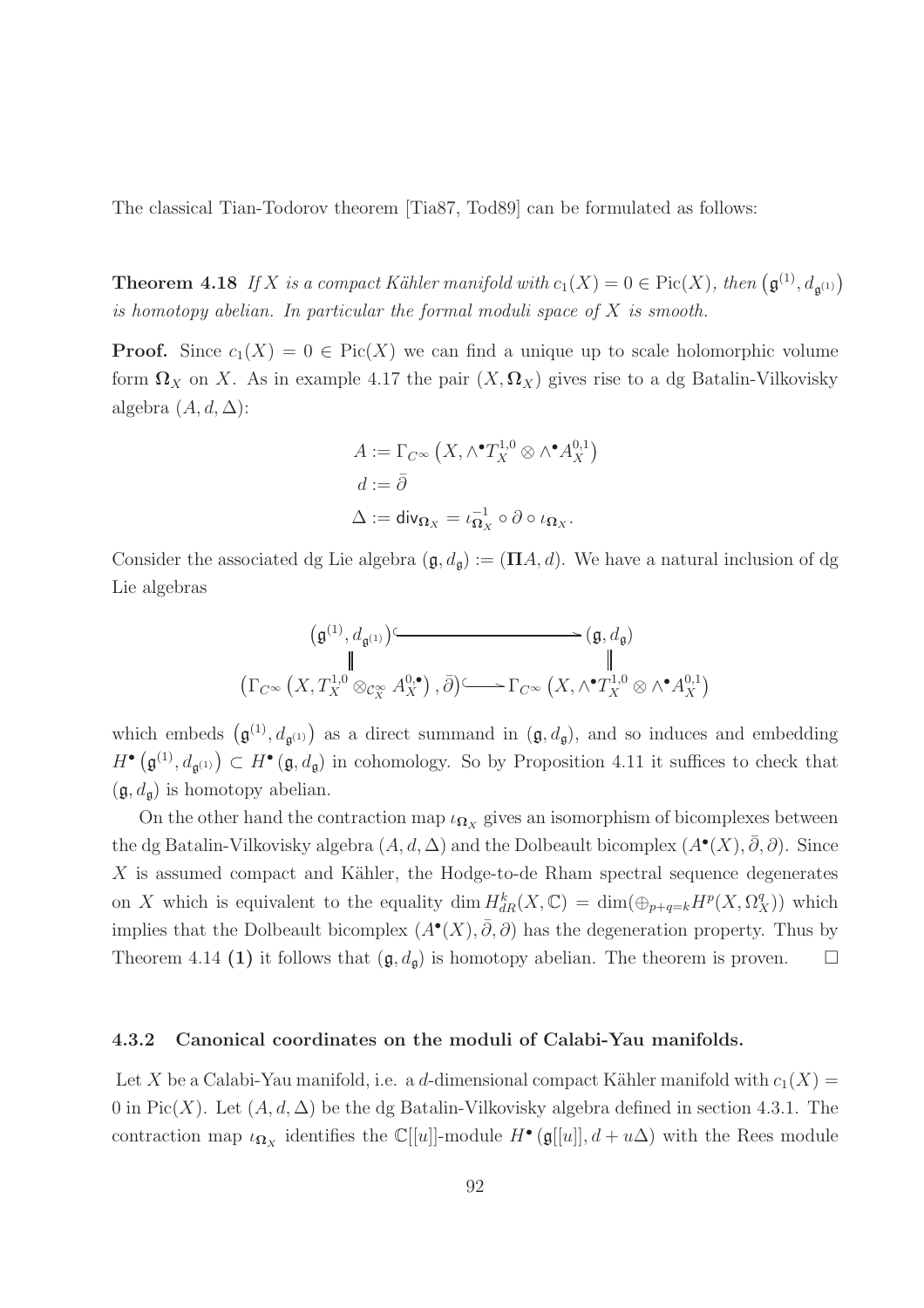of the **nc**-Hodge filtration on  $H_{dR}^{\bullet}(X, \mathbb{C})$  for which  $H^{p,q}(X) \subset F^{\frac{p-q}{2}}$ . Now choose one of the following equivalent pieces of data:

- a filtration  $G^{\bullet}$  on  $H^{\bullet}_{dR}(X,\mathbb{C})$  which is opposed to the **nc**-Hodge filtration,
- a splitting of the **nc**-hodge filtration,
- an extension of the associated **nc**-Hodge structure to a trivial bundle on  $\mathbb{P}^1$  such that the connection has at most a first order pole at infinity.

Each such choice gives rise to an affine structure on  $\mathbb{M}od_{(\mathfrak{g},d_{\mathfrak{g}})}$ . This affine structure is the same as the one described in section 4.1.3 corresponding to the **nc**-Hodge structure above and the decoration  $\psi$  given by the class  $[\Omega_X]$  in the associated graded  $\mathsf{gr}_{G^{\bullet}} H^{\bullet}_{dR}(X,\mathbb{C})$ .

In mirror symmetry considerations a choice of this type arises naturally when X is a Calabi-Yau manifold near a large complex structure limit point. Concretely, suppose  $X = X<sub>z</sub>$ is member in a holomorphic family  $\{X_z\}$  of compact d-dimensional Calabi-Yau manifolds parameterized by z in a polydisc  $\prod_{i=1}^{M} \{z_i \in \mathbb{C} \mid 0 < |z_i| \ll 1\}$ , and such that:

- $M = \dim_{\mathbb{C}} H^1(X_z, T_{X_z});$
- for each  $i = 1, ..., M$  the monodromy operator  $t_i \in GL(H^1(X_3, T_{X_3}))$  assigned to the circle (traced counterclockwise)

$$
\gamma_i = \left\{ z \mid \begin{aligned} z_j &= \mathfrak{z}_j, \, j \neq i, \\ |z_i| &= |\mathfrak{z}_i| \end{aligned} \right\}
$$

is unipotent of order d.

In this setup, the filtration  $G^{\bullet}$  of  $H^{\bullet}(X_{\mathfrak{z}}, \mathbb{C})$  invariant under all unipotent operators  $\prod_{i=1}^{M} t_i^{a_i}$ ,  $a_i \in \mathbb{Z}_{>0}$  will be opposed to the Hodge filtration and will thus give us canonical coordinates on the polydisc. This affine structure corresponds to a rational decoration of a Calabi-Yau variation of **nc**-Hodge structures.

## 4.3.3 Generalizations.

Here we generalize the previous discussion to the case of varieties with divisors.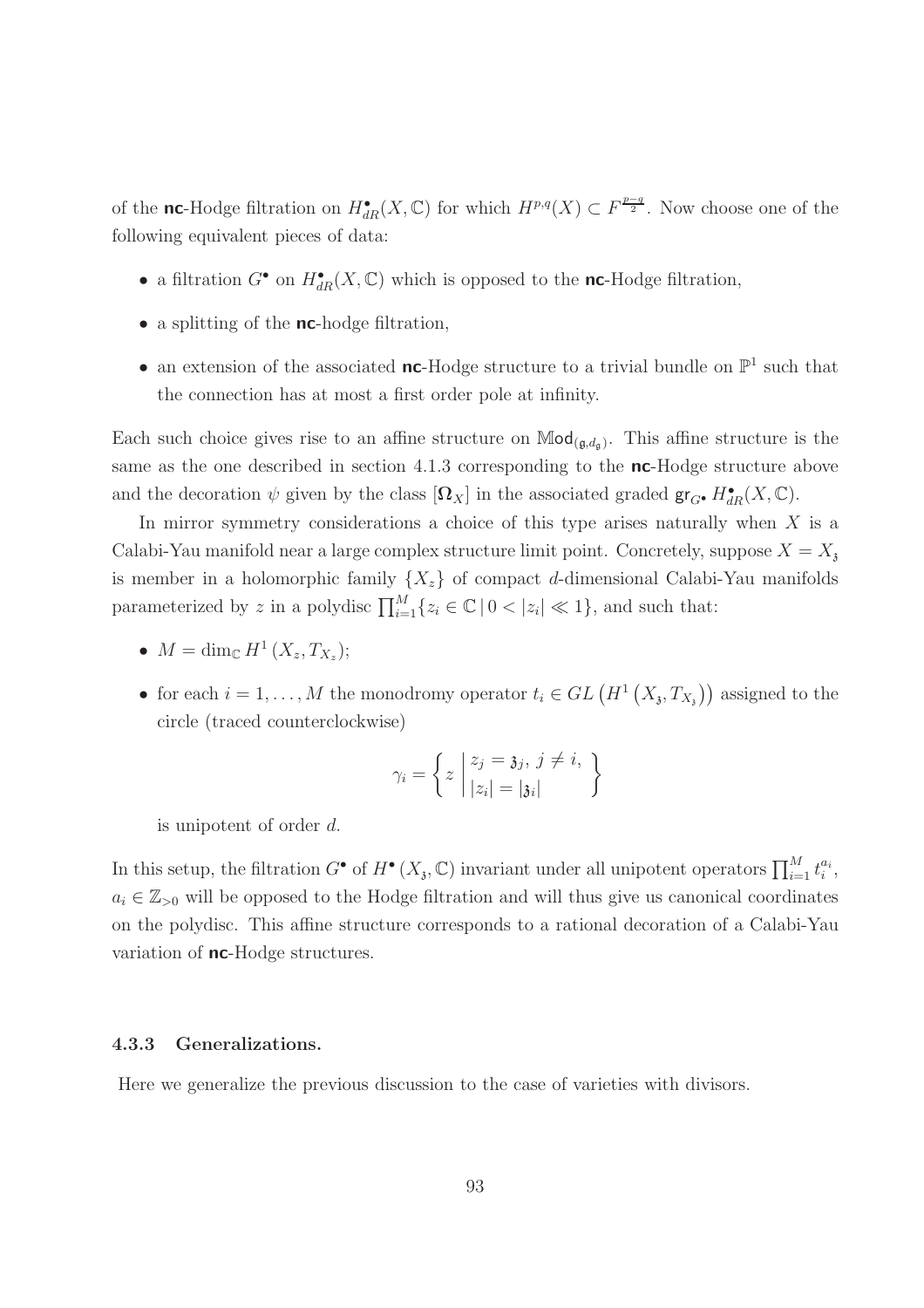(i) Let X be a d-dimensional smooth projective variety over  $\mathbb{C}$ , and let  $D \subset X$  be a normal crossings anti-canonical divisor, i.e  $\mathcal{O}_X(D) = K_X^{-1} \in Pic(X)$ . Typically such an X will be a Fano or a quasi-Fano. If  $D$  is smooth, then by adjunction  $D$  will be a Calabi-Yau. Specifying such a divisor is equivalent to specifying a logarithmic volume form on  $X$ . This is a unique up to scale *n*-form  $\Omega_{X \log D} \in \Gamma\left(X, \Omega_X^d(\log D)\right)$  on X which has a first order pole along D and does not vanish anywhere on  $X - D$ .

Let  $T_{X,D}$  be the subsheaf of  $T_X$  of holomorphic vector fields on X which at the points of D are tangent to D. This is a locally free subsheaf of  $T<sub>X</sub>$  of rank d which controls the deformation theory of the pair  $(X, D)$ . The relevant dg Batalin-Vilkovisky algebra  $(A, d, \Delta)$ is an obvious generalization of the one in the absolute case:

$$
A := \Gamma_{C^{\infty}} (X, \wedge^{\bullet} T_{X,D} \otimes_{\mathcal{C}_X^{\infty}} \wedge^{\bullet} A_X^{0,1})
$$
  

$$
d := \bar{\partial}
$$
  

$$
\Delta := \text{div}_{\Omega_{X \log D}} = \iota_{\Omega_{X \log D}}^{-1} \circ \partial \circ \iota_{\Omega_{X \log D}}
$$

where  $\iota_{\mathbf{\Omega}_{X \log D}} : \wedge^{\bullet} T_{X,D} \to \Omega_X^{d-\bullet}(\log D)$  is the isomorphism given by contraction with  $\mathbf{\Omega}_{X \log D}$ .

,

Again the map  $\iota_{\mathbf{\Omega}_{X \log p}}$  identifies  $(A, d, \Delta)$  with the logarithmic Dolbeault bicomplex  $(A^{\bullet,\bullet}(\log D), \bar{\partial}, \partial)$ . In particular, for all  $u \neq 0$  we get an identification of the cohomology of the complex  $(A, d + u\Delta)$  with the cohomology of the total complex of the double complex  $(\Omega_X^{\bullet,\bullet}(\log D), \bar{\partial}, \partial)$ , which is equal [Voi03, Section 6.1] to the cohomology of the open variety  $X - D$ . In other words for all  $u \neq 0$  we have an isomorphism

(4.3.1) 
$$
H^{\bullet}(A, d + u\Delta) \cong H^{\bullet}_{dR}(X - D, \mathbb{C}).
$$

Now mixed Hodge theory implies the following

**Lemma 4.19** The logarithmic dg Batalin-Vilkovisky algebra  $(A, d, \Delta)$  has the degeneration property. In particular the formal moduli of the pair  $(X, D)$  is smooth.

We will return to the proof of this lemma in section 4.3.4 but first we will discuss a couple of variants of this geometric setup.

(ii) Suppose X is a smooth projective d-dimensional Calabi-Yau manifold. Let as before  $\Omega_X$  be the holomorphic volume form on X. Let  $D \subset X$  be a normal crossings divisor. Typically if D is smooth, it will be a variety of general type.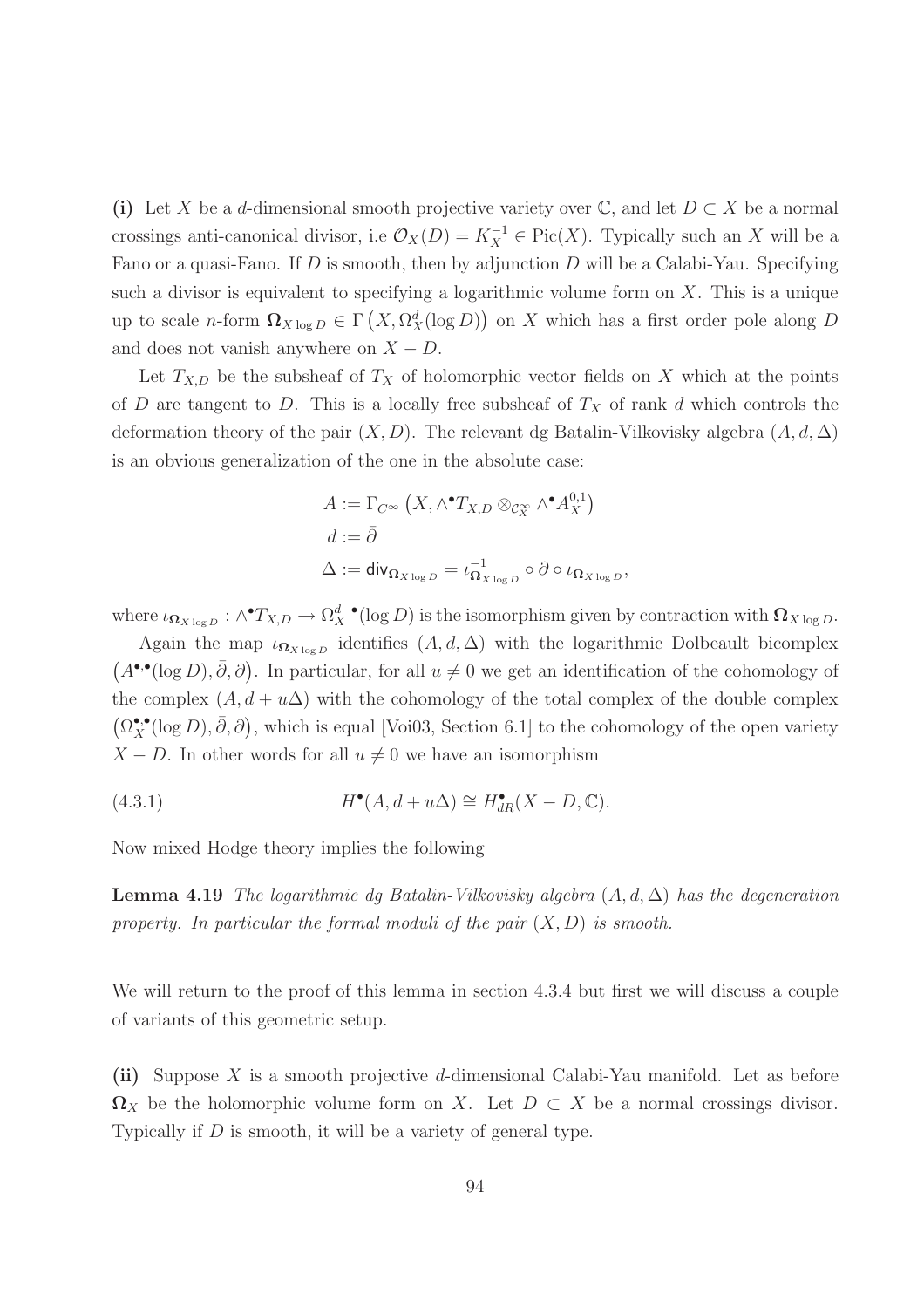Consider the dg Batalin-Vilkovisky algebra  $(A, d, \Delta)$  given by

$$
A := \Gamma_{C^{\infty}} (X, \wedge^{\bullet} T_{X,D} \otimes_{\mathcal{C}_X^{\infty}} \wedge^{\bullet} A_X^{0,1})
$$
  

$$
d := \bar{\partial}
$$
  

$$
\Delta := \text{div}_{\Omega_X} = \iota_{\Omega_X}^{-1} \circ \partial \circ \iota_{\Omega_X},
$$

The contraction  $\iota_{\mathbf{\Omega}_X}$  identifies this algebra with the dg Batalin-Vilkovisky algebra

$$
\left(\Gamma_{C^{\infty}}\left(X,\Omega_X^{\bullet}(\text{rel }D)\otimes_{\mathcal{C}_X^{\infty}}\wedge^{\bullet}A_X^{0,1}\right),\bar{\partial},\partial\right),\right
$$

where  $\Omega_X^k(\text{rel } D) \subset \Omega_X^k$  denotes the subsheaf of all holomorphic k-forms that restrict to  $0 \in \Omega_{D-\text{sing}(D)}^k$ . The cohomology of the total complex associated with this double complex is the de Rham cohomology of the pair  $(X, D)$ , and so again we get an identification

(4.3.2) 
$$
H^{\bullet}(A, d + u\Delta) \cong H^{\bullet}_{dR}(X, D; \mathbb{C})
$$

valid for all fixed  $u \neq 0$ . Again using this identification and mixed Hodge theory one deduces the following

**Lemma 4.20** The dg Batalin-Vilkovisky algebra  $(A, d, \Delta)$  has the degeneration property and hence the formal moduli space of the pair  $(X, D)$  is smooth.

(iii) The setups (i) and (ii) have a natural common generalization. Fix a smooth projective complex variety of dimension d, a normal crossings divisor  $D = \bigcup_{i \in I} D_i \subset X$ , and a collection of weights  $\{a_i\}_{i\in I}\subset [0,1]\cap \mathbb{Q}$ , so that

$$
\sum_{i \in I} a_i [D_i] = -K_X \in \text{Pic}(X) \otimes \mathbb{Q}.
$$

Represent the  $a_i$ 's by reduced fractions, take  $N \geq 1$  to be the least common multiple of the denominators of these fractions and such that

$$
\sum_{i \in I} (Na_i)[D_i] = -NK_X \in \text{Pic}(X),
$$

and set  $n_i := a_i N$ . In particular we have a unique up to scale section  $\widetilde{\Omega}_X \in \Gamma\left(X, K_X^{\otimes(-N)}\right)$  $\overline{ }$ whose divisor is  $\sum_{i\in I} n_i D_i$ . In this situation we can again promote the Dolbeault dg Lie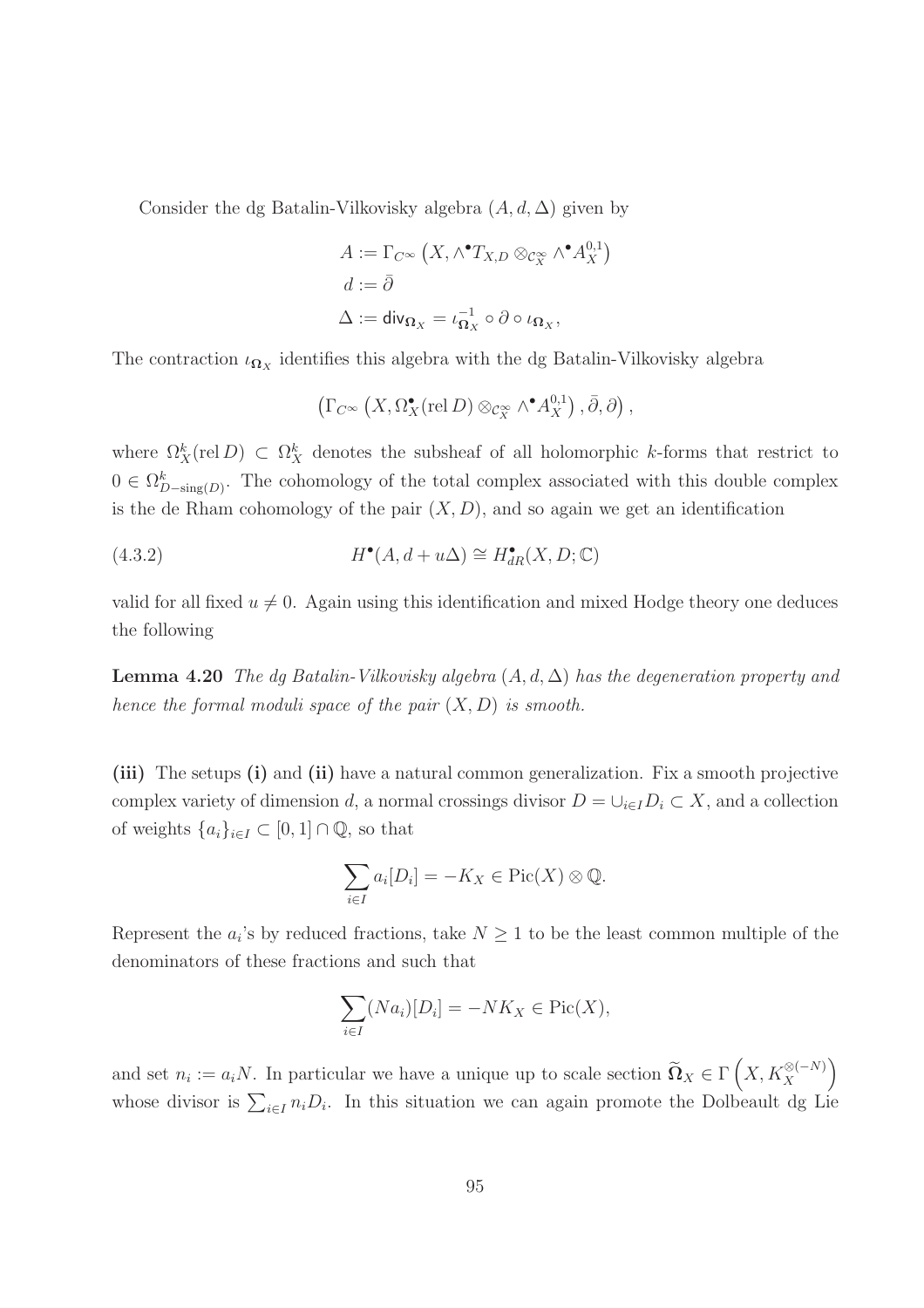algebra which computes the deformation theory of  $(X, D)$  to a dg Batalin-Vilkovisky algebra  $(A, d, \Delta)$ , where

$$
A := \Gamma_{C^{\infty}} (X, \wedge^{\bullet} T_{X,D} \otimes_{\mathcal{C}_X^{\infty}} \wedge^{\bullet} A_X^{0,1})
$$

$$
d := \overline{\partial}
$$

$$
\Delta := \text{div}_{\widetilde{\Omega}_X}.
$$

The divergence operator  $div_{\tilde{\Omega}_X}$  is defined as follows. Restricting the section  $\Omega_X$  to  $X - D$ we get a nowhere vanishing section of  $K_{X-D}^{\otimes(-N)}$ , i.e. a flat holomorphic connection on  $K_{X-D}$ . If  $U \subset X - D$  is a simply connected open, then we can choose  $\Omega_U$  a holomorphic volume form on U which is covariantly constant for this flat connection, and define the associated divergence operator  $\mathsf{div}_{\mathbf{\Omega}_U} := \iota_{\mathbf{\Omega}_U}^{-1}$  $\overline{\mathbf{a}}_U^1 \circ \partial \circ \iota_{\mathbf{a}}_U$ . But by the flatness of the connection it follows that any other covariantly constant volume form on U will be proportional to  $\Omega_U$  with a constant proportionality coefficient. Since by definition  $\mathsf{div}_{c\Omega_U} = \mathsf{div}_{\Omega_U}$  for any constant c we get a well defined divergence operator on  $X - U$ . Furthermore locally this divergence operator is a given by a holomorphic volume form which is a branch of  $\left(\widetilde{\Omega}_X\right)^{-1/N}$  and so by continuity it gives a well defined map of locally free sheaves  $\text{div}_{\tilde{\Omega}_X}: \wedge^i T_{X,D} \to \wedge^{i-1} T_{X,D}.$ 

Again we claim that

**Lemma 4.21** The dg Batalin-Vilkovisky algebra  $(A, d, \Delta)$  has the degeneration property and the formal moduli space of the pair  $(X, D)$  is smooth.

Proof. The proof of this lemma again reduces to mixed Hodge theory via a map similar to the isomorphisms  $(4.3.1)$  and  $(4.3.2)$ . However constructing this map is a bit more involved than the arguments we used to construct (4.3.1) and (4.3.2).

Consider the root stack  $Z = X \left\langle \left\{ \frac{D_i}{N} \right\}_{i \in I} \right\}$  $\rangle$  as defined in e.g. [MO05, IS07]. By construction Z is a smooth proper Deligne-Mumford stack, equipped with a finite and flat morphism  $\pi: Z \to X$ .

Conceptually the best way to define the stack  $Z$  is as a moduli stack classifying (special) log structures associated with X, the divisor D and the number  $N$  (see [MO05] for the details). Etale locally on X the stack  $Z$  can be described easily as a quotient stack. Indeed choose etale locally an identification of X with a neighborhood of zero in  $\mathbb{A}^d$  with coordinates  $z_1, \ldots, z_d$ , so that  $D = D_1 \cup \cdots \cup D_r$  and  $D_i$  is identified with the hyperplane  $z_i = 0$ . Then the corresponding etale local patch in  $Z$  is canonically isomorphic to the stack quotient

$$
\left[\mathbb{A}^d/\underbrace{\boldsymbol{\mu}_N\times\cdots\times\boldsymbol{\mu}_N}_{r\text{-times}}\right],
$$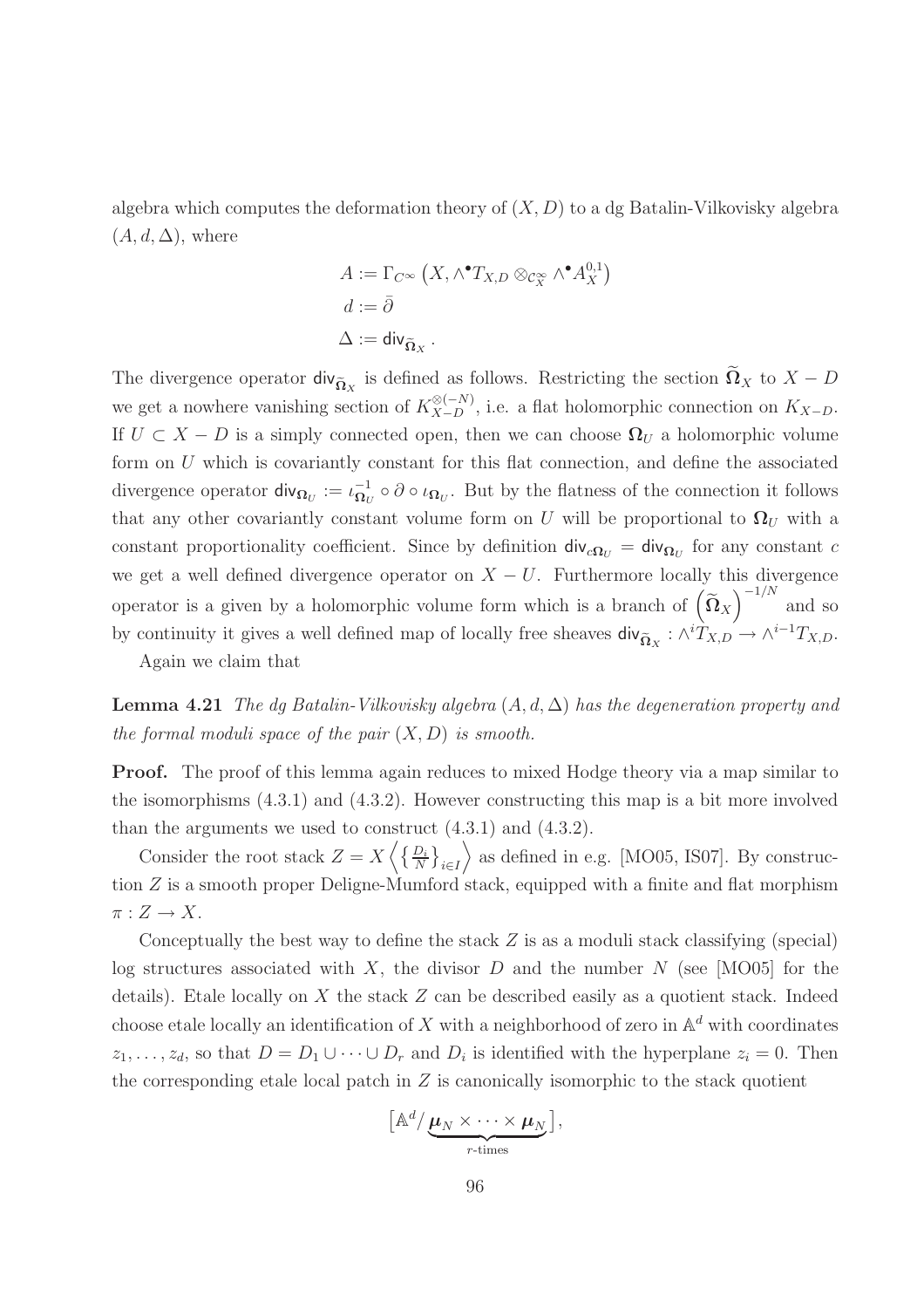where  $\mu_N \subset \mathbb{C}^\times$  is the group of N-th roots of unity, and  $(\zeta_1, \ldots, \zeta_r) \in \mu_N^{\times r}$  acts as  $(z_1, \ldots, z_r, z_{r+1}, \ldots, z_d) \mapsto (\zeta_1 z_1, \ldots, \zeta_r z_r, z_{r+1}, \ldots, z_d).$ 

In particular, this description shows (see [MO05, Theorem 4.1]) that:

- The map  $\pi$  is an isomorphism over  $X D$  and in general identifies X with the coarse moduli space of  $Z$ ;
- There is a strict normal crossings divisor  $\widetilde{D} = \cup_{i \in I} \widetilde{D}_i \subset Z$ , such that

$$
\mathcal{O}_Z\left(-N\widetilde{D}_i\right)=\pi^*\mathcal{O}_X\left(-D_i\right)
$$

as ideal subsheaves of  $\mathcal{O}_Z$ ;

• For all j we have the Hurwitz formula  $\Omega_Z^j(\log \tilde{D}) = \pi^* \Omega_X^j(\log D)$ .

In particular we have canonical isomorphisms

$$
\pi^* K_X \cong \mathcal{O}_Z \left( -\sum_{i \in I} n_i \widetilde{D}_i \right)
$$

$$
\pi^* K_X \cong K_Z \otimes \mathcal{O}_Z \left( (1 - N) \sum_{i \in I} \widetilde{D}_i \right)
$$

the first given by the section  $\pi^*\Omega_X$  and the second coming from the Hurwitz formula.

There is a natural complex local system of rank one on  $X - D$  with monodromy in  $\mu_N$ associated with the choices of N-th root of the section  $\Omega_X$ . It is easy to see that the pullback of this local system admits a canonical extension (as a local system) to Z, which we denote by  $\Xi$ . Moreover, we have a canonical meromorphic section  $\Omega_Z$  of  $K_Z \otimes_{\mathbb{C}} \Xi$  with divisor  $\sum_{i\in I}(N-1-n_i)\widetilde{D}_i$ . It is easy to check locally by using the etale local description of Z as a quotient stack the contraction  $\iota_{\Omega_Z}$  gives a well defined isomorphism of locally free sheaves:

$$
\iota_{\Omega_Z}: \quad \wedge^j T_{Z,\widetilde{D}} \xrightarrow{\cong} \Omega_Z^{d-j} \left( \log \widetilde{D}_{(1)}, \text{rel } \widetilde{D}_{(0)} \right) \otimes_{\mathbb{C}} \Xi.
$$

Here

$$
\widetilde{D}_{(0)} := \bigcup_{i \in I_0} \widetilde{D}_i \qquad \qquad I_0 = \{ i \in I | a_i = 0 \}
$$
\n
$$
\widetilde{D}_{(1)} := \bigcup_{i \in I_1} \widetilde{D}_i \qquad \qquad I_1 = \{ i \in I | a_i = 1 \}.
$$

Now taking into account the Hurwitz isomorphism  $\wedge^{j}T_{Z,\tilde{D}} \cong \pi^* \wedge^{j}T_{X,D}$  and using adjunction, we can view  $\iota_{\Omega_Z}$  as an isomorphism

(4.3.3) 
$$
\wedge^j T_{X,D} \stackrel{\cong}{\longrightarrow} \left(\pi_* \Omega_Z^{d-j} \left(\log \widetilde{D}_{(1)}, \text{rel } \widetilde{D}_{(0)}\right) \otimes_{\mathbb{C}} \Xi\right)
$$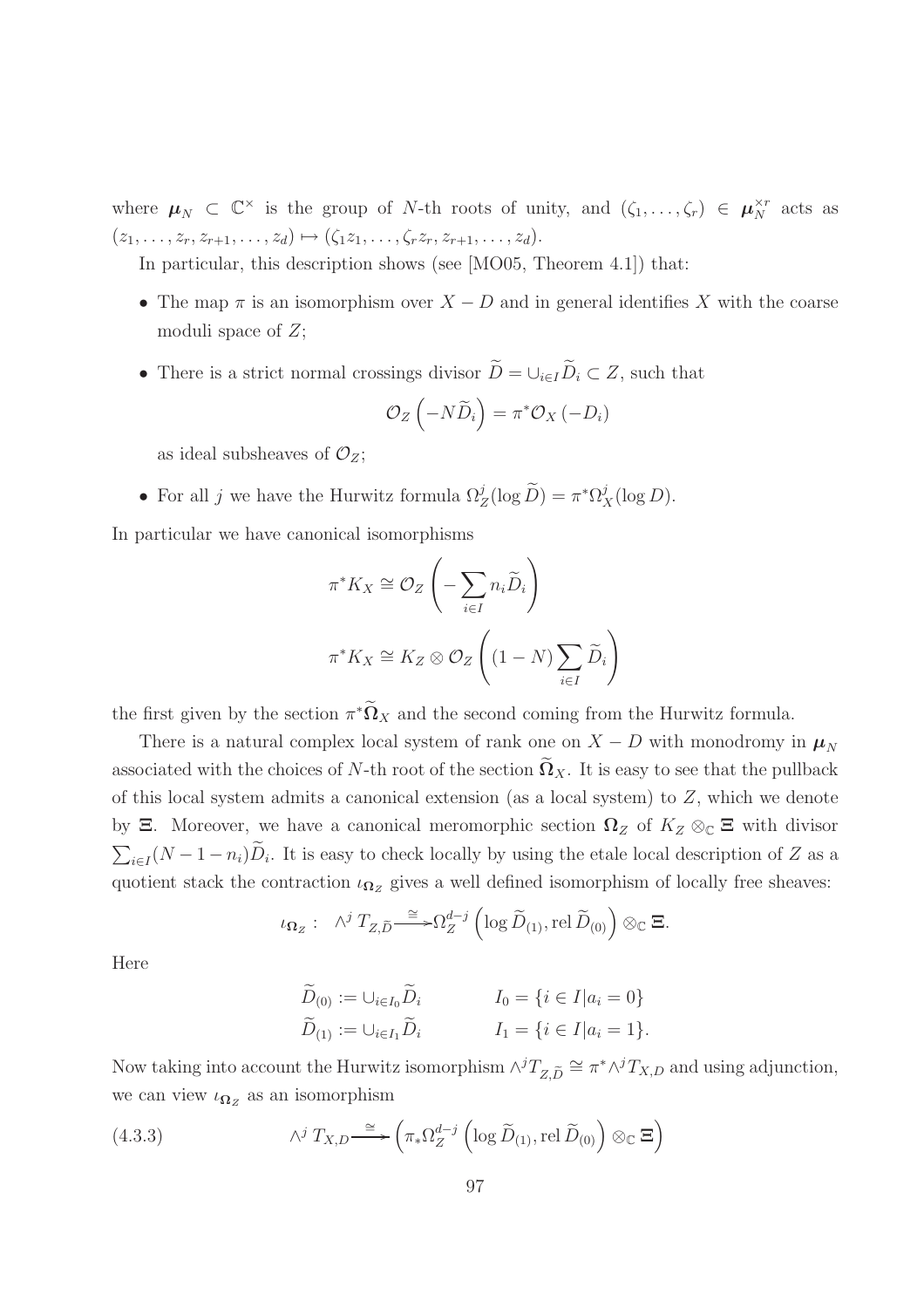It is immediate from the definition that the isomorphism  $(4.3.3)$  (taken for all j) identifies the dg Batalin-Vilkovisky algebra  $(A, d, \Delta)$  with the Dolbeault bicomplex

$$
\left(\Gamma_{C^{\infty}}\left(X,\left(\pi_*\Omega_Z^{\bullet}\left(\log \widetilde{D}_{(1)},\text{rel }\widetilde{D}_{(0)}\right)\otimes_{\mathbb{C}}\Xi\right)\otimes_{\mathcal{C}_X^{\infty}}A_X^{0,\bullet}\right),\bar{\partial},\partial\right).
$$

But the above complex equipped with the differential  $\partial + \overline{\partial}$  is the Dolbeault resolution of the complex of sheaves  $\pi_*\left(\Omega_Z^{\bullet}\right)$  $\left(\log \tilde{D}_{(1)}, \text{rel } \tilde{D}_{(0)}\right) \otimes_{\mathbb{C}} \Xi$ ,  $\partial$  which is equal to the derived direct image  $R\pi_*\left(\Omega_{Z}^{\bullet}\right)$  $\left(\log \widetilde{D}_{(1)},\operatorname{rel} \widetilde{D}_{(0)}\right)\otimes_{\mathbb{C}} \Xi, \partial\right)$  since  $\pi$  is finite. Now combined with the Leray spectral sequence for  $\pi$  this gives, for all  $u \neq 0$  an isomorphism

(4.3.4) 
$$
H^{\bullet}(A, d + u\Delta) \cong H^{\bullet}_{dR} \left( Z - \widetilde{D}_{(1)}, \widetilde{D}_{(0)} - \widetilde{D}_{(1)}; \Xi \right),
$$

which specializes to both isomorphisms  $(4.3.1)$  and  $(4.3.2)$ .

Now the fact that  $Z$  is a smooth and proper Deligne-Mumford stack and mixed Hodge theory (see 4.3.4) for  $(Z - \widetilde{D}_{(1)}, \widetilde{D}_{(0)} - \widetilde{D}_{(1)})$  endowed with local system  $\Xi$  imply that  $(A, d, \Delta)$ has the degeneration property.

Remark 4.22 The fact that the root stack in the previous proof can be viewed as the moduli stack of special log structures is very interesting. It suggests that the setup we just discussed may fit naturally in the recent approach of Gross-Siebert [GS06, GS07] to mirror symmetry and instanton corrections via log degenerations of toric Fano manifolds (see also [KS06a, KS01]). The relationship between these two setups is certainly worth studying and we plan to return to it in the future.

(iv) Yet another generalization of the previous picture arises when we take the variety X to be a normal-crossings Calabi-Yau. More precisely assume that  $X$  is a strict normal crossings variety with irreducible components  $X = \bigcup_{i \in I} X_i$  equipped with a holomorphic volume form  $\Omega_X$  on  $X - X^{\text{sing}}$  such that the restriction of  $\Omega_X$  on each  $X_i$  has a logarithmic pole along  $X_i \cap (\cup_{j \neq i} X_j)$  and the residues of these restricted forms cancel along each  $X_i \cup X_j$ . Taking a colimit along the projective system of all finite intersections of components of X we get again a dg Batalin-Vilkovisky algebra  $A_{\text{tot}}(X) = \text{colim}_{J \subset I} A(\bigcap_{i \in J} X_i)$  and again by using mixed Hodge theory we can check that this algebra has the degeneration property.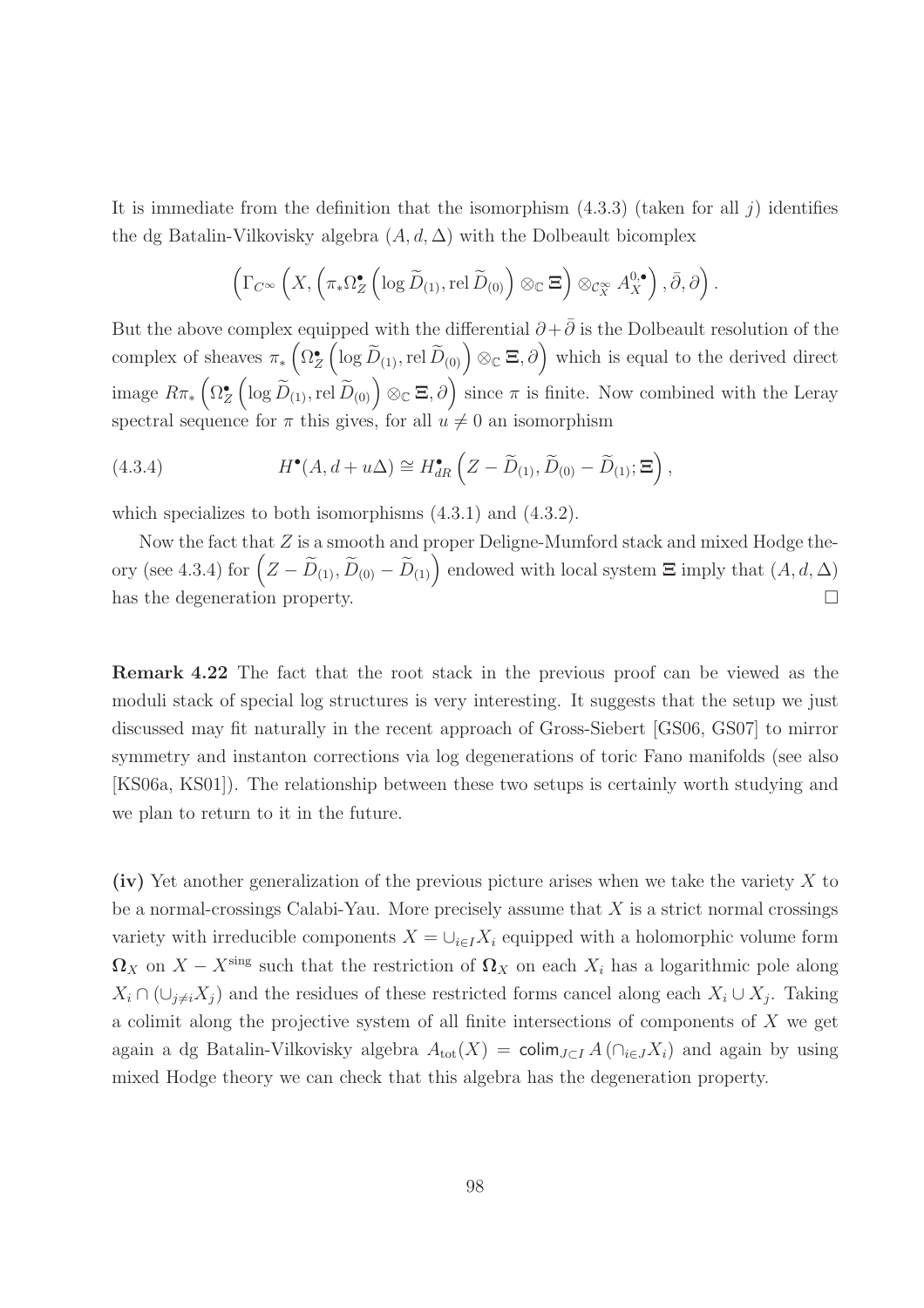## 4.3.4 Mixed Hodge theory in a nutshell.

In this section we briefly recall the basic arguments from Deligne's mixed Hodge theory [Del74] that are necessary for proving the degeneration property of the dg Batalin-Vilkovisky algebras in section 4.3.3 (i)-(iv).

Suppose we are given:

- a finite ordered collection  $(X_{\alpha})$  of smooth complex projective varieties;
- for every  $\alpha$  a choice of a  $\mathbb{Z}\times\mathbb{Z}$ -graded complex of sheaves of differential forms which are either  $C^{\infty}$  or are  $C^{-\infty}$  (i.e. currents) and constrained so that their wave front (singular support) is contained in a given conical Lagrangian in  $T^{\vee} X_{\alpha}$  which is the conormal bundle to a normal crossings divisor in  $X_{\alpha}$ ;
- a collection of integers  $n_{\alpha} \in \mathbb{Z}$ .

Consider the complex  $C^{tot} = \bigoplus_{\alpha} C_{\alpha}^{\bullet}[n_{\alpha}]$  equipped with three differentials  $\partial$ ,  $\bar{\partial}$ ,  $\delta$ , where  $\delta = \sum_{\alpha < \beta} \delta_{\alpha\beta}$ , and the  $\delta_{\alpha\beta}$  come from pullbacks and pushforwards for some maps  $X_{\beta} \hookrightarrow X_{\alpha}$ or  $X_{\alpha} \hookrightarrow X_{\beta}$ . The statement we need now can be formulated as follows:

Claim 4.23 For every  $k \geq 1$  the cohomology

$$
H^{\bullet} (C^{\text{tot}}[u]/(u^k), \bar{\partial} + \delta + u\partial)
$$

is a free  $\mathbb{C}[u]/(u^k)$ -module.

**Proof.** If X is smooth projective over  $\mathbb C$  and if  $(A^{\bullet}(X), \overline{\partial})$  is the  $\overline{\partial}$ -complex of (either  $C^{\infty}$ or  $C^{-\infty}$ ) differential forms on X, then the inclusion

$$
\left(\ker \partial, \bar{\partial}\right) \hookrightarrow \left(A^\bullet(X), \bar{\partial}\right)
$$

is a quasi-isomorphism.

This implies that the horizontal arrows in the diagram of complexes

$$
(\ker \partial[u]/(u^k), \bar{\partial} + \delta + u\partial) \longrightarrow (C^{\text{tot}}[u]/(u^k), \bar{\partial} + \delta + u\partial)
$$
  
 
$$
\parallel
$$
  
 
$$
(\ker \partial[u]/(u^k), \bar{\partial} + \delta) \longrightarrow (C^{\text{tot}}, \bar{\partial} + \delta) [u]/(u^k),
$$

are quasi-isomorphisms. Indeed, this follows by noticing that there are natural filtrations on both sides (by the powers of u and the index  $\alpha$ ) which give rise to convergent spectral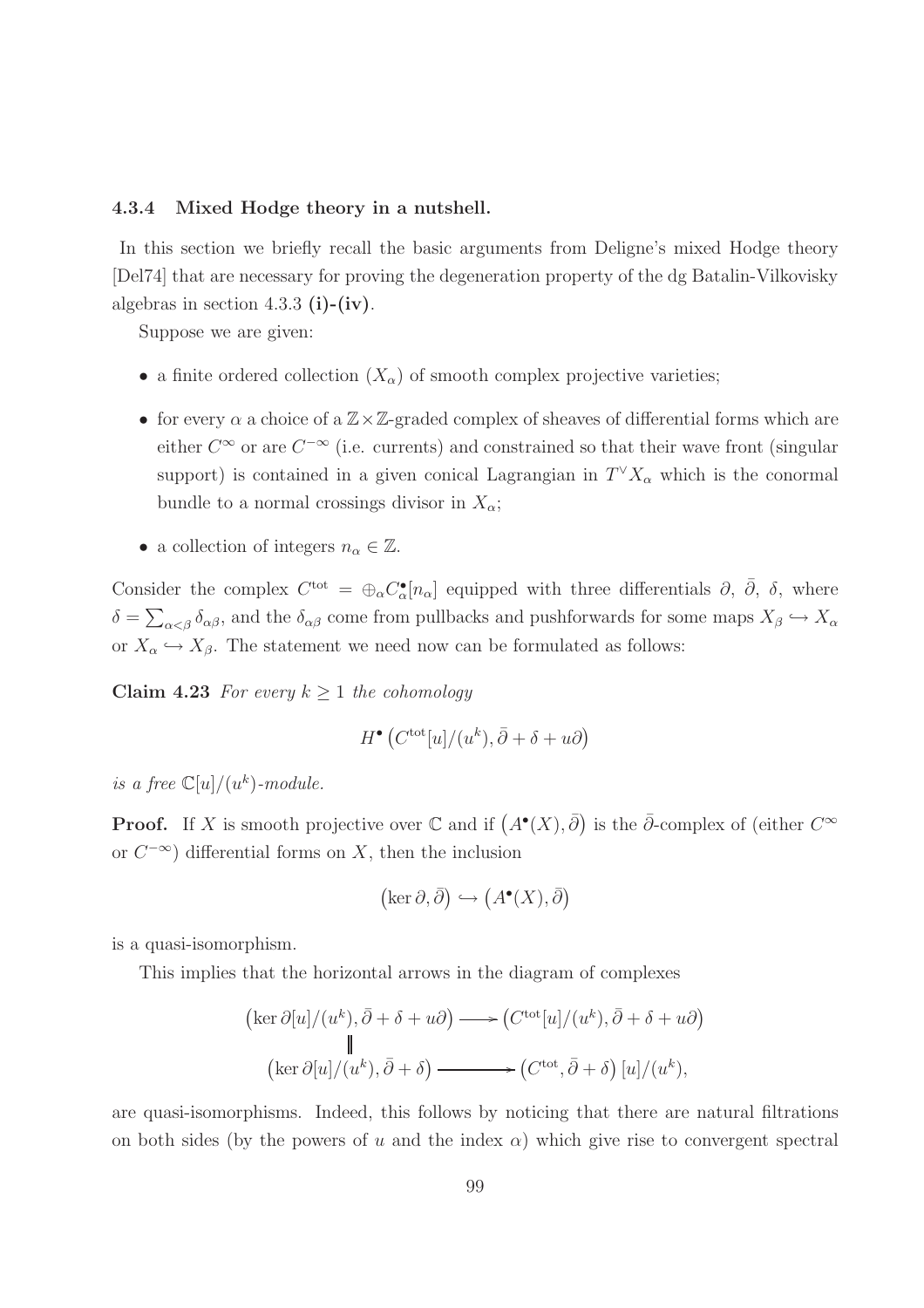sequences and induce the quasi-isomorphic inclusion  $(\ker \partial, \bar{\partial}) \hookrightarrow (C^{\text{tot}}, \bar{\partial})$  on the associated graded. This proves the claim.

Remark 4.24 • Note that the same reasoning implies that the natural map

$$
(\ker \partial, \bar{\partial} + \delta) \twoheadrightarrow (\ker \partial / \operatorname{im} \partial, \bar{\partial} + \delta) = (H^{\bullet}(X_{\alpha}), \delta),
$$

is also a quasi-isomorphism, which reduces the problem of computing  $H^{\bullet}(C^{\text{tot}}[u]/(u^k), \bar{\partial}+\delta+u\partial)$  to a homological algebra question on a complex of finite dimensional vector spaces.

• There is useful variant of the theory, also discussed in [Del74]: the previous discussion immediately generalizes to the case of cochain complexes of a collection of projective manifolds with coefficients in some unitary local systems.

Next we discuss a few examples and applications of the geometric setup from section 4.3.3.

## 4.3.5 The moduli stack of Fano varieties.

As a consequence of section 4.3.3 (iii) we get a new proof and a refinement of the following result of Ran [Ran92, Kaw92]:

**Theorem 4.25** Let X be a complex Fano manifold, that is let X be a smooth proper  $\mathbb{C}$ variety for which  $K_X^{-1}$  is ample. Then the versal deformations of X are unobstructed.

**Proof:** Choose  $N > 1$  so that  $K_X^{\otimes (-N)}$  is very ample and all the higher cohomology groups  $H^k(X, K_X^{\otimes(-N)})$ ) vanish for  $k \geq 1$ . Choose a generic section  $\widetilde{\Omega}_X \in H^0(X, K_X^{\otimes (-N)})$  $= 0$ whose zero locus is a smooth and connected divisor  $D \subset X$ .

Consider now  $\mathfrak{g} = \Pi R \Gamma(X, \wedge^{\bullet} T_{X,D})$  with the Schouten bracket. By Lemma 4.21 this  $d(\mathbb{Z}/2)$ g Lie algebra is homotopy abelian and so as in the proof of Theorem 4.18 we conclude that  $\mathfrak{g}^{(1)} = R\Gamma(X, T_{X,D})$  is homotopy abelian. Since this  $d(\mathbb{Z}/2)$ g Lie algebra governs the deformation theory of  $(X, D)$  as a variety with a divisor, it follows that the formal germ of the deformation space of the pair  $(X, D)$  is smooth. Next we will need the following simple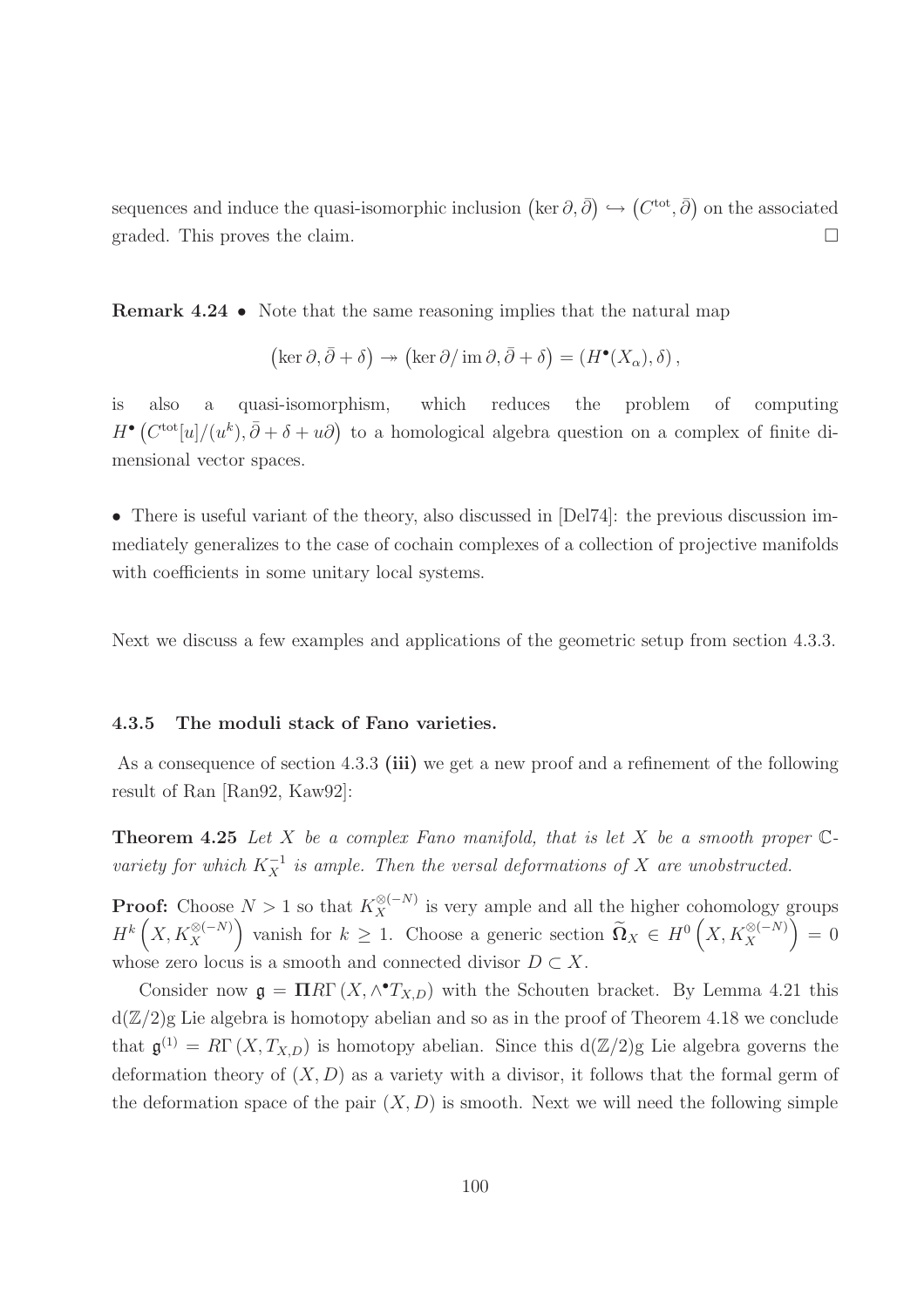**Lemma 4.26** Suppose  $(X', D')$  is a small deformation of  $(X, D)$  as a variety with divisor. Then X' is still a Fano with  $K_{X'}^{\otimes (-N)}$  is very ample and  $D' \in \Big| K_{X'}^{\otimes (-N)}$  $X'$   .

**Proof:** The condition of  $K_X^{\otimes (-N)}$  being very ample is open in the moduli of X. Furthermore by definition  $K_X^{\otimes (-N)} \otimes \mathcal{O}_X(-D) = \mathcal{O}_X$  and so by the small deformation hypothesis it follows that  $K_{X'}^{\otimes (-N)} \otimes \mathcal{O}_{X'}(-D)$  is in the connected component of the identity of Pic $(X')$ . But X' is a Fano and so Lie(Pic<sup>0</sup>(X')) =  $H^1(X', \mathcal{O}_{X'}) = 0$ . Hence  $K_{X'}^{\otimes (-N)} \otimes \mathcal{O}_{X'}(-D) = \mathcal{O}_X$  as well.

The theorem now follows easily. The versal deformation space of smooth connected D's for a given X is smooth and isomorphic to a domain in  $\mathbb{P}^{h^0(X, K_{X'}^{\otimes (-N)})}$  $^{-1}$ . Since the dimension of these projective spaces is locally constant in  $X$  by Riemann-Roch and vanishing of the higher cohomologies, it follows that the map from the versal deformation space of the pairs  $(X, D)$ to the versal deformation stack of  $X$  is smooth. In other words the versal deformation stack of X has a presentation in the smooth topology with a smooth atlas - the versal deformation space for  $(X, D)$ . Hence the versal deformations of X are a smooth stack.

## 4.3.6 Algebras for the Landau-Ginzburg model.

Consider again the setup of a holomorphic Landau-Ginzburg model. Suppose  $Y$  is smooth and quasi-projective over  $\mathbb C$  and of dimension dim  $Y = d$ . Suppose there exists a nowhere vanishing algebraic volume form  $\Omega_Y \in \Gamma(Y, K_Y)$ , and let  $w: Y \to \mathbb{A}^1$  be a regular function with compact critical locus.

This data gives a dg Batalin-Vilkovisky algebra  $(A, d, \Delta)$  where

$$
A := \Gamma_{C^{\infty}} (Y, \wedge^{\bullet} T_Y^{1,0} \otimes_{\mathcal{C}^{\infty}_Y} \wedge^{\bullet} A_Y^{0,1})
$$
  

$$
d := \bar{\partial} + \iota_{d\mathsf{w}}
$$
  

$$
\Delta := \mathsf{div}_{\widetilde{\Omega}_Y}.
$$

Again the contraction  $\iota_{\mathbf{\Omega}_Y}$  identifies  $(A, d, \Delta)$  with the twisted Dolbeault bicomplex  $(A^{\bullet}(Y), \bar{\partial} + d\mathsf{w}\wedge, \partial)$ . The latter satisfies the degeneration property by the work of Barannikov and the second author, Sabbah [Sab99], or Ogus-Vologodsky [OV05]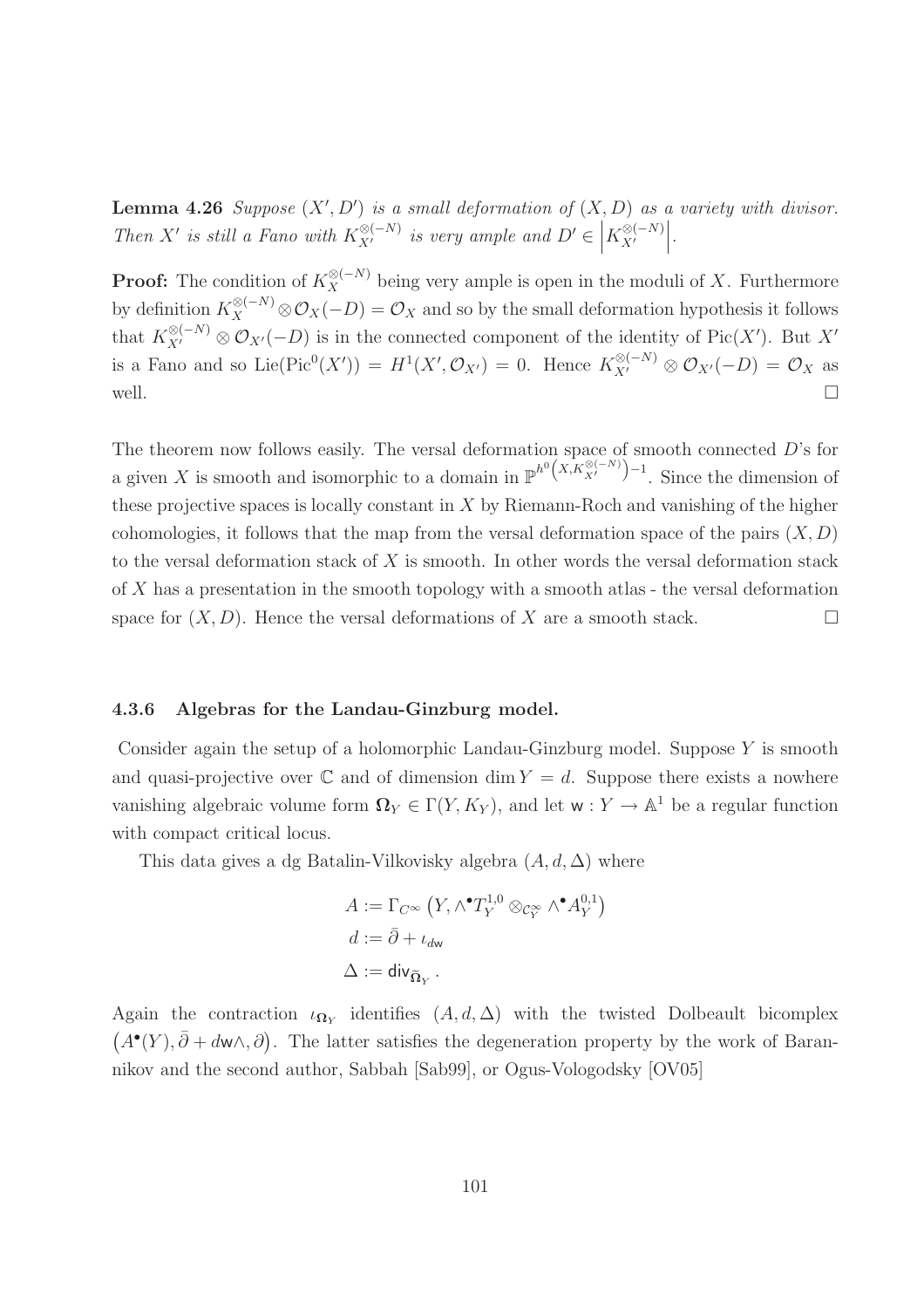Remark 4.27 It will be interesting to combine the previous discussion with the discussion in section 4.3.3 (iii) or with the broken Calabi-Yau geometry from section 4.3.3 (iv). Suppose we have a quasi-projective smooth complex Y, a regular function  $w: Y \to \mathbb{A}^1$  with compact critical locus, and suppose we are given a normal crossings divisor  $D = \bigcup_{i \in I} D_i$  and a system of weights  $\{a_i\}_{i\in I}$  as in section 4.3.3 (iii). Then we can write the w-twisted version of the dg Batalin-Vilkovisky algebra for  $(Y, D)$  which by general nonsense will compute the deformation theory of the data  $(Y, D, w)$ . Similarly we can add a potential to a Y which itself is a normal-crossings Calabi-Yau, as in section 4.3.3 (iv). We expect that the resulting algebras will again have the degeneration property but we have not investigated this question.

## 4.4 Categorical framework: spherical functors

In this section we briefly discuss some algebraic aspects of the deformation theory of ncspaces (see section 2.2.1). For simplicity we will discuss the  $\mathbb{Z}$ -graded case but in fact all definitions and statements readily generalize to the  $\mathbb{Z}/2$  case.

## 4.4.1 Calabi-Yau nc-spaces.

Suppose  $X = \text{ncSpec}(A)$  is a graded nc-affine nc-space over  $\mathbb{C}$ . If X is smooth, then  $A \in \mathsf{Perf}_{X \times X^{\mathrm{op}}} = \mathsf{Perf} (A \otimes A^{\mathrm{op}} - \mathsf{mod})$  and we define the **smooth dual** of A to be  $A^! :=$ Hom<sub>A⊗A<sup>op</sup></sub>  $(A, A \otimes A)$ . Similarly if X is compact, then  $A \in \text{Perf}_{pt}$  and we define the **compact dual** of A to be  $A^* := \text{Hom}_{\mathbb{C}}(A, \mathbb{C}) \in (A \otimes A^{\text{op}} - \text{mod}).$ 

If  $X$  is both a smooth and compact **nc**-space, then we have isomorphisms

$$
A^! \otimes_A A^* \cong A^* \otimes_A A^! \cong A
$$

in the category  $(A \otimes A^{\text{op}} - \text{mod})$ . The endofunctor  $S_X : C_X \to C_X$  given by the A-bimodule  $A^*$  is called the Serre functor of X. It is an autoequivalence of  $C_X$  which is central (i.e. commutes with all autoequivalences). Moreover for any two objects  $\mathcal{E}, \mathcal{F} \in \text{Perf}_X$  there is a functorial identification

$$
\mathrm{Hom}_X(\mathcal{E}, \mathcal{F})^{\vee} \cong \mathrm{Hom}_X(\mathcal{F}, S_X \mathcal{E}).
$$

With this notation we have the following definition (see also [KS06b]):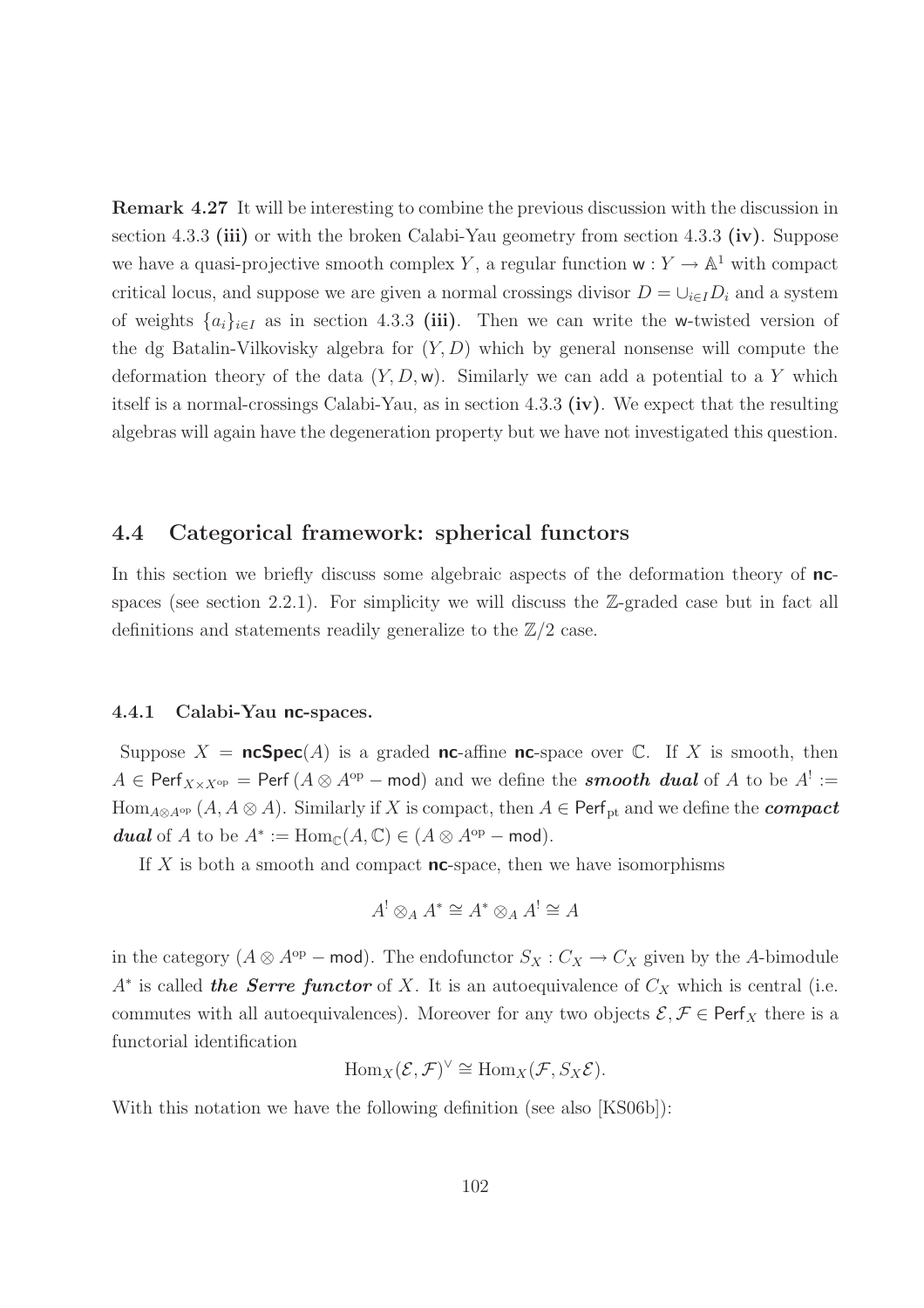**Definition 4.28** We say that a smooth graded **nc**-affine **nc**-space  $X = \mathbf{ncSpec}(A)$  is a **Calabi-Yau of dimension**  $d \in \mathbb{Z}$  if  $A^! \cong A[-d]$  in  $(A \otimes A^{op} - \text{mod})$ . We say that a compact nc-affine nc-space  $X = n cSpec(A)$  is a Calabi-Yau of dimension  $d \in \mathbb{Z}$  if  $A^* \cong A[d]$  in  $(A \otimes A^{op} - \text{mod}).$ 

The definition works also in the  $\mathbb{Z}/2$ -graded case, where the dimension d is understood as an element of  $\mathbb{Z}/2$ .

For a **nc**-space which is both smooth and compact the two conditions are equivalent and are equivalent to having an isomorphism of endofunctors  $S_X \cong [d]$ .

Remark 4.29 This definition of a Calabi-Yau structure on a smooth compact nc-space is somewhat simplistic and should be taken with a grain of salt. The true definition (see  $[KS06b]$ ) implies the isomorphism of functors  $S_X \cong [d]$  but also involves higher homotopical data which is encoded in a cyclic category structure on  $C_X$ . We will suppress the cyclic structure here in order to simplify the discussion.

We are interested in **nc**-space analogues of the Tian-Todorov theorem. The unobstructedness of graded smooth and compact nc-Calabi-Yau spaces was recently analyzed by Pandit [Pan08] via the T<sup>1</sup>-lifting property of Ran [Ran92] and Kawamata [Kaw92]. Here we formulate the following general

**Theorem 4.30** Suppose that X is a smooth and compact  $nc$ -Calabi-Yau space of dimension  $d \in \mathbb{Z}$  (or of dimension  $d \in \mathbb{Z}/2$  in the  $\mathbb{Z}/2$ -graded case). Assume that X satisfies the degeneration conjecture (see section 2.2.4). Then:

- the Hochschild cochain algebra  $C^{\bullet}(X)$  of X is a homotopy abelian  $L_{\infty}$  algebra;
- the formal moduli space  $\mathbb{M}$ od<sub>X</sub> of X is a formal supermanifold, i.e.

$$
\mathbb{M}\mathrm{od}_X := \mathbb{M}\mathrm{od}_{C^{\bullet}(A,A)} \cong \mathrm{Spf}\, \mathbb{C}[[x_1,\ldots,x_N,\xi_1,\ldots,\xi_M]];
$$

• the negative cyclic homology of the universal family over  $\mathbb{M}$ od<sub>X</sub> gives a vector bundle H  $\rightarrow$  Mod<sub>X</sub>  $\times$ D which is equipped with a flat meromorphic connection  $\nabla$  so that  $\nabla_{u\partial/\partial x_i}$ ,  $\nabla_{u\partial/\partial \xi_j}$ , and  $\nabla_{u^2\partial/\partial u}$  are regular;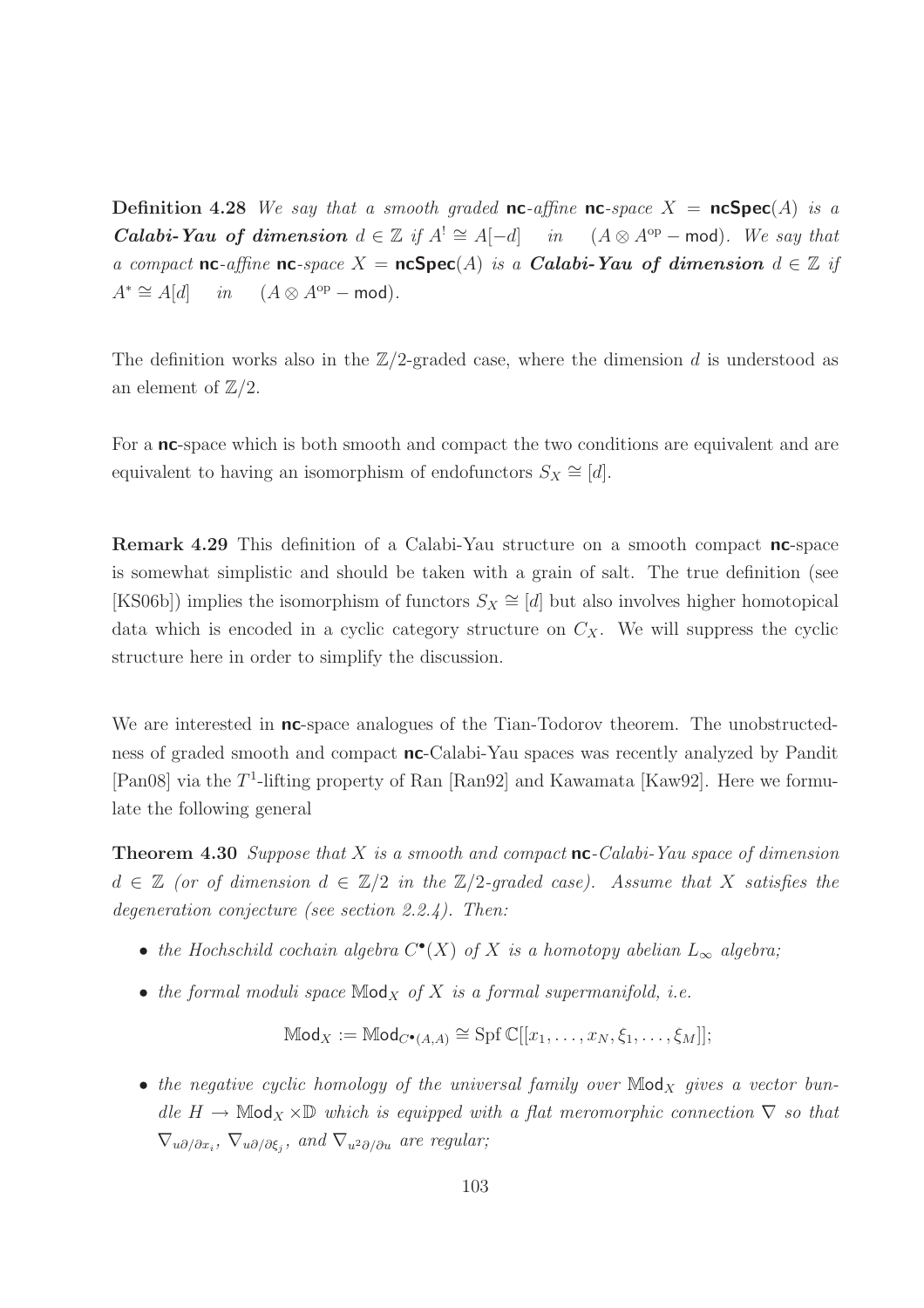•  $(H, \nabla)$  is the de Rham part of a Calabi-Yau variation of **nc**-Hodge structures.

We will only sketch some of the highlights of the proof of this theorem here since going into full details will take us too far afield. The proof is based on a mildly generalized version of Deligne's conjecture (see e.g. [KS00, Tam03]) which states that the Hochschild cochain complex of an affine **nc**-space is also an algebra over the operad of chains of the little discs operad. The first step is to show that under the Calabi-Yau assumption the Hochschild cochain complex  $C^{\bullet}(X)$  is also naturally an algebra over the cyclic operad of chains of the framed little discs operad (i.e. the operad of little discs with a marked point point on the boundary). Next one shows that the validity of the degeneration conjecture for  $X$  implies that the induced  $S^1$ -action on the cochain complex, is homotopically trivial. Finally by a topological argument one deduces from this the fact that all the higher  $L_{\infty}$  operations on  $C^{\bullet}(X)$  must vanish.

**Remark 4.31** It seems certain<sup>2</sup> that from deformation quantization it follows that if  $X$  is a smooth and projective Calabi-Yau variety, then the data described in the above theorem is canonically isomorphic to the formal completion of the variation of nc-Hodge structures described in section 4.3.2.

For a general smooth and compact **nc**-Calabi-Yau space we expect that the formal variation of nc-de Rham data in theorem 4.30 converges to give an analytic de Rham data which contains a compatible **nc**-Betti data  $\mathscr{E}_B$  and so extends to an honest variation of **nc**-Hodge structures.

## 4.4.2 Spherical functors.

In this section we introduce a special version of the general notion of a spherical functor [Ann07] which is tailored to the Calabi-Yau condition. We begin with a definition:

<sup>2</sup>We borrowed this delightful expression from [Kap91].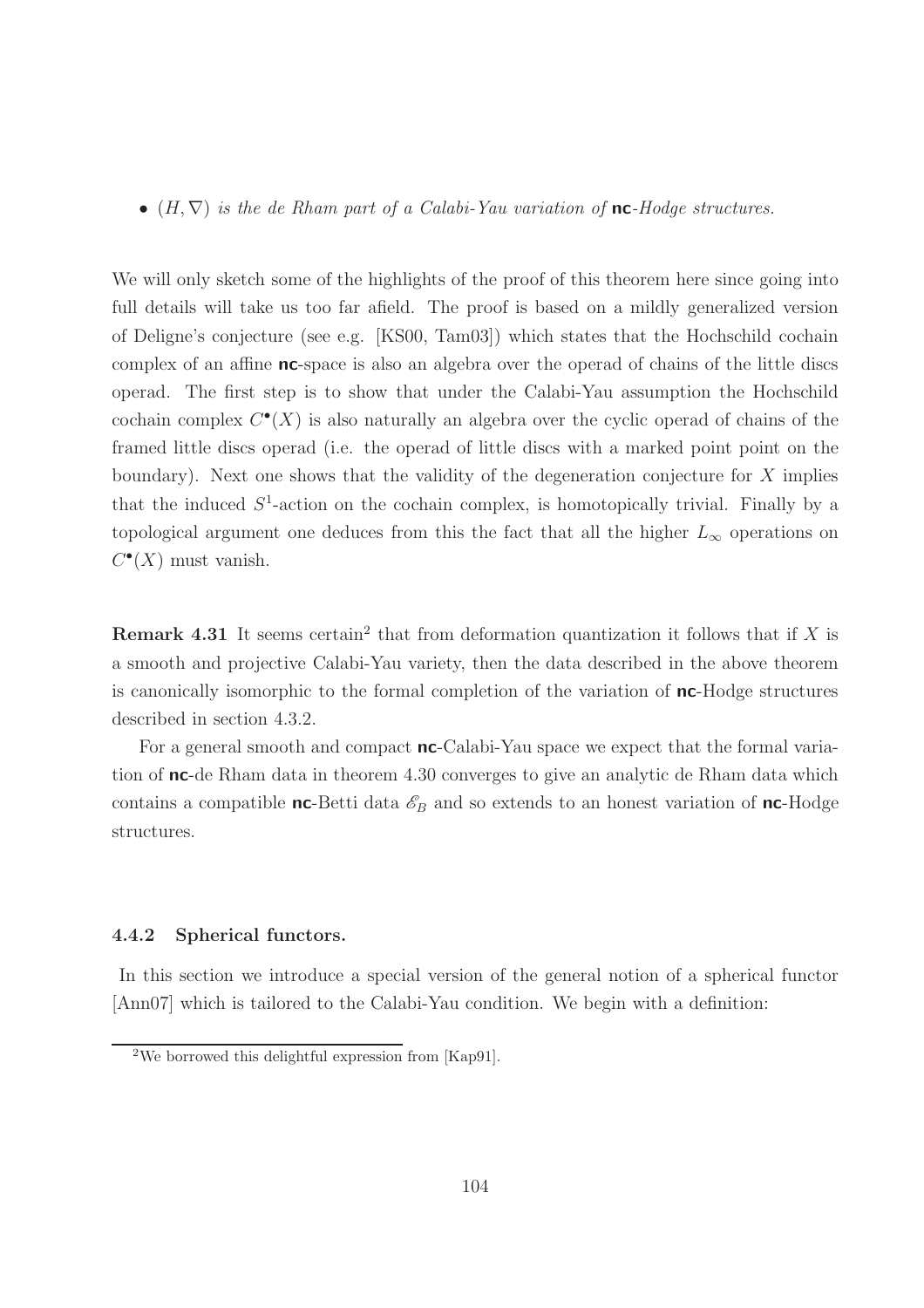**Definition 4.32** Let X and Y be two graded **nc**-spaces. A **morphism**  $f: X \rightarrow Y$  is a triple of functors



so that  $(f^*, f_*)$  and  $(f_*, f')$  are (left, right) pairs of adjoint functors.

Suppose now X, Y are smooth and compact graded **nc**-spaces and let Y be a **nc**-Calabi-Yau of dimension d.

**Definition 4.33** A morphism  $f : X \to Y$  is **spherical** if:

- (a) the cone of the natural adjunction morphism  $\mathrm{id}_{C_X} \to f^! \circ f_*$  is isomorphic to the shifted Serre functor of X: cone  $(\mathrm{id}_{C_X} \to f^! \circ f_*) \cong S_X[1-d],$
- (b) the natural map  $f' \to S_X[1-d] \circ f^*$ , induced from the isomorphism in (a) and the adjunction  $f^! \to f^! \circ f_* \circ f^*$  is an isomorphism of functors.

**Remark 4.34 (a)** If  $f$  is spherical, then the associated reflection functor  $\mathcal{R}_f := \text{cone}\left(f_* \circ f^! \to \text{id}_{C_Y}\right)$  is an auto-equivalence of  $C_Y$  [Ann07].

(b) Similarly to the definition of a Calabi-Yau structure the above notion of a spherical functor should be viewed as a weak preliminary version of a stronger more refined notion which has to involve higher homotopical data and has yet to be defined carefully.

**Example 4.35 (i)** Let  $X = pt$ , and let Y be a d-dimensional smooth and compact **nc**-Calabi-Yau and let  $\mathcal{E} \in C_Y$  be a spherical object, i.e. an object for which the complex of C-vector spaces  $\text{Hom}_Y(\mathcal{E}, \mathcal{E})$  is quasi isomorphic to  $(H^{\bullet}(S^d, \mathbb{C}), 0)$ . The morphism of **nc**spaces  $f: \text{pt} \to Y$  given by  $f_*(V) = \mathcal{E} \otimes V$ , for any  $V \in C_{\text{pt}} = (\text{Vect}_{\mathbb{C}})$  is spherical.

(ii) Let X be smooth and projective of dimension  $d+1$ , and let  $i: Y \hookrightarrow X$  be a smooth anti-canonical divisor in X. The Y is a d-dimensional Calabi-Yau and we have a natural spherical **nc**-morphism  $f: X \to Y$  given by  $f_* := i^*, f^! := i_*,$  etc.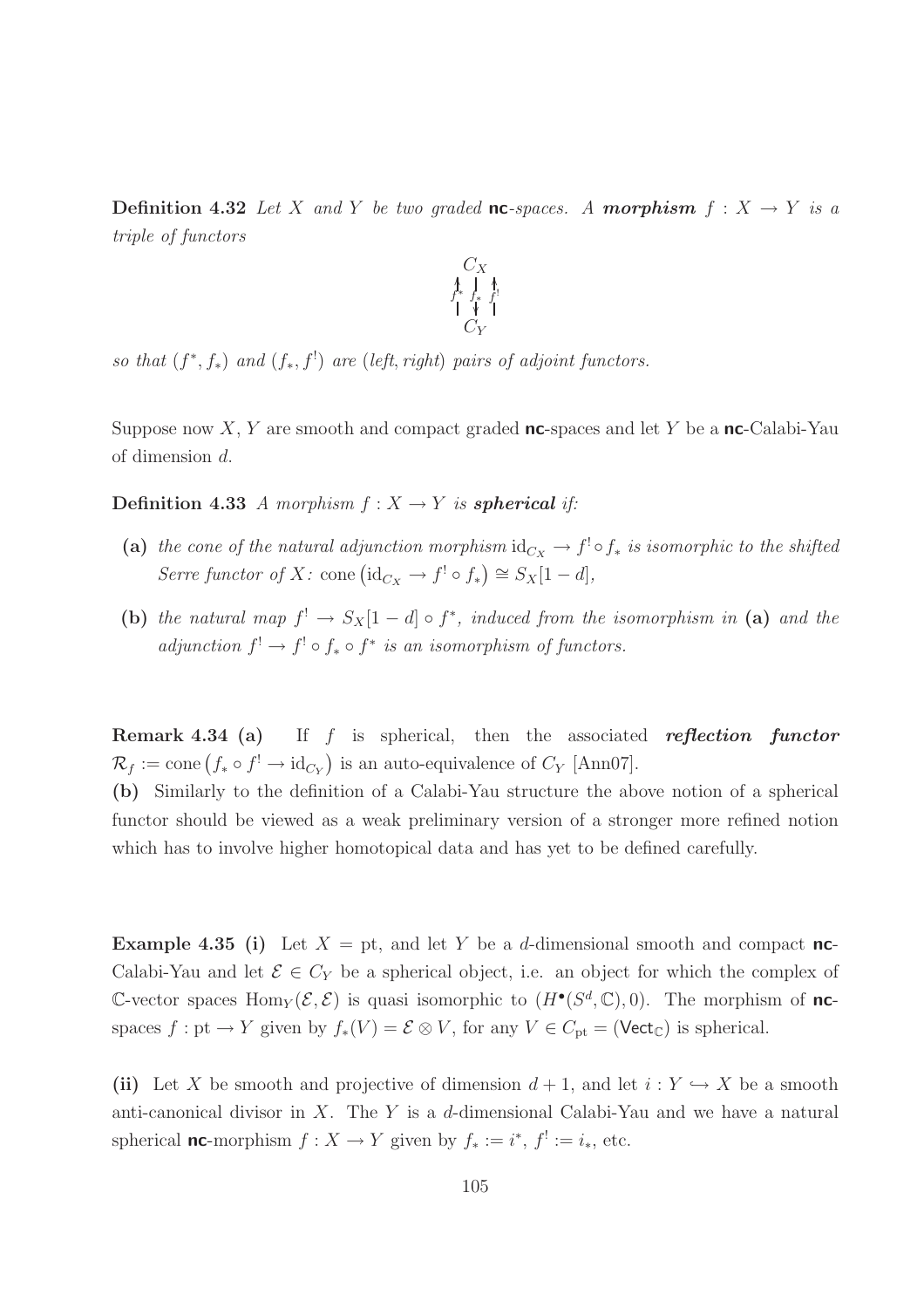(iii) Let Y be a smooth projective d-dimensional Calabi-Yau. Let  $i: X \hookrightarrow Y$  be a smooth hypersurface. Then we have a natural spherical **nc**-morphism  $f : X \to Y$  given by  $f_* = i_*$ ,  $f' = i'$ , and  $f^* = i^*$ .

**Remark 4.36** The geometry of Example 4.35 (ii), where  $X$  is taken to be a smooth projective Fano, and  $i: Y \hookrightarrow X$  is a smooth anti-canonical divisor, can be encoded algebraically in the categories  $C_X = D(Qcoh(X)), C_Y = D(Qcoh(Y)),$  the functor  $f_* = i^*$ , and another natural triple of categories:

- the compact category  $D_{\text{compact}}(\text{Qcoh}(X Y)) = \text{ker}(f_*),$
- the compact category  $D_{\text{supp }Y}(\text{Qcoh}(X)) = \text{the subcategory in }D(\text{Qcoh}(X))$  generated by  $i_*D(\mathsf{Qcoh}(Y)),$
- the smooth category  $D(\mathsf{Qcoh}(X-Y)) = \text{the quotient } D(\mathsf{Qcoh}(X))/D_{\text{supp }Y}(\mathsf{Qcoh}(X)).$

There is a similar triple of categories for the setup in Example 4.35 (iii). It will be very interesting to describe the categorical data that encodes anti-canonical divisors with normal crossings or more generally the fractional anti-canonical divisor setup from section 4.3.3 (iii). It seems likely that in this situation one gets a system of nested categories and functors with a "spherical" condition imposed on the whole system rather than on individual functors. This is a very interesting question that we plan to investigate in the future.

Remark 4.37 It is clear from the examples above that spherical functors give a unifying framework for handling different type of geometric pairs.

Suppose that X and Y are smooth and compact **nc**-spaces, Y is a **nc**-Calabi-Yau,  $f$ :  $X \to Y$  is a spherical map, and the degeneration conjecture holds for both X and Y. In this situation we expect that the deformation theory of  $f : X \to Y$  is controlled by a homotopy abelian d( $\mathbb{Z}/2$ )g Lie algebra which is  $L_{\infty}$ -quasi-isomorphic to

(4.4.1) 
$$
\text{cone}\left(C_{\bullet}(Y) \xrightarrow{f^!} C_{\bullet}(X)\right)[1-d].
$$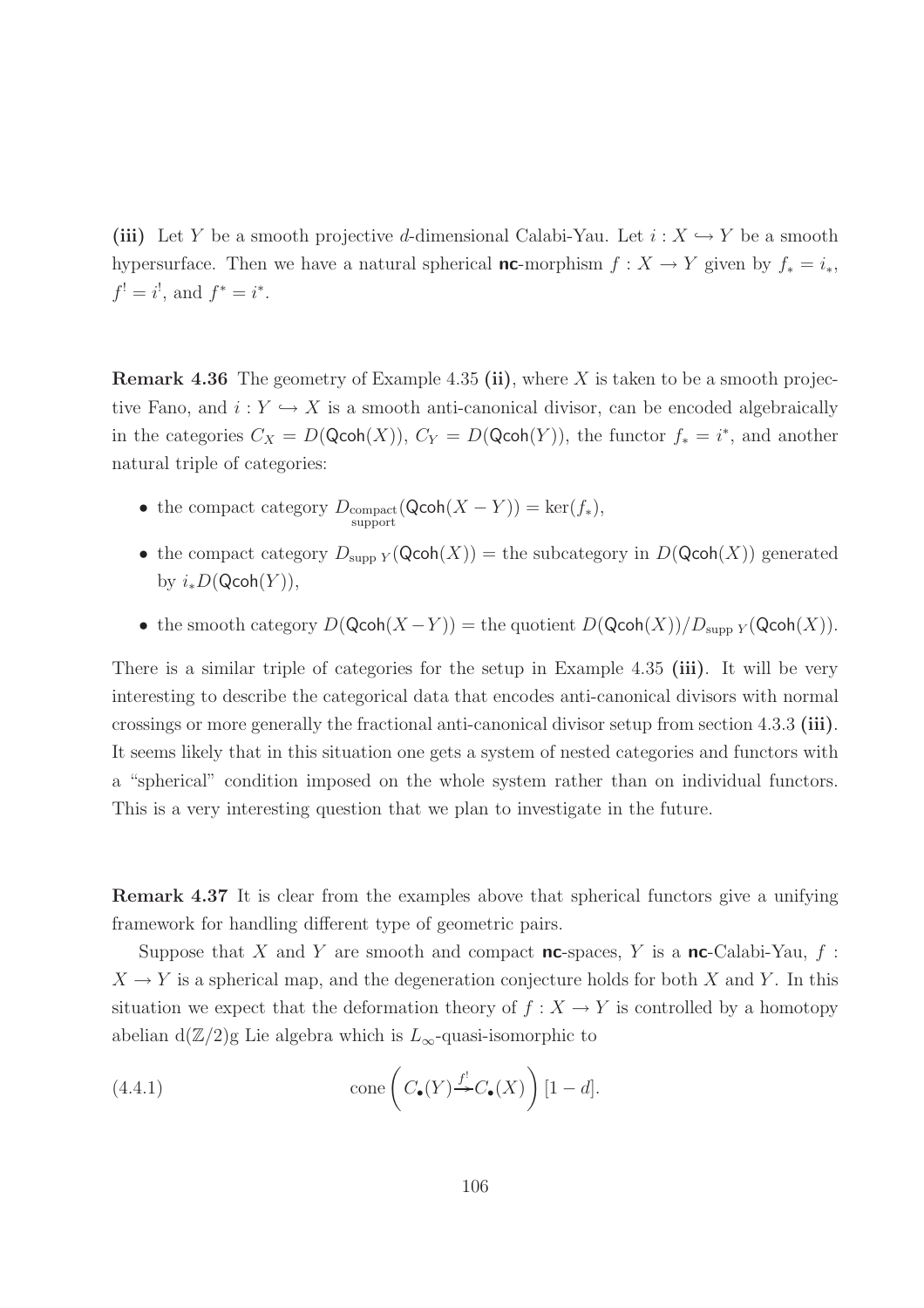Moreover, using  $f_*$  (or  $f'$ ) we can build a new nc-space Z by taking  $C_Z$  to be the semiorthogonal extension  $C_Z = \langle C_X, C_Y \rangle$ , where we set

$$
\text{Hom}_{Z}(C_Y, C_X) := 0
$$
\n
$$
\text{Hom}_{Z}(\mathcal{E}, \mathcal{F}) := \text{Hom}_{Y}(f_*\mathcal{E}, \mathcal{F}) \quad \text{for all } \mathcal{E} \in C_X, \mathcal{F} \in C_Y.
$$

We expect that the deformation theory of  $f : X \to Y$  is equivalent to the deformation theory of Z and in particular that the  $L_{\infty}$  algebra  $C^{\bullet}(Z)$  is quasi-isomorphic to the algebra (4.4.1).

Remark 4.38 We should point out that even though deformation quantization provides a conceptual bridge between the categorical framework and the geometric framework of the previous section, the actual connection between the two frameworks is tenuous at best. The source of the problem lies in the fact that the deformation quantization of general Poisson maps can be obstructed [Wil07].

## 4.5 A-model framework: symplectic Landau-Ginzburg models

We already noted in Examples 4.4 and 4.8 that there are natural canonical coordinates and a Calabi-Yau variation of nc-Hodge structures that one can attach to the A-model on a compact symplectic manifold. An interesting open problem is to find an algebraic description of these coordinates and variation in terms of some  $d(\mathbb{Z}/2)g$  Batalin-Vilkovisky algebra that is naturally attached to the Fukaya category. This question is hard and we will not study it directly here. Instead we will look at the question of finding canonical coordinates and variation in another symplectic context, i.e. for symplectic Landau-Ginzburg models, and try to get an insight into a possible algebraic formulation in that case. It will be interesting to compare our formalism with the recent work of Fan-Jarvis-Ruan [FJR07] on the symplectic geometry of quasi-homogeneous Landau-Ginzburg potentials with isolated singularities but at the moment we do not see a direct relationship.

## 4.5.1 Symplectic geometry with potentials.

The objects we would like to understand are triples  $(Y, w, \omega)$ , where

• *Y* is a  $C^{\infty}$ -manifold and  $\omega$  is a  $C^{\infty}$ -symplectic form on *Y*.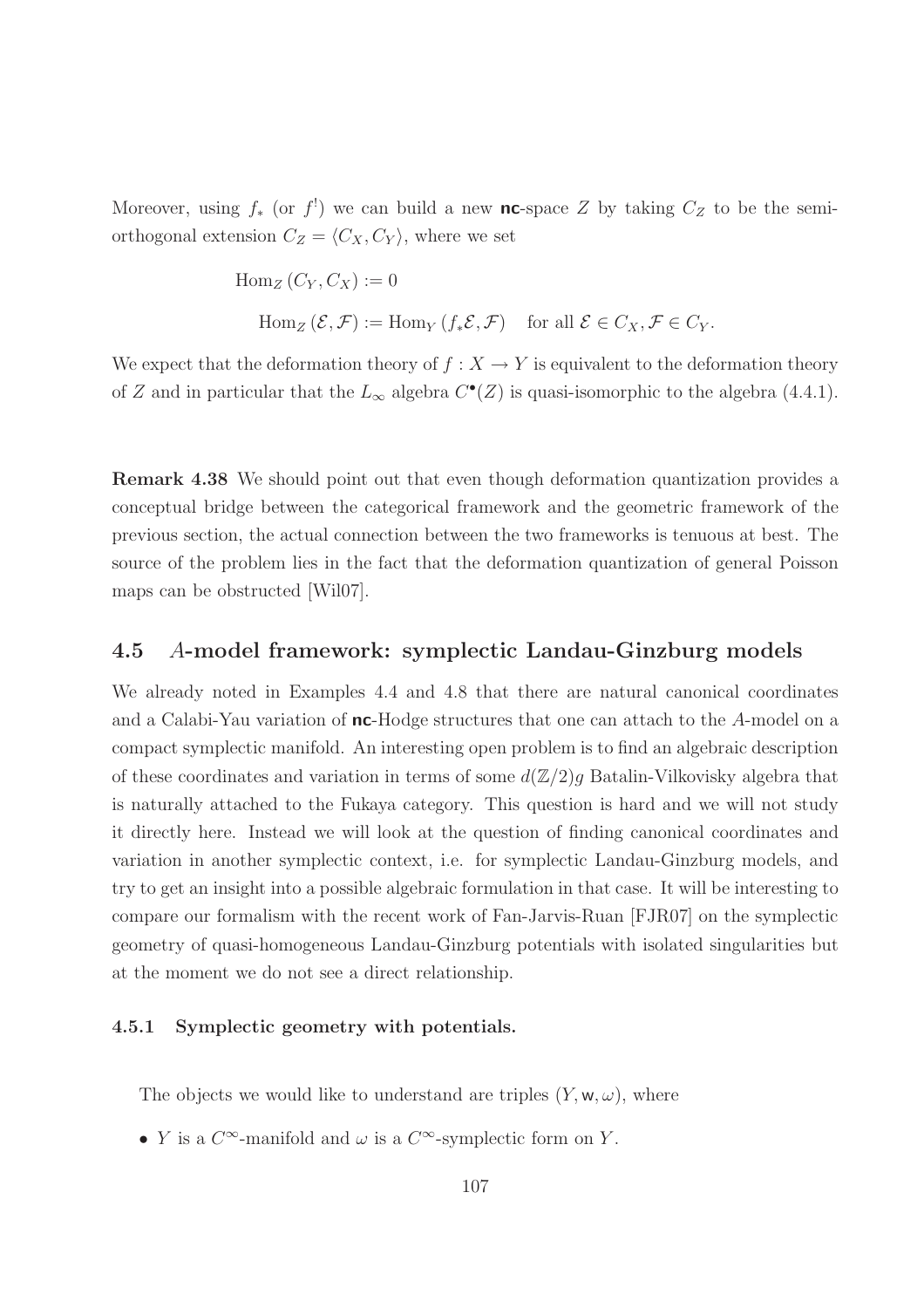• w :  $Y \to \mathbb{C}$  is a proper  $C^{\infty}$ -map such that there exists an  $R > 0$  so that over  ${z \in \mathbb{C} |z| \geq R}$  the map w is a smooth fibration with fibers symplectic submanifolds in  $(Y, \omega)$ .

Similarly to the case of compact symplectic manifolds one can associate Gromov-Witten invariants to such a geometry. Specifically, if we fix  $n \geq 1, g \geq 0$ , and  $\beta \in H_2(Y, \mathbb{Z})$ , then we can use stable pseudo-holomorphic pointed curves in  $Y$  to define a natural linear (correlator) map

$$
I_{g,\beta,n-1}^{(1)}: \quad H^{\bullet}(Y,\mathbb{Q})^{\otimes (n-1)} \otimes H^{\bullet}(\overline{\mathcal{M}}_{g,n},\mathbb{Q}) \longrightarrow H^{\bullet}(Y,\mathbb{Q}).
$$

Indeed, note that Poincaré duality gives an identification

$$
H^{\bullet}(Y, \mathbb{Q}) \cong H_{\bullet}(Y, Y_R; \mathbb{Q})[-\dim Y],
$$

where  $R > 0$  is as above and  $Y_R = \mathbf{w}^{-1} (\{z \in \mathbb{C} \mid |z| \ge R\}) \subset Y$ . Combining this identification with the isomorphism  $(H^{\bullet})^{\vee} = H_{\bullet}$  we see that  $I_{g,\beta,n-1}^{(1)}$  will be given by a class in  $H_{\bullet}(Y, \mathbb{Q})^{\otimes (n-1)} \otimes H_{\bullet}(Y, Y_R; \mathbb{Q}) \otimes H_{\bullet}(\overline{\mathcal{M}}_{g,n}, \mathbb{Q}).$ 

Next consider the usual moduli stack  $\overline{\mathcal{M}}_{q,n}(Y,\beta)$  of stable pseudo-holomorphic maps. Here it will be convenient to assume that an almost-complex structure on Y tamed by  $\omega$  is chosen in such a way that  $w_{|Y_R}$  is holomorphic. The stack  $\overline{\mathcal{M}}_{g,n}(Y, \beta)$  is non compact but near infinity it parameterizes only pseudo-holomorphic maps  $\varphi: C \to Y$  such that  $w \circ \varphi: C \to \mathbb{C}$ is constant and  $w \circ \varphi(C) \in \mathbb{C}$  is close to infinity. Thus the virtual fundamental class of  $\overline{\mathcal{M}}_{q,n}(Y,\beta)$  is well defined as a class in the relative homology

$$
\left[\overline{\mathcal{M}}_{g,n}(Y,\beta)\right]_{\text{vir}} \in H_{\bullet}\left(Y^{n} \times \overline{\mathcal{M}}_{g,n}, Y^{n-1} \times Y_{R} \times \overline{\mathcal{M}}_{g,n}; \mathbb{Q}\right)
$$

$$
= H_{\bullet}(Y,\mathbb{Q})^{\otimes (n-1)} \otimes H_{\bullet}(Y,Y_{R};\mathbb{Q}) \otimes H_{\bullet}(\overline{\mathcal{M}}_{g,n},\mathbb{Q}).
$$

We define  $I_{a,\beta}^{(1)}$  $\left[\overline{\mathcal{M}}_{g,n-1}\right]$  to be the map given by the relative virtual fundamental class  $\left[\overline{\mathcal{M}}_{g,n}(Y,\beta)\right]_{\text{vir}}$ .

This collection of correlates satisfies analogues of the usual axioms of a cohomological field theory [KM94] but we will not discuss them here. Consider now a cohomology class

$$
x = (x_2, x_{\neq 2}) \in H^{\bullet}(Y, \mathbb{C}) = H^2(Y, \mathbb{C}) \oplus H^{\neq 2}(Y, \mathbb{C}),
$$

where  $H^{\bullet}(Y, \mathbb{C})$  is viewed as a supermanifold over  $\mathbb{C}$ .

Now for every such  $x$  we define a quantum product

$$
\bullet *_{x}\bullet : H^{\bullet}(Y,\mathbb{C}) \otimes H^{\bullet}(Y,\mathbb{C}) \longrightarrow H^{\bullet}(Y,\mathbb{C})
$$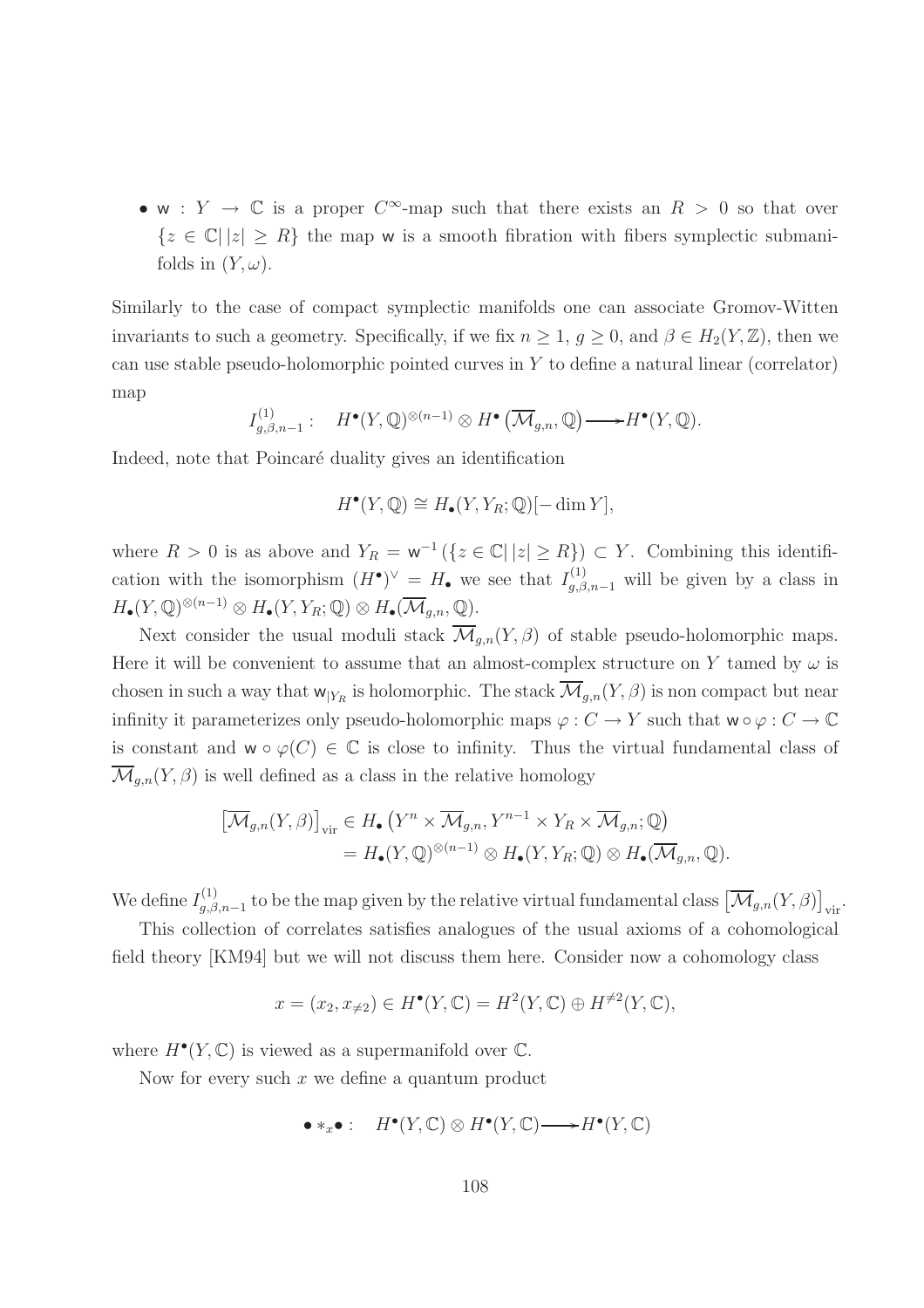by the formula

$$
\alpha_1*_x \alpha_2 := \sum_{m \geq 0} \sum_{\beta \in H_2(Y,\mathbb{Z})} \exp \left( \langle \beta, x_2 \rangle \right) \cdot \frac{1}{m!} I_{g,\beta,m+1}^{(1)} \big( (\alpha_1 \otimes \alpha_2 \otimes \underbrace{x_{\neq 2} \otimes \cdots \otimes x_{\neq 2}}_{m \text{ times}} ) \otimes 1_{\overline{\mathcal{M}}_{0,m+1}} \big).
$$

Now this quantum multiplication together with the usual formulas (see Examples 4.4 and 4.8) can be used to define a decorated variation of nc-Hodge structures over the (conjecturally non-empty) domain in  $H^{\bullet}(Y, \mathbb{C})$  where the series defining  $*_x$  is absolutely convergent.

Remark 4.39 There are some interesting variants of this construction. For instance we can take a symplectic manifold  $(Y, \omega)$  with no potential and a pseudo-convex boundary. In this situation  $\overline{\mathcal{M}}_{g,n}(Y,\beta)$  is already compact, as long as  $\beta \neq 0$ . Also in a symplectic Landau-Ginzburg model  $(Y, \omega, w)$  we can allow for w to be non-proper and instead require that its fibers have pseudo-convex boundary. Finally one can consider a symplectic  $Y$  equipped with a proper map  $Y \to \mathbb{C}^k$ , holomorphic at infinity and with  $k \geq 2$ .

## 4.5.2 Categories of branes

Let  $(Y, \omega, \mathbf{w})$  be a symplectic geometry with a proper potential. There are two natural categories that we can attach to this geometry: the Fukaya category of the general fiber of w, and the Fukaya-Seidel category of w. Understanding the structure properties of these categories or even defining them properly is a difficult task which requires a lot of effort and hard work. We will not explain any of these intricate details but will rather use the Fukaya and Fukaya-Seidel categories as conceptual entities. For details of the definitions and a rigorous development of the theory we refer the reader to the main sources [FOOO07, FO01], [Sei07b, Sei07a]. The categories that we are interested in are:

(1) The Fukaya-Seidel category  $FS(Y, \omega, w)$  of the potential w has objects which are unitary local systems V on (graded)  $\omega$ -Lagrangian submanifolds  $L \subset Y$  such that:

- $w(L) \subset$  (compact)  $\cup \mathbb{R}_{\leq 0}$ ;
- The restriction of L over the ray  $\mathbb{R}_{\leq 0}$  is a fibration on  $\mathbb{R}_{\leq -R}$  and when  $z \in \mathbb{R}_{\leq 0}$ , and  $z \to -\infty$ , we have that the fiber  $L_z \subset Y_z$  is a Lagrangian submanifold in the symplectic manifold  $(Y_z, \omega_{|Y_z})$ .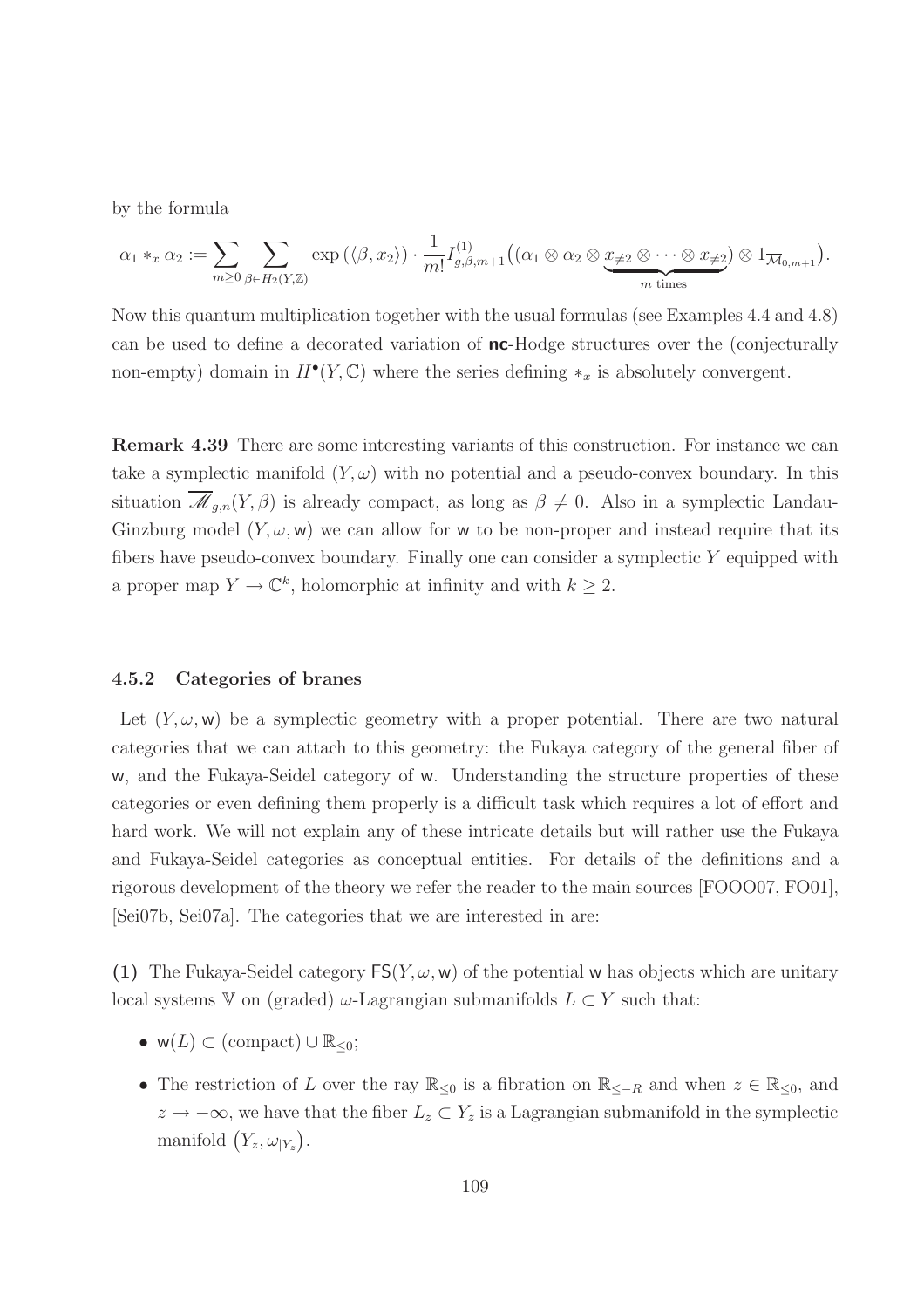The morphisms between two objects  $(L_1, V_1)$  and  $(L_2, V_2)$  are defined as homomorphisms between the fibers of the local systems at the intersection points of the two Lagrangians. As usual to make this work one has to perturb one of the Lagrangians, say  $L_2$  by a Hamiltonian isotopy to ensure transversality of the intersection. A new feature of this setup (compared to the situation of symplectic manifolds with no potential) is that the allowable isotopies are tightly controlled - they correspond to small wiggling, see Figure 7, of the tail of the tadpole-like image of the Lagrangian in  $\mathbb C$  and a lift of this wiggling to Y given by a non-linear symplectic connection identifying the fibers of Y.



Figure 7: Tadpole-like w-images of two Lagrangian submanifolds.

The compositions of morphisms are given by correlators counting pseudo-holomorphic discs whose boundary is contained in the given Lagrangian submanifolds.

(2) The Fukaya category  $\text{Fuk}(Y_z)$  of a fiber  $(Y_z, \omega_{Y_z})$  over a point  $z \in \mathbb{C}$  which is not a critical value for w. The objects in this category are again pairs consisting of (graded) Lagrangian submanifolds in  $Y_z$  equipped with unitary local systems, and morphisms and compositions are defined again by maps between the fibers of the local systems at the intersection points and by counting discs. The parallel transport w.r.t. a non-linear symplectic connection on  $w: Y \to \mathbb{C}$  identifies symplectically all fibers  $(Y_z, \omega_{|Y_z})$  over points  $z \in \mathbb{R}_{\leq 0}$  when  $z \to -\infty$ . We will denote any one such fiber as  $(Y_{-\infty}, \omega_{-\infty})$ .

Now observe that by intersecting a Lagrangian  $L \subset Y$  with the fiber  $Y_{-\infty}$  we get an assignment  $L \mapsto L_{-\infty} := L \cap Y_{-\infty}$ . We expect that this assignment can be promoted to a spherical functor (see also [Sei07a] for a similar discussion)

$$
F: FS(Y, w, \omega) \longrightarrow Fuk(Y_{-\infty}, \omega_{-\infty})
$$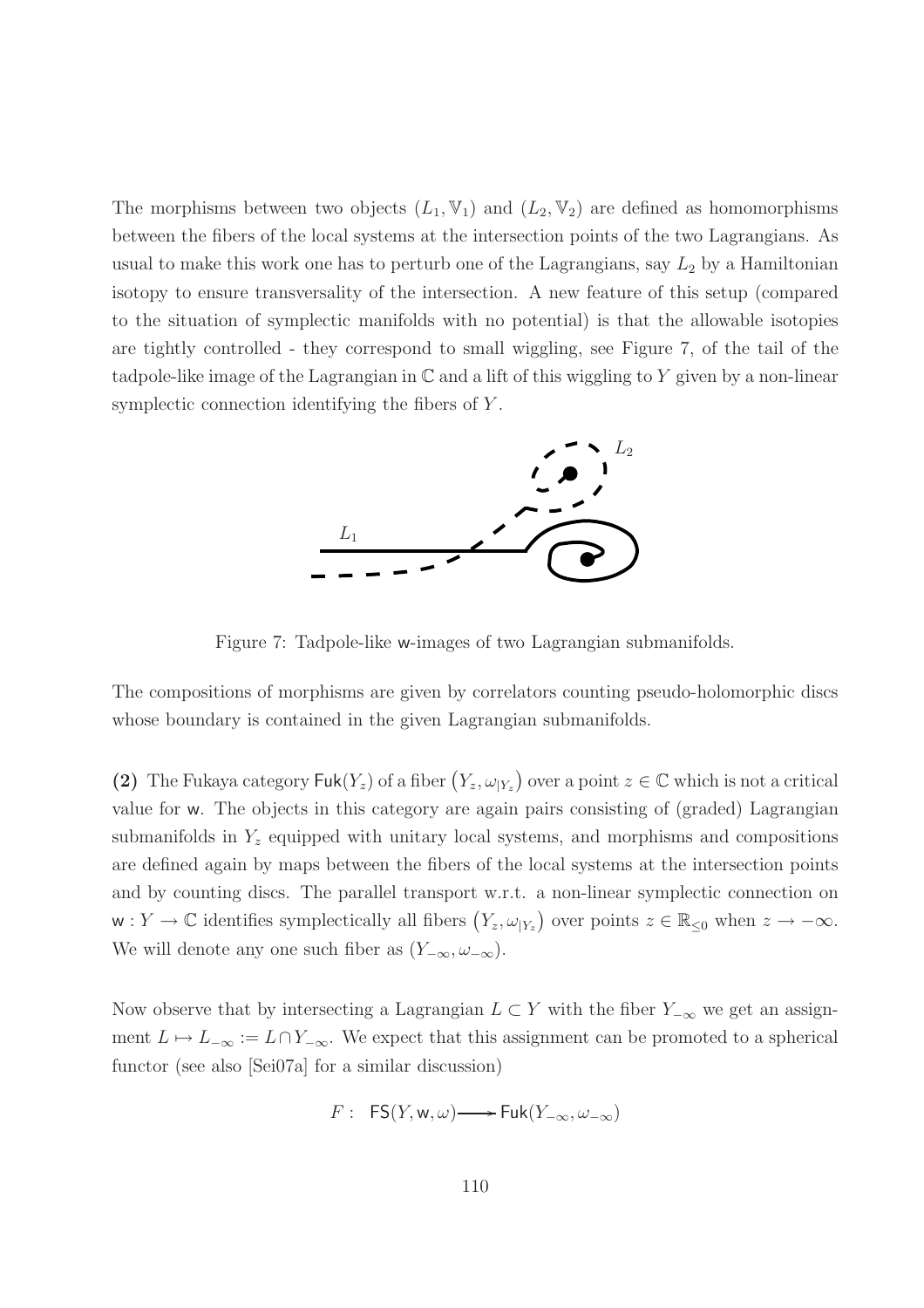so that the associated spherical twist  $\mathcal{R}_F$ : Fuk(Y<sub>-∞</sub>,  $\omega_{-\infty}$ )  $\rightarrow$  Fuk(Y<sub>-∞</sub>,  $\omega_{-\infty}$ ) categorifies the monodromy around the circle  $\{z \in \mathbb{C} \mid |z| = R\}.$ 

In this situation one can also define relative Gromov-Witten invariants

$$
J_{g,\beta,n-2}^{(1)}: H^{\bullet}(Y,Y_{-\infty};\mathbb{Q}) \otimes H^{\bullet}(Y,\mathbb{Q})^{\otimes (n-2)} \otimes H^{\bullet}(\overline{\mathcal{M}}_{g,n},\mathbb{Q}) \longrightarrow H^{\bullet}(Y,Y_{-\infty};\mathbb{Q}).
$$

For we again use the duality  $(H^{\bullet})^{\vee} \cong H_{\bullet}$  and the Poincaré duality  $H^{\bullet}(Y, Y_{-\infty}; \mathbb{Q}) \cong$  $H_{\bullet}(Y, Y_{+\infty}; \mathbb{Q})$  to rewrite  $J_{q,\beta}^{(1)}$  $g^{(1)}_{g,\beta,n-2}$  as a class in

$$
H_{\bullet}(Y, Y_{-\infty}; \mathbb{Q}) \otimes H_{\bullet}(Y, Y_{+\infty}; \mathbb{Q}) \otimes H_{\bullet}(Y, \mathbb{Q})^{\otimes (n-2)} \otimes H_{\bullet}(\overline{\mathcal{M}}_{g,n}, \mathbb{Q}).
$$

This class can again be defined as a virtual fundamental class space  $\overline{\mathcal{M}}_{g,n}(Y,\beta)$  of stable pseudo-holomorphic maps. Again we can interpret the virtual class as a relative homology class:

$$
\begin{aligned}\n\left[\overline{\mathcal{M}}_{g,n}(Y,\beta)\right]_{\text{vir}} &\in H_{\bullet}\left(Y^{n}\times\overline{\mathcal{M}}_{g,n},\,Y^{n-2}\times\left((Y_{R,\varepsilon}^{-}\times Y)\cup(Y\times Y_{R,\varepsilon}^{+})\right)\times\overline{\mathcal{M}}_{g,n};\mathbb{Q}\right) \\
&= H_{\bullet}(Y,Y_{R,\varepsilon}^{-};\mathbb{Q})\otimes H_{\bullet}(Y,Y_{R,\varepsilon}^{+};\mathbb{Q})\otimes H_{\bullet}(Y,\mathbb{Q})^{\otimes(n-2)}\otimes H_{\bullet}\left(\overline{\mathcal{M}}_{g,n},\mathbb{Q}\right) \\
&= H_{\bullet}(Y,Y_{-\infty};\mathbb{Q})\otimes H_{\bullet}(Y,Y_{+\infty};\mathbb{Q})\otimes H_{\bullet}(Y,\mathbb{Q})^{\otimes(n-2)}\otimes H_{\bullet}\left(\overline{\mathcal{M}}_{g,n},\mathbb{Q}\right),\n\end{aligned}
$$

and so it gives the desired map  $J_{a,\beta}^{(1)}$ g,β,n−2 .



Figure 8: The domain  $\mathfrak{D}_{\varepsilon}$ .

Here  $1 \gg \varepsilon > 0$ , and  $Y_{R,\varepsilon}^{\pm} = \mathbf{w}^{-1}(\pm \mathfrak{D}_{\varepsilon})$ , where  $\mathfrak{D}_{\varepsilon} \subset \mathbb{C}$  is the domain given by (see Figure 8)

$$
\mathfrak{D}_{\varepsilon} := \left\{ z \in \mathbb{C} \; \middle| \; |z| \geq R \text{ and } \text{Arg } z \in \left( \frac{\pi}{2} - \varepsilon, \frac{3\pi}{2} + \varepsilon \right) \right\}.
$$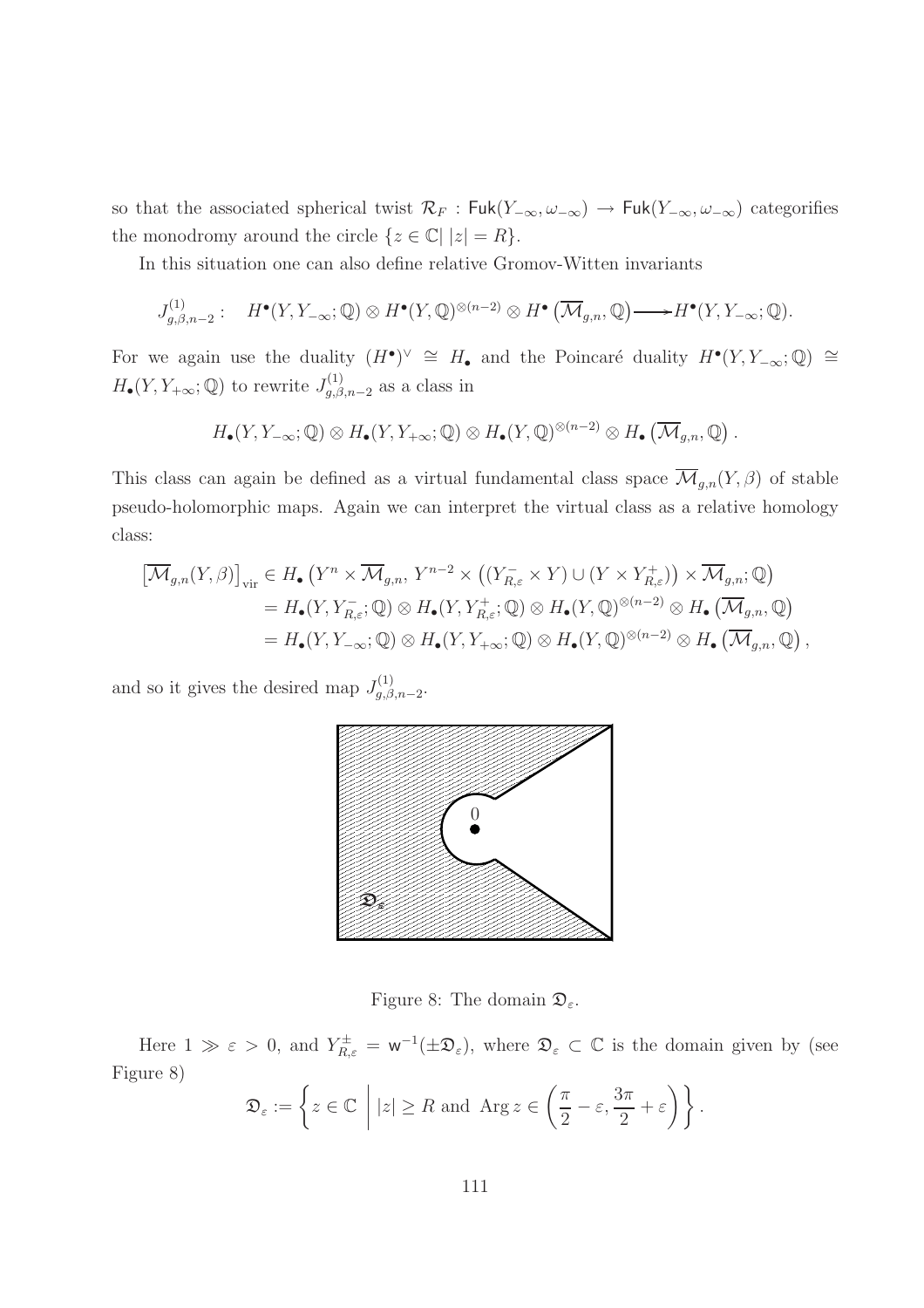Again the relative invariants  $J_{a,\beta}^{(1)}$  $g_{g,\beta,n-2}^{(1)}$  give rise to a quantum multiplication and through the usual formulas from Examples 4.4 and 4.8 we again get a decorated variation of nc-Hodge structures over a (conjecturally non-empty) domain in  $H^{\bullet}(Y, \mathbb{C})$  with fiber  $H^{\bullet}(Y, Y_{-\infty})$ .

## 4.5.3 Mirror symmetry.

In conclusion we systematize all the objects introduced above in a mirror table (see also [Aur07]) describing the corresponding A and B-model entities in parallel: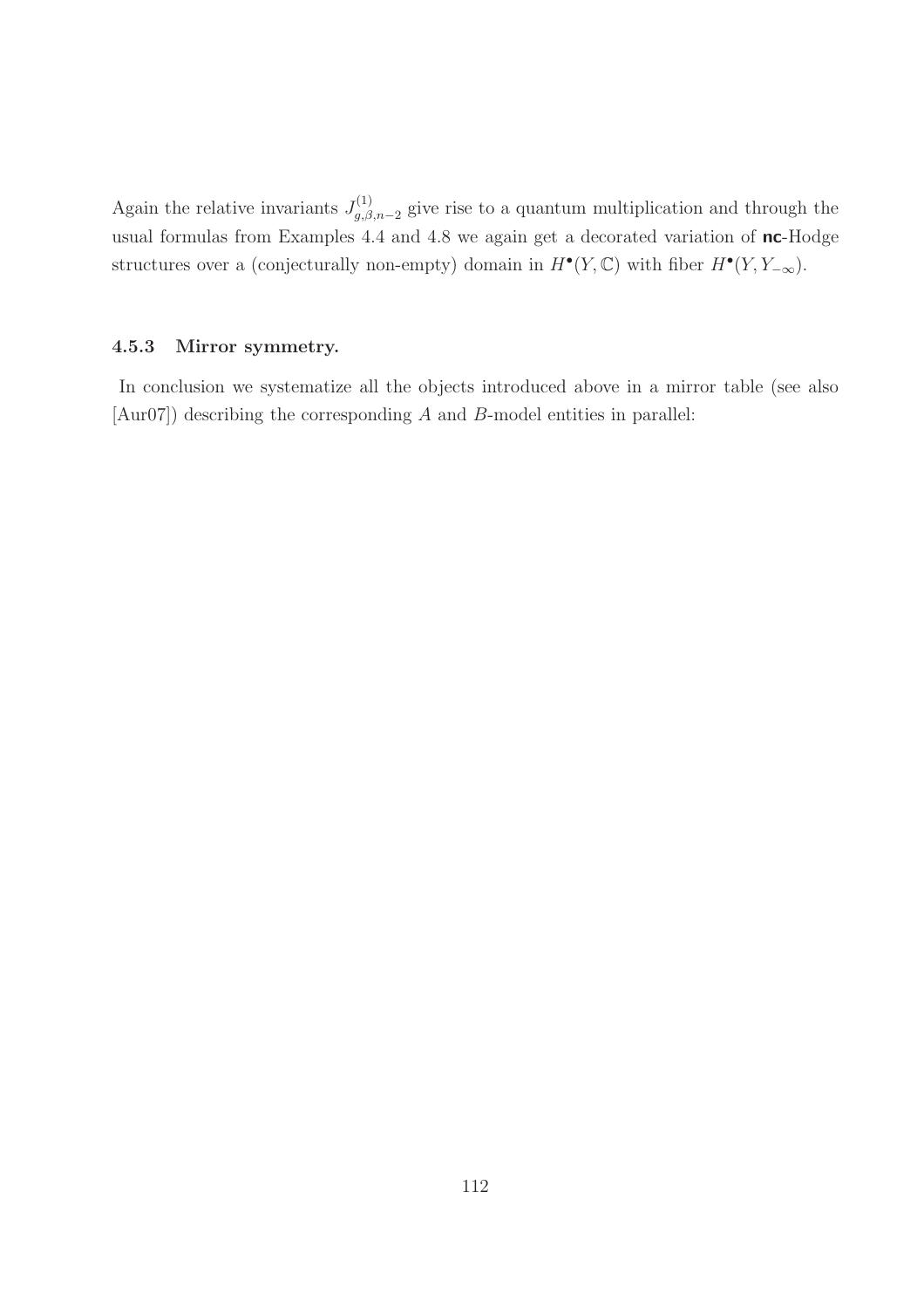| invariants | A-model                                                                                                                                                                                                                                             | $B$ -model                                                                                                                                                                                                                                                                                                                                                                                                                                                                 |
|------------|-----------------------------------------------------------------------------------------------------------------------------------------------------------------------------------------------------------------------------------------------------|----------------------------------------------------------------------------------------------------------------------------------------------------------------------------------------------------------------------------------------------------------------------------------------------------------------------------------------------------------------------------------------------------------------------------------------------------------------------------|
|            | a triple $(Y, w, \omega)$ where:                                                                                                                                                                                                                    | a pair $Z \subset X$ where:                                                                                                                                                                                                                                                                                                                                                                                                                                                |
| geometry   | w : $Y \rightarrow \mathbb{C}$ is a proper<br>$C^{\infty}$ -map $(Y, \omega)$ is symplectic with<br>$c_1(T_Y) = 0$                                                                                                                                  | $X$ is smooth projective, and<br>$Z \subset X$ is a smooth anticanon-<br>ical divisor                                                                                                                                                                                                                                                                                                                                                                                      |
| cohomology | variations of<br>$H^{\bullet}(Y, \mathbb{C})$<br>$H^{\bullet}(Y, Y_{-\infty}; \mathbb{C})$ ncHS over<br>$H^{\bullet}(Y_{-\infty}, \mathbb{C})$ a domain in<br>$H^{\bullet}(Y_{-\infty}, \mathbb{C})$<br>$H^{\bullet}(Y,\mathbb{C})$                 | variations of<br>$\left\{\n \begin{array}{c}\n H^{\bullet}(X - Z, \mathbb{C}) \\  H^{\bullet}(X, \mathbb{C})\n \end{array}\n \right\}\n \left\{\n \begin{array}{c}\n \text{variations} \text{ or } \\  \text{ncHS} \quad \text{over}\n \end{array}\n \right.\n \text{where } H^{\bullet}(X, \mathbb{C})\n \left\{\n \begin{array}{c}\n \text{variations} \text{ or } \\  \text{ncHS} \quad \text{over}\n \end{array}\n \right.\n \right.$<br>$H^{\bullet}(X-Z,\mathbb{C})$ |
| categories | $Fuk(Y_{-\infty})$ $Fuk(Y_{-\infty})$ is a<br>$F \qquad : \begin{array}{c} \text{CY category and} \\ \text{F} \text{ is a spherical} \end{array}$<br>FS(Y)<br>functor                                                                               | $D(Z)$ $D(Z)$ is a CY<br>$F$ : category and F<br>is a spherical<br>D(X)<br>functor                                                                                                                                                                                                                                                                                                                                                                                         |
|            | The part of $FS(Y)$ consisting of<br>Lagrangians fibered over<br>where the circle is of radius $R \gg 0$ .                                                                                                                                          | a full compact (non<br>$D_{\text{supp }Z}(X)$ : smooth) subcate-<br>gory in $D(X)$                                                                                                                                                                                                                                                                                                                                                                                         |
|            | The part of $FS(Y)$ consisting<br>of compact Lagrangian sumanifolds<br>$\operatorname{in} Y$                                                                                                                                                        | a full compact<br>$D_{\substack{\text{compact}\\ \text{support}}}}(X-Z) : \begin{array}{c} \text{(non-smooth)}\\ \text{subcategory} \quad \text{in} \end{array}$<br>D(X)                                                                                                                                                                                                                                                                                                   |
|            | The wrapped FS category: the Hom<br>space between $(L_1, \mathbb{V}_1)$ and $(L_2, \mathbb{V}_2)$<br>is the sum of $\text{Hom}(\mathbb{V}_1,\mathbb{V}_2)_x, x \in$<br>$L_1 \cap L_2$ , and $L_2$ is deformed so that<br>$w(L_2)$ becomes a spiral: |                                                                                                                                                                                                                                                                                                                                                                                                                                                                            |
|            |                                                                                                                                                                                                                                                     | $D(X - Z)$ : a smooth (non com-<br>pact) category                                                                                                                                                                                                                                                                                                                                                                                                                          |
|            | wrapped infinitely many times                                                                                                                                                                                                                       |                                                                                                                                                                                                                                                                                                                                                                                                                                                                            |

## References

[AKO04] D. Auroux, L. Katzarkov, and D. Orlov. Mirror symmetry for weighted projective planes and their noncommutative deformations, 2004, arXiv:math.AG/0404281.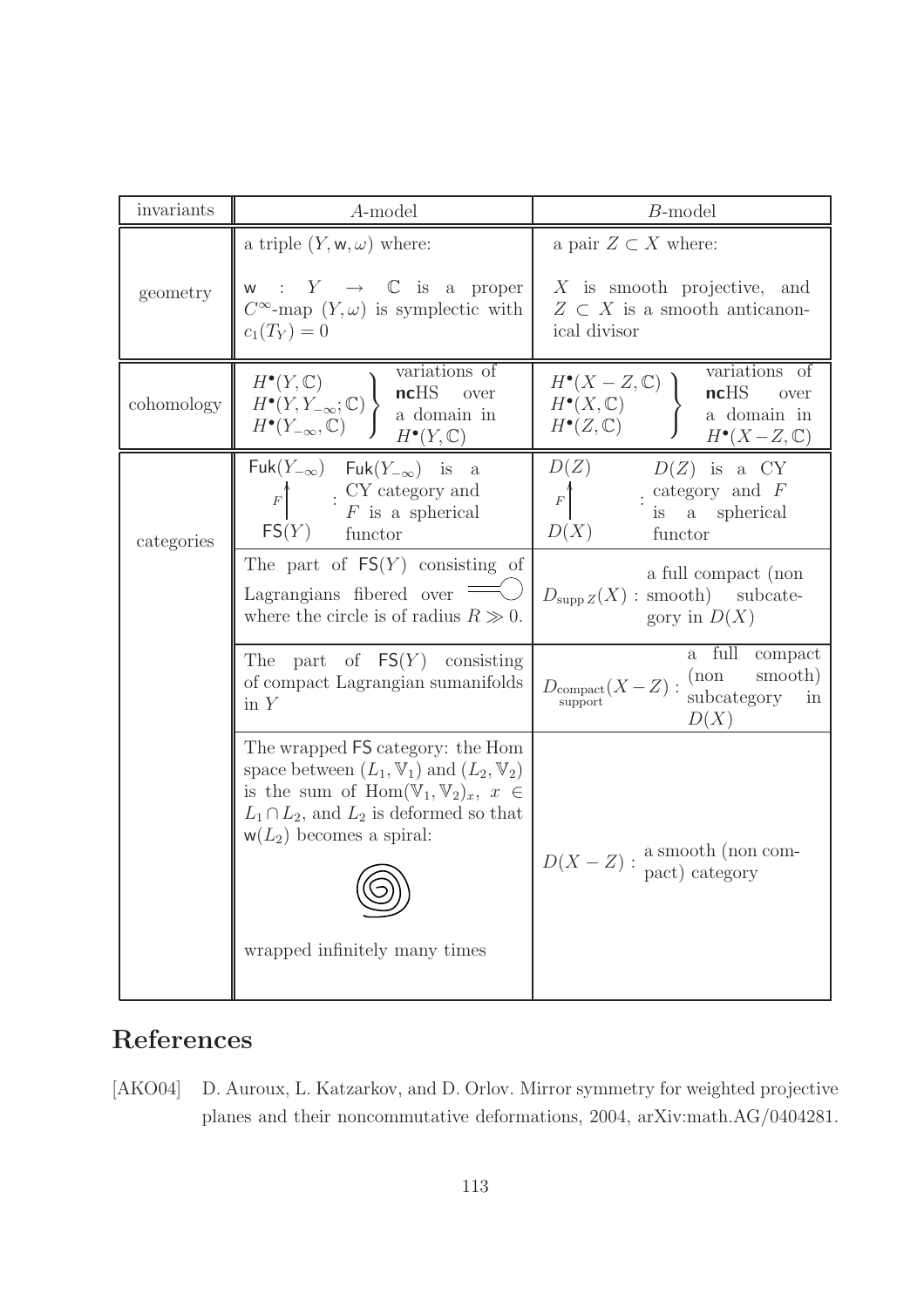to appear in Annals of Math.

- [AKO06] D. Auroux, L. Katzarkov, and D. Orlov. Mirror symmetry for del Pezzo surfaces: vanishing cycles and coherent sheaves. Invent. Math., 166(3):537–582, 2006.
- [Ann07] R. Anno. Spherical functors, 2007, preprint, arXiv.org:0711.4409.
- [Art73] M. Artin. Theoreme de finitude pour un morphisme propre; dimension cohommologiue des schemas algebriques affines. In Theorie de topos and cohomologie etale des schemas, SGA 4, tome 3, expose XIV, pages 145–167. Springer, LNM 305, 1973.
- [Aur07] D. Auroux. Mirror symmetry and T-duality in the complement of an anticanonical divisor. J. Gökova Geom. Topol.,  $1:51-91$ ,  $2007$ .
- [Bar01] S. Barannikov. Quantum periods. I. Semi-infinite variations of Hodge structures. Internat. Math. Res. Notices, 23:1243–1264, 2001.
- [Bar02a] S. Barannikov. Non-commutative periods and mirror symmetry in higher dimensions. Comm. Math. Phys., 228(2):281–325, 2002.
- [Bar02b] S. Barannikov. Semi-infinite variations of Hodge structures and integrable hierarchies of KdV type. Int. Math. Res. Not., 19:973–990, 2002.
- [BBD82] A. Beĭlinson, J. Bernstein, and P. Deligne. Faisceaux pervers. In Analysis and topology on singular spaces, I (Luminy, 1981), volume 100 of Astérisque, pages 5–171. Soc. Math. France, Paris, 1982.
- [BCOV94] M. Bershadsky, S. Cecotti, H. Ooguri, and C. Vafa. Kodaira-Spencer theory of gravity and exact results for quantum string amplitudes. Comm. Math. Phys., 165(2):311–427, 1994.
- [BE04] S. Bloch and H. Esnault. Homology for irregular connections. J. Theor. Nombres Bordeaux, 16(2):357–371, 2004.
- [BK91] A. Bondal and M. Kapranov. Enhanced triangulated categories. Math. USSR Sb., 70:93–107, 1991.
- [BK98] S. Barannikov and M. Kontsevich. Frobenius manifolds and formality of Lie algebras of polyvector fields. Internat. Math. Res. Notices, 4:201–215, 1998.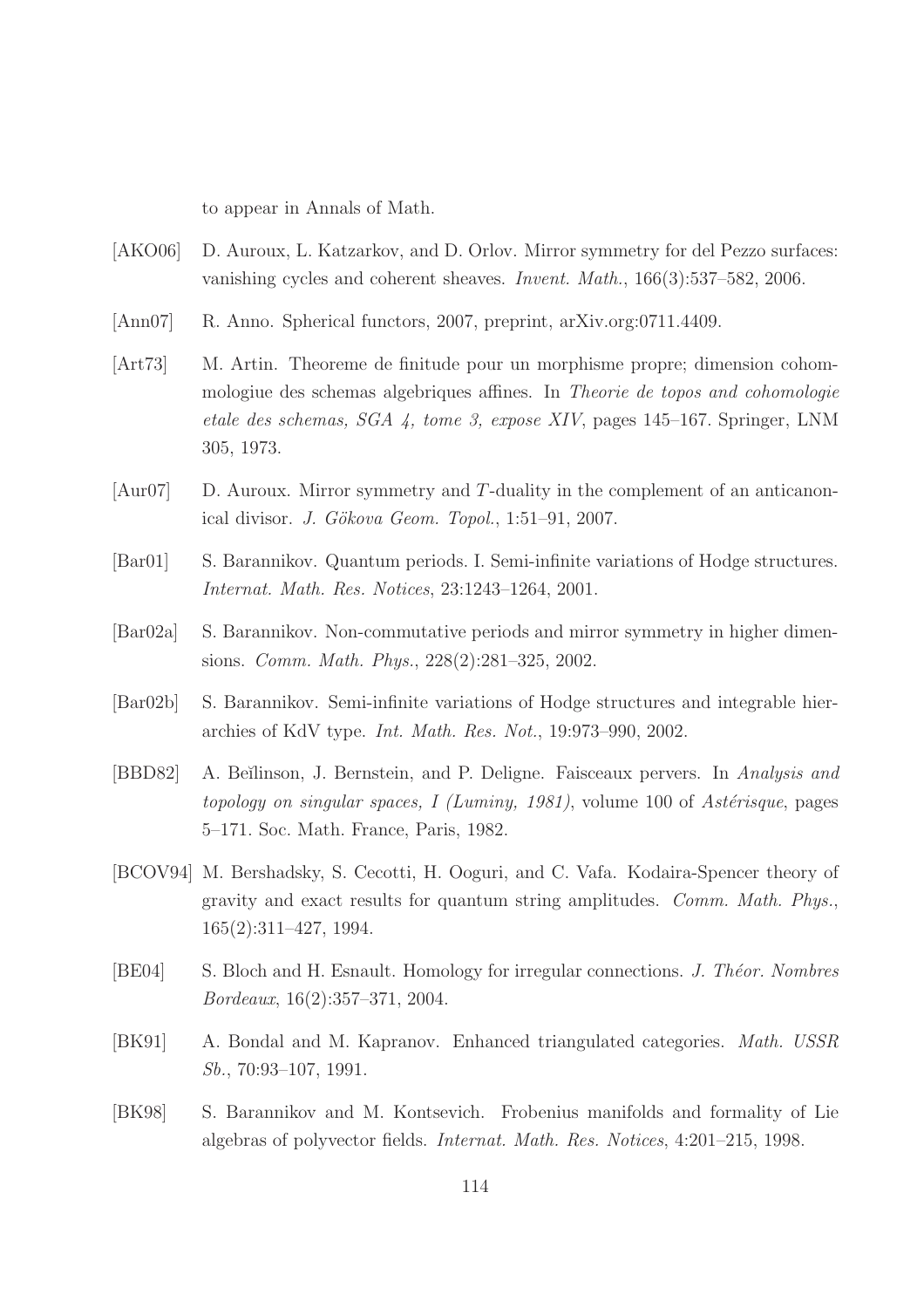- [BN93] M. Bökstedt and A. Neeman. Homotopy limits in triangulated categories. Compositio Math., 86(2):209–234, 1993.
- [BO01] A. Bondal and D. Orlov. Reconstruction of a variety from the derived category and groups of autoequivalences. Compositio Math., 125(3):327–344, 2001.
- [BO02] A. Bondal and D. Orlov. Derived categories of coherent sheaves. In Proceedings of the International Congress of Mathematicians, Vol. II (Beijing, 2002), pages 47–56, Beijing, 2002. Higher Ed. Press.
- [Bon93] A. Bondal. Non-commutative deformations and Poisson brackets on projective spaces. Preprint no. 67, Max-Planck-Institut, Bonn 1993, 1993.
- [BV85] D. Babbitt and V.S. Varadarajan. Deformations of nilpotent matrices over rings and reduction of analytic families of meromorphic differential equations. Mem. Amer. Math. Soc., 55(325):iv+147, 1985.
- [BvdB03] A. Bondal and M. van den Bergh. Generators and representability of functors in commutative and noncommutative geometry. *Mosc. Math. J.*,  $3(1):1-36$ ,  $258$ , 2003.
- [CK99] D. Cox and S. Katz. Mirror symmetry and algebraic geometry, volume 68 of Mathematical Surveys and Monographs. American Mathematical Society, Providence, RI, 1999.
- [CK05] P. Caldero and B. Keller. From triangulated categories to cluster algebras, 2005. preprint, arXiv.org:math/0506018, to appear in Inv. Math.
- [CK06] P. Caldero and B. Keller. From triangulated categories to cluster algebras. II. Ann. Sci. École Norm. Sup.  $(4)$ , 39 $(6)$ :983–1009, 2006.
- [CKS05] Y. Chen, M. Kontsevich, and A. Schwarz. Symmetries of the WDVV equations. Nucl.Phys. B, 730:352–363, 2005.
- [Cla08] P. Clarke. Duality for toric Landau-Ginzburg models, 2008, preprint, 32 pp, arXiv.org:0803.0447.
- [Cos05] K. Costello. The Gromov-Witten potential associated to a TCFT, 2005, arXiv.org:math/0509264.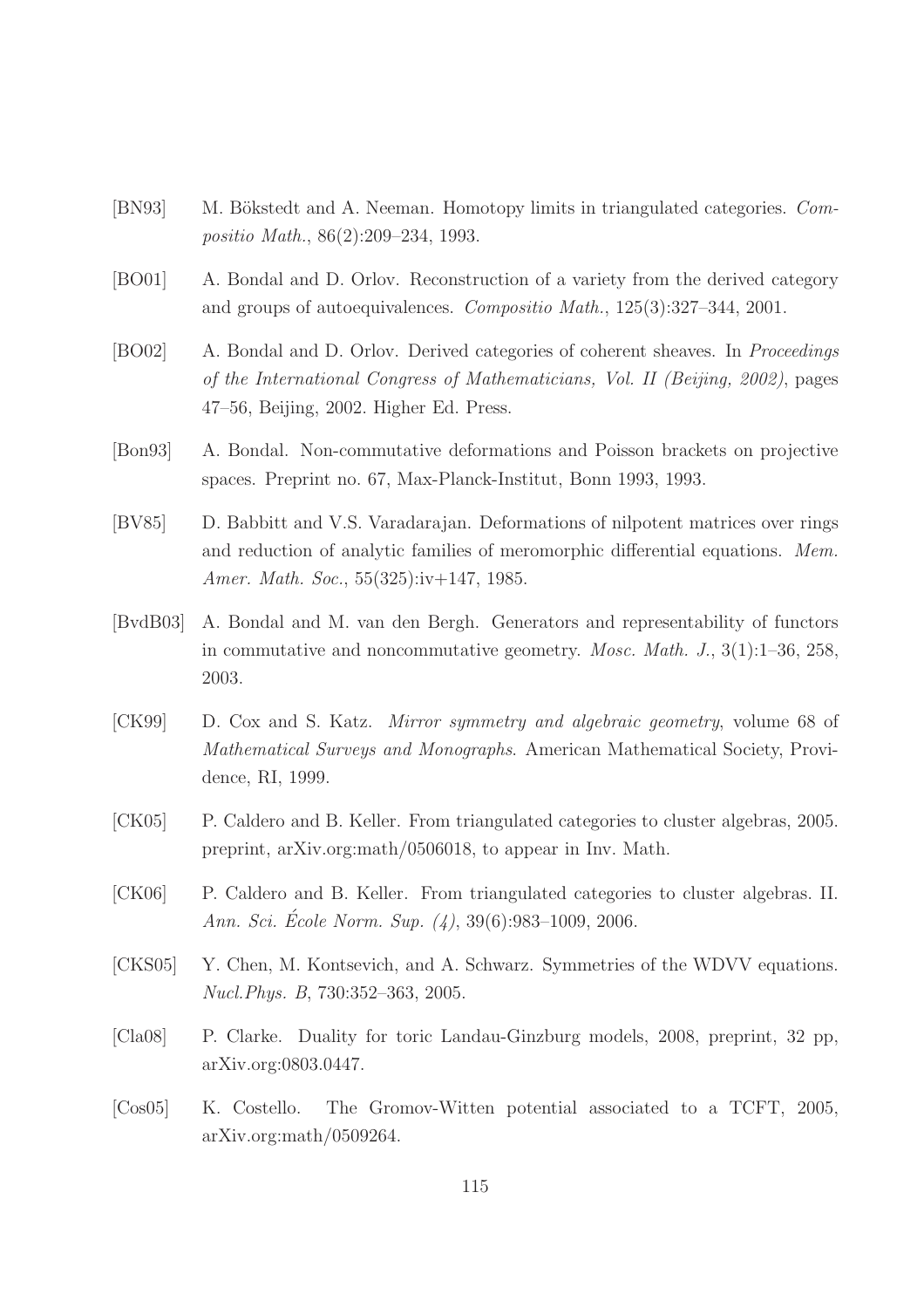- [Cos07a] K. Costello. Renormalisation and the Batalin-Vilkovisky formalism, 2007, arXiv.org:0706.1533.
- [Cos07b] K. Costello. Topological conformal field theories and Calabi-Yau categories. Adv. Math., 210(1):165–214, 2007.
- [Cos07c] K. Costello. Topological conformal field theories and gauge theories. Geom. Topol., 11:1539–1579, 2007.
- [CV91] S. Cecotti and C. Vafa. Topological–anti-topological fusion. Nuclear Phys. B, 367(2):359–461, 1991.
- [CV93a] S. Cecotti and C. Vafa. Ising model and  $N = 2$  supersymmetric theories. Comm. Math. Phys., 157(1):139–178, 1993.
- [CV93b] S. Cecotti and C. Vafa. On classification of  $N = 2$  supersymmetric theories. Comm. Math. Phys., 158(3):569–644, 1993.
- $[De 170]$  P. Deligne. *Équations différentielles à points singuliers réguliers*. Springer-Verlag, Berlin, 1970. Lecture Notes in Mathematics, Vol. 163.
- [Del71] P. Deligne. Théorie de Hodge. II. Inst. Hautes Études Sci. Publ. Math., 40:5–57, 1971.
- [Del74] P. Deligne. Théorie de Hodge. III. Inst. Hautes Études Sci. Publ. Math.,  $44:5-77$ , 1974.
- [Dim04] A. Dimca. Sheaves in topology. Universitext. Springer-Verlag, Berlin, 2004.
- [Dub98] B. Dubrovin. Geometry and analytic theory of Frobenius manifolds. In Proceedings of the International Congress of Mathematicians, Vol. II (Berlin, 1998), Extra Vol. II, pages 315–326 (electronic), 1998.
- [FJR07] H. Fan, T. Jarvis, and Y. Ruan. The Witten equation and its virtual fundamental cycle, 2007, preprint, 99 pp., arXiv.org:0712.4025.
- [FO01] K. Fukaya and K. Ono. Floer homology and Gromov-Witten invariants over the integers of general symplectic manifolds—summary. In Taniguchi Conference on Mathematics Nara '98, volume 31 of Adv. Stud. Pure Math., pages 75–91. Math. Soc. Japan, Tokyo, 2001.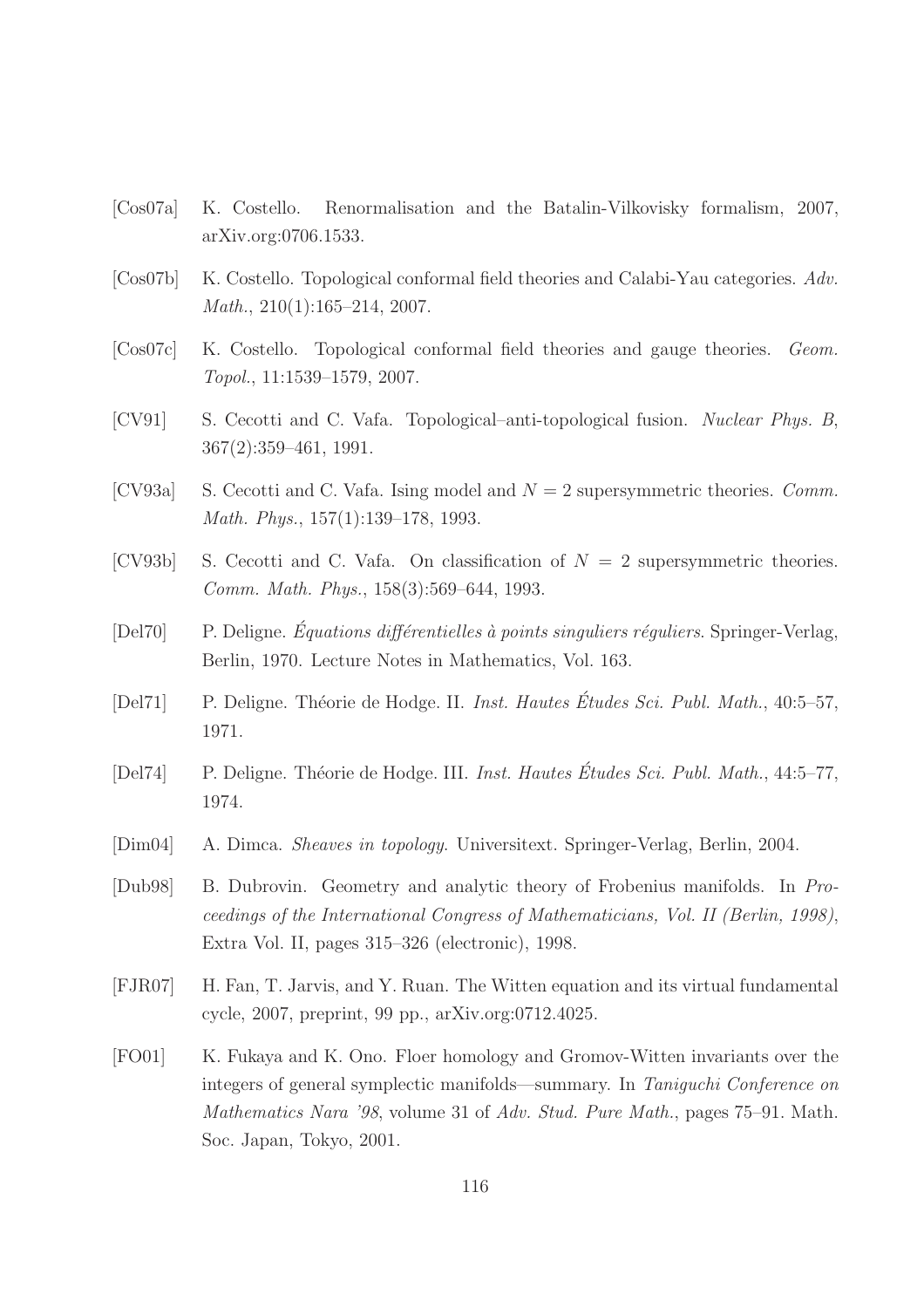- [FOOO07] K. Fukaya, Y.-G. Oh, H. Ohta, and K. Ono. Lagrangin intersection Floer theory - anomaly and obstruction, 2007. book, 784 pp., available at http://www.math.kyoto-u.ac.jp/∼fukaya/fukaya.html.
- [FW01] E. Friedlander and M. Walker. Comparing K-theories for complex varieties. Amer. J. Math., 123(5):779–810, 2001.
- [FW05] E. Friedlander and M. Walker. Semi-topological K-theory. In Handbook of Ktheory. Vol. 1, 2, pages 877–924. Springer, Berlin, 2005.
- [Ger64] M. Gerstenhaber. On the deformation of rings and algebras. Ann. of Math. (2), 79:59–103, 1964.
- [Get93] E. Getzler. Cartan homotopy formulas and the Gauss-Manin connection in cyclic homology. In Quantum deformations of algebras and their representations (Ramat-Gan, 1991/1992; Rehovot, 1991/1992), volume 7 of Israel Math. Conf. Proc., pages 65–78. Bar-Ilan Univ., Ramat Gan, 1993.
- [Gol01] V. Golyshev. Riemann-Roch variations. Izv. Ross. Akad. Nauk Ser. Mat., 65(5):3–32, 2001.
- [Gol07] V. Golyshev. Classification problems and mirror duality. In Surveys in geometry and number theory: reports on contemporary Russian mathematics, volume 338 of London Math. Soc. Lecture Note Ser., pages 88–121. Cambridge Univ. Press, Cambridge, 2007.
- [GS06] M. Gross and B. Siebert. Mirror symmetry via logarithmic degeneration data. I. J. Differential Geom., 72(2):169–338, 2006.
- [GS07] M. Gross and B. Siebert. Mirror symmetry via logarithmic degeneration data II, 2007, arXiv.org:0709.2290.
- [Her03] C. Hertling.  $tt^*$  geometry, Frobenius manifolds, their connections, and the construction for singularities. J. Reine Angew. Math., 555:77–161, 2003.
- [Her06] C. Hertling. tt<sup>∗</sup> geometry and mixed Hodge structures. In Singularity theory and its applications, volume 43 of Adv. Stud. Pure Math., pages 73–84, Tokyo, 2006. Math. Soc. Japan.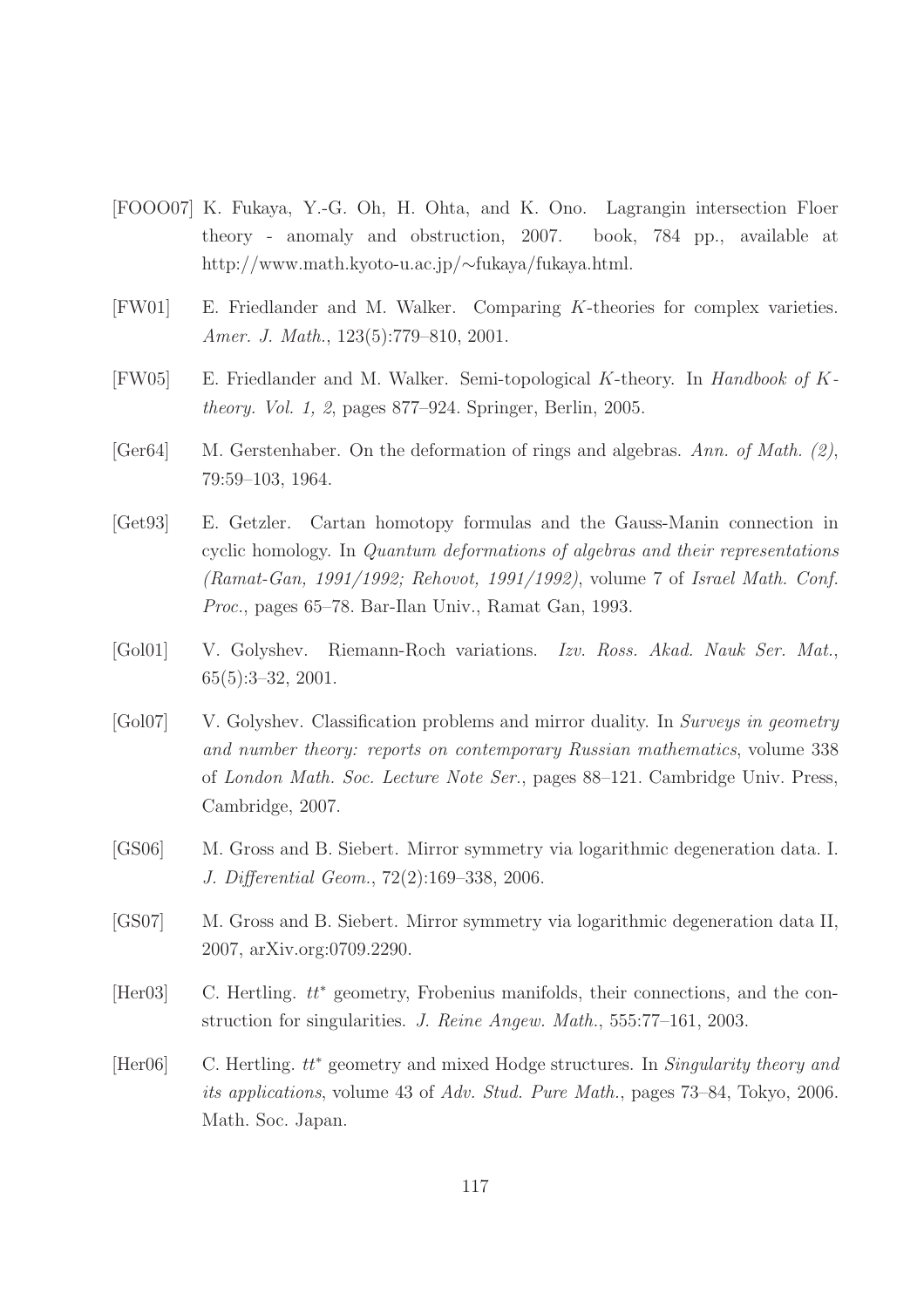- [Hie07] M. Hien. Periods for irregular singular connections on surfaces. Math. Ann., 337(3):631–669, 2007.
- [Hie08] M. Hien. Periods for flat algebraic connections, 2008, preprint,arXiv.org:0803.3463. 13 pp.
- [HKK<sup>+</sup>03] K. Hori, S. Katz, A. Klemm, R. Pandharipande, R. Thomas, C. Vafa, R. Vakil, and E. Zaslow. Mirror symmetry, volume 1 of Clay Mathematics Monographs. American Mathematical Society, Providence, RI, 2003. With a preface by Vafa.
- [HS07] C. Hertling and C. Sevenheck. Nilpotent orbits of a generalization of Hodge structures, 2007.
- [HV00] K. Hori and C. Vafa. Mirror symmetry, 2000, hep-th/0002222.
- [Iri07] H. Iritani. Real and integral structures in quantum cohomology I: toric orbifolds, 2007. preprint, arXiv.org:0712.2204.
- [IS07] J. Iyer and C. Simpson. A relation between the parabolic Chern characters of the de Rham bundles. Math. Ann., 338(2):347–383, 2007.
- [Kal06] D. Kaledin. Non-commutative Hodge-to-de Rham degeneration via the method of Deligne-Illusie, 2006, preprint, arXiv.org:math/0611623. to appear in F.Bogomolov's 60th anniversary volume of Pure and Applied Mathematics Quaterly.
- [Kal07a] D. Kaledin. Cartier isomorphism and Hodge theory in the non-commutative case, 2007, preprint, arXiv.org:0708.1574.
- [Kal07b] D. Kaledin. Cyclic homology with coefficients, 2007, preprint, arXiv.org:math/0702068. to appear in Yu.I. Manin Festschrift.
- [Kap91] M. Kapranov. On DG-modules over the de Rham complex and the vanishing cycles functor. In Algebraic geometry (Chicago, IL, 1989), volume 1479 of Lecture Notes in Math., pages 57–86. Springer, Berlin, 1991.
- [Kat90] N. Katz. Exponential sums and differential equations, volume 124 of Annals of Mathematics Studies. Princeton University Press, Princeton, NJ, 1990.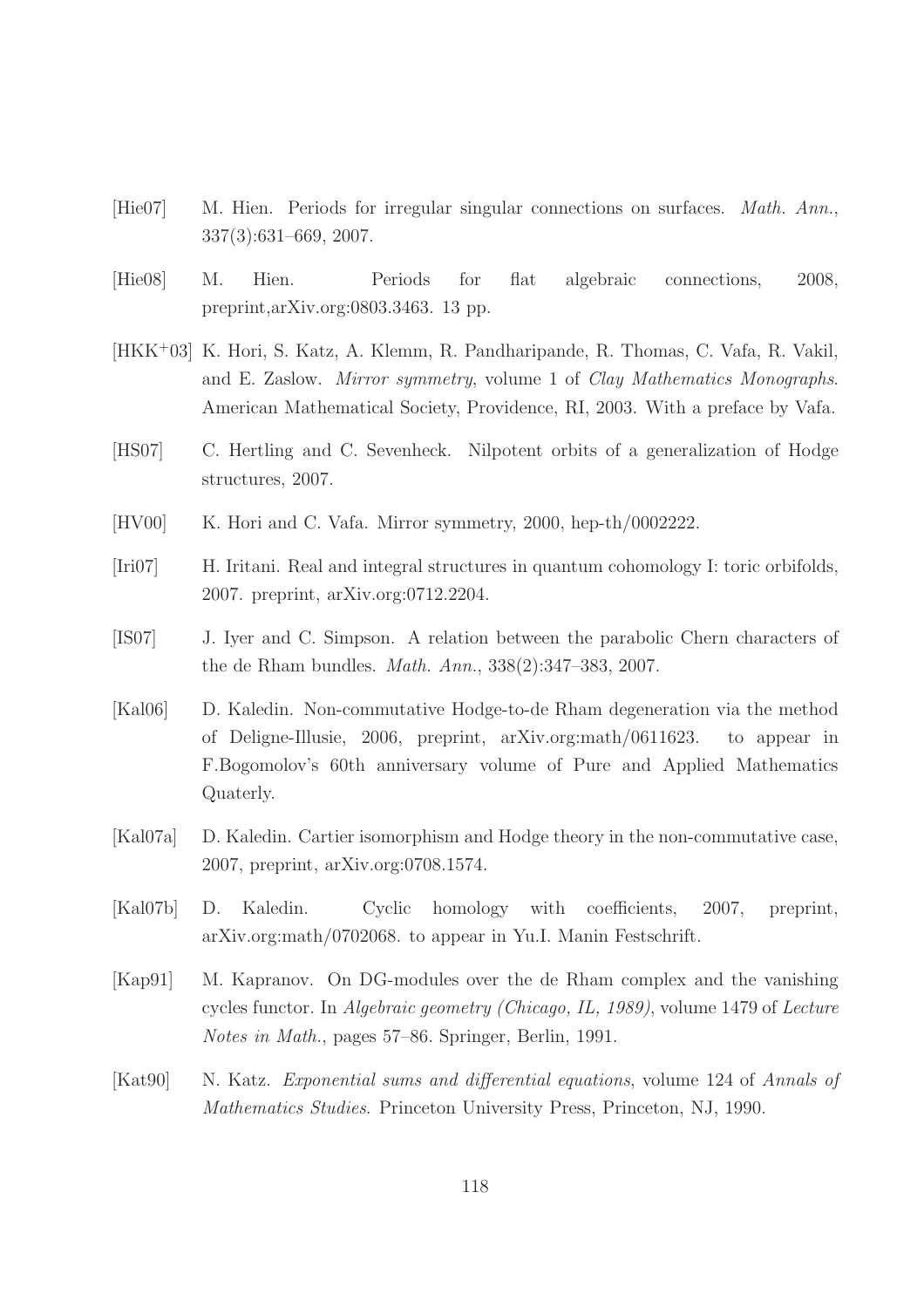- [Kaw92] Y. Kawamata. Unobstructed deformations. A remark on a paper of Z. Ran: "Deformations of manifolds with torsion or negative canonical bundle" [J. Algebraic Geom. 1 (1992), no. 2, 279–291; MR1144440 (93e:14015)]. J. Algebraic Geom., 1(2):183–190, 1992.
- [Kel05] B. Keller. On triangulated orbit categories. Doc. Math., 10:551–581 (electronic), 2005.
- [KL03] A. Kapustin and Y. Li. D-branes in Landau-Ginzburg models and algebraic geometry. J. High Energy Phys., 12:005, 44 pp. (electronic), 2003.
- [KL04] A. Kapustin and Y. Li. D-branes in topological minimal models: the Landau-Ginzburg approach. J. High Energy Phys., 7:045, 26 pp. (electronic), 2004.
- [KM94] M. Kontsevich and Yu. Manin. Gromov-Witten classes, quantum cohomology, and enumerative geometry. Comm. Math. Phys., 164(3):525–562, 1994.
- [Kon99] M. Kontsevich. Operads and motives in deformation quantization. Lett. Math. Phys.,  $48(1):35-72$ , 1999. Moshé Flato (1937–1998).
- [Kon08] M. Kontsevich. XI Solomon Lefschetz memorial lecture series: Hodge structures in non-commutative geometry. (notes by Ernesto Lupercio), 2008. preprint, arXiv.org:0801.4760.
- [KS94] M. Kashiwara and P. Schapira. Sheaves on manifolds, volume 292 of Grundlehren der Mathematischen Wissenschaften [Fundamental Principles of Mathematical Sciences]. Springer-Verlag, Berlin, 1994. With a chapter in French by Christian Houzel, Corrected reprint of the 1990 original.
- [KS00] M. Kontsevich and Y. Soibelman. Deformations of algebras over operads and the Deligne conjecture. In *Conférence Moshé Flato 1999, Vol. I (Dijon)*, volume 21 of Math. Phys. Stud., pages 255–307. Kluwer Acad. Publ., Dordrecht, 2000.
- [KS01] M. Kontsevich and Y. Soibelman. Homological mirror symmetry and torus fibrations. In Symplectic geometry and mirror symmetry (Seoul, 2000), pages 203–263. World Sci. Publ., River Edge, NJ, 2001.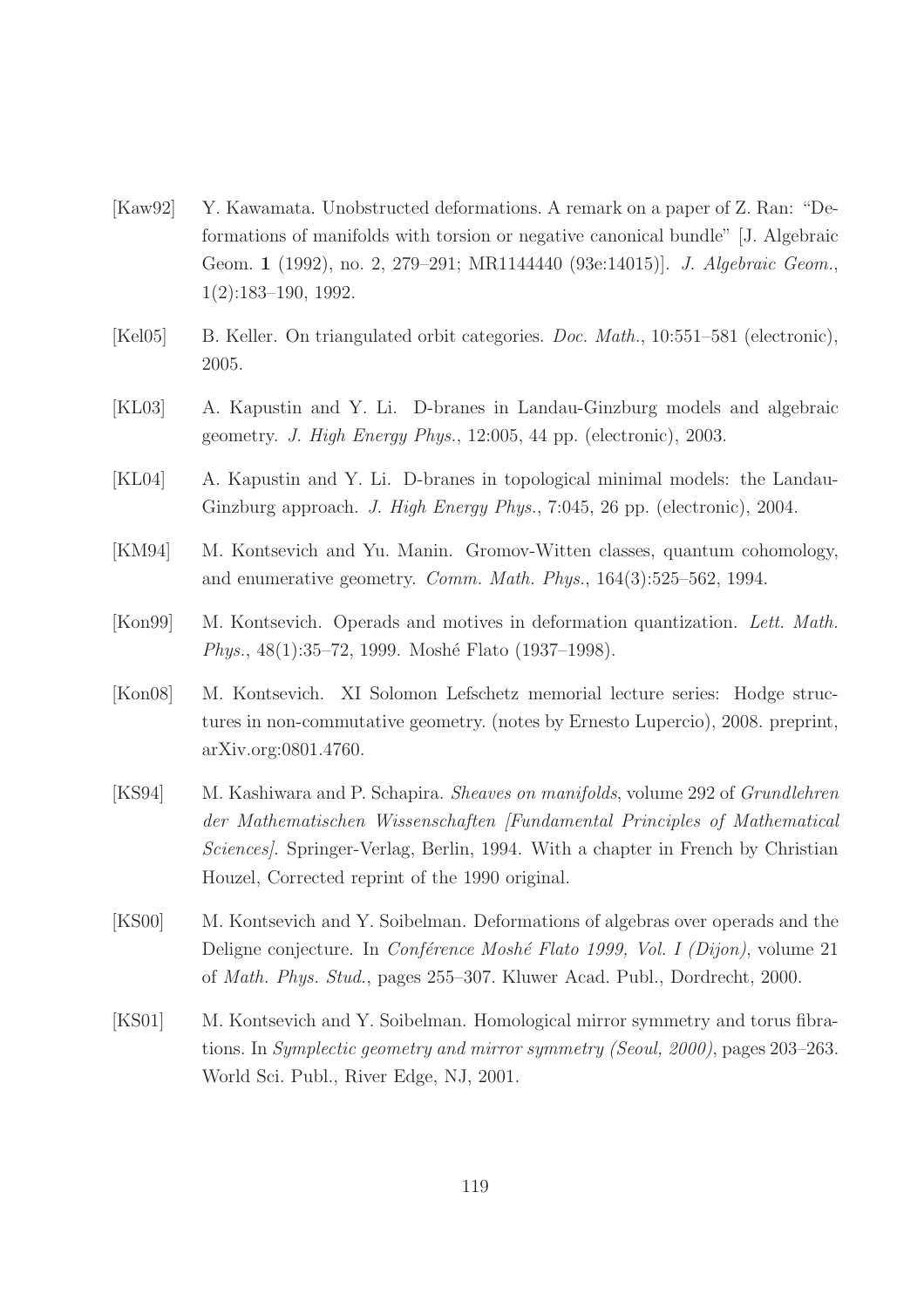- [KS06a] M. Kontsevich and Y. Soibelman. Affine structures and non-Archimedean analytic spaces. In The unity of mathematics, volume 244 of Progr. Math., pages 321–385. Birkh¨auser Boston, Boston, MA, 2006.
- [KS06b] M. Kontsevich and Y. Soibelman. Notes on  $A_{\infty}$  algebras,  $A_{\infty}$  categories and non-commutative geometry. I, 2006. arXiv.org:math/0606241.
- [Kuz05a] A. Kuznetsov. Derived categories of quadric fibrations and intersections of quadrics, 2005, preprint,arXiv.org:math/0510670. to appear in Adv. in Math.
- [Kuz05b] A. Kuznetsov. Homological projective duality, 2005, preprint, arXiv.org:math/0507292. to appear in Publ. Math. de IHES.
- [Kuz06] A. Kuznetsov. Homological projective duality for grassmannians of lines, 2006, preprint,arXiv.org:math/0610957.
- [LH03] K. Lefévre-Hasegawa. Sur le  $A_{\infty}$  catègories. PhD thesis, Université Denis Diderot - Paris 7 2, place Jussieu, 2003. available at http://www.math.jussieu.fr/ lefevre/publ.html.
- [LT98] J. Li and G. Tian. Virtual moduli cycles and Gromov-Witten invariants of general symplectic manifolds. In Topics in symplectic 4-manifolds (Irvine, CA, 1996), First Int. Press Lect. Ser., I, pages 47–83. Internat. Press, Cambridge, MA, 1998.
- [Mal79] B. Malgrange. Sur la réduction formelle des équations différentielles à singularités irrégulièrs. preprint, Institute Fourier, Grenoble, 1979.
- [Mal83] B. Malgrange. La classification des connexions irrégulières à une variable. In Mathematics and physics (Paris, 1979/1982), volume 37 of Progr. Math., pages 381–399. Birkh¨auser Boston, Boston, MA, 1983.
- [Mal91] B. Malgrange. *Équations différentielles à coefficients polynomiaux*, volume 96 of Progress in Mathematics. Birkhäuser Boston Inc., Boston, MA, 1991.
- [Man99a] Yu. Manin. Frobenius manifolds, quantum cohomology, and moduli spaces, volume 47 of American Mathematical Society Colloquium Publications. American Mathematical Society, Providence, RI, 1999.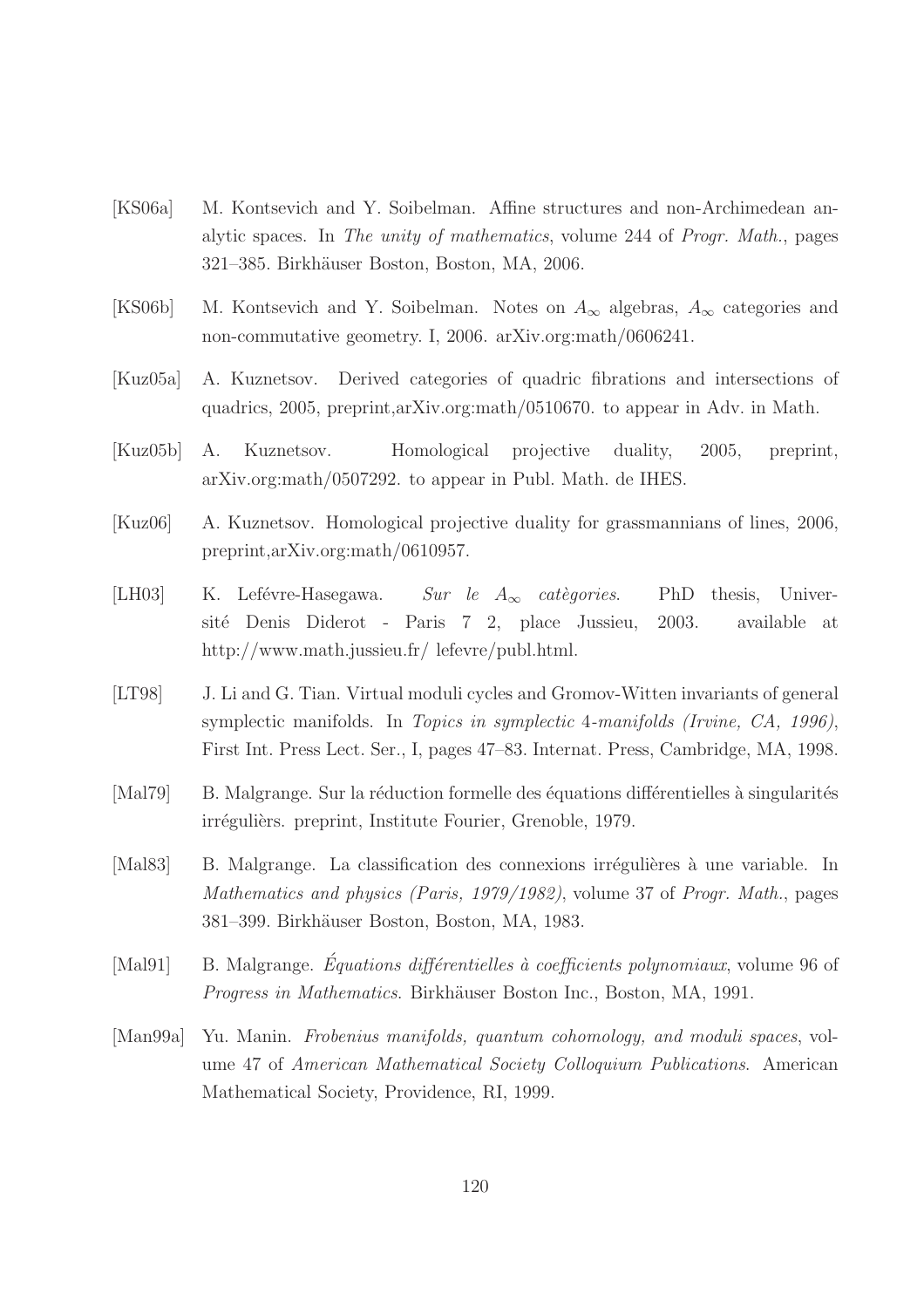- [Man99b] Yu. Manin. Three constructions of Frobenius manifolds: a comparative study. Asian J. Math., 3(1):179–220, 1999. Sir Michael Atiyah: a great mathematician of the twentieth century.
- [MO05] K. Matsuki and M. Olsson. Kawamata-Viehweg vanishing as Kodaira vanishing for stacks. Math. Res. Lett., 12(2-3):207–217, 2005.
- [Moc06a] T. Mochizuki. Asymptotic behavior of tame harmonic bundles and pure twistor D-modules.  $Sūgaku, 58(4):337-363, 2006$ .
- [Moc06b] T. Mochizuki. Kobayashi-Hitchin correspondence for tame harmonic bundles and an application.  $Ast\acute{e}risque$ , 309:viii+117, 2006.
- [Moc07a] T. Mochizuki. Asymptotic behaviour of tame harmonic bundles and an application to pure twistor D-modules. I. Mem. Amer. Math. Soc., 185(869):xii+324, 2007.
- [Moc07b] Takuro Mochizuki. Asymptotic behaviour of tame harmonic bundles and an application to pure twistor D-modules. II. Mem. Amer. Math. Soc., 185(870):xii+565, 2007.
- [Moc08a] T. Mochizuki. Good formal structure for meromorphic flat connections on smooth projective surfaces, 2008, preprint, arXiv.org:0803.1346. 18 pp.
- [Moc08b] T. Mochizuki. Wild harmonic bundles and wild pure twistor D-modules, 2008, preprint, arXiv.org:0803.1344. 352 pp.
- [Orl04] D. Orlov. Triangulated categories of singularities and D-branes in Landau-Ginzburg models. Tr. Mat. Inst. Steklova, 246(Algebr. Geom. Metody, Svyazi i Prilozh.):240–262, 2004.
- [Orl05a] D. Orlov. Derived categories of coherent sheaves and triangulated categories of singularities, 2005. preprint,arXiv.org:math/0503632.
- [Orl05b] D. Orlov. Triangulated categories of singularities and equivalences between Landau-Ginzburg models, 2005. preprint, arXiv.org:math/0503630.
- [OV05] A. Ogus and V. Vologodsky. Nonabelian Hodge theory in characteristic p, 2005, preprint, arXiv.org:math/0507476.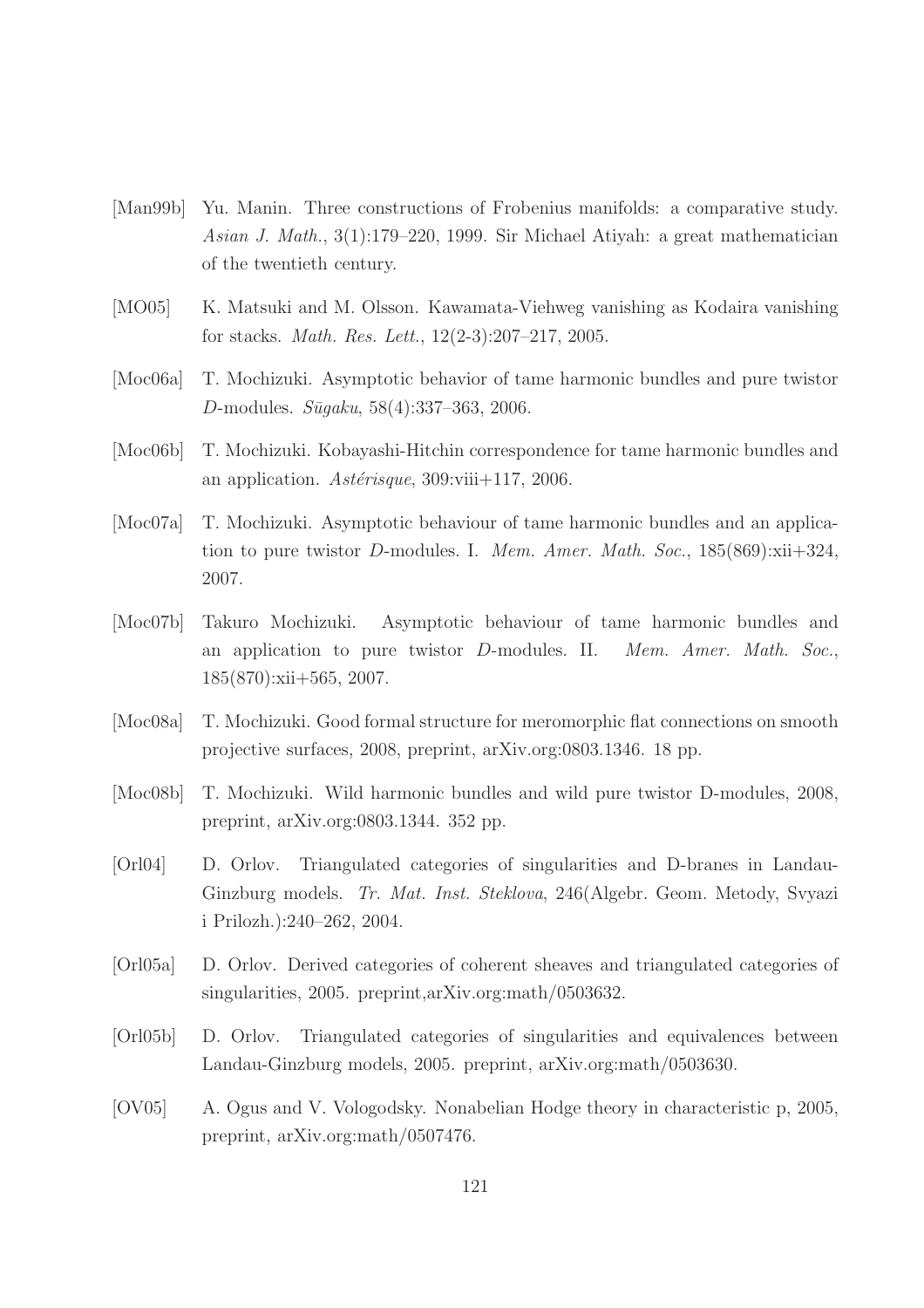- [Pan08] P. Pandit. Unobstructedness of graded Calabi-Yau categories. in preparation, 2008.
- [PP05] A. Polishchuk and L. Positselski. Quadratic algebras, volume 37 of University Lecture Series. American Mathematical Society, Providence, RI, 2005.
- [Ran92] Z. Ran. Deformations of manifolds with torsion or negative canonical bundle. J. Algebraic Geom., 1(2):279–291, 1992.
- [Sab99] C. Sabbah. On a twisted de Rham complex. Tohoku Math. J. (2), 51(1):125–140, 1999.
- [Sab00] C. Sabbah. Équations différentielles à points singuliers irréguliers et phénomène de Stokes en dimension 2.  $Ast\acute{e}risque$ , 263:viii+190, 2000.
- $[Sab02]$  C. Sabbah. *Déformations isomonodromiques et variétés de Frobenius*. Savoirs Actuels (Les Ulis). [Current Scholarship (Les Ulis)]. EDP Sciences, Les Ulis, 2002. Mathématiques (Les Ulis). [Mathematics (Les Ulis)].
- [Sab05a] C. Sabbah. Fourier-Laplace transform of a variation of polarized complex Hodge structure, 2005. preprint, arXiv.org:math/0508551.
- [Sab05b] C. Sabbah. Polarizable twistor  $\mathscr{D}$ -modules. Astérisque, 300:vi+208, 2005.
- [Sai83] K. Saito. Period mapping associated to a primitive form. Publ. Res. Inst. Math. Sci., 19(3):1231–1264, 1983.
- [Sai98a] K. Saito. Around the theory of the generalized weight system: relations with singularity theory, the generalized Weyl group and its invariant theory, etc. In Selected papers on harmonic analysis, groups, and invariants, volume 183 of Amer. Math. Soc. Transl. Ser. 2, pages 101–143. Amer. Math. Soc., Providence, RI, 1998.
- [Sai98b] K. Saito. Duality for regular systems of weights: a précis. In Topological field theory, primitive forms and related topics (Kyoto, 1996), volume 160 of Progr. Math., pages 379–426. Birkhäuser Boston, Boston, MA, 1998.
- [Sch03] A. Schwarz. Noncommutative supergeometry, duality and deformations. Nuclear Physics B, 650:475–496, 2003.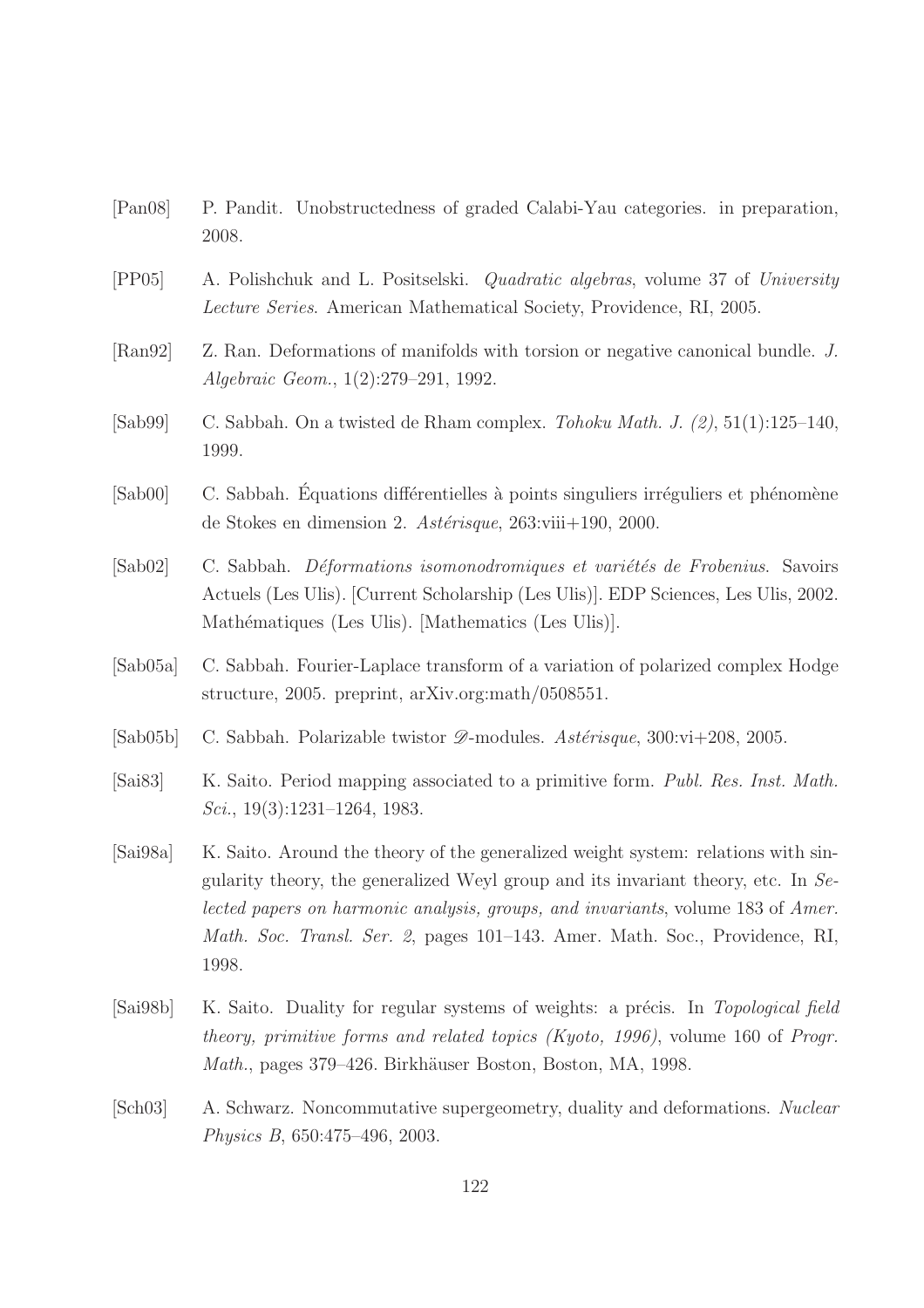- [Sei07a] P. Seidel. Directed  $a_{\infty}$ -subcategories and natural transformations, 2007, preprint,arXiv.org:math/0701778.
- [Sei07b] P. Seidel. Fukaya categories and picard-lefschetz theory, 2007, book, 292 pp., available at http://www-math.mit.edu/∼seidel/revision.pdf.
- [Shk08] D. Shklyarov. Hirzebruch-Riemann-Roch theorem for DG algebras. PhD thesis, Kansas State University, 2008.
- [Sie99] B. Siebert. Symplectic Gromov-Witten invariants. In New trends in algebraic geometry (Warwick, 1996), volume 264 of London Math. Soc. Lecture Note Ser., pages 375–424. Cambridge Univ. Press, Cambridge, 1999.
- [Sim97a] C. Simpson. The Hodge filtration on nonabelian cohomology. In Algebraic geometry—Santa Cruz 1995, volume 62 of Proc. Sympos. Pure Math., pages 217– 281. Amer. Math. Soc., Providence, RI, 1997.
- [Sim97b] C. Simpson. Mixed twistor structures. alg-geom/9705006, 1997.
- [Sza07] S. Szabo. Algebraic interpretation of nahm transform for integrable connections, 2007. preprint, arXiv.org:0704.2744.
- [Tam03] D. Tamarkin. Formality of chain operad of little discs. Lett. Math. Phys., 66(1- 2):65–72, 2003.
- [Ter07] J. Terilla. Smoothness theorem for differential BV algebras, 2007, preprint, arXiv:0707.1290.
- [Tia87] G. Tian. Smoothness of the universal deformation space of compact Calabi-Yau manifolds and its Petersson-Weil metric. In Mathematical aspects of string theory  $(San Dieqo, Calif., 1986)$ , volume 1 of Adv. Ser. Math. Phys., pages 629–646. World Sci. Publishing, Singapore, 1987.
- [Tod89] A. Todorov. The Weil-Petersson geometry of the moduli space of  $SU(n > 3)$ ] (Calabi-Yau) manifolds. I. Comm. Math. Phys., 126(2):325–346, 1989.
- [Toë07a] B. Toën. The homotopy theory of  $dq$ -categories and derived Morita theory. Invent. Math., 167(3):615–667, 2007.
- [Toë07b] B. Toën. Letter to the authors, May 10, 2007, 2007.